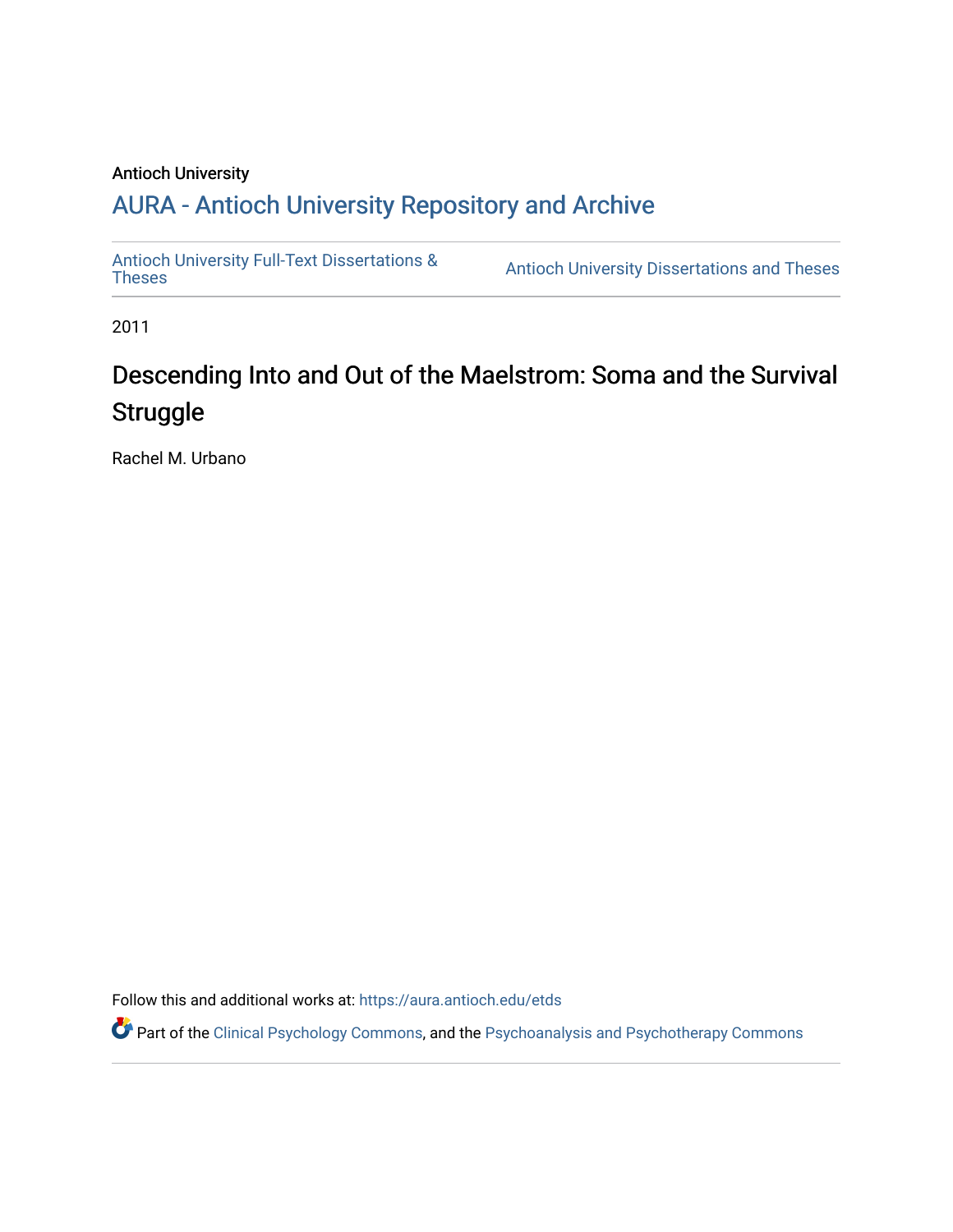## Running head: DESCENDING INTO AND OUT OF THE MAELSTROM

Descending Into and Out of the Maelstrom:

Soma and the Survival Struggle

by

Rachel Milne Urbano

B.A., California Polytechnic State University, 2004 M.S. Antioch University New England, 2009

### DISSERTATION

Submitted in partial fulfillment for the degree of Doctor of Psychology in the Department of Clinical Psychology at Antioch University New England, 2011

Keene, New Hampshire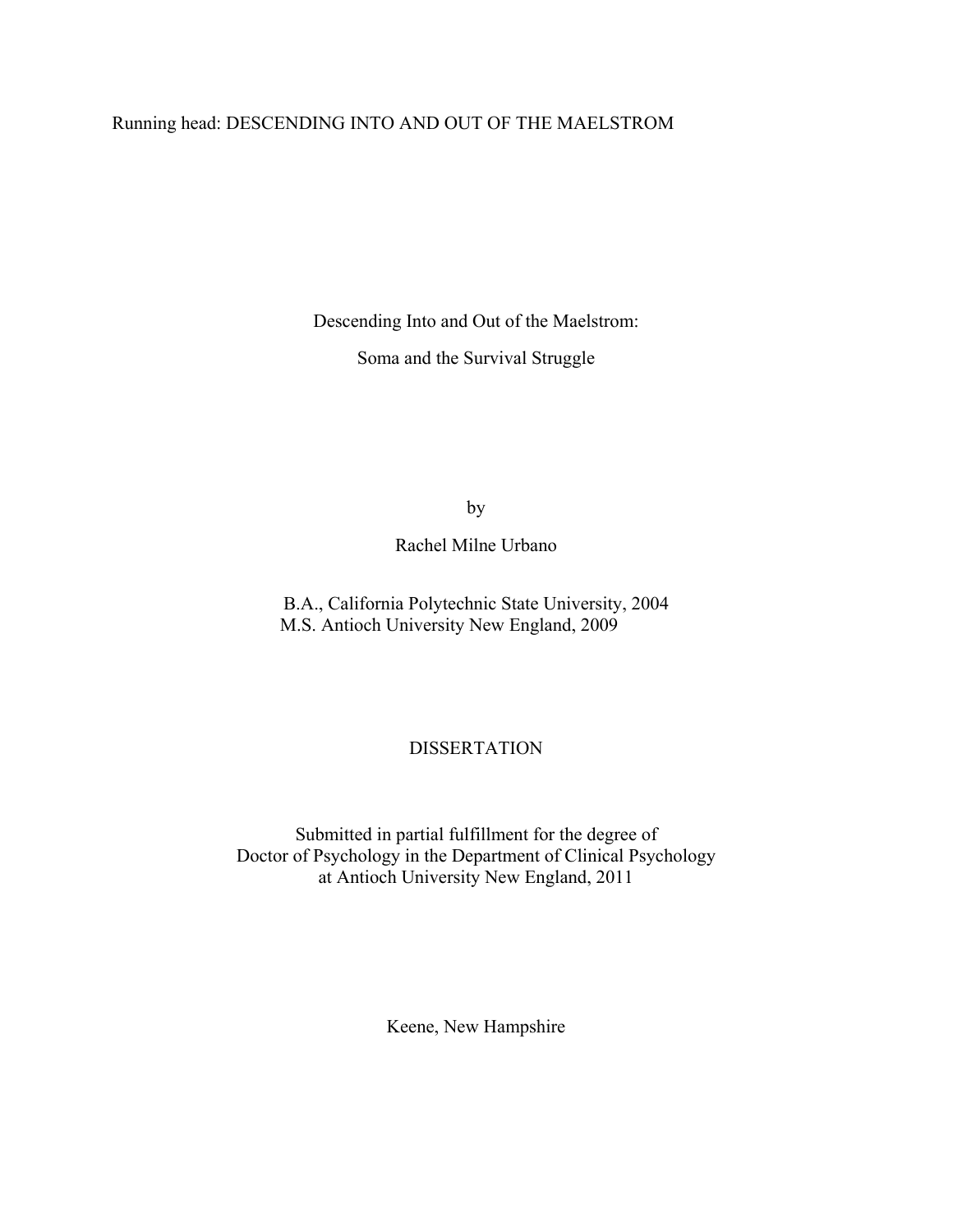

Department of Clinical Psychology

## **DISSERTATION COMMITTEE PAGE**

The undersigned have examined the dissertation entitled:

## DESCENDING INTO AND OUT OF THE MAELSTROM: SOMA AND THE SURVIVAL STRUGGLE

presented on June 30, 2011

by

Rachel Milne Urbano

Candidate for the degree of Doctor of Psychology

and hereby certify that it is accepted**\***.

Dissertation Committee Chairperson: Victor F. Pantesco, EdD

Dissertation Committee members: Colborn W. Smith, PhD Theodore J. Ellenhorn, PhD

Accepted by the Department of Clinical Psychology Chairperson

> Kathi A. Borden, PhD on 6‐30‐11

\* Signatures are on file with the Registrar's Office at Antioch University New England.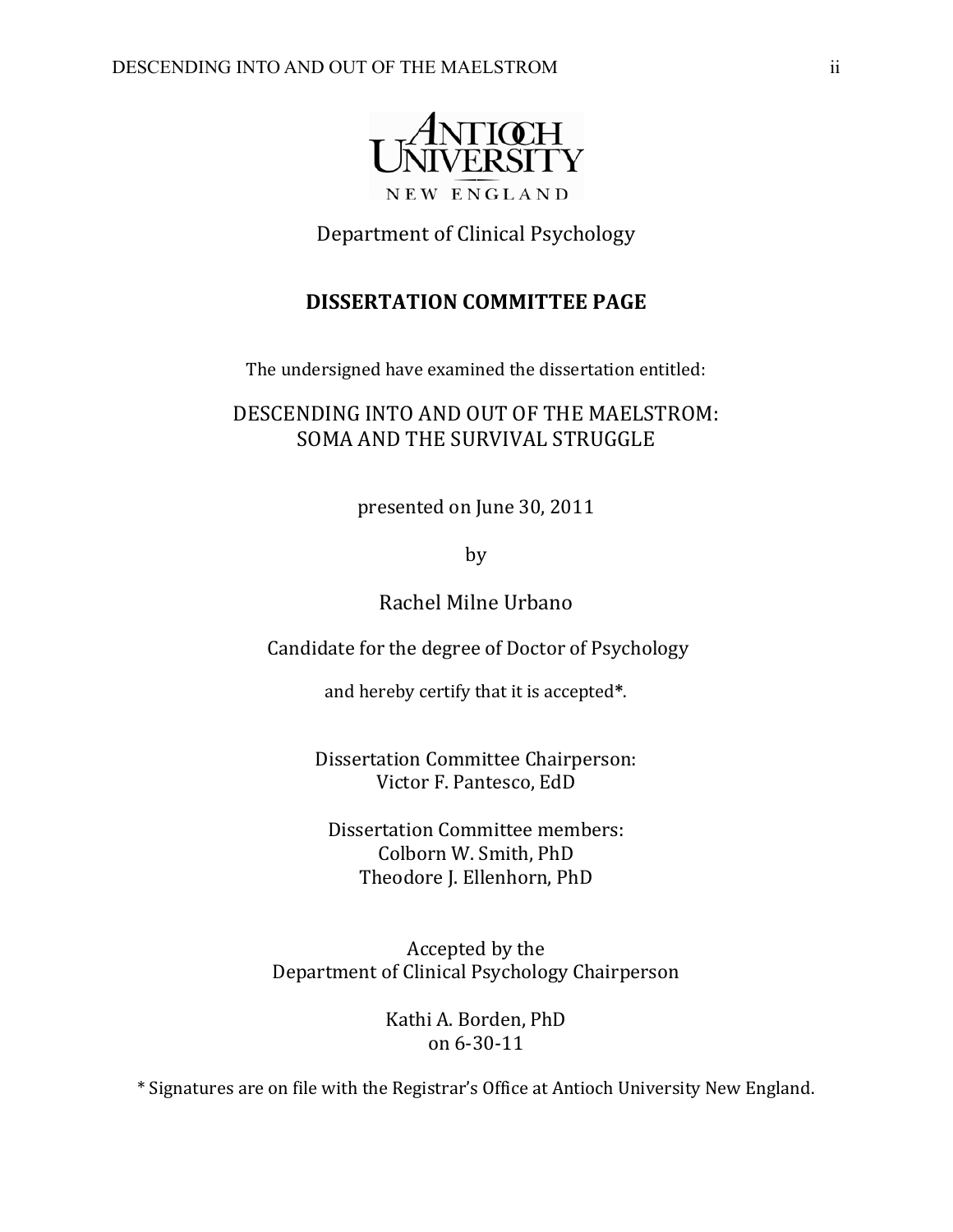#### **Acknowledgements**

I (and all my spirits therein) would like to thank the following people for their contribution to this study and their support of me.

To my participants who opened their doors to me. You helped me to find what I was searching for and to set aflame to everything I thought I knew. Thank you.

I would like to acknowledge Victor Pantesco for gently opening the last cabinets with me. For providing me with the satisfying sense that there was a book for everything, until there wasn't, and for a mutual imaginary Thanksgiving turkey.

To Colby Smith, for lighthouses and for apples and for seeing me seeing-and letting me know it was o.k. I am still mourning the end of the object relations course.

And to Ted Ellenhorn, who let me dive as deep as I pleased.

I would like to thank Kim and Francisco for lunches at Lucas and one magic spell.

Thank you to my family. I love you.

And ofcourse, Cassie.

Finally, to my dance partner, Jacob Mcbride, for cutting-in and never out, for always believing in me and laughing when I try to lead. See you at the altar.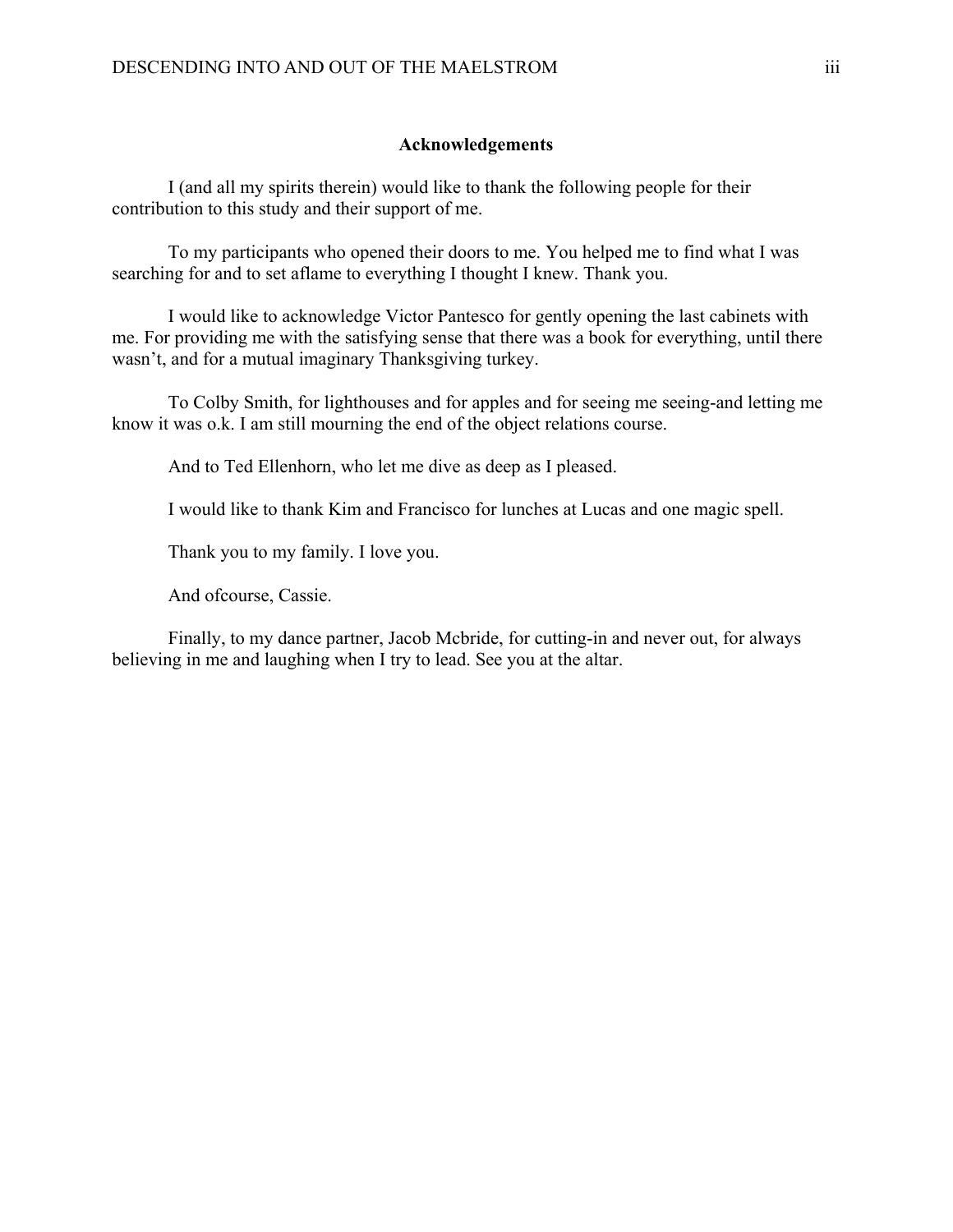## Table of Contents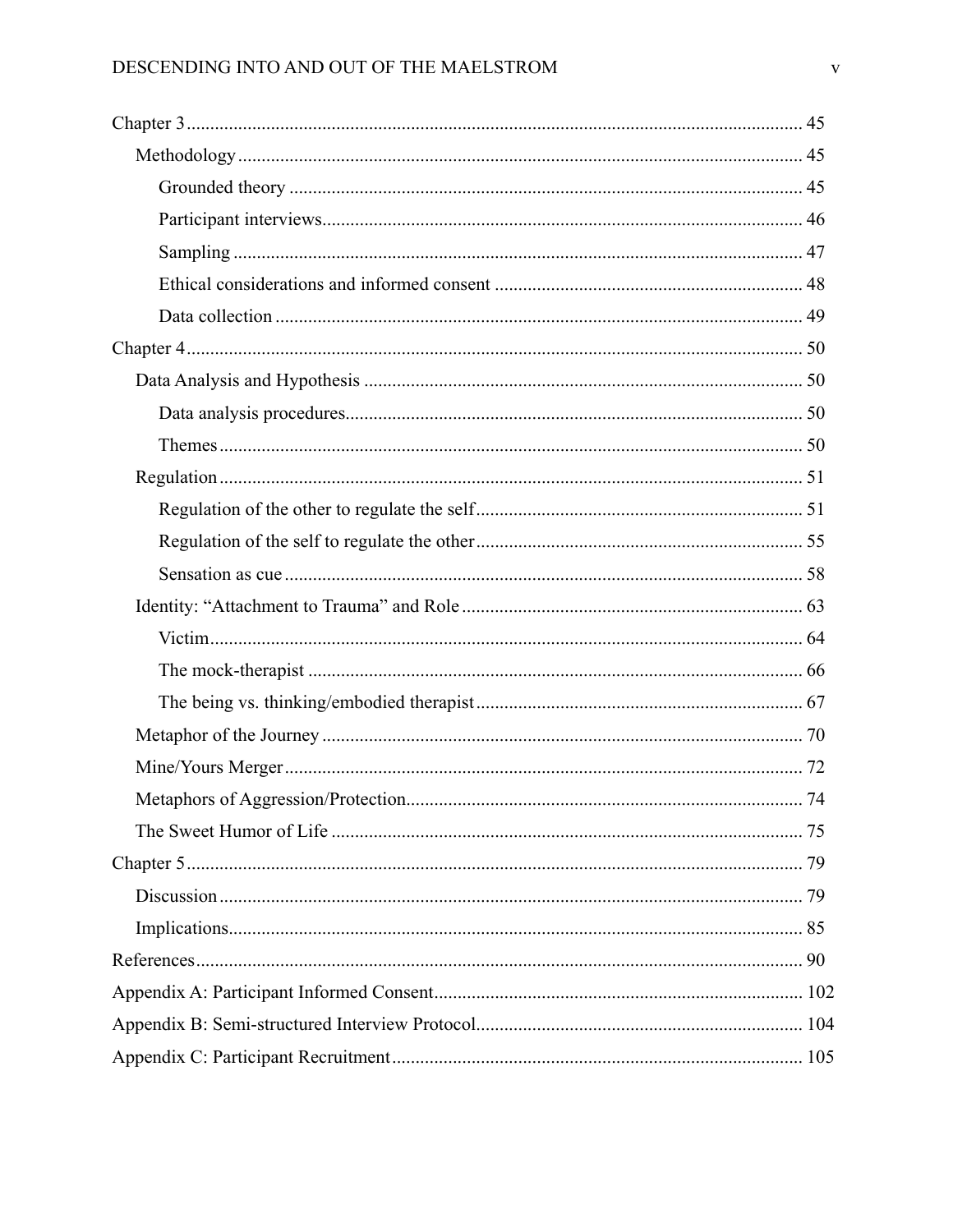#### Abstract

The purpose of this qualitative phenomenological study is to highlight the ways "surviving therapists" adapt to the inner-spaces in which they are still affected by their traumas. Surviving therapists are defined as therapists who identify as having experienced a trauma caused by another human being while maintaining an observational stance in relation to their body and self-experience. Therapists are not immune to the lasting effects of trauma: they may experience somatic reactivity and painful affective states in working with trauma patients. As surviving therapists have experienced events they may unconsciously choose to keep out of awareness, they may rely on adaptations in the face of regression, repression, and dissociation. A phenomenological method using a grounded theory approach was used to explore and document the ways surviving therapists utilize somatic sensations in their work. Edgar Allen Poe's "A Descent into the Maelstrom" is used as a device to mirror participants' processes of using metaphor to bridge the gap of symbolized and unsymbolized clinical experiences. Themes that arose from interview data included regulation style, regulation as cue, identity, metaphor of the journey, aggression/protection, and the sweet humor of life. Participants detailed the ways in which they used bodily sensations as cues to unconscious processes occurring interactively in the room or simply within and highlighted interventions based on these cues. Themes derived from this study can be used to generate strategies of training, supervision, and personal reflection to aid in the continued struggle for surviving therapists to survive.

*Keywords:* surviving therapists, trauma, bodily sensations, adaptions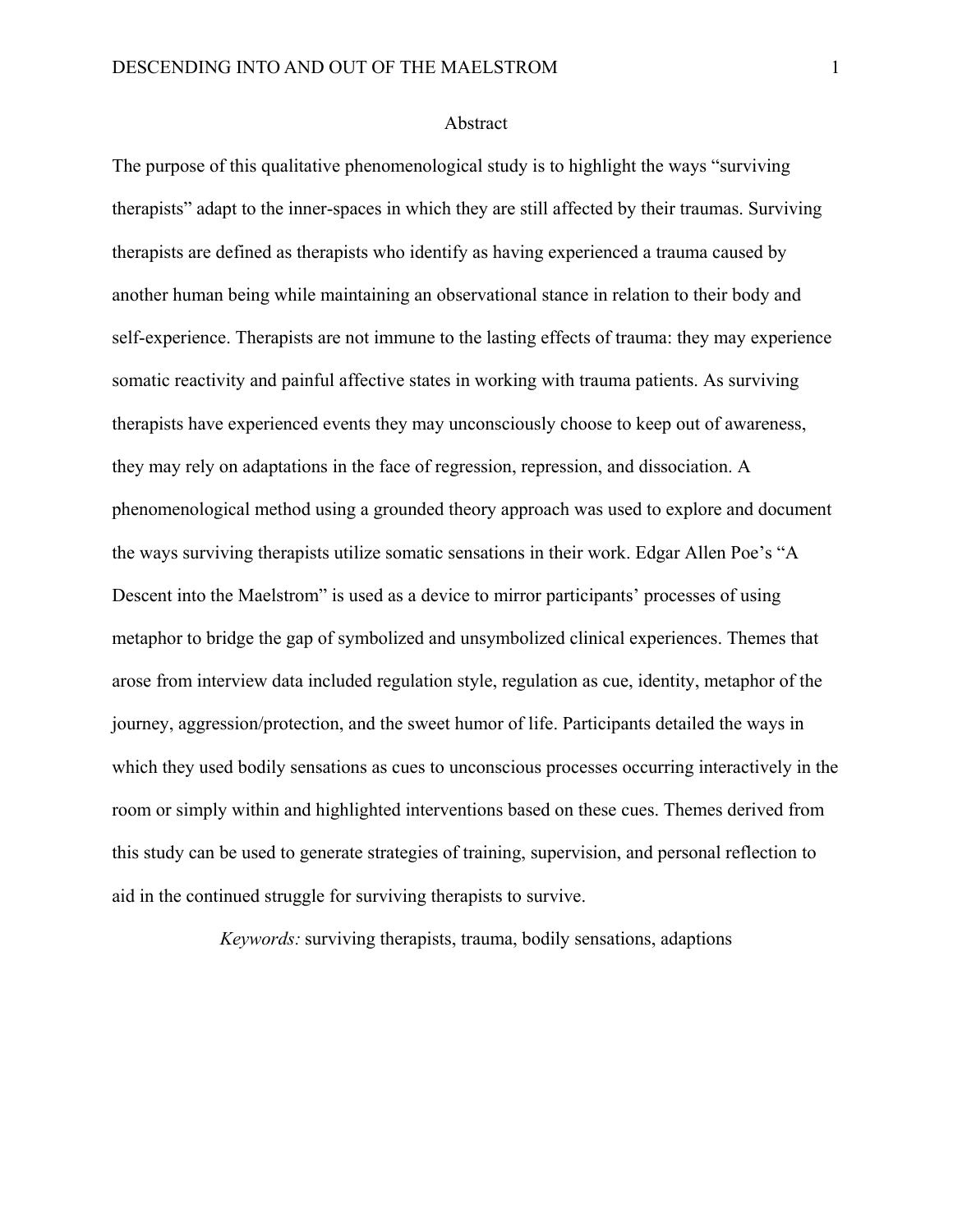Descending Into and Out of the Maelstrom: Soma and the Survival Struggle

#### **Chapter 1**

A survey of 250 male and 250 female clinical and counseling psychologists found that 69.93% of women and 32.85% of men had been exposed to some sort of physical or sexual abuse during their lifetime (Pope & Feldmen-Summers, 1992). One third of male psychologists and two-thirds of female psychologists reported at least one episode of violence inflicted on them in their histories (Pope & Feldman-Summers, 1992). Collectively, little is known of the abuse histories of clinical and counseling psychologists, although many have reasoned that these histories may be a motivating factor in working with others who share an abuse history or in an ability to work effectively with a trauma population. One third of therapists who identified as having experienced trauma acknowledged remembering a traumatic event for the first time while conducting therapy (Pope & Feldman-Summers, 1992). Dissociation, repression, and pre-verbal trauma make it difficult to categorize accurately the collective experienced traumas of a lifetime. Furthermore, while it is evident that a significant proportion of participants had experienced abuse or violence in their lifetime, it is difficult to determine whether this was a reflection of the percentage of abuse and violence in the general population due to issues of scope, procedures, and/or content of the study differing from prior studies. It is clear; however, that many therapists have trauma in their background—and that working with trauma can bring one's own trauma into awareness.

While therapists are encouraged to "know thyself" in terms of their own past and its influence upon their patients, this may be difficult when countertransference is of a pre-verbal/non-verbal nature and is experienced primarily as sensation. It may be that the process of imagination and metaphor allows surviving therapists to transcend their own histories when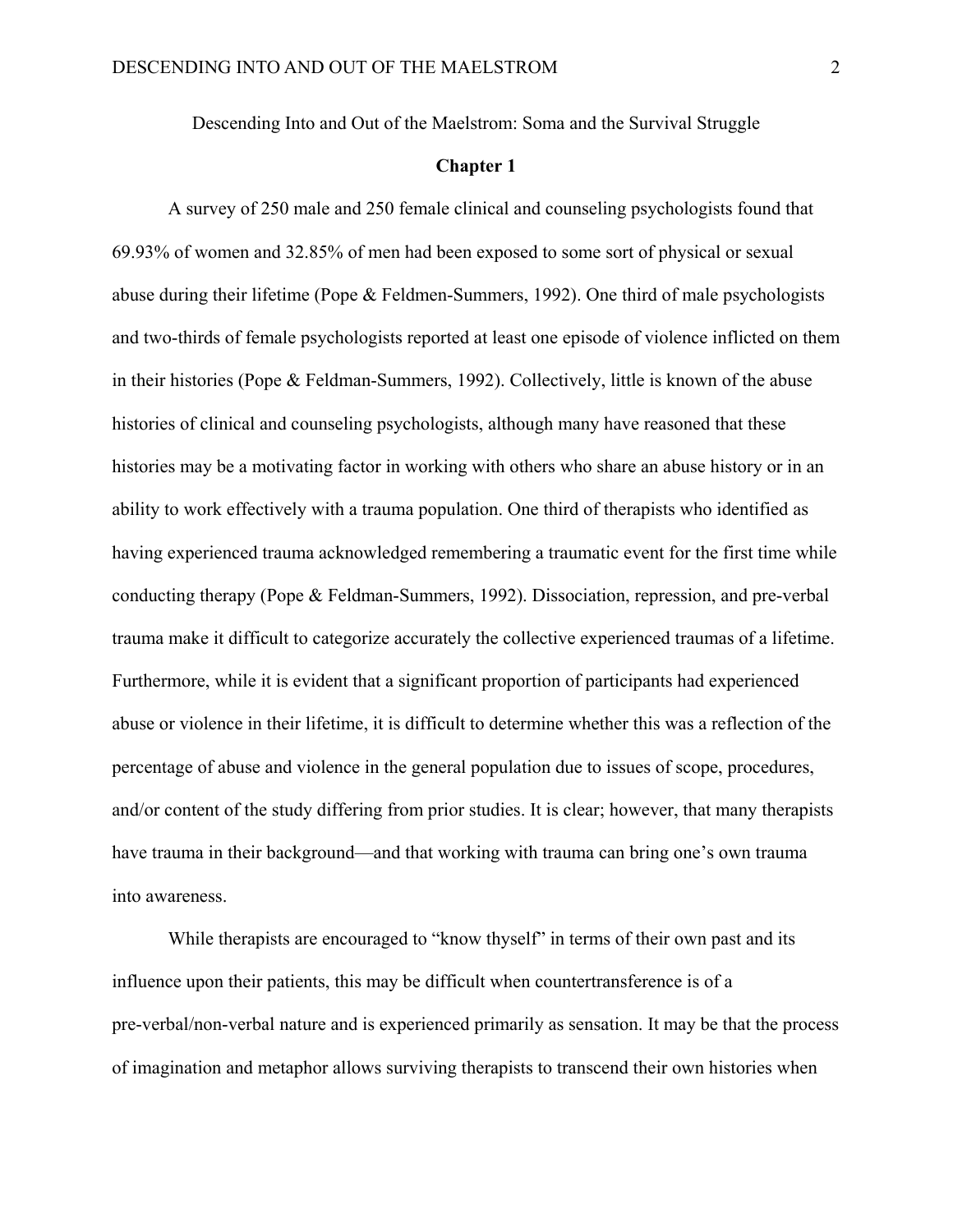working with sensation and reactivity, as it may allow for integration of what was previously defended against. This phenomenological study used a grounded theory approach to explore the accommodations surviving therapists use in dealing with trauma-associated countertransference, documenting the ways in which surviving therapists experience and use countertransference that is experienced through a non-verbal channel in their work with patients who have experienced trauma. Three licensed psychologists were interviewed for this study. All identified as having experienced personal trauma caused by another human being; one in childhood, one as an adult, and one declined to disclose the time their trauma occurred. The two participants who chose to disclose their trauma had experienced discrete event traumas that they associated to other traumas occurring in early life.

 Themes generated from this study provide indications for training, supervision, and reflection to aid surviving therapists in working with their trauma-associated reactions. **Surviving**

The term "Survivor" has been used extensively in the literature to define a person who has experienced personal trauma (Frawley & Davies, 1994; Herman, 1992; Ogden, 2006). "Victim" is less commonly used—associated with helplessness, fear, and vulnerability. Survivor implies strength and an end-state of having overcome the trauma. And, yet, both terms imply a static state/identity that does not represent the complexity of what it means to have experienced trauma; people are left changed and they will not forget their experiences of helplessness and fear. In working with trauma patients, surviving therapists will find themselves re-experiencing states associated with victimhood and the experience of helplessness will prove a difficult remembrance. Therapists with trauma histories will have parts of themselves that survived, parts that struggle to survive, and parts that did not survive. They will carry some sense of what it is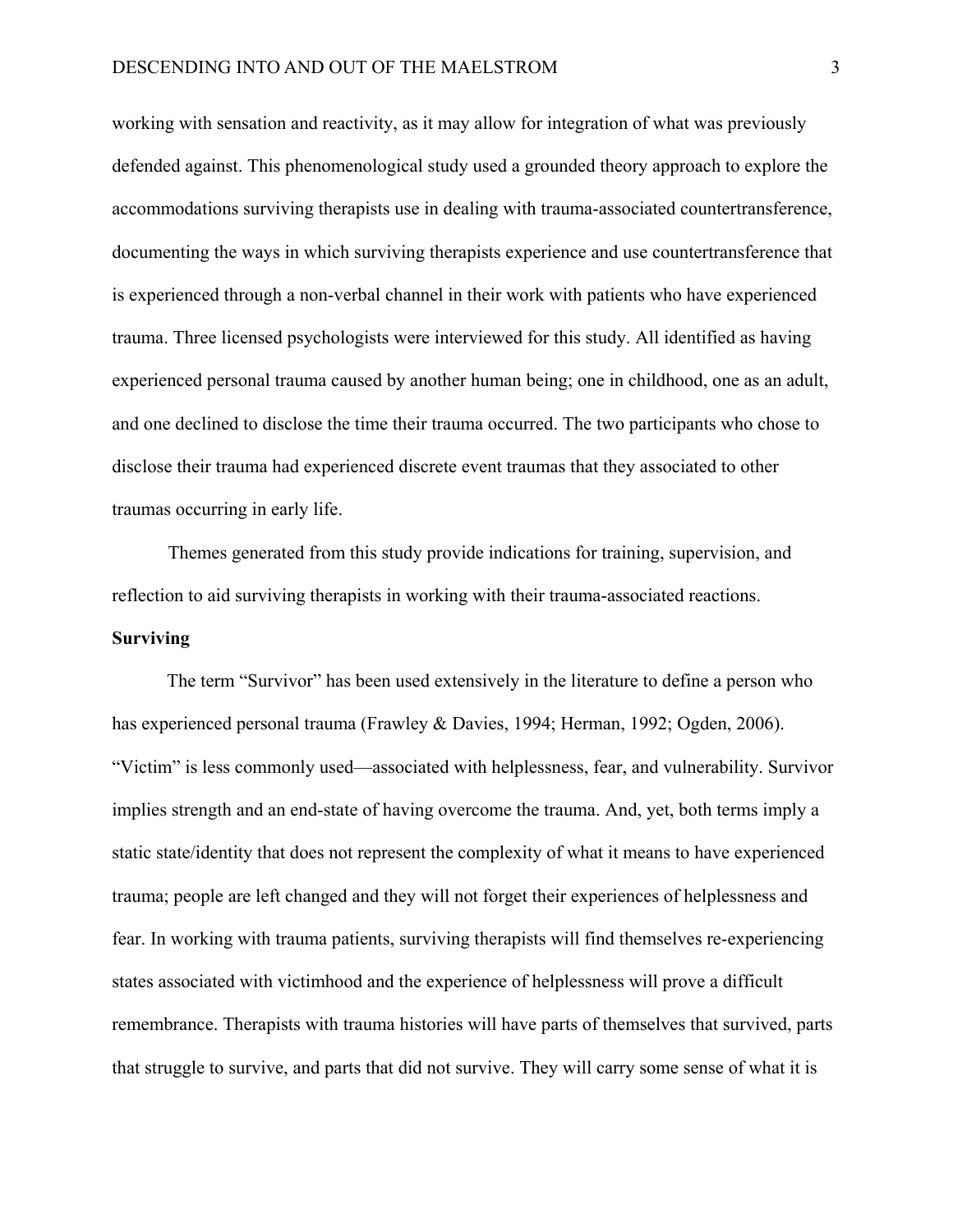like to be a victim or survivor, although this may not make up the entirety of their identity or self. In the service of readability*, surviving therapists* refers to therapists who have trauma in their background and, thus, have different self-states associated with trauma. Surviving implies process (not end-state) and struggle. Winnicott (1974) writes that in order to relate to others as separate from themselves, certain patients must engage in a process of feeling as if they are destroying the therapist and that the therapist is surviving the attacks. He writes that change depends on:

 The analyst's survivial of the attacks, which involves and includes the idea of a quality change towards retaliation. These attacks may be very difficult for the analyst to stand, especially when they are expressed in terms of delusion, or through manipulation which actually makes the analyst do things which are technically bad. (p. 123)

 Surviving includes the therapist's reliability and refraint from retaliation (Winnicott, 1974). Thus, therapists with trauma histories may struggle to survive their patients' attacks, as these attacks will call up remembrances and self-states of helplessness and victimhood. This study explored the ongoing struggle to survive that therapists with trauma histories engage in as they attempt to contain their patients' traumatic material while grappling with their own.

 **Containment.** Bollas (1992) describes the

psychoanalyst's capacity to follow internal sensings when listening to patient's material, such feelings are responsive to the subtle exercise of forms of experience and modes of expression in the analysand. Patient and analyst develop between them internal objects specific to the mutual processing of the self (analyst or patient) with this other (analyst or patient) in this particular place (the psychoanalysis). Just as a ship is constructed for sailors to sail the seas, or instruments are crafted in order to play music, patient and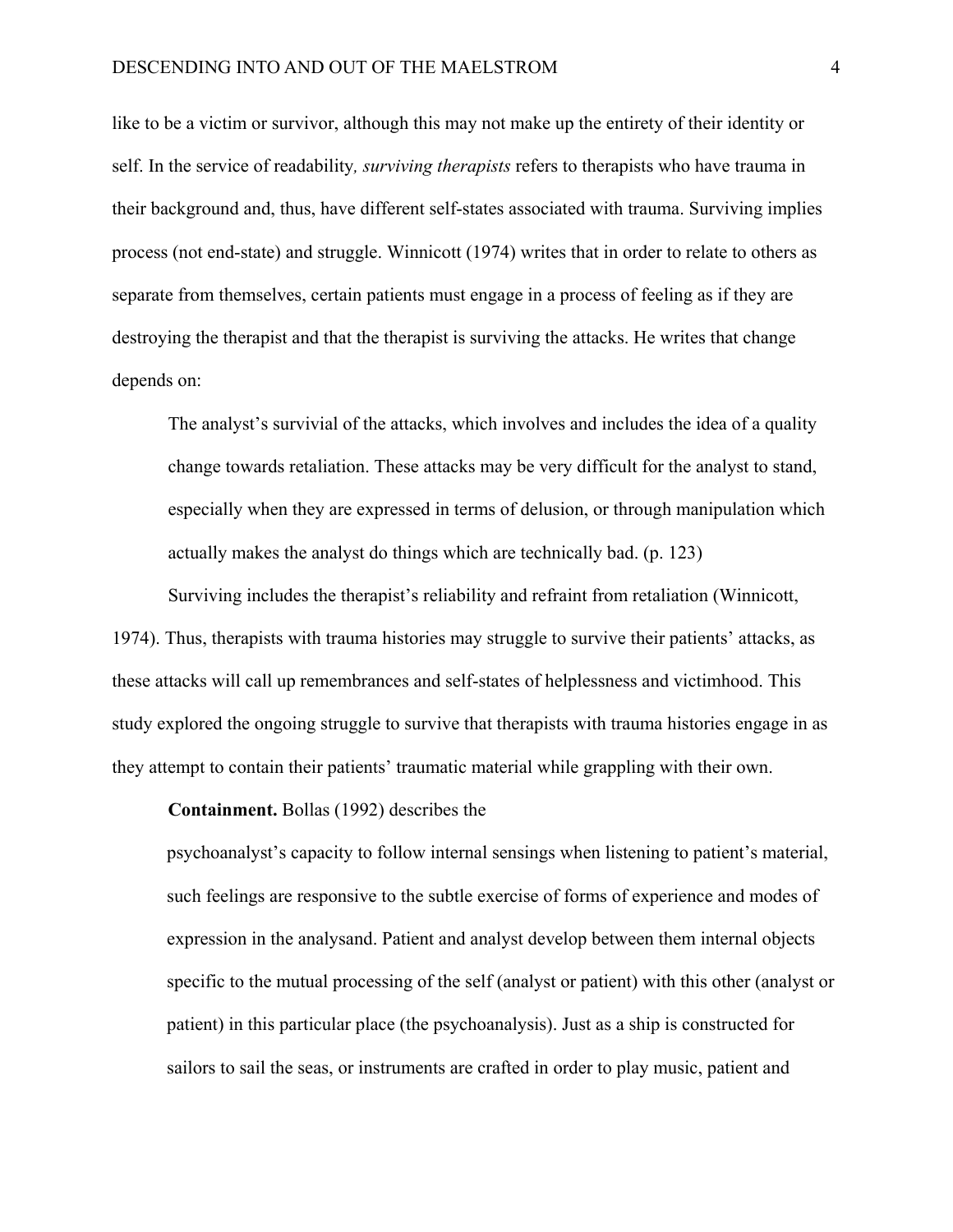analyst construct internal objects to process the analysis. (p. 92)

Bion's (1962) conceptualization of "containment" (p. 90) concerns the therapist's ability to receive and process unconscious communication from the patient that awakens self-states in the therapist. By calling upon their own subjectivity, therapists are able to understand something of the patient's internal world which cannot yet be communicated consciously/verbally. Bollas (1992) describes the use of "spirits" or internalized others that arise in the therapist in reaction to the patient's spirits, another aspect of intersubjectivity and unconscious communication (p. 65). As the patient may unconsciously place the therapist in the role of victim, bystander, or perpetrator, these may be the corresponding spirits that will be awakened in the therapist (Wilson & Lindy, 1994).

In associating to the participant's material, Poe's short story *A Descent into the Maelstrom* came to the researcher's mind. It is used throughout the text for two purposes. One is the honoring of the data as coming not solely from the unconscious of the interviewer, but in relation to the unconscious of the participant. *A Descent into the Maelstrom* is an apt device as it is a story-within-a-story, paralleling the therapist's subjectivity and personal history in relation to the patient's. Thus, the clinical story-within-a-story concerns the therapist's ability to receive and contain bits of the patient's story that cannot yet be integrated, calling upon their own histories and self-representations to allow an understanding to enfold. The other function of *A Descent into the Maelstrom* is to language some of what was unconsciously communicated in metaphor form, tuning in to data that would not be apparent in the text alone.

**Trauma spirits.** Bollas (1992) finds himself "inhabited, then, by inner structures that can be felt whenever their name is evoked; and in turn, I am also filled with the ghosts of others who have affected me" (p. 58). All characters did not survive in Poe's story; they are all considered to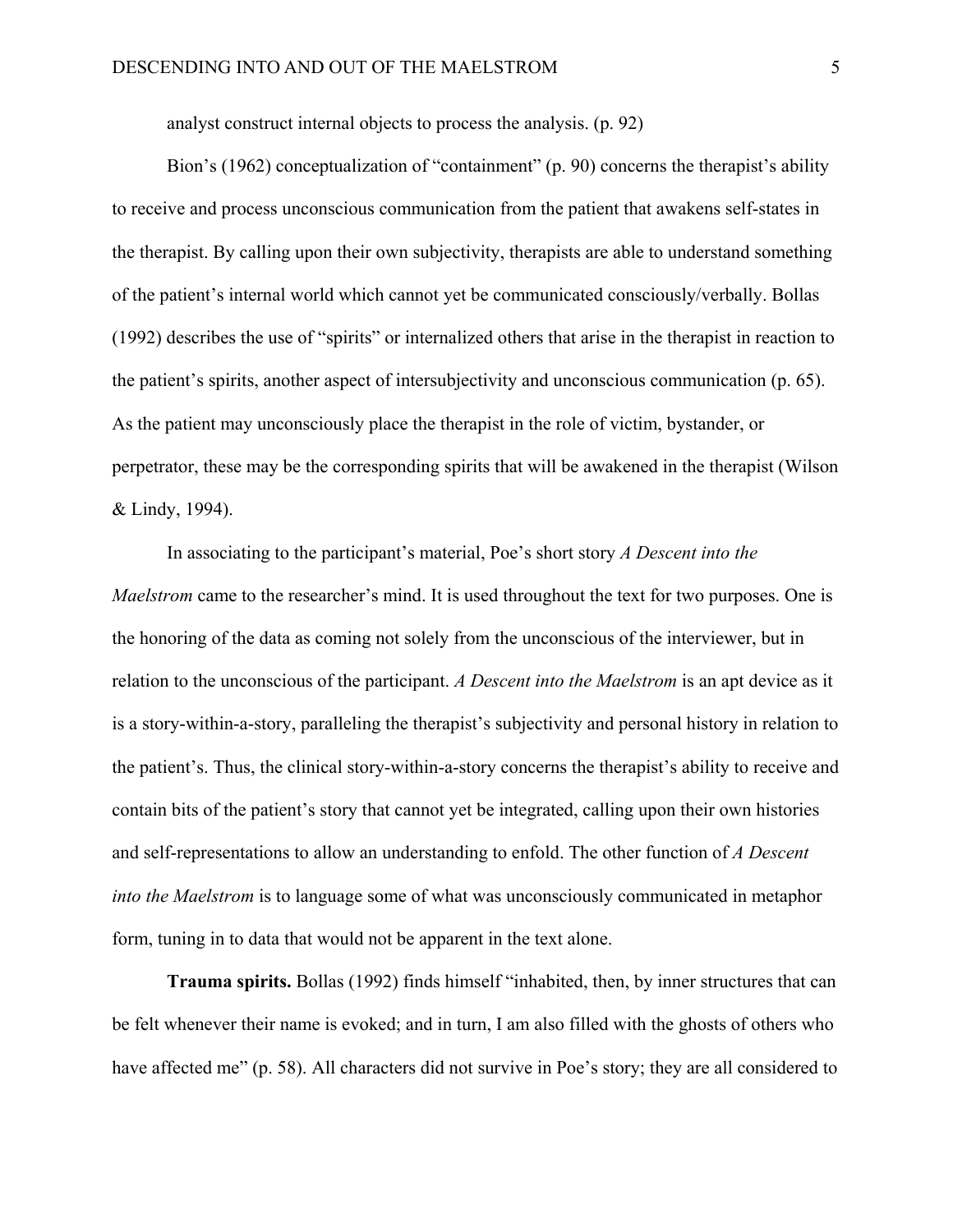be internal self-representations that may form as a result of trauma. As co-constructed representation is necessary for trauma to be remembered and integrated instead of re-experienced (often in the form of bodily sensation), the story is used as a leitmotif throughout—an overarching metaphor among many other stories that make up the current study (Bollas, 1992; Ogden & Pain, 2006).

In *A Descent into the Maelstrom*, the narrator is taken on a journey to a cliff by a fisherman who had survived a mythic maelstrom, or whirlpool. The reader does not know why the fisherman/survivor has taken the narrator to get a glimpse of the site of his trauma on a cliff that overlooks the ocean. The survivor explains that it was:

 'Not long ago,' said he at length, 'and I could have guided you on this route as well as youngest of my sons; but, about three years past, there happened to me an event such as never happened before to mortal man—or, at least, such as no man ever survived to tell of—and the six hours of deadly terror which I then endured have broken me up body and soul. You suppose me a very old man—but I am not. It took less than a single day to change these hairs from a jetty black to white, to weaken my limbs, and to unstring my nerves, so that I tremble at the least exertion, and am frightened at a shadow. Do you know I can scarcely look over this little cliff without getting giddy? (Poe, 1998, p. 26)

Surviving therapists will experience states of helplessness in their work with trauma. Within *A Descent into the Maelstrom* there are five main characters: (a) the traumatized survivor whose hair has turned white; (b) the narrator and witness to the story; (c) the maelstrom, a great swirling representation of trauma; (d) a brother who drowned; and (e) another brother who went mad. In this study, the term "surviving therapist" is used to connote a therapist who lived through a trauma and continues to make the journey back to the maelstrom in their work with trauma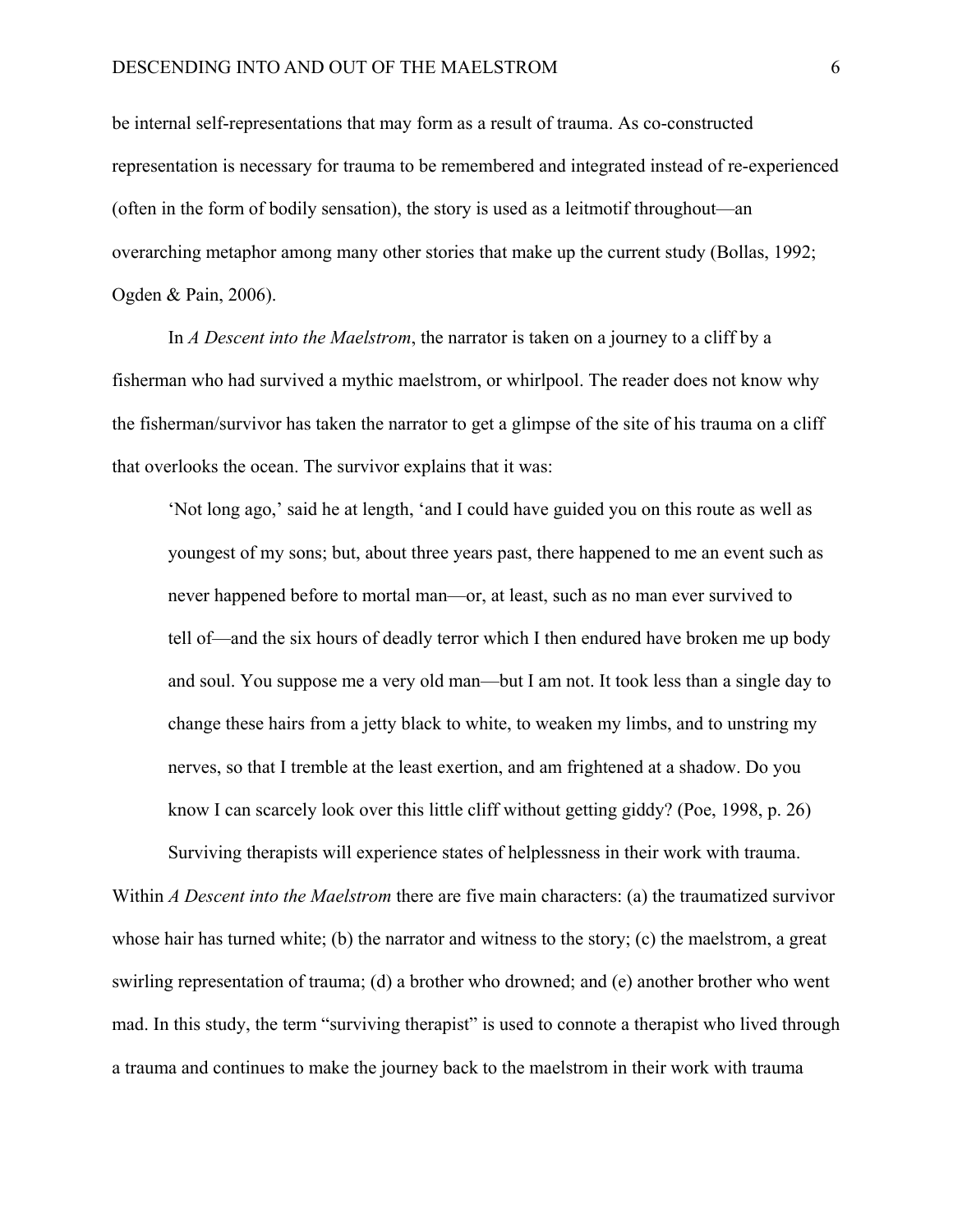patients. It is never directly addressed in the story why both parties have chosen to go back to the site of the survivor's trauma; however, Janet (1925/1976) recognized that trauma is an experience of helplessness-and one attempts to master helplessness by attempting to regain a sense of efficacy.

**Surviving therapist.** The term *surviving therapist* is used to denote a therapist who has within them internal representations, or objects, reminiscent of the survivor, the witness, the drowned and mad, and the maelstrom within them. Although individuals will have a personal coloring and idiom to each of these representations, trauma leaves its own characteristic mark. Because the context of psychotherapy sits within the complexities of a human relationship, participants were selected based on having experienced a trauma caused by another human being.

Inherently, surviving therapists will have some notion of what it is like to feel overwhelmed and helpless in connection to another person's actions and will have some internal representations, or objects/spirits, that can be activated by certain stimuli. Despite having experienced such trauma, a surviving therapist is defined as someone who struggles to deal with their trauma associated countertransference, and attempts to "survive" as a therapist by accepting, tolerating, and making sense of their trauma-related reactions and to the patient's transferences. As Harris (2006) notes, "there are ghosts and wounds that are quite fresh and accessible no matter how thoroughly worked out, and there is the resilience of mastery, of the turn to work, of the resolve to be of help" (p. 543). Traumatized therapists will have ghosts and wounds that will beg for healing before they may survive in their role as therapist. However, even when trauma has been symbolized and worked through in treatment, old wounds will inevitably reopen and be re-experienced often in somatic and non-verbal ways.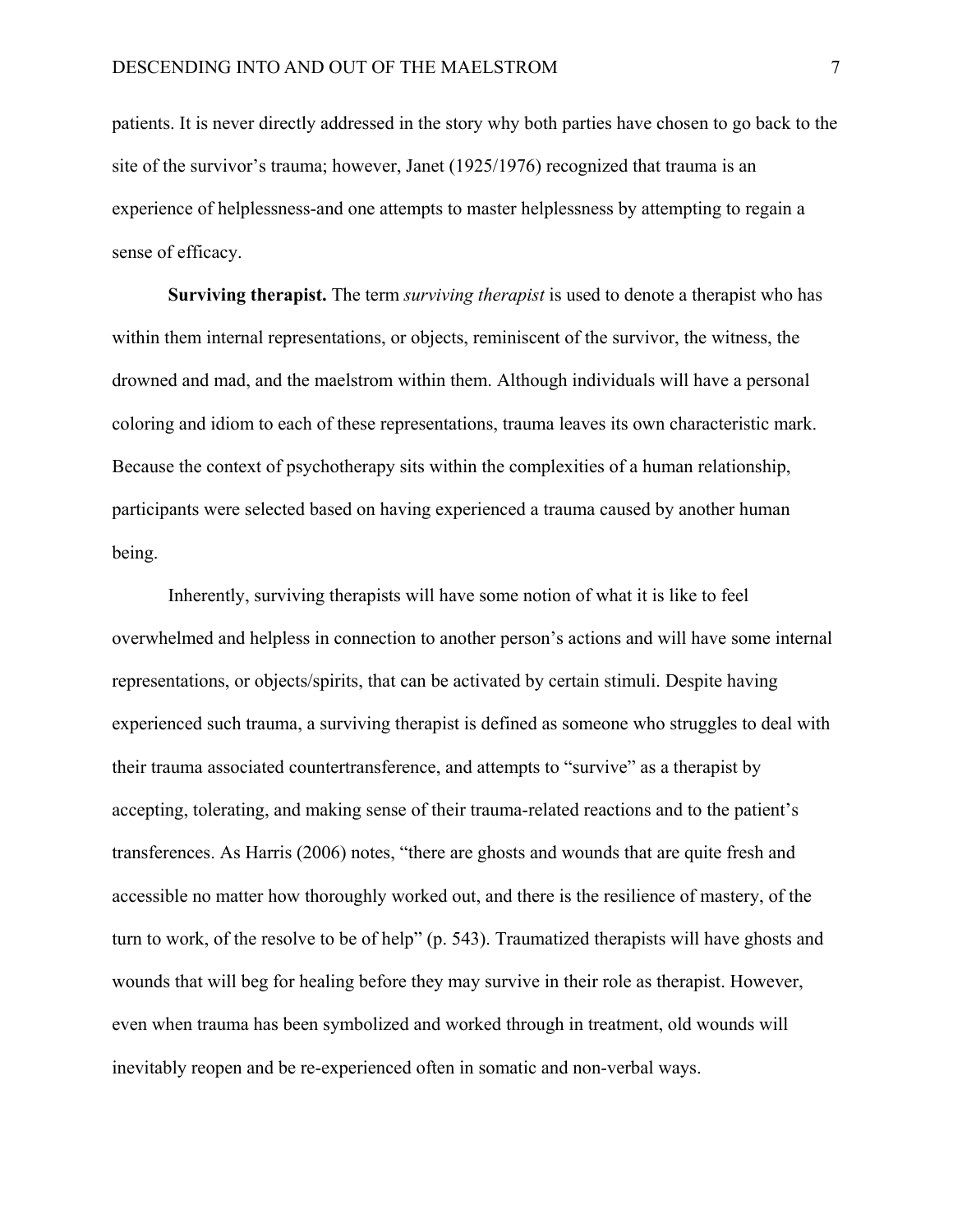Through embodiment, surviving therapists can have access to their sensation and subjectivity so that they may recognize it and utilize it in their clinical work. As trauma is often re-experienced in the form of bodily sensation (Ogden, 2006) trauma-associated spirits may take form in the bodily arena. However, the survivor therapist's connection with their body may be the site in which they experience difficult trauma-associated countertransference, making embodiment a process that is struggled with rather than attained.

 At times, the therapist may not survive in their role as therapist—and their patients may incur damage. For instance, in a study of 17 therapists involved in sexual misconduct with patients, the most common finding was the tendency "in their work with many patients to be intolerant of the negative transference" (Plakun, 1999, p. 285). Therapists, as a result of their own traumatic histories, can find it difficult to be perceived as abusers by patients and reject the transference, causing a failure to survive in the Winnicotian sense (Plakun, 1999).

#### **Countertransference, Trauma, and the Body**

 Freud (1933/1966) defined birth trauma and all later traumatic moments as the experience of having been overwhelmed by sensation and having no way to master it. Resulting traumatic anxiety is a fear of a re-experiencing this moment of too-much. Later discrete traumatic events disrupt the course of development and cause damage. The discrete traumatic event is a moment of too-much and surviving therapists working with trauma will, at times, feel as if they are steering close to this moment in their countertranferential reactions.

Anderson (2007) adds that no matter how a therapist comes to understand countertransference as a concept, the therapist's countertransference is both critical to the therapy and at the same time never able to be completely mastered. This leads to "a terrible combination: The mix of powerlessness and demand is a prescription for dissociation and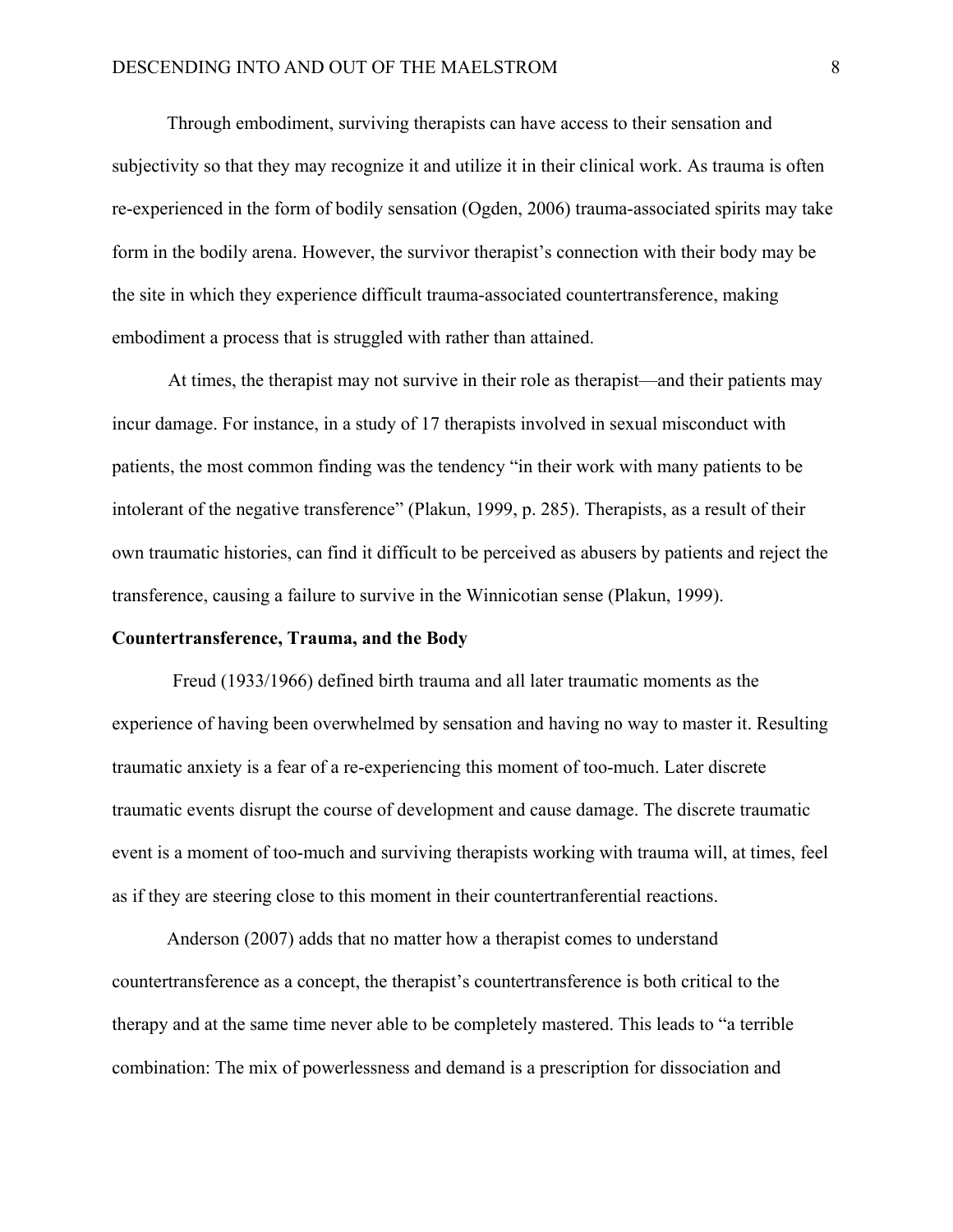trauma. This may be one of the indissoluble, irreducible conditions of analytic work" (p. 259). Freud (1933/1966) wrote of the two outcomes of anxiety:

Either the generation of anxiety—the repetition of the old traumatic experience—is limited to a signal, in which case the remainder of the reaction can adapt itself to the new situation of danger and can proceed with flight or defense; or the old situation can retain the upper hand and the total reaction may consist in no more than a generation of anxiety, in which case the affective state becomes paralyzing and will be inexpedient for present purposes. (p. 545)

In traumatic anxiety that can be used as a signal, the result is defense and accommodation. The therapist's construct of professional identity may not include personal defense and flight, perhaps leaving them increasingly vulnerable to anxiety that is paralyzing and unusable as a signal. This sense of surrender ushers in a traumatic response, and observational capacity is lost, the patient is lost, and the therapist's surviving is in question.

 Freud (1933/1966) defined birth trauma and all later traumatic moments as the experience of having been overwhelmed by sensation and having no way to master it. Resulting traumatic anxiety is a fear of a re-experiencing this moment of too-much. In dealing with countertransferential responses, surviving therapists will feel at times that they are steering dangerously close to this moment. In traumatic anxiety that can be used as a signal, the result is defense and accommodation. A therapist may eventually be able to use such a signal to understand what is getting stirred in them, what may be going on in the room, and how this could inform the therapy. It could also result in repression, regression, and dissociation which can potentially disturb the aforementioned process.

Miller (1997) theorizes that therapists all have experienced a type of developmental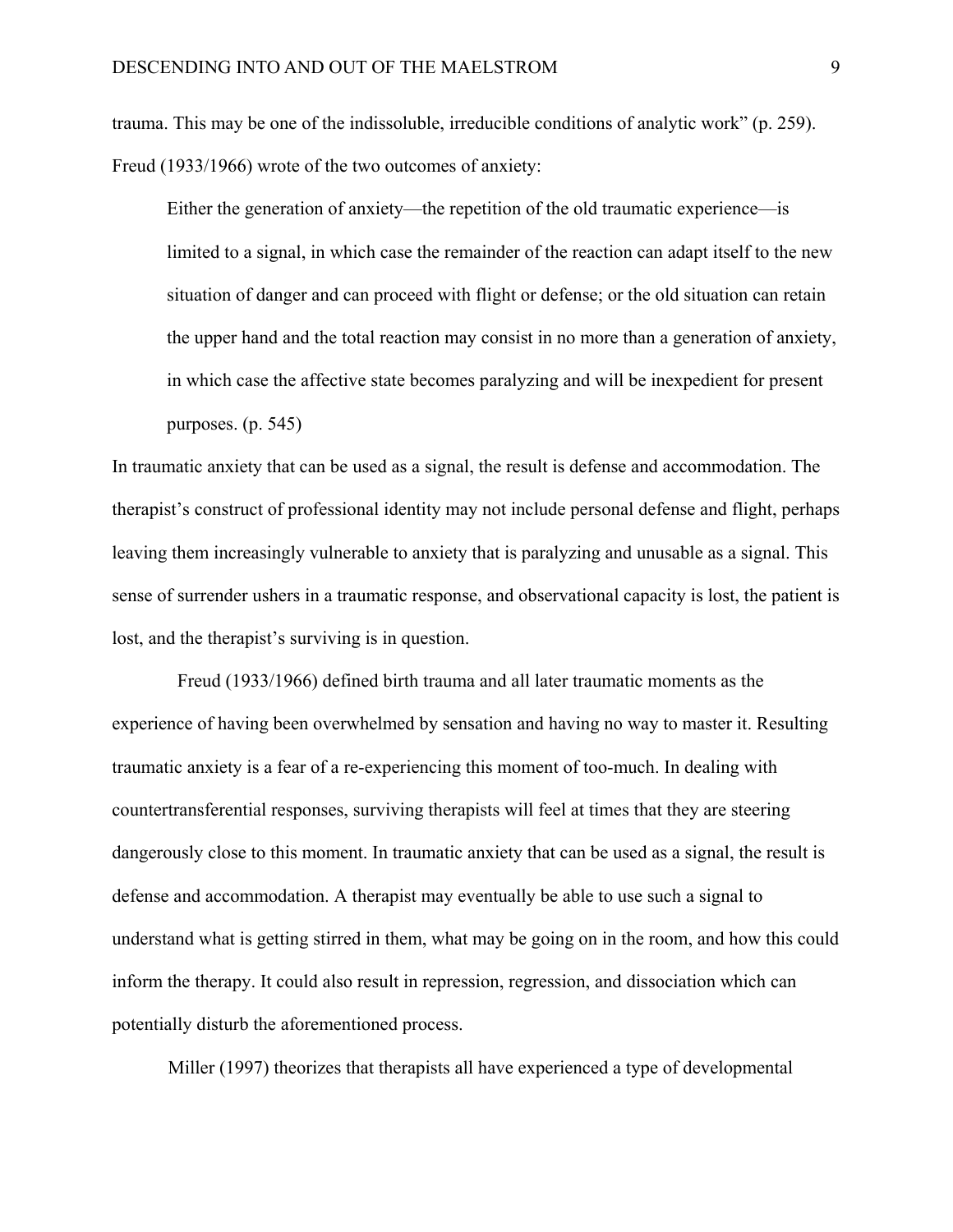trauma which draws them to their profession. They have become masterfully "tuned in" to the other's unconscious and adapt to their unconscious needs; they are comfortable subverting their own needs to orbit around another person. Others have noted precocious caretaking as a commonality in therapist histories (Harris, 2006). Not being able to soothe the patient, being unable to master one's own mounting anxiety, and feeling as if one is unable to care for the other may give rise to anxiety related to an early sense that one's survival is dependent on successful care of the other. This type of trauma affects how later traumas will be structured and experienced. It also predisposes therapists to meet their own needs through their patients if not worked through. For Miller, working through entails gaining:

 lost integrity by choosing to look more closely at the knowledge that is stored inside our bodies and bringing knowledge closer to awareness. This path, although certainly not easy, is the only route by which we can at last leave behind the cruel, invisible prison of our childhood. We become free by transforming ourselves from unaware victims of the past into responsible individuals in the present, who are aware of the past and able to live with it.  $(p. 2)$ 

#### **Working Through**

 Miller (1997) indicates that "working through" trauma involves using the body to become more aware of repressed material, turning it into something that can be remembered instead of relived. This echoes the process of turning repressed, raw material into symbolized experience. Psychic damage and failures in caretaking result in "forms of disconnection and dissociation, both between the non-verbal and verbal systems, and, more crucially, among the multiple channels of the non-verbal modalities" (Bucci, 1997, p. 162). Furthermore, "conflicts may lead to blocking of connections with the non-verbal schemata or between nonverbal representations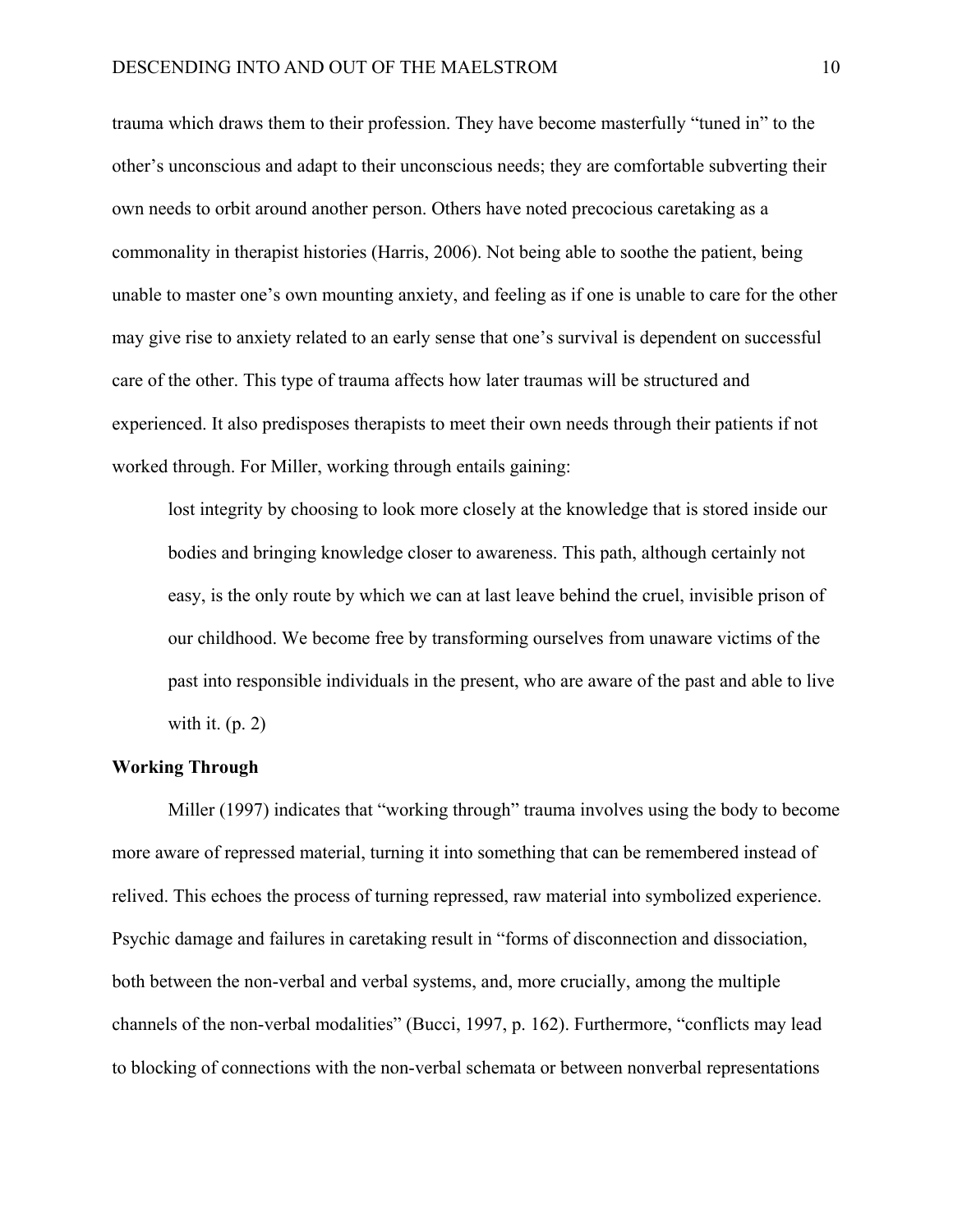and words" (Bucci, 1997, p. 163). In this lens, countertransference that is experienced solely through the somatic channel implies some possible origins. One is that some type of trauma has occurred and may have remnants of a regression to pre-verbal trauma. Countertransference experienced as purely somatic may also indicate a defensive blocking that prevents sensation from being connected to words so that the complete picture is kept from becoming conscious. Given Miller's description of the developmental trauma of the therapist, and the potentially "traumatizing" effect of countertransference, a therapist's career choice may be seen as a type of repetition-compulsion. However, Modell (1999) writes that a certain type of imagination and capacity to use metaphor enable the recontextualization of a memory. This process may facilitate a person in transcending trauma. Bucci (2002) sees this in her concept of the referential process.

 The referential process connects and links systems of non-verbal information to language and to one another. It is crucial to human functioning—but it is a limited system. The "subsymbolic sensory and somatic representations can be expressed only indirectly by discreet, abstract symbols of the verbal code" (Bucci, 2002, p. 771). In attempting to describe an emotion, a taste, or perform a dance, the difficulty of putting words to subsymbolic process is evidenced. Images act as bridges between the subsymbolic and the verbal code. Poetry or literature that has the ability to evoke emotion in the reader is imagery-rich; the imagery carries aspects of the subsymbolic that resonate in the other (Bucci, 2002).

 Emotional schemas contain elements of all systems. They are psychic structures built and experienced through memory, interaction, and emotion. Emotional schemas are laden with body representations and sensory experience. These make up the "affective core" that is the "constant that identifies emotional events and that clusters them in categories across varying contexts and contents. Thus, we may feel the same sort of feeling, the same emotion, the same bodily and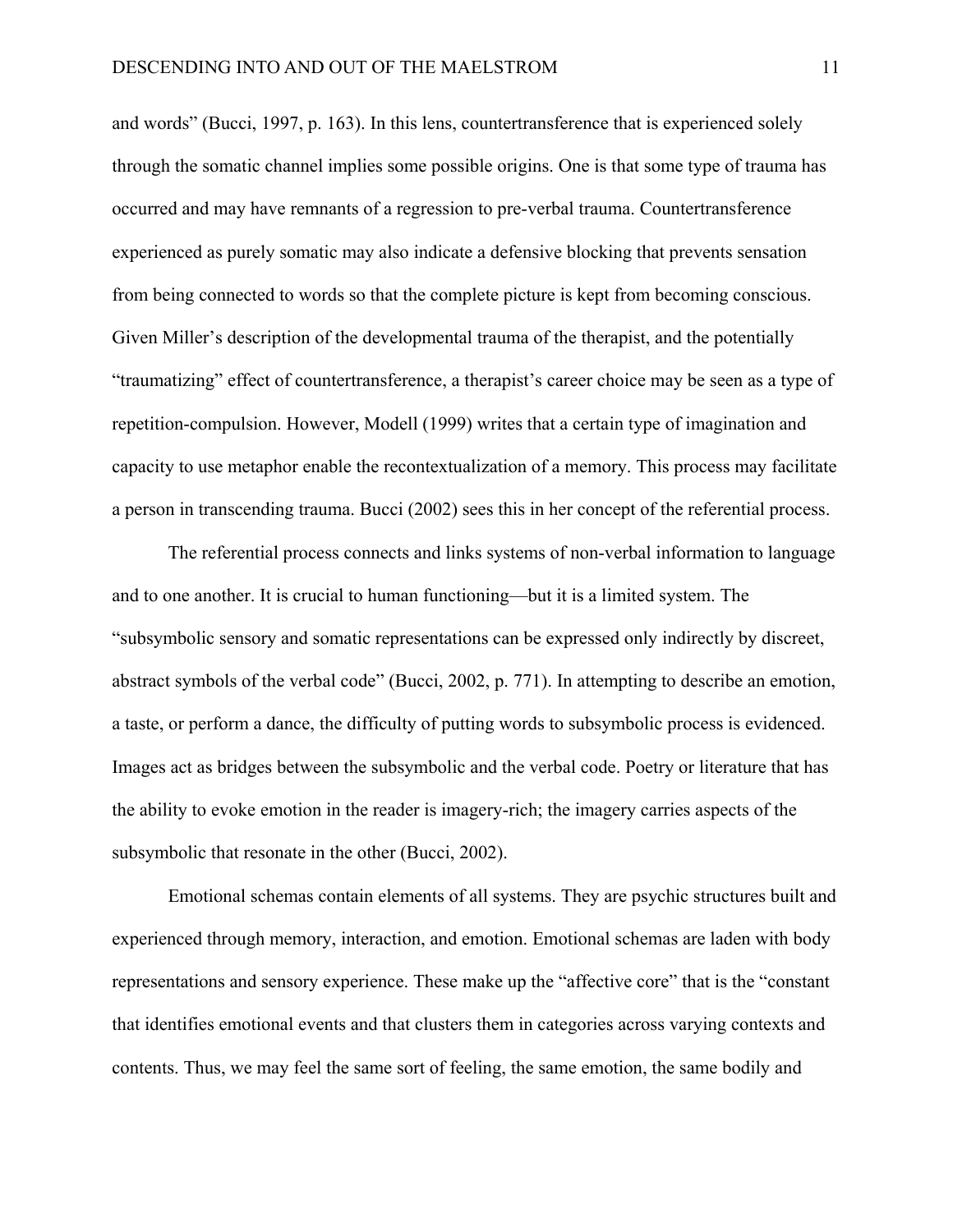cognitive functions, with different people, in different times" (Bucci, 2002, p. 772). The sense of feeling a certain way with a certain type of person or having a certain bodily reaction may all point to Bollas's (1992) spirits that can be awakened and utilized in therapy. Once subsymbolic material is stimulated in therapy, it can

play out as the operation of the referential process: activation of the subsymbolic bodily and sensory experience of the affective core in the session; associated with ongoing events in the therapeutic relationship; triggering memories of the past; leading optimally to changes in the emotional meaning of the activated imagery, and modulation of the bodily and emotional responses themselves. (Bucci, 2011, p. 52)

Both parties maintain a willingness to explore the waters of painful subsymbolic experience as spirits make their presence known (or felt). As both explore the experience and associative material, connections to the symbolic and narrative system can be made and new understanding emerges (Bucci, 2011). Bucci (2001) sees the therapist's task as:

activating the imagery that the patient does not yet possess, to enable the referential process to proceed. Imagery is the pivot of the referential process, symbolizing contents and enabling connections to words. If the words are effective, they will evoke imagery for the patient that connects to his own somatic and sensory experience. (p. 63)

As therapist and patient work to co-construct meaning, "a kind of shared symbolization will take place; through the work of the analysis, what the patient had been unable to symbolize in the past with his or her primary objects will then be offered a second chance of being dealt with" (Roussillon, 2010, p. 1412). Both participants in the therapy are affected by the intermingling of personal histories, personalities, and psychosomatic phenomena (Ogden, 1994). In therapy with a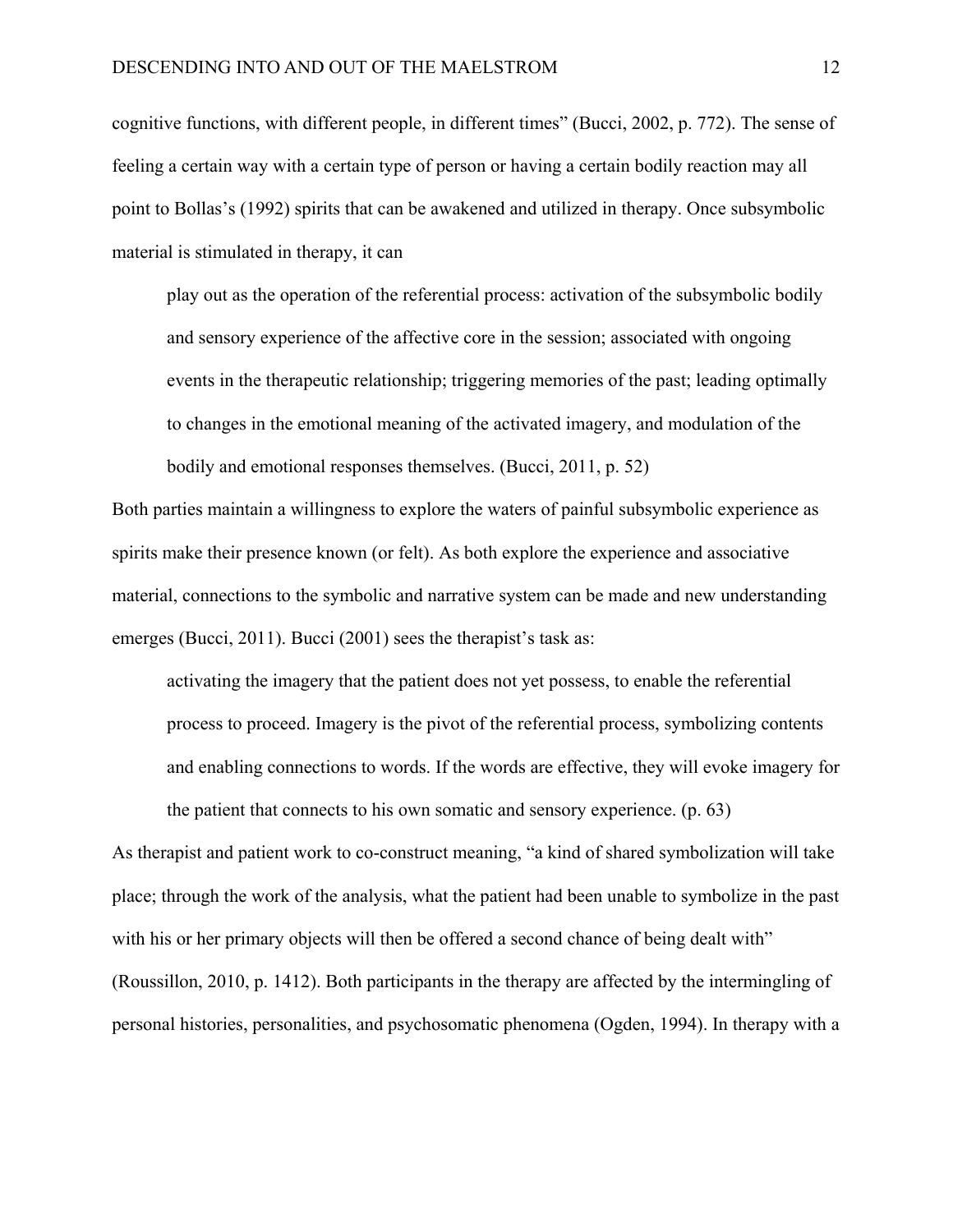surviving therapist and trauma patient, both parties' trauma memories can resurface and intermingle and both parties can be affected by the process.

 Modell alludes to the difference between memories that are fixed and memories that have been reworked. Traumatic memories are "wordless and static" (Herman, 1992, p. 175). They are not subject to change or development and they do not contain interpretation or emotion. One therapist described trauma memory as similar to a silent film. The purpose of therapy is to rework the memories by adding the words and music (Herman, 1992). Similarly, "there is a difference between individuals who remain open to new experience and those who remain prisoners of the past" (Modell, p. 8). Miller (1997) sees this difference as stemming from the process of using the body to become more aware of one's history. Therapists may use this imaginative capacity in their work with trauma patients, and they may rely on it to mend the split between verbal and non-verbal schemata. One therapist found that a patient "needed to test my capacity to express her affects for her until she was strong enough to feel them" (Pines, 1986, p. 298). By containing the patient's unintegrated experience and allowing it to register in their own subjective experiences, therapists can help to turn what has been previously repressed or unsymbolized into co-constructed, conscious meaning (Roussillon, 2010). This meaning can be mourned as occurring in the past, rather than re-occurring in the form of intrusive remembering.

Unconscious material that has been repressed and never represented must be symbolically represented to become conscious (Freud, 1923/1961). This material has never been thought (symbolized) and then repressed; it was never formulated due to its disturbing contents. The patient is "obliged to *repeat* the repressed material as a contemporary experience instead of, as the physician would prefer to see, *remembering* it as something belonging to the past" (Freud,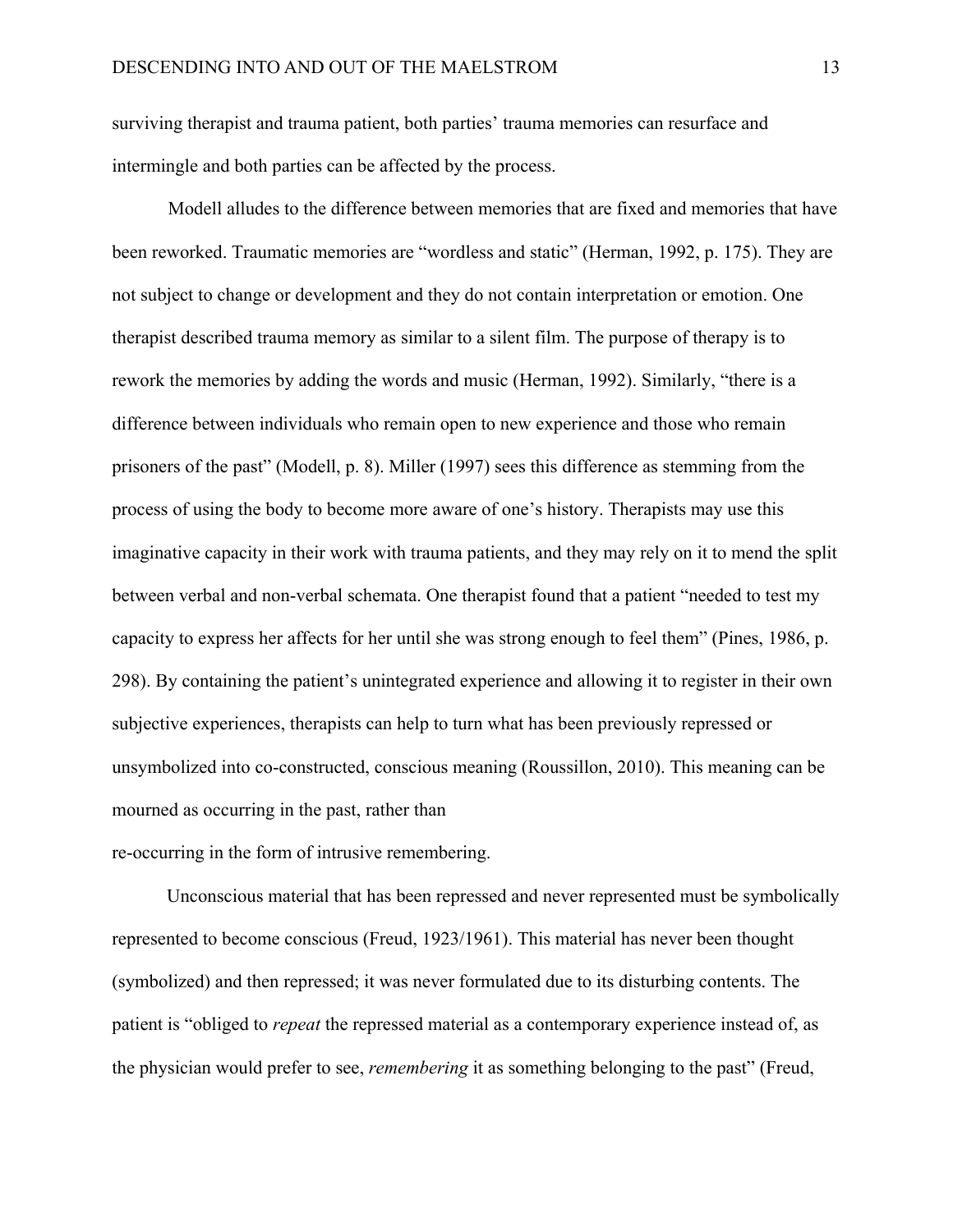1923/1961, p. 12). Repetition-compulsion is the intrusion of traumatic material (Freud,

1923/1961). Trauma reenactments, in which some part of the trauma is unconsciously repeated, may be an attempt at spontaneous healing or mastery (Herman, 1992). Janet (1925) recognized helplessness as the primary insult in trauma and saw actively recreating the trauma as an attempt to replace helplessness with a sense of efficacy. Surviving therapists may be prone to repetition-compulsion as they attempt to replace inevitable experiences of helplessness that arise in trauma work with feelings of self-efficacy. They may need to be able to tolerate and make use of feelings of helplessness to aid the patient in integrating their victim self-states.

In the process of working with repressed and unsymbolized material, the therapist calls upon their own subjectivity and the patient's associations to form representations of the past (Roussillon, 2010). The mind can then use these "re-presentations" to register affect, sensation, repetition, and symptoms as components of the past, and not as occurring in the present. Thus, containment, language, and metaphor are inherent in processing a patient's unconscious communication in a way that will lead to further symbolization, elaboration, and growth (Bollas, 1992). What was previously unbearable can now be pondered, communicated, felt, and tolerated. Trauma is remembered, and not re-experienced as occurring in the current moment. Trauma becomes a bearable subjective experience due to the therapist's reliance on empathy "towards what is taking place without the patient being able to give proper form to it, in order to make contact with and reconstruct, through portraying them, the subjective experiences that are involved in the pattern of the transference" (Roussillon, 2010, p. 1412).

Surviving therapists must find ways to contain trauma-related countertransference in order to make use of it. They must maintain a willingness to make contact with what is both painful for the therapist and the patient, and eventually foster the struggle towards symbolization.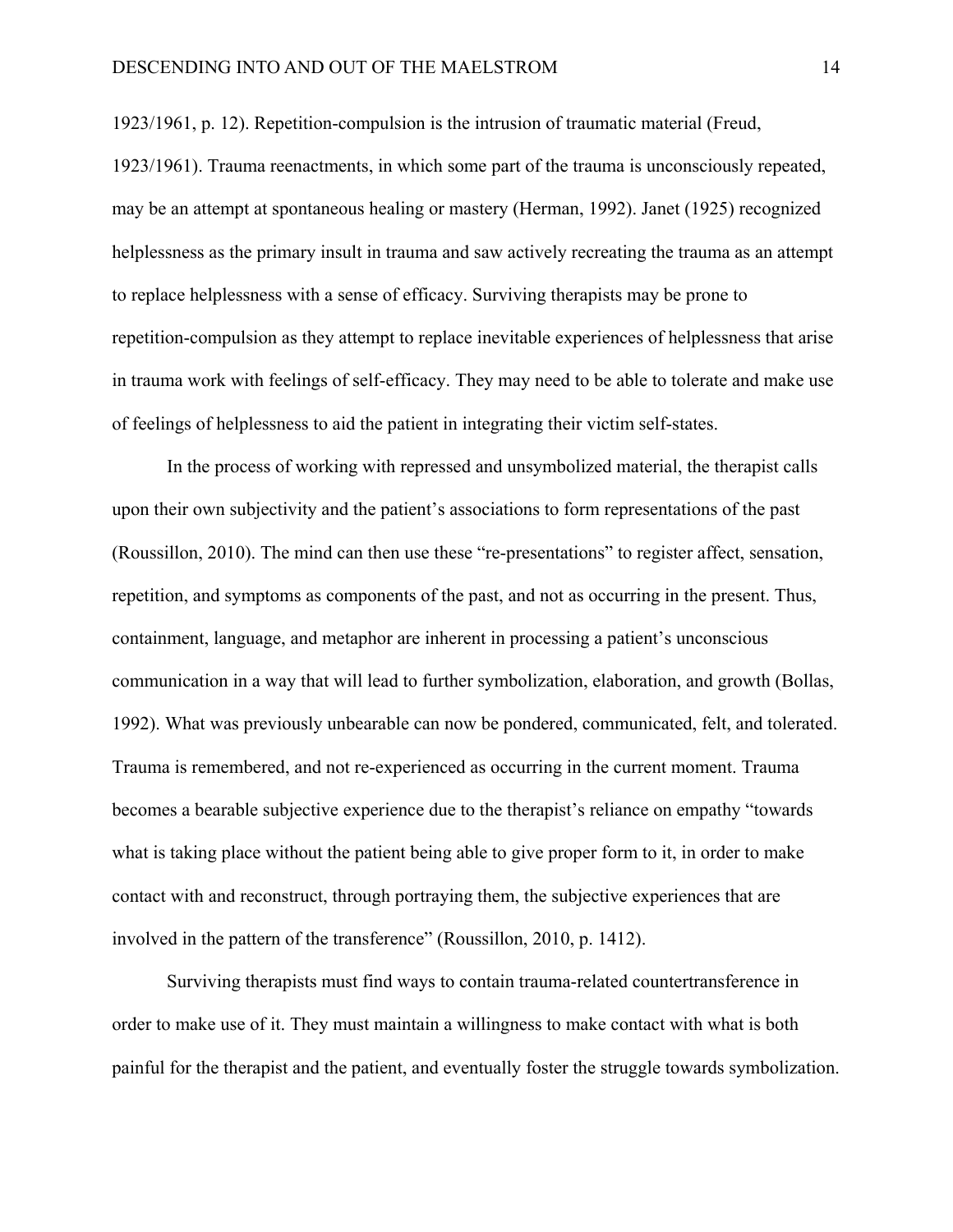The following background information provides a framework to understand trauma and its role in the struggle.

#### **Background Information**

Before reviewing the current literature on the surviving therapist and somatic countertransference, it is necessary to outline some of what is known of the history of trauma theory, the psychology of trauma, and countertransference.

**The history of trauma theory.** As Judith Herman (1992) notes, the study of psychological trauma has been picked up only to be dropped repeatedly, becoming an "anathema" due to its controversial nature (p. 11). Herman writes that there have been three periods in which trauma broke through to social awareness. Each period coincided with a political movement: the first being the anti-clerical movement in 19th-century France; the second being the anti-war movement; and the third being the feminist movement. She explains that dissociation and repression are also present at the social level, and without political movements that allow discourse and alliance with victims, society's proclivity towards forgetting results in massive denial. Van der Kolk, McFarlane, and Weisaeth (1996) explain this phenomenon as a consequence of society's benefit of avoiding the reality and disturbing nature of trauma.

Yet, trauma is represented in the cultural sphere. Farrell (1998) finds a preoccupation with trauma in cinema (for example, *Schindler's List*), pop-culture, and fiction. By the 1980s and 90s, "there were no 'evil empires' left to make sense of cold war sacrifices, and a growing gap between rich and poor, institutional power and everyday people, had created the grinding contradictions of the Gilded age. As the sense of disorientation spread, the idea of trauma flourished, too" (p. xiii). In a complex and disorienting world, people could: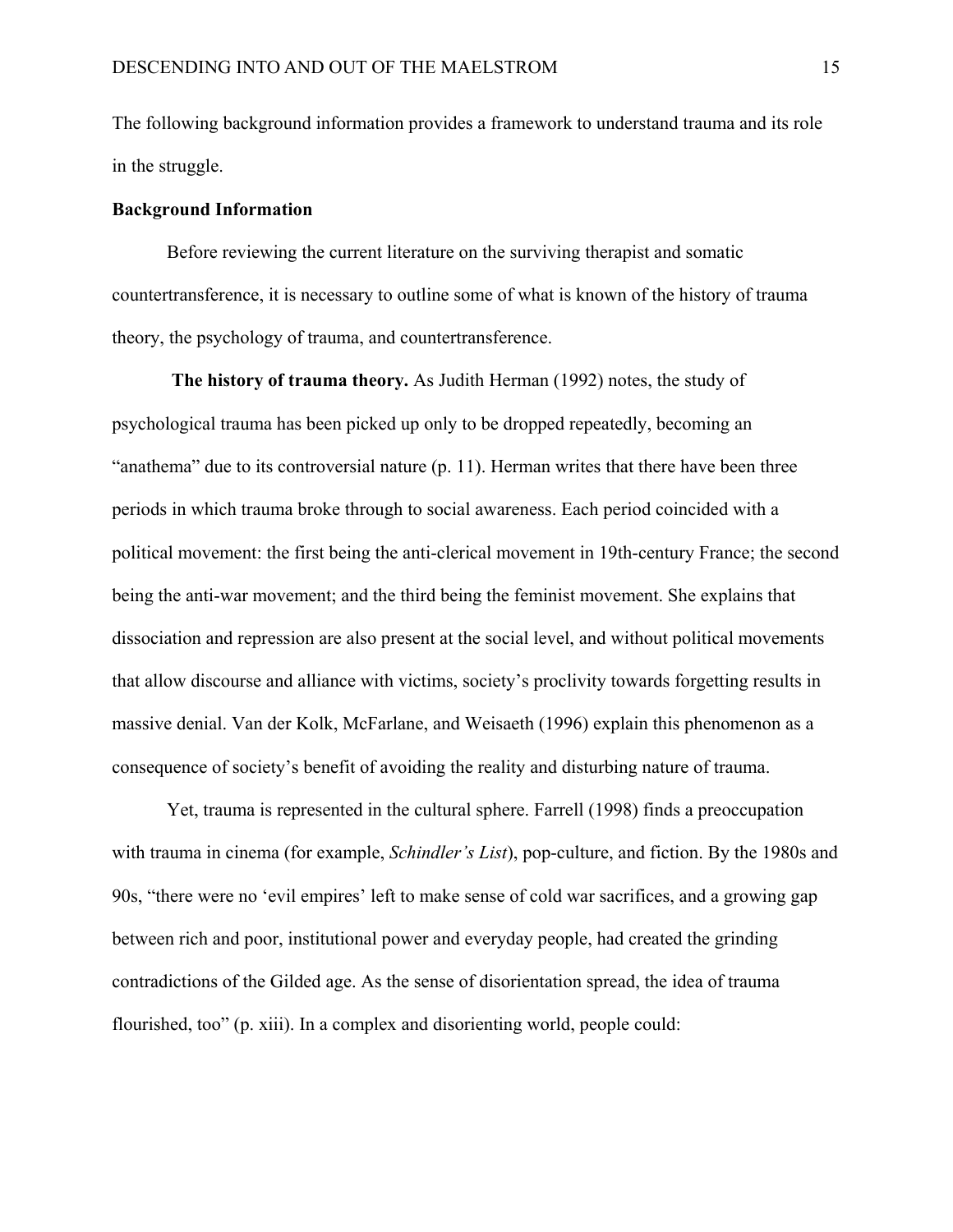use trauma as an enabling fiction, an explanatory tool for managing unquiet minds in an overwhelming world. But it has explanatory power, because, however overstated or implausible the concept sounds, people feel, or are prepared to feel, whether they are aware of it or not, as if they have been traumatized (p. x).

Overwhelming experiences have long been thought to cause psychological disturbance. In the 19th century, Jean-Martin Charcot observed neurological symptoms in hysterical patients, eventually deeming them psychological. Janet and Freud furthered his work by beginning to listen to these women, instead of simply observing them (Freud, 1896/1961). Both men came to see that hysteria's symptomatic picture represented a reaction to overwhelming events. In 1896, Freud purported that hysterical cases all had something in common: they had experienced childhood sexual abuse. The idea became known as "seduction theory," and was met with serious criticism and controversy (Mitchell & Black, 1995). However, Freud reworked and refined his theory and changed the origin of hysteria from stemming from actual sexual abuse to the hysteric's sexual fantasies. He noted that:

...the astonishing thing that in every case...blame was laid on perverse acts by the father, and realization of the unexpected frequency of hysteria, in every case of which the same thing applied, though it was hardly credible that perverted acts against children were so general. (Freud, 1897/1985, p. 6)

Furthermore, he was faced with the:

...continual disappointment of my attempts to bring my analyses to a real conclusion, the running away of people who for a time had seemed my most favourably inclined patients, the lack of the complete success on which I had counted, and the possibility of explaining my partial successes in other, familiar, ways. Then there was the astonishing thing that in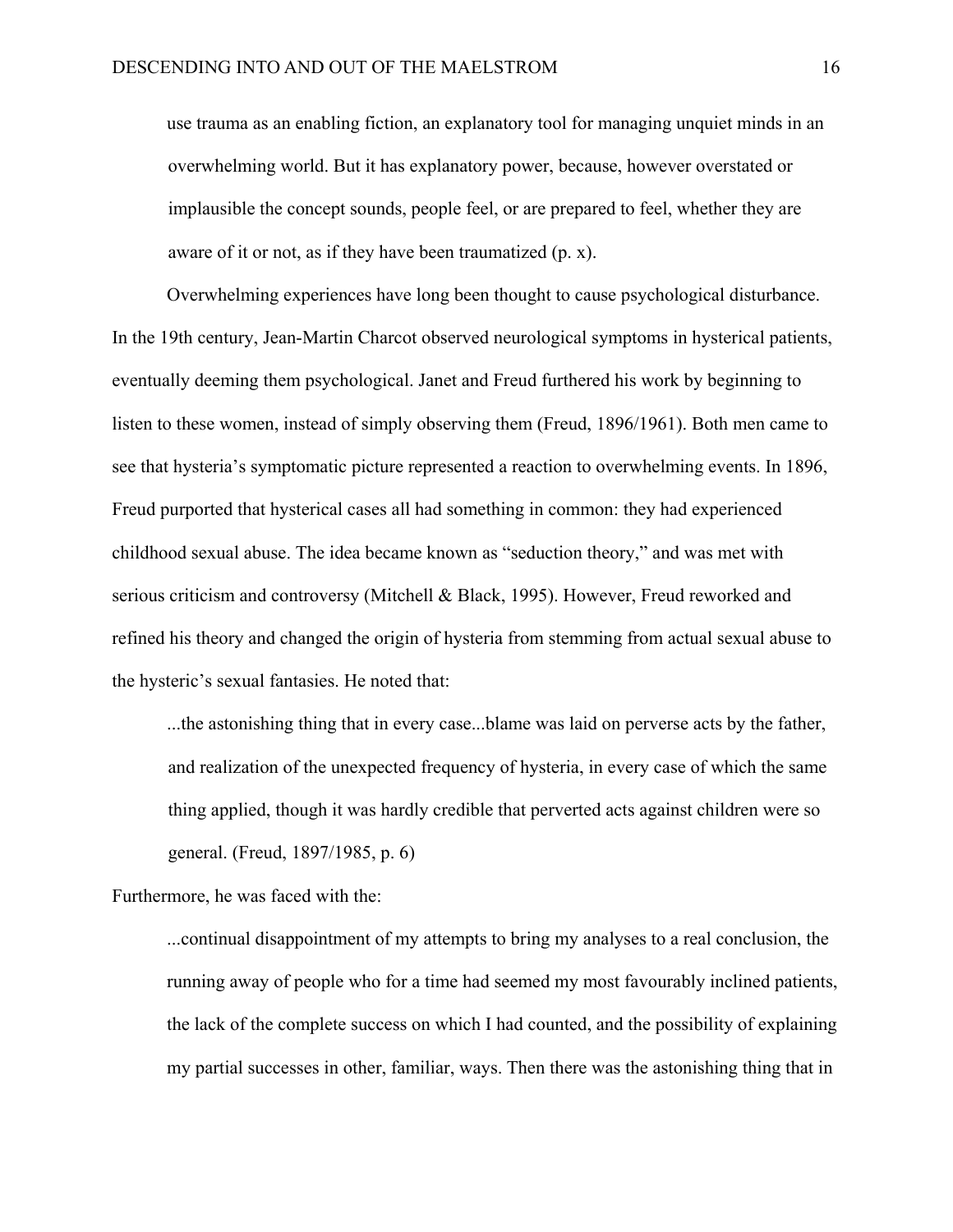every case . . . blame was laid on perverse acts by the father, and realization of the unexpected frequency of hysteria, in every case of which the same thing applied, though it was hardly credible that perverted acts against children were so general. [Perversion would have to be immeasurably more frequent than hysteria, as the illness can only arise where the events have accumulated and one of the factors which weaken defense is present.]. (Freud, 1897/1985, p. 6)

 Freud (1966/1933) defined the traumatic moment as based on birth trauma, saying that "it calls upon the mental experience a state of highly tense excitation, which is felt by unpleasure and which one is not able to master by discharging it" (p. 557). Traumatic anxiety, thus, initially arises at birth when the magnitude of unpleasure cannot be mastered. Later manifestations can occur as anxiety that signals the re-experiencing of such a moment (Freud, 1966/1933). Freud (1966/1930) noted that adult psychic trauma is initiated by "the essence and meaning of the participant's estimation of his strength...and...his admission of helplessness...in the face of the 'Erlebte Situation'" (p. 166). Krystal (1997) defines this as the

subjective helplessness and the *surrender* to it. Once the *surrender* takes place, the affective state changes to a catatonoid reaction that has certain commonalities with cataleptic responses, which in turn have the following attributes in common with trances: the more one submits, the more one obeys orders and *feels* unable to resist or escape and the more one goes into profound surrender. This vicious circle is the initiation of the traumatic process. (p.133)

The study of trauma gained further attention when "soldier's heart" was recognized in World War I—although it was not until World War II and the Korean War that "shell shock," and "battle fatigue" started to be used as some of the first diagnostic labels (APA, 2000, p. 19).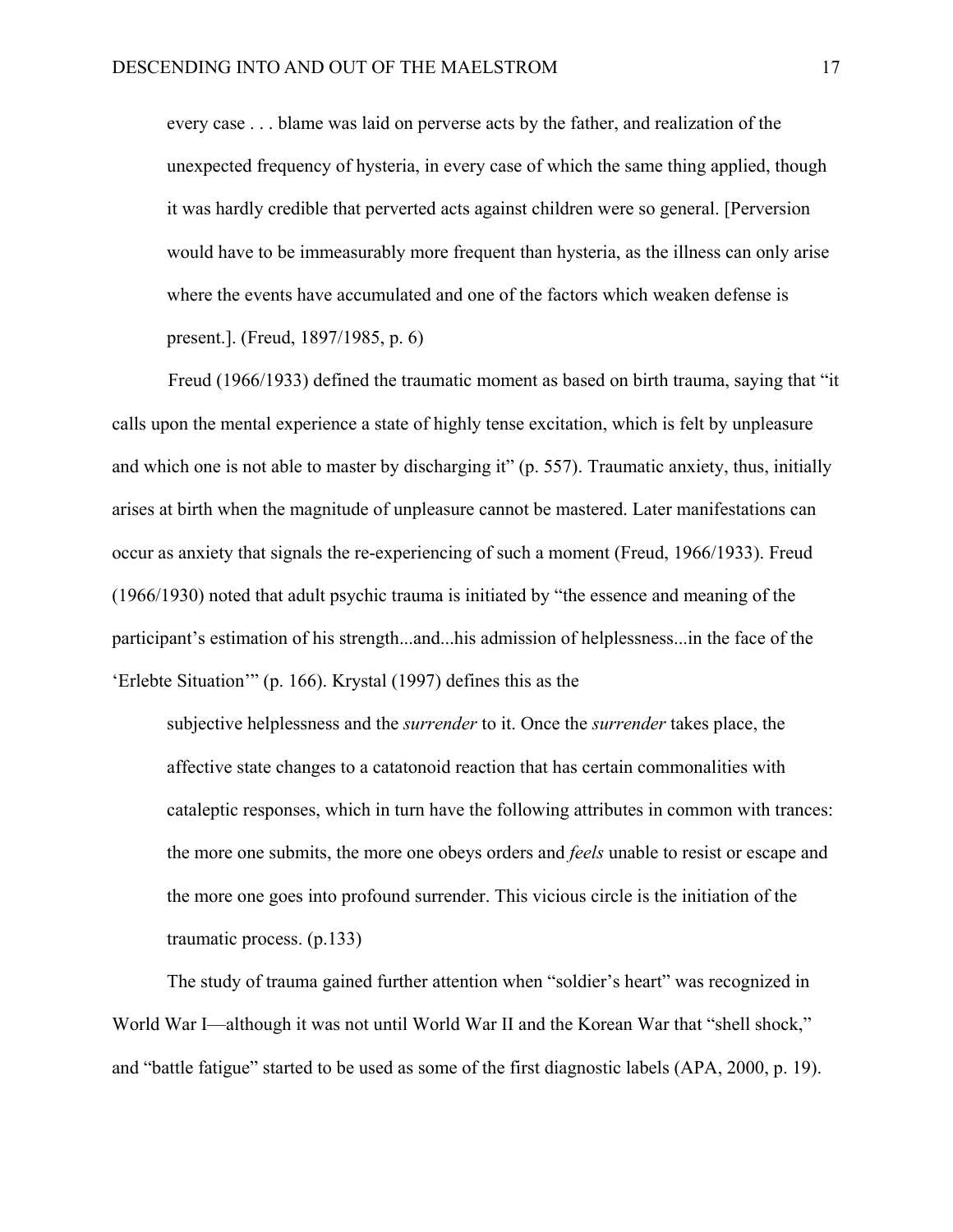Herbert Spiegel, a psychiatrist in the African campaign in World War II, found that soldiers developed a heightened dependency on each other in the conditions of war, and that these interpersonal relationships were preventative in the development of traumatic neuroses (1944).

The first edition of the Diagnostic and Statistical Manual (DSM) carried within it the "Gross Stress Reaction" (APA, 1952). In the next edition, the disorder was dropped from the manual. In the third edition, the disorder became an anxiety disorder: Post-Traumatic Stress Disorder (PTSD).

#### **Trauma and Psychology**

The DSM IV-TR defines trauma as having the following two components: The event involves "actual or perceived threatened serious injury or death to oneself or others;" and "the individual's response must include intense fear, helplessness, or horror" (APA, 2000, p.218).

Neuroimaging studies of the traumatized brain have discovered lasting changes that occur post-trauma. For instance, traumatized people's executive function becomes less active (van der Kolk, McFarlane & Weisaeth, 1996) when stressed. When traumatic stimuli are present, the traumatized person's executive function is less active, making them prone to "automatic behavioral flight, fight, or freeze responses that are our evolutionary heritage of dealing with threat, and our individual implicit memories of how our own bodies attempted to cope with the threat of being overwhelmed" (Ogden & Pain, 2006, p. xxi). Trauma, thus, leaves an imprint on the body, and once triggered, the individual can relive the physical sensations of terror and helplessness that once accompanied the original traumatic event (Ogden & Pain, 2006). The extracellular environment has been implicated in trauma memory's resistance to extinction. While extinction has been found to consist of new learning, it does not erase the trauma imprint. It can "spontaneously recover, or be renewed, when the conditioned stimulus is presented in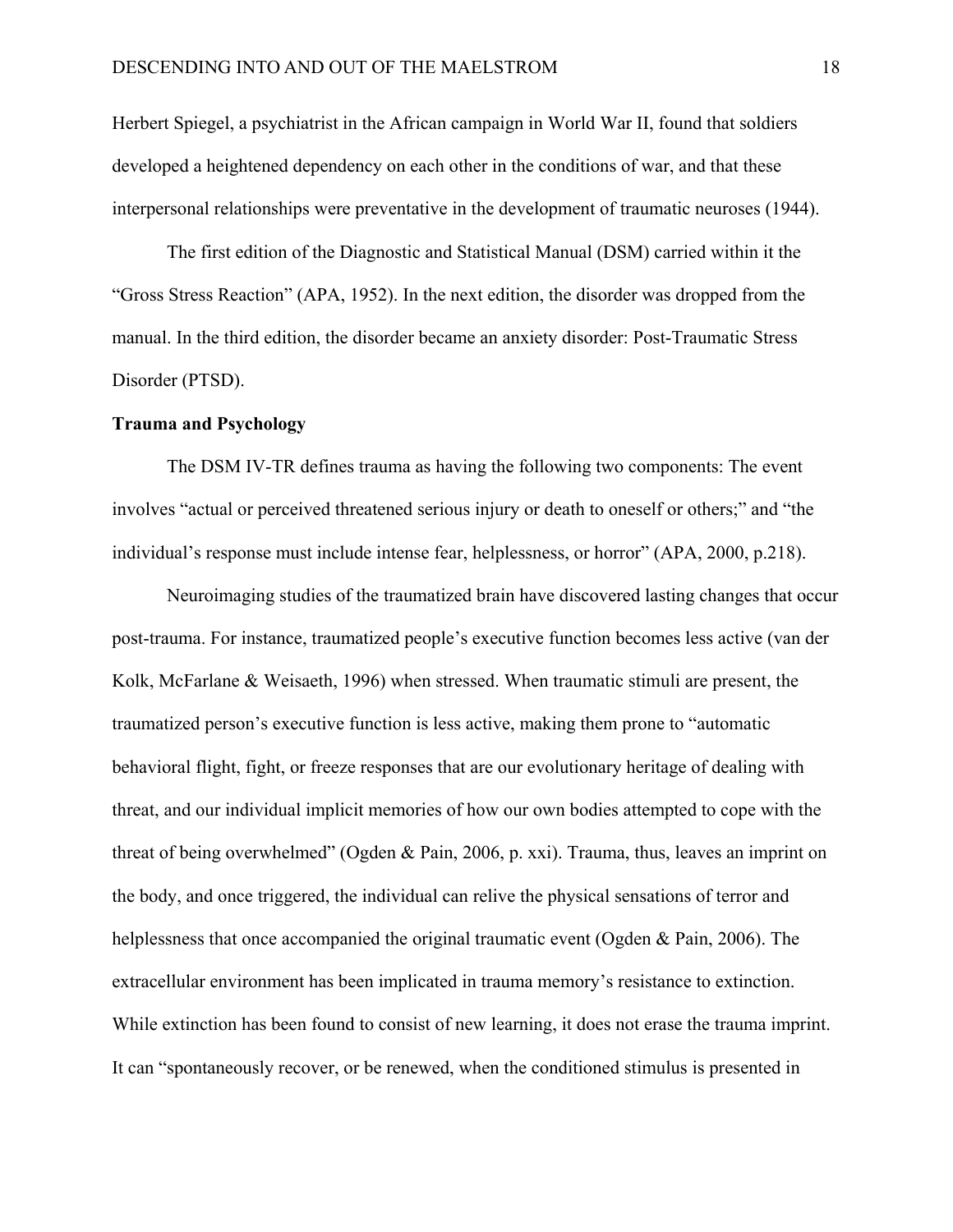contexts different from that in which the extinction protocol was administered" (Pizzorusso, 2009, p. 1214). The surviving therapist who works with trauma is, therefore, continually exposed to traumatic stimuli in the complex context of therapy with another human being.

#### **Countertransference**

 Freud (1910/1957) defined countertransference as that "which arises in [the therapist] as a result of the patient's influence on his unconscious feelings, and we are almost inclined to insist that he shall recognize this counter-transference in himself and overcome it" (p. 144-145). Freud and others noted that the body had its own story to tell (Ross, 2000). Symptoms and signs, Freud 1893-1895/1985) said, "join the conversation" through the body (p. 152). Samuels (1985) recognizes a modern analytic consensus that "...some countertransference reactions in the analyst stem from, and may be regarded as communications from the patient and that the analyst's inner world, as it appears to him, is the *via regia* into the inner world of the patient" (p. 51). In a footnote Freud (1912/1961) explained that:

 [the analyst] must turn his own unconscious like a receptive organ toward the transmitting unconscious of the patient. He must adjust himself to the patient as a telephone receiver is adjusted to the transmitting microphone. Just as the receiver converts back into sound waves the electric oscillations in the telephone line which were set up by sound waves, so the doctor's unconscious is able, from the derivatives of the unconscious which are communicated to him, to reconstruct that unconscious, which has determined the patient's free associations. (p. 115)

Somatic countertransference refers to the therapist's bodily experience when in a therapy session (Ross, 2000). Dalenberg (2000) states that particular attention to the therapist's reactions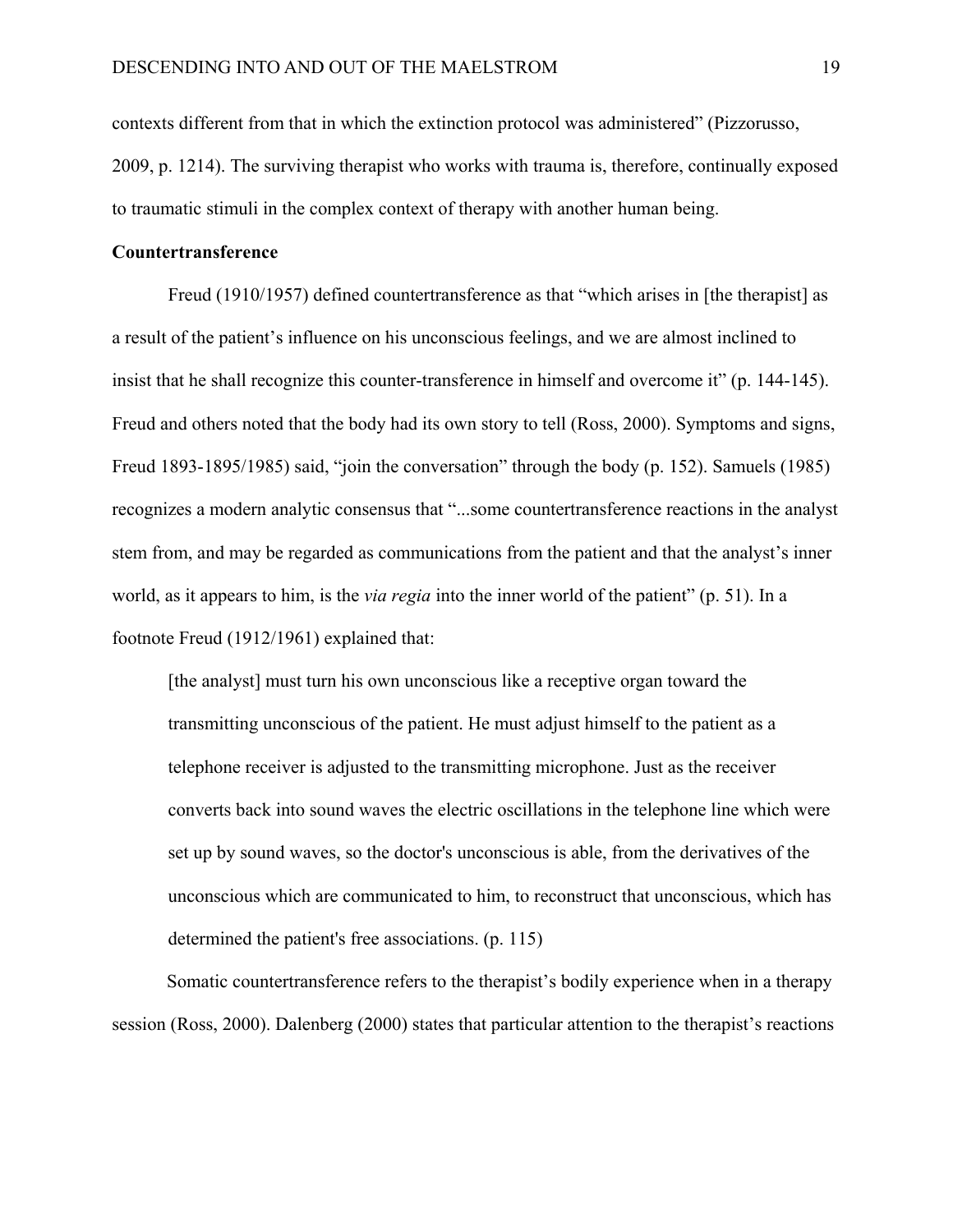to their trauma clients, and their own countertransference, is an essential ingredient to creating a safe alliance with trauma patients.

 Current trauma literature is unanimous in its prescription of a safe therapeutic alliance as essential for trauma work to commence (Pearlman & Saakvitne, 1995). It is "not until trust in the therapist is established does the client have an ally with whom to confront the traumas" (Rothschild, 2000, p. 84). Without this trust, the client is once again left alone to process the traumatic memories. When this occurs, "not only is the trauma not resolved, but it also can be made considerably worse" (p. 84).

The experience of a safe therapeutic alliance is particularly important for patients who have experienced a human-caused trauma. Schore (1996) writes of the therapeutic relationship's capacity to be stored in implicit memory, creating synaptic connections in the brain that can provide a new experience of positive attachment. This internalization creates a somatic representation that can replace anticipated fear and anxiety responses in new relationships, allowing for a renewed interest in healthy connection with others.

For some patients, trust will take considerable time to earn. The therapy will focus largely on developing trust and processing of traumatic material will not be addressed directly. The traumatic material instead manifests within the therapeutic relationship. In these instances, trauma is worked by utilizing the client's transference and the therapist's countertransferential experiences (Rothschild, 2000). For instance,

the therapist remains alert to inner experiences that arise in the context of therapy that feel foreign to him. These signal the therapist as to what cannot be spoken or dealt with by the patient. In digesting this material, the therapist provides a model for the patient about how to deal with the originally unacceptable material. For instance, the therapist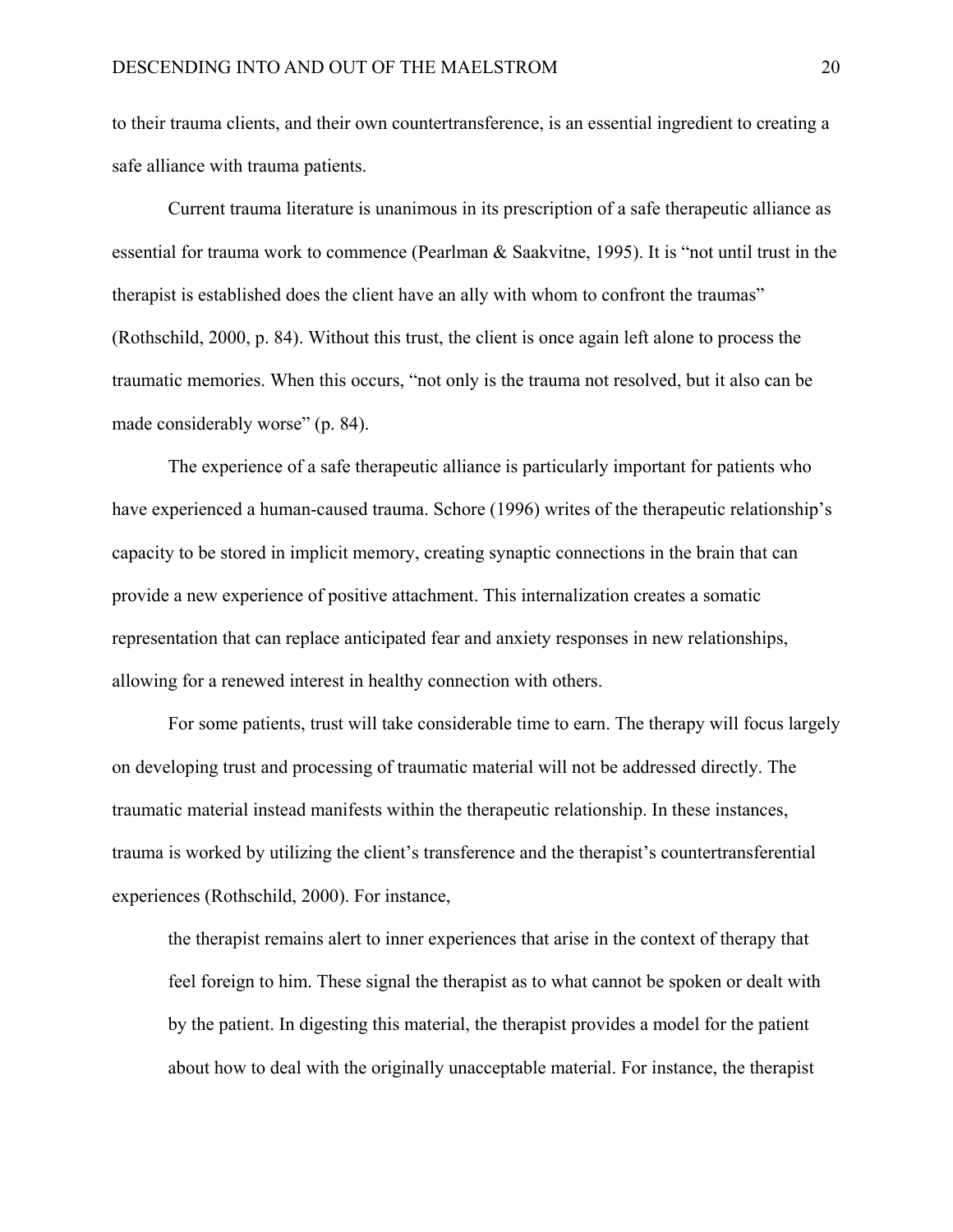who disentangles himself from a victim position in relation to a persecuting patient without adverse affect on the relationship provides a new model of dealing with victimhood. (Roussillon, 2010, p. 1412)

Patients watch as their therapists receive, tolerate, make sense of, and integrate emotional experiences. Just as parents will take a bite of baby food to show to the infant that is palatable, therapists can show patients that trauma-associated affects can be taken in and broken down.

#### **Rationale**

While surviving therapists are encouraged to examine the personal impact of their trauma and understand how this may affect their work with traumatized patients (Walker, 1984), there is little in the literature as to how to do this. Cunningham (1996) notes that further qualitative study in the area could help in providing a detailed depiction of the surviving therapist working with trauma patients. Although the literature on trauma continues to expand, it has been relatively silent in the domain of the therapist's own trauma as a factor in treatment. Furthermore, victims of trauma often have difficulty communicating the intense emotional and inner experiences they face. van der Kolk (1998) explains that trauma memories are unique in that they are encoded in high levels of stress hormones. The verbal encoding system becomes inactive, and the memory is encoded as a sensory and visual memory characteristic of early childhood. People with trauma may have sensory experiences related to trauma for which they can find no conscious meaning (van der Kolk, McFarlane, & Weisaeth, 1996). Others may have no memory of the trauma, a common reaction to an overwhelming event (van der Kolk et al., 1996), and have no frame of reference to understand trauma-related somatic experiences. Surviving therapists will need to contain both their own and their patient's trauma-associated reactions and may have difficulty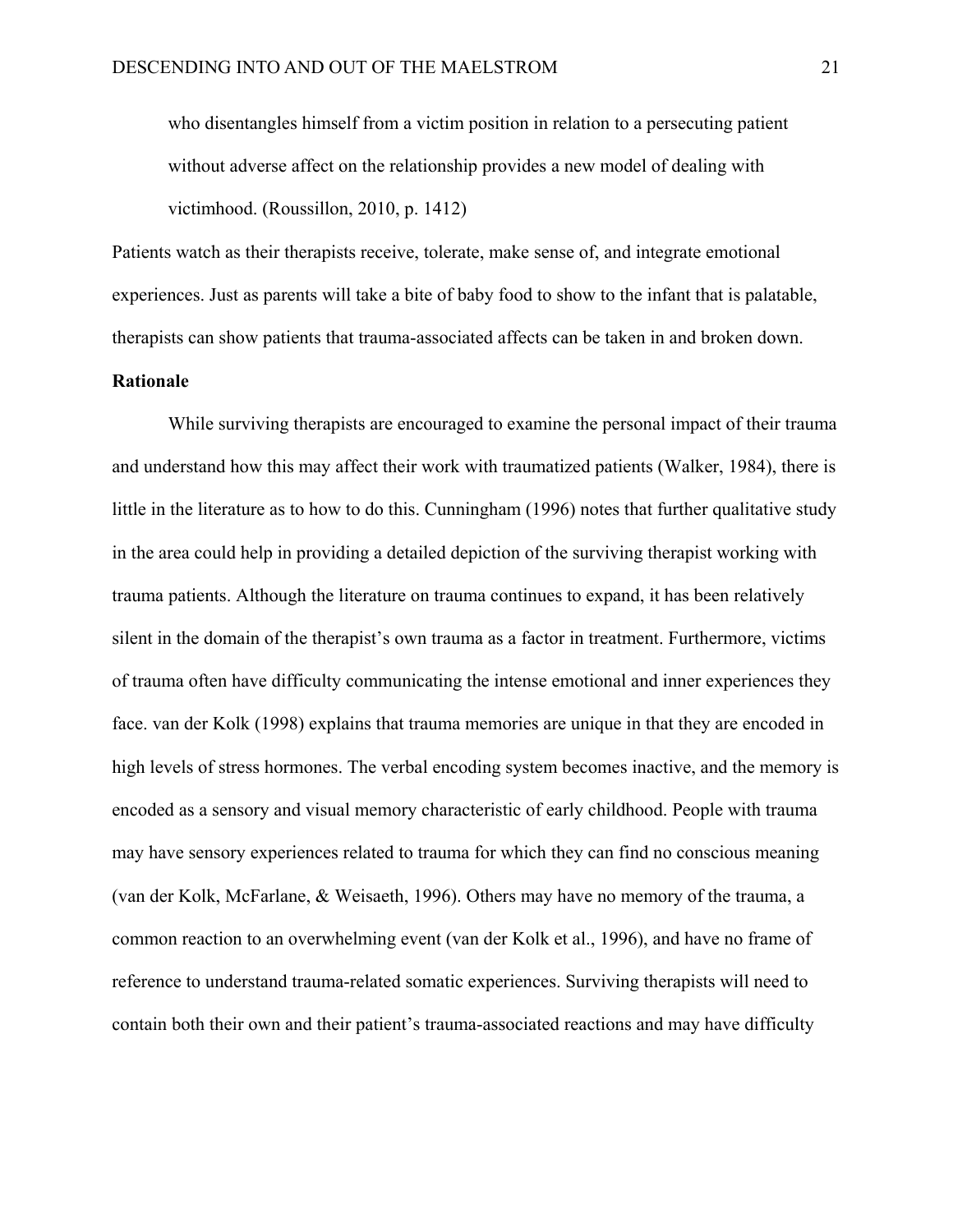using words to describe their subsymbolic experience in supervision. Regressions to earlier stages in development present serious challenges to the process of containment.

**Affect development.** The ability to verbalize affective states is crucial to the capacity to identify, experience, tolerate, and work with emotion. Attuned caregivers aid in the naming and symbolization of affect leading to the affective state becoming integrated. Caregivers soothe infants before affect becomes too overwhelming. Frustration is titrated, and allows for the infant to build a tolerance.

If: *All goes well* the infant can come to gain from the experience of frustration, since incomplete adaption to need makes objects real, that is to say hated as well as loved. The consequence of this is if *all goes well* the infant to begin to develop a capacity to experience a relationship to external reality, or even to form a conception of reality. (Winnicott, 1971, p. 14)

This process lends to the emergence of self and objects (Krystal, 1997). Stern (1951) notes that when the baby is not soothed by the mother after a short time, a type of trauma occurs where the baby is in a state of over-excitation and this is the onset of the infantile traumatic state. These early types of trauma lay down the traumatic foundation (or lack of foundation) and affect how later traumatic events are experienced and structured. In post-traumatic states "we may find a regression in affect form with resomatization and decreased ability to use affects as signals to one's self" (Krystal, 1997, p. 129). This is the return to the experience of being unable to process affect. With no blanket of symbolism or verbal access, the body is left with no symbolic breast or internal soother. Symbolism allows for naming of affect (i.e. sad, angry) and this symbolism aids in decision making to contain the affect or change the external stimuli. An actively traumatized therapist will be unable to use affect as a signal and will be unable to use their own reactions in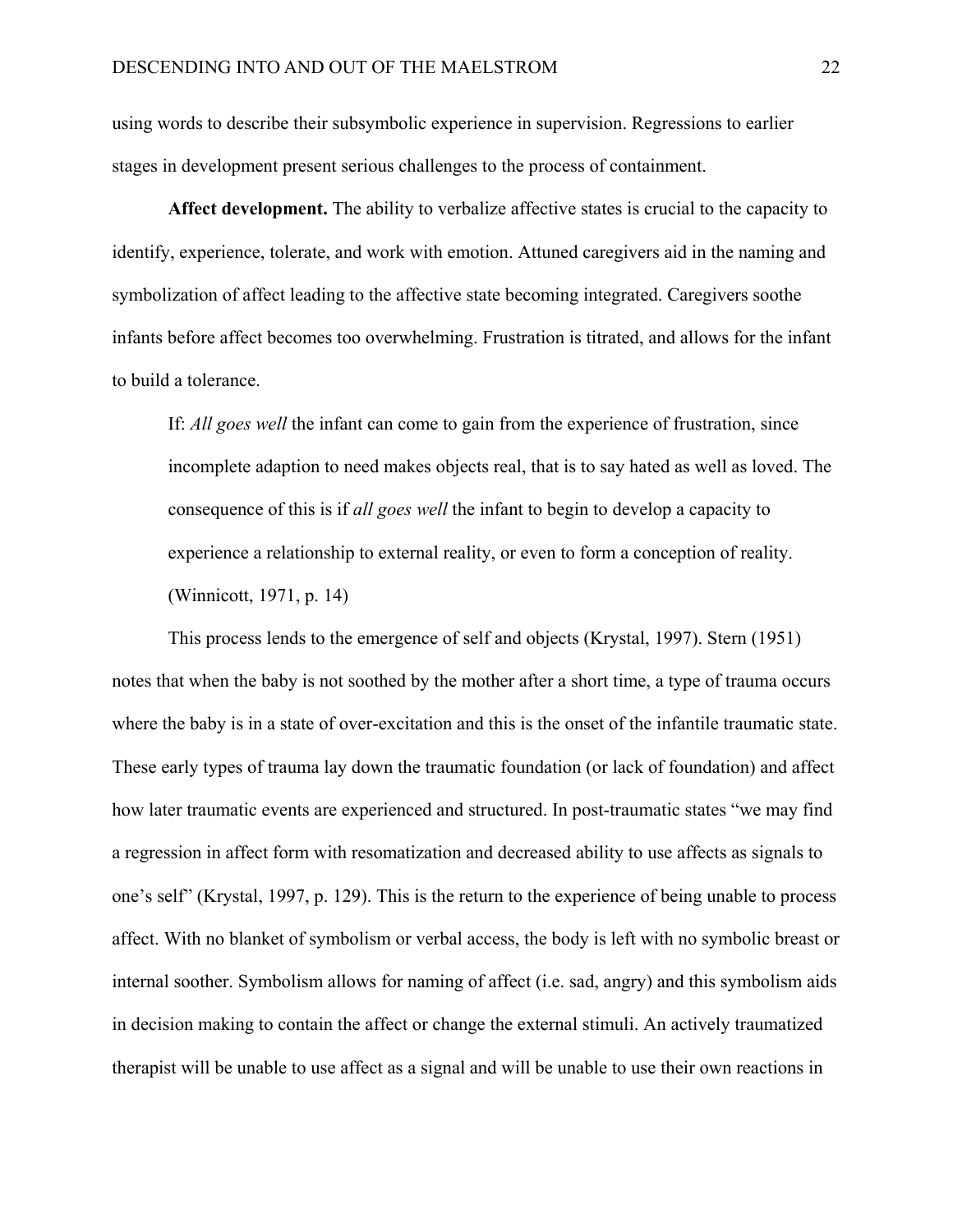understanding the patient. Healed therapists will struggle with unhealed wounds that impact the use of symbol to process and contain trauma-associated affect.

Somatic experiencing is but one channel in a larger non-verbal system linked with emotion, thought, and language in normal development. As language develops, non-verbal schemata can be linked to language. Somatic symptoms represent dissociation as they have become alienated from the larger system (Bucci, 1997).

**Trauma and affect.** Resomatization (somatic sensation disconnected from other verbal/emotional channels) could represent an arrest due to infantile trauma, regression following an adult trauma, or due to intense affect in the adult. In these states, one is again unable to utilize affect effectively as a signal (Krystal, 1997). The therapist's task is to supply "belatedly, a function that the patient's parental and familial background has failed to perform. To be able to function in such capacity, however, one must appreciate the nature of the subjective experience of patients whose affect tolerance is impaired" (Krystal, 1988, p. 29). Surviving therapists may have an appreciation of affect tolerance disturbance; however, they may have difficulty containing and aiding in symbolization when their own affect is trauma-related.

However, sensory information that is not linked to a symbolic system may relate to Odgen's (1989) "autistic-contiguous" position (p. 30). This position is a primitive mode of experiencing in which sensation is used to form presymbolic connections having to do with the edges of objects and sensory data. This is the beginning of self in that the infant begins to have some sense that there is an external world. Touch allows the establishment of boundedness. The edges of objects are the barrier between self and not-self and tactile stimulation confirms the boundary. The mother and child dyad are involved in sensory activities (i.e., cooing, nursing, cuddling) that help to make bearable the growing awareness of separateness (present in the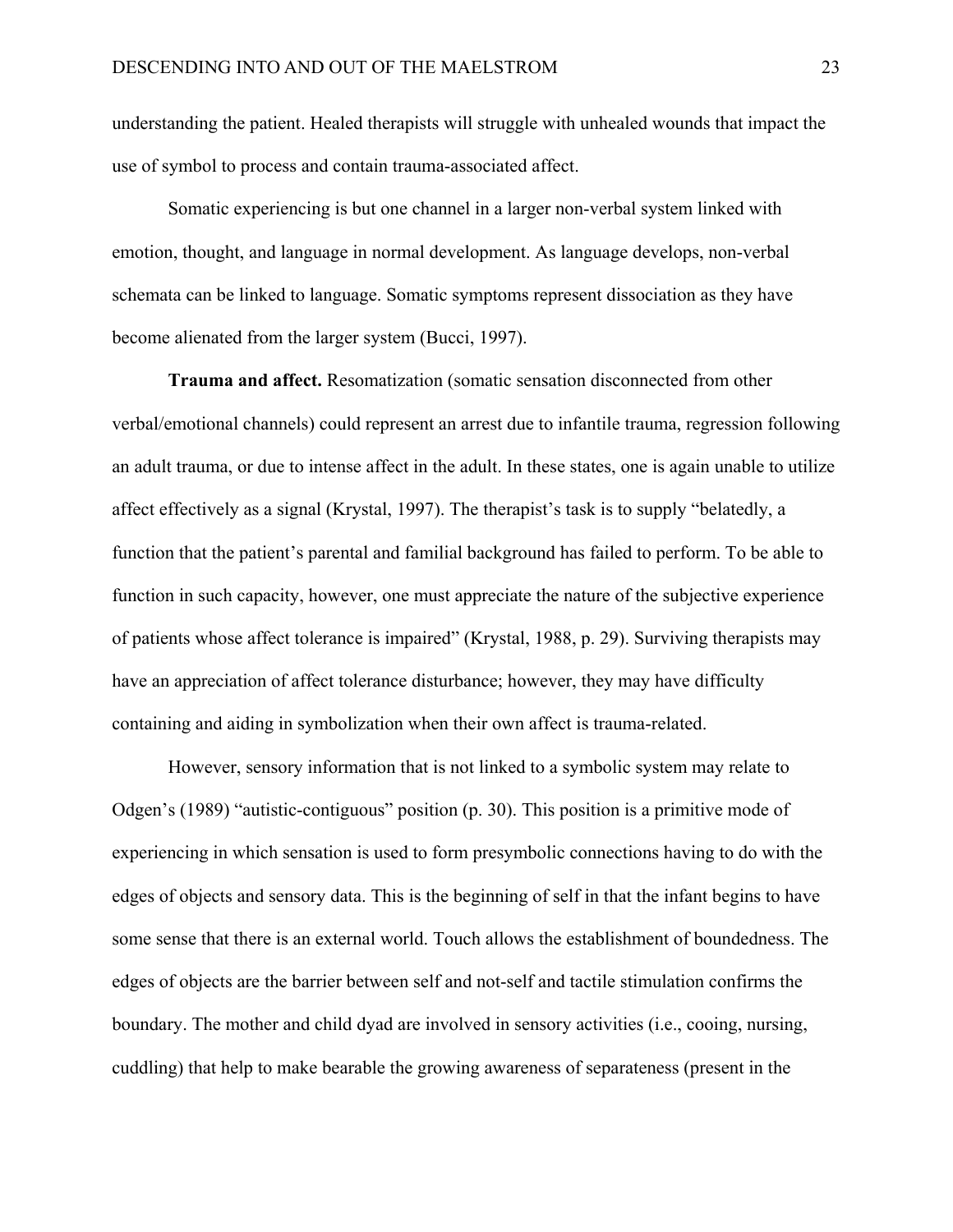exploration of the edge of self and other). The skin is the "principal media for the creation of psychological meaning and the rudiments of the experience of self" (Ogden, 1989, p. 52). If the mother is unable to provide healing for these separations by providing sensory experience, states of psychological deadness can occur in which the meaning making process is paralyzed. Anxiety in this position involves the fear of one's dissolution, manifested in fears of one's bodily contents leaking or fear of falling (Ogden, 1989). Traumatic events violate the body's basic level of integrity through invasion, injury, and force. The control over bodily functions and fluids can be lost during a traumatic event and may be recounted as one of the most humiliating aspects of the event (Herman, 1992). Thus, trauma-related somatic sensations may invoke basic anxiety related to the autistic-contiguous position, and regression to this position may correspond with a paralysis in the meaning making process in sensory experiencing.

The therapist's in-session somatic sensation may be unique from other internal stimuli and not experienced as primarily physical, as "everyone, including people who may be considered to have completed a successful analysis, is convinced that they cannot control the parts of their bodies that are innervated by the 'automatic' nervous system" (Krystal, 1997, p. 141). Therapists may have personal trauma triggered and feel they are helpless to soothe themselves (a state that could result in the traumatic response). For some people, "taking over functions reserved for [the] mother is a *Promethean Transgression punishable by a fate worse than death*, which is the return of the infantile trauma" (p. 141). Thus, there can be resistance to self-care and self-regulatory functions (functions felt to be reserved for the mother) that usher in the surrender of the traumatic process (Krystal, 1997).

 **Supervision, accommodation, and exploration.** Batten and Santanello (2009) write of the importance of the supervisor's attention to the trainee's emotional reactions to the client, as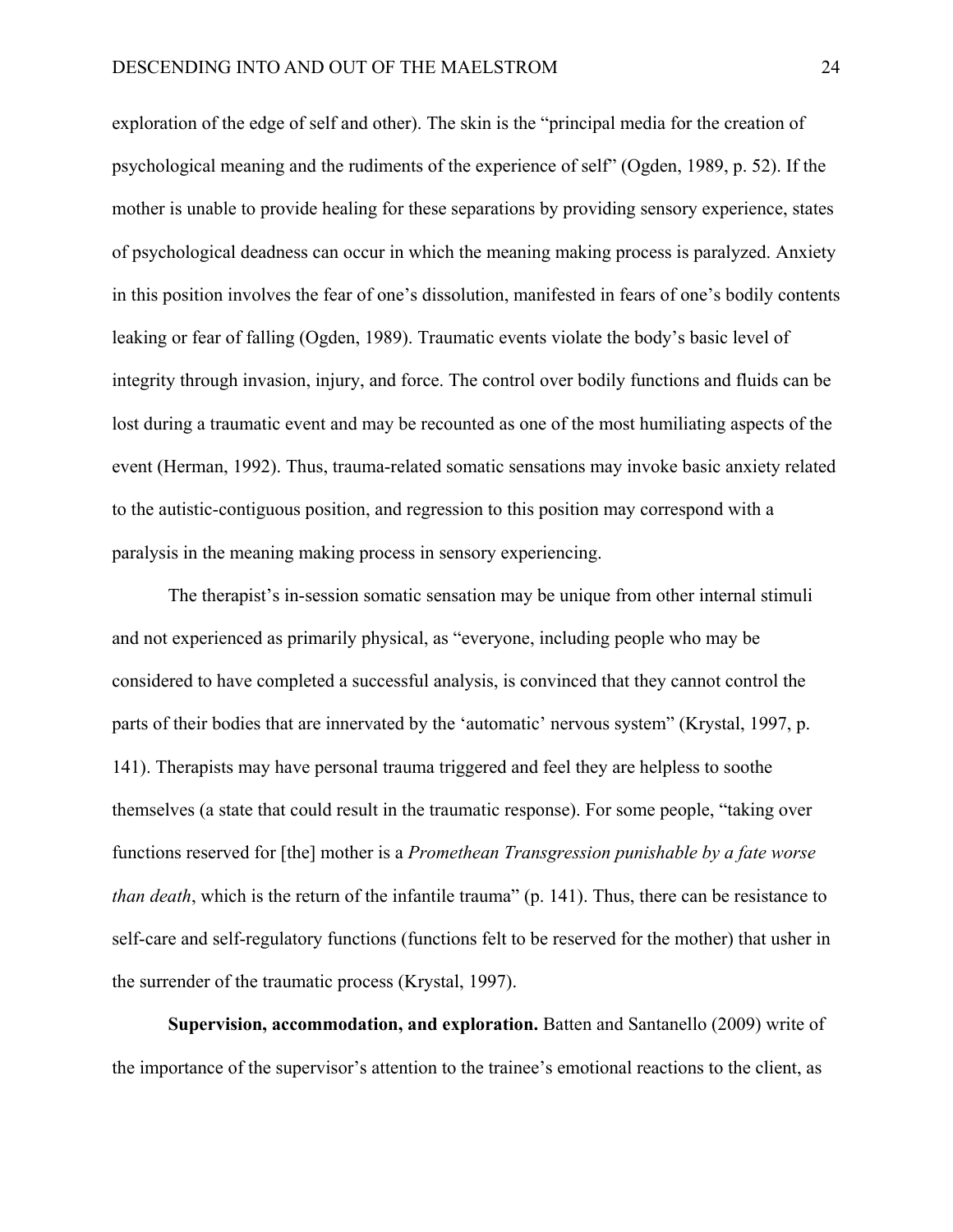these reactions are often indicative of the client's impact on others. Sarnat (2010) writes of the core competencies of the psychodynamic psychotherapist. Within the assessment competency, the psychodynamic psychotherapist considers the whole person by accessing the channels of spoken language or symptomatology but also tapping into unconscious communication in the form of somatic experiences. The psychodynamic competency of self-reflection requires a "highly developed capacity to bear, observe, think about, and make psychotherapeutic use of one's own emotional, bodily, and fantasy experiences when in interaction with a client" (Sarnat, 2010, p. 3). The intrapsychic conflicts people have and the ways they manage the anxiety stemming from these conflicts are highly related to early somatic and affective experience. These experiences are most "evident in the psychoanalytic encounter and [are] arguably the heart of psychoanalytic clinical work" (Fonagy & Target, 2007, p. 425).

 Batten and Santanello (2009) write that a "supervisory focus on trainee's emotional awareness is essential in that it may help to avoid in-session avoidance on the part of the trainee" (p. 148). The authors explain that avoidance in supervision of the trainee's reactions may also increase shame and negatively impact the development of the trainee and the progress of the clinical work.

Wilson and Lindy (1994) define "trauma specific transference" (TST) reactions as occurring when the client interacts with the therapist on the basis of unintegrated traumatic material (p. 9). This includes emotional states, roles, and behaviors. Davies and Frawley (1994) describe countertransference with trauma as often being formless. They note that therapists have found themselves "inexplicably nauseous, terrified, bigger, or smaller, have had tingly skin, numbness in an extremity, headaches, dizziness, vaginal pain, or contractions, or have experienced states of sexual arousal, all of which were disorienting and alien to a normal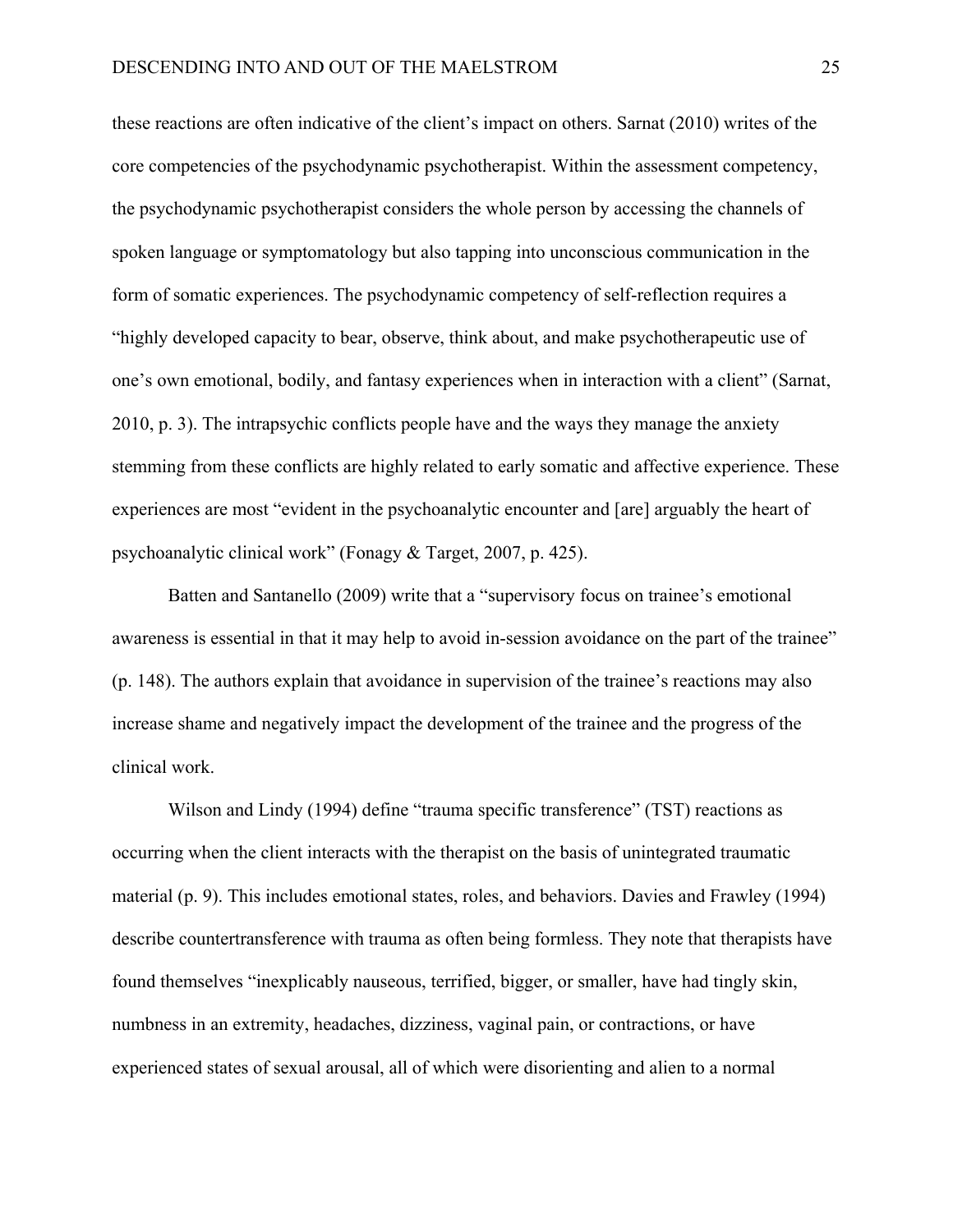function ego" (p. 151). Because the client may unwittingly enlist the therapist into the role of perpetrator, victim, or bystander, the therapist's countertransference may reflect any of these roles at different times (Wilson & Lindy, 1994).

 In Racker's (1969) definition of "concordant identification," he explains that in such moments therapist and patient are experiencing at the same time an element of the patient's self-experience. Money-Kyrle (1956) wrote of the ways in which the analyst's experience of countertransference is often very similar to some aspect of the patient's inner experience:

If the analyst is in fact disturbed [and here it is implied that the analyst is inevitably disturbed in the sense of affected], it is also likely that the patient has unconsciously contributed to the result, and in turn is disturbed by this. So we have three factors to consider: first, the analyst's emotional disturbance, for he (she) may have to deal with this silently in himself before he can disengage himself sufficiently to understand the other two; then the patient's part in bringing it about; and finally, its effect on him. Of course, all three factors may be sorted out in a matter of seconds, and then indeed the countertransference is functioning as a delicate receiving apparatus. (p. 361)

 Somatic sensation can be used to understand something of the patient's experience. However, once a therapist gains an observational stance, it may be useful for them to make sense of the "disturbance" and its relation to the patient. If the patient's material touches upon the therapist's repressed traumatic schema, the therapist may have an unconscious investment in keeping the "big picture" of their own trauma at bay by disconnecting verbal understanding from somatic sensation, perhaps through repression or regression. When processing of countertransferential reactions takes place in seconds, there is a reliance on subsymbolic data and an implicit awareness of the patient. As surviving therapists have experienced events they may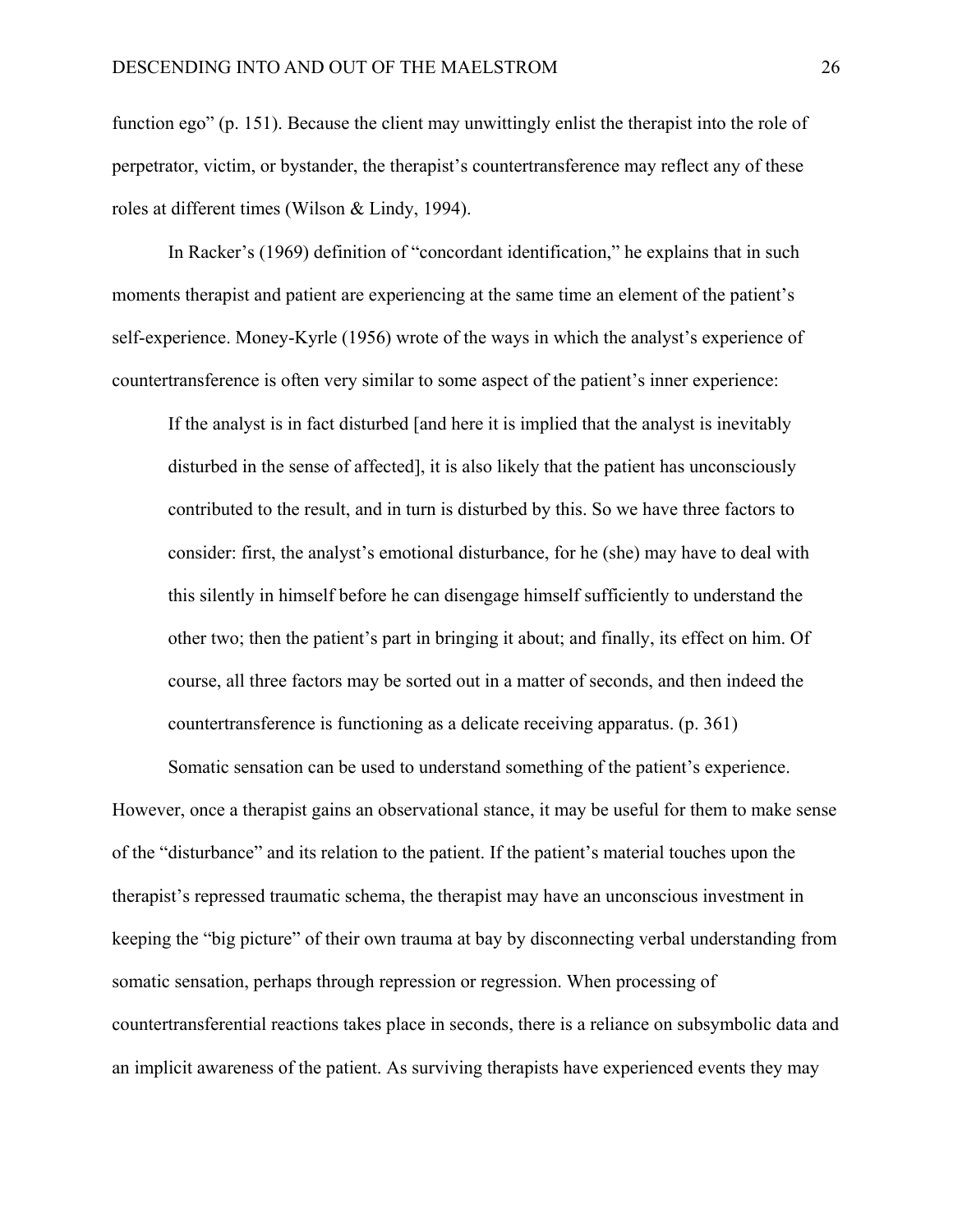unconsciously choose to keep out of awareness, they may rely on adaptations in the face of regression, repression, and dissociation which can distort their ability to act therapeutically in a moment that requires swift clinical reflex.

 Finally, the gap in the literature regarding the experience of surviving therapists may inhibit therapists who are struggling with unique countertransferential reactions. The literature's silence, however benignly born, may act as a shaming force to keep surviving therapists quiet about their own histories. While research has suggested that there are common countertransference reactions that arise when working with surviving patients, the phenomenon of the surviving therapist's experience of working with surviving patients remains to be documented (van der Kolk et al., 1996).

 van der Kolk et al. (1986) write that, with little knowledge of the surviving therapist's unique challenges and the accommodations they make to these challenges, surviving therapists may miss out on valuable information that could improve their work with traumatized patients. Marks-Tarlow (2011) writes that change happens at the "edge of chaos" in which "hidden order is invariably tucked beneath what may be random on the surface" (p. 120). He found change possible when working on the "edge of affect-tolerance" in himself and his patient (p.120). Entering into the fertile edge of chaos requires enough containment to experience difficult affect states. Helplessness in the surviving therapist, the hallmark of trauma, must be contained for the therapist and patient to stay on the edge of chaos. Just as chaos contains elements of "old and new mixed together" surviving therapists will have their old traumas reawakened in working with their trauma patients. For both parties interacting in fertile chaos, the opportunity for healing and growth exists. In terms of the therapist's survival it is "imperative that, in the clinical equation, the psychic boundaries and processes of at least one party, mainly the analyst, should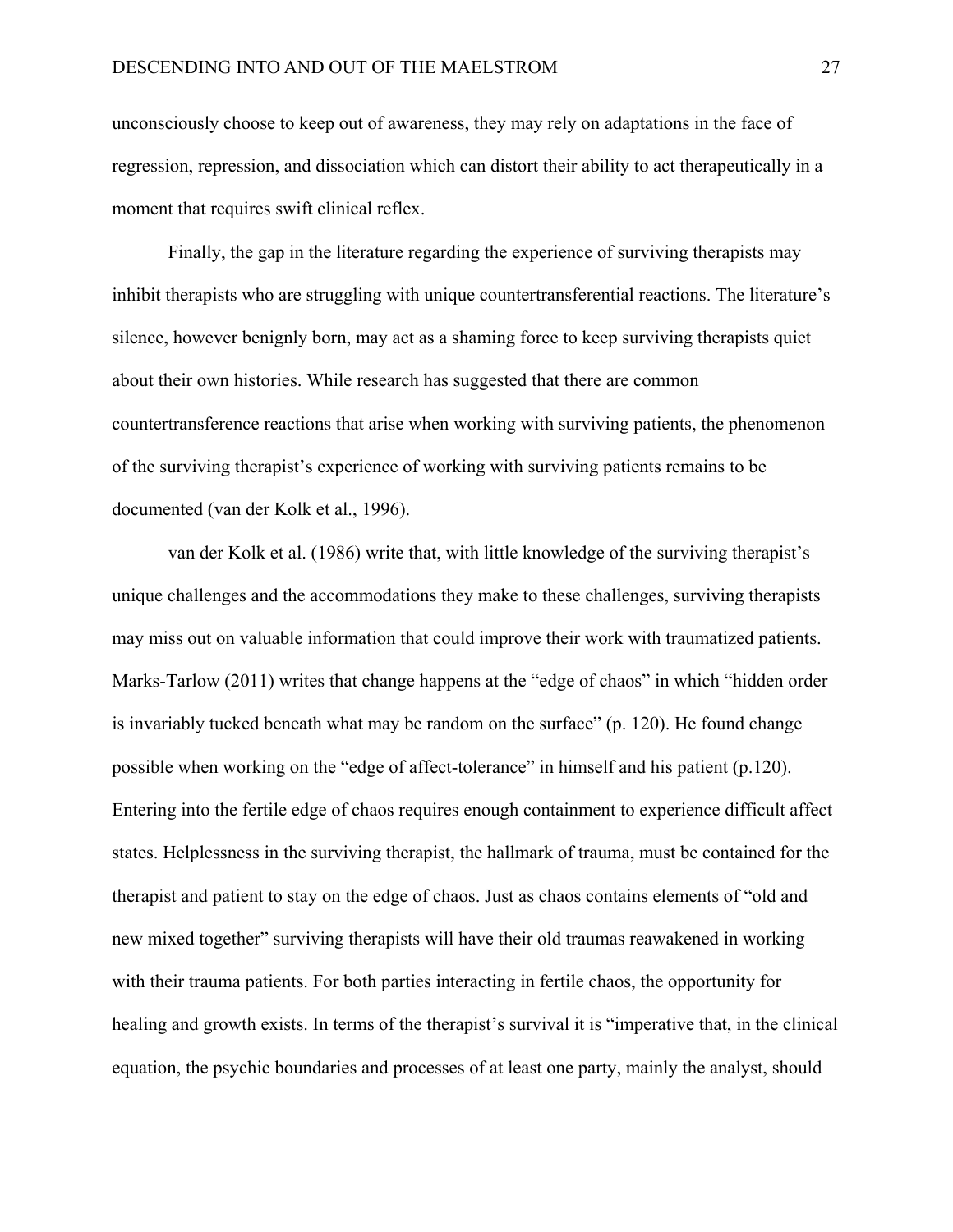always be defined in terms of their functions and aims" (Kahn, 1974, p. 206). In surviving and being used by the patient, the therapist must tolerate self-states of helplessness, rage, and terror *without* transference interpretation distorting "the true dynamics of the analytic situation in terms of the bias of our theories, and regardless of the need of the patient and his psychic realities" (p. 206). Surviving therapists may have learned ways that allow them to venture to the edge of chaos (without complete loss of self) and to tolerate experiencing themselves (and their spirits) and their patients in these territories, surviving (not prematurely ejecting through interpretation or retaliation) as the "living and responsive part of the total environment that the patient has put himself in the care of" (p. 206).

 Theoretical understanding of how surviving therapists survive, or do not survive, or struggle to survive in these territories could allow for supervision, training, and theory that could enhance the likelihood that therapists can journey along the edge of chaos with access to all their spirits as guides.

#### **Areas of Inquiry**

- 1. What is unique to the experience of the surviving therapist working with trauma?
- 2. Do surviving therapists re-experience elements of their own trauma when working with trauma patients?
- 3. Have participants experienced a session when both patient and therapist were experiencing elements of their respective traumas? Can they describe this experience? How did they realize it was occurring?
- 4. How do surviving therapists recognize and utilize somatic countertransference with their patients?
- 5. Do surviving therapists experience their work with trauma patients as being different from patients who have not experienced trauma?
- 6. How do surviving therapists utilize supervision when they are triggered, especially when symbolization is difficult?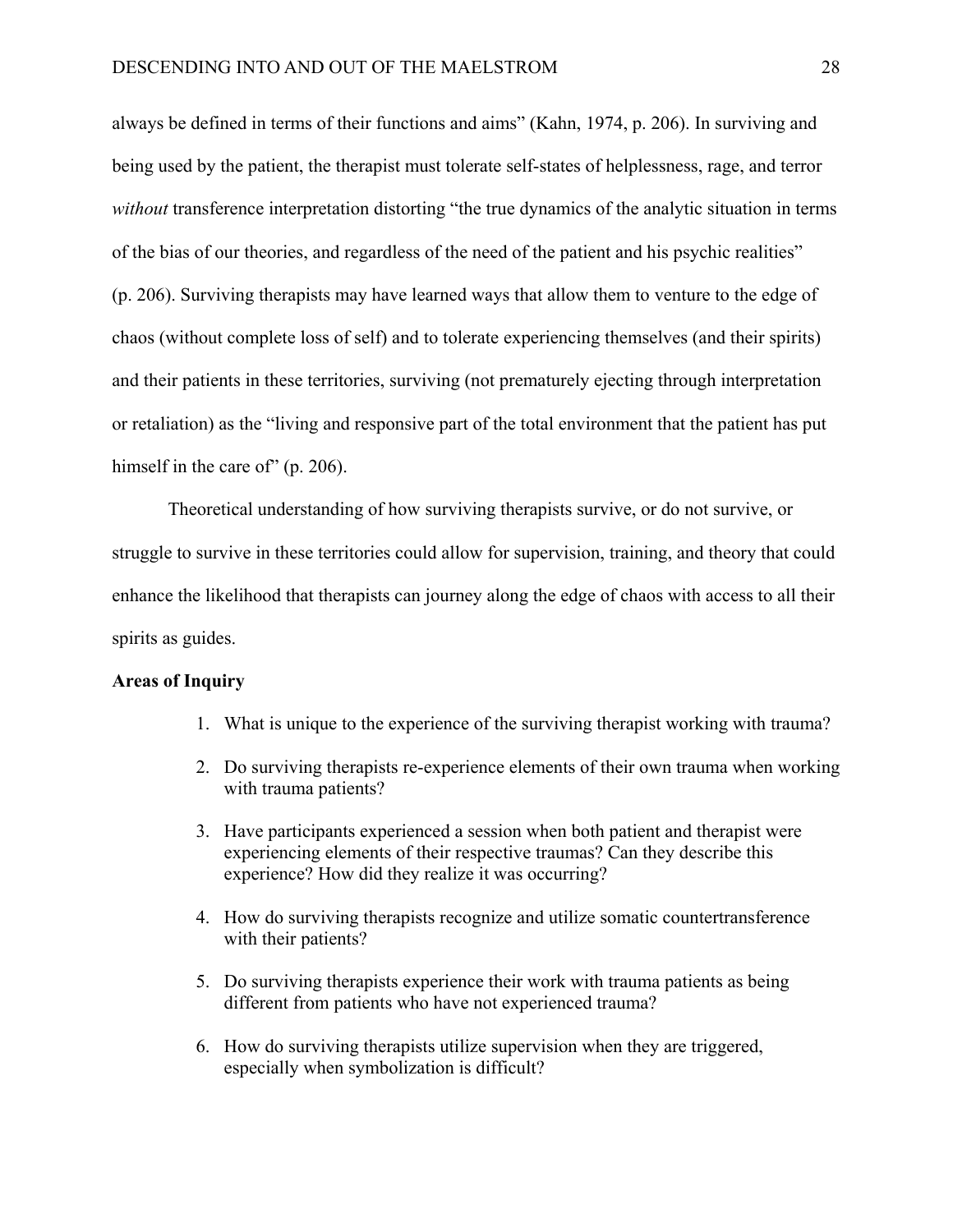- 7. Do surviving therapists see themselves as more able to pick up unintegrated traumatic data from their patients? How do they use their inner experiences to understand the client?
- 8. Can therapists speak to experiences in which somatic countertransference helped to understand something of the patient's subjective world or traumatic experience?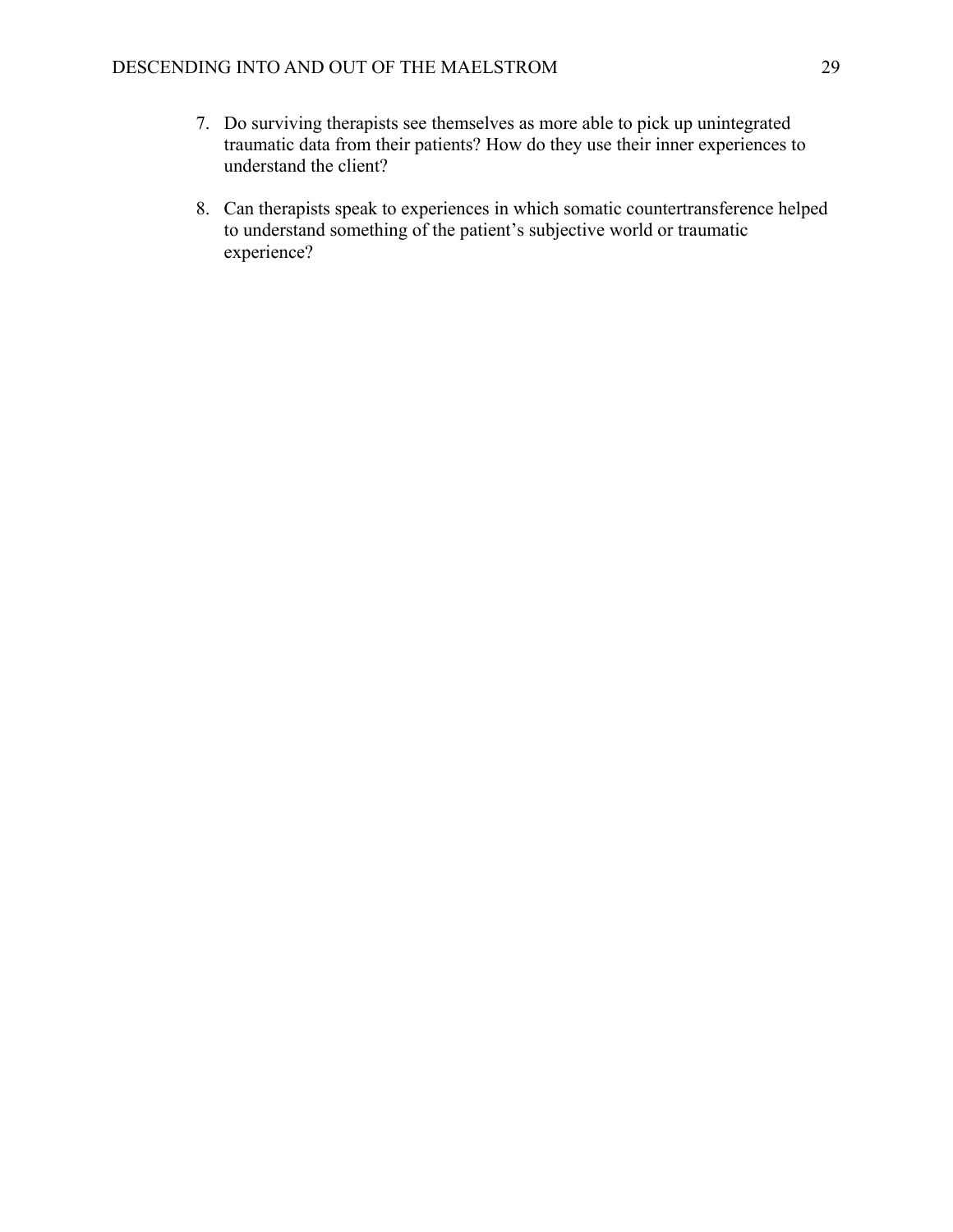#### **Chapter 2**

#### **Literature Review**

 This portion of the dissertation illuminates what is known about the types of trauma, response to trauma, and the surviving therapist's unique experience. As others have noted, what is lacking in the literature is as important as what exists. Pearlman and Saakvitne (1995) refer to this as the "conspiracy of silence," encouraging surviving therapists to keep quiet about their experiences. As this study proposed to fill in some of these gaps and silences, it must first detail what has already been spoken.

 **Types of trauma.** As different types of trauma have different effects, it is necessary to explicate the more common categories of trauma and explain how they may affect a person. However, as early traumas (non-verbal, developmental) shape and impact the way later traumas are structured and experienced, categorization is often a difficult and artificial representation of a person's actual history as they may be unable to recall earlier events due to repression or age.

 Generally speaking, traumatic events caused intentionally by another (i.e., interpersonal violence, rape, combat, terrorist attacks) are more likely to cause impairment than trauma unintentionally caused by another person (e.g., car accidents, industrial accidents) or natural disaster (Everly & Lating, 2004; Hien, Litt, Cohen, Miele, & Campbell, 2009). Kessler, Sonnega, Bromet, Hughes, and Nelson (1995) found rates of PTSD from non-interpersonal trauma (natural disaster, witnessing a traumatic event, or accident) for men are 4–6% and 5–9% in women. In interpersonal trauma, PTSD rates associated with rape, molestation, physical abuse, and physical attack ranged from 2–65% in men and 21–49% in women (p. 1925). Trauma outcome is worsened when the perpetrator is responsible for the care of the victim (van der Kolk & Fisler, 1994). It is reasonable to assume that somatic countertransference may occur more frequently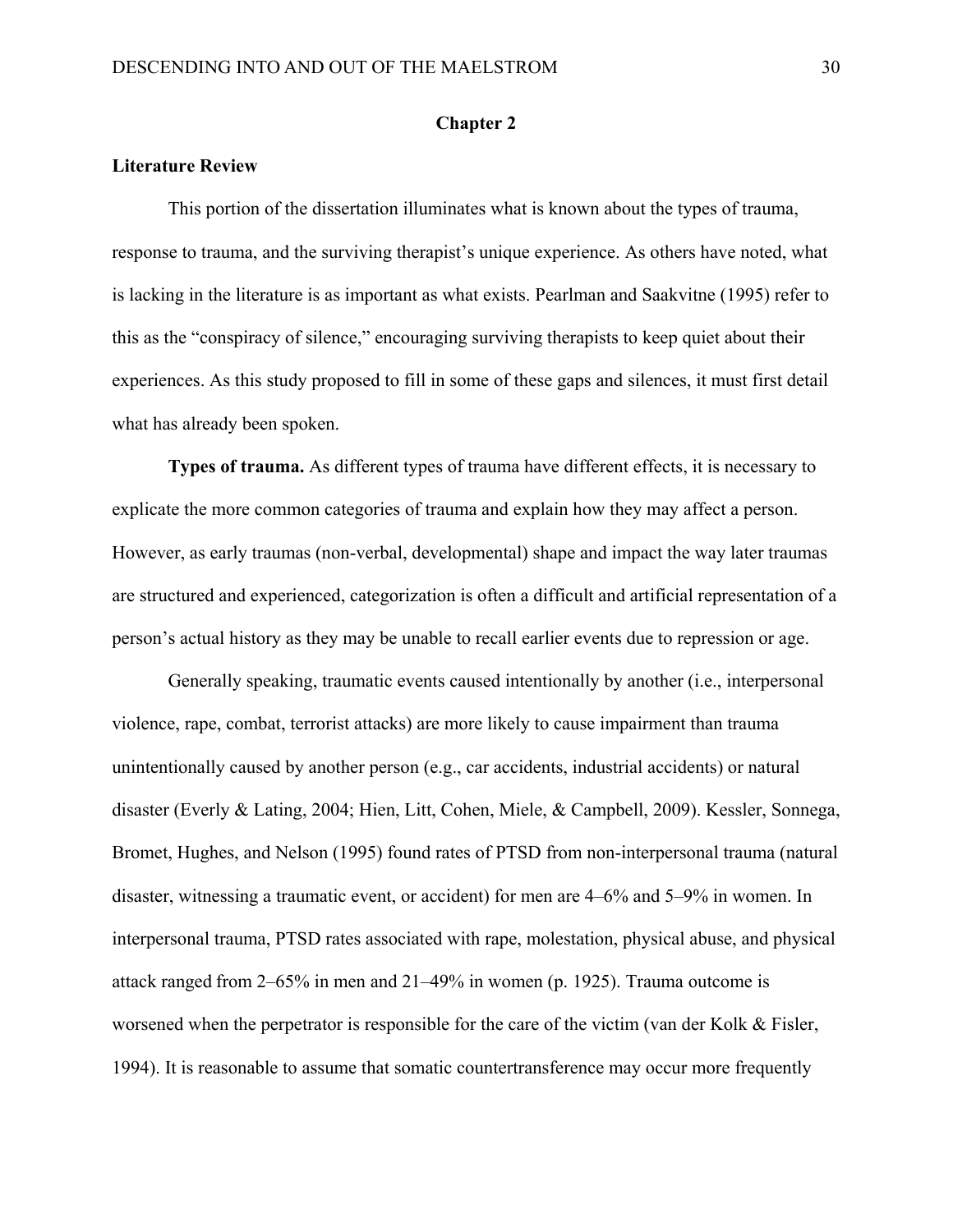within an interpersonal context when the source of trauma was interpersonal. Thus, this study focuses on surviving therapists whose trauma was due to intentional human action.

 **Childhood trauma.** Childhood trauma occurs in a time when the person and the nervous system are still in the process of forming. Childhood trauma has the potential to impact the long-term psychological functioning of an individual (Everly & Lating, 2004). Every year, approximately three million children are reportedly victims of abuse or neglect, and one third of these cases are substantiated (U. S. Department of Health and Human Services [USDHHS], 2003). Community based incidence studies have found that reported cases of child abuse and neglect account for only about 40% of actual cases (USDHHS, 1988).

 Childhood trauma has been noted to cause chronic PTSD symptoms well into adulthood, as well as difficulties in personality, interpersonal problems, affect dysregulation, and dissociative phenomena. When looked at as a group, these difficulties are referred to in the literature as "complex PTSD" (Everly & Lating, 2004, p. 26). People who are exposed to early trauma have been shown to have an increased risk of revictimization (Widom & Maxfiel, 1996). Furthermore, experiencing trauma in childhood has been shown to exacerbate reactions to later trauma that may occur (Everly & Lating, 2004).

 Finally, children who have suffered abuse have been found to have neurological damage, even when they have not incurred head injury (van der Kolk et al., 1996). Abnormalities have been observed in their catecholamine, serotonin, and endogenous opiate systems (van der Kolk, et al., 1996). Fullilove (2009) found that childhood sexual abuse affected multiple systems and subsystems of the body, resulting in numerous comorbidly occurring psychiatric and physical conditions. The study determined that childhood sexual abuse is the "equivalent to adding eight years of life" (p. 1) on illness strain, but the results were more extreme in the area of body pain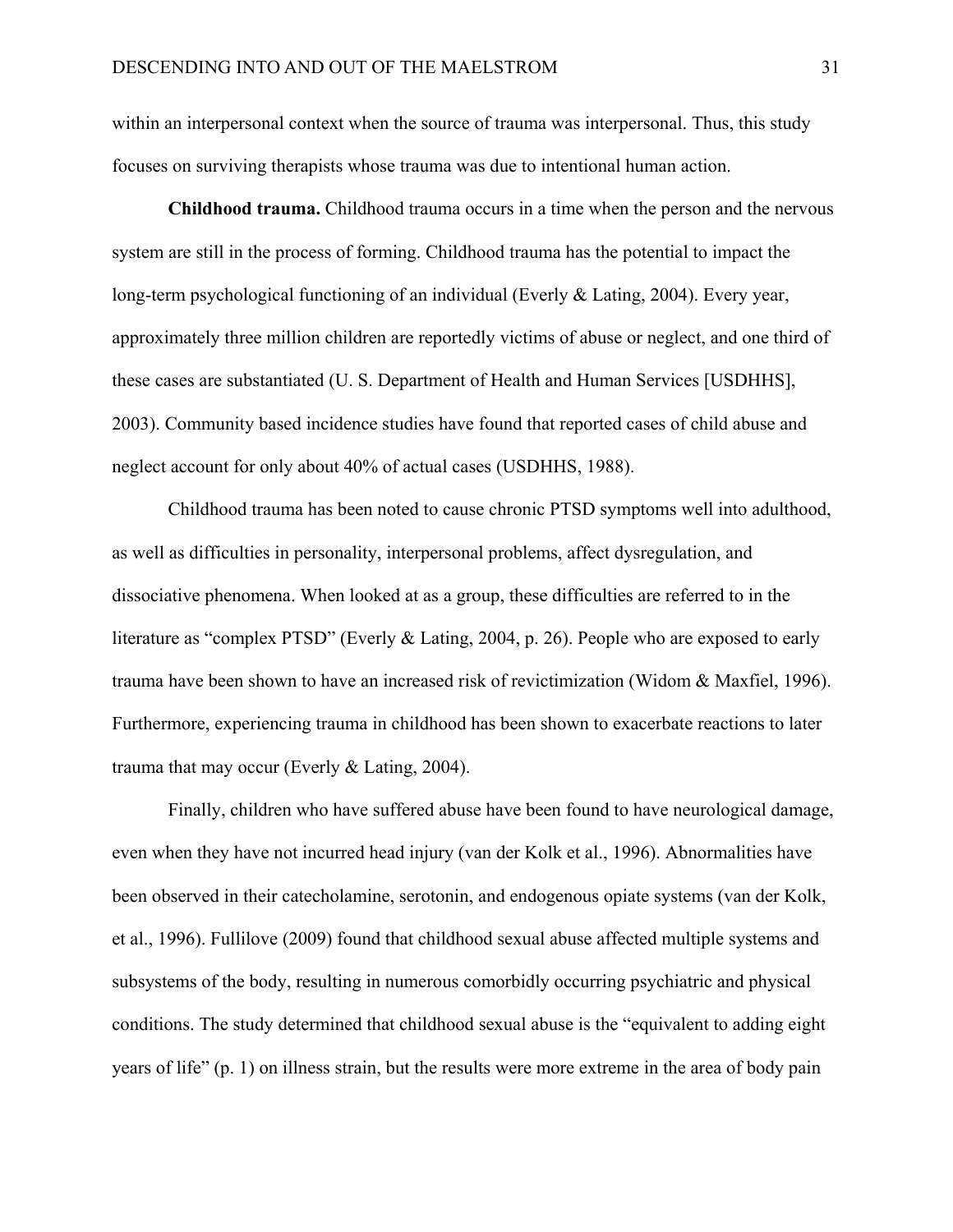and daily life activities, where the illness burden was equivalent to 20 years of living.

 **Rape and sexual assault.** The National Violence Against Women Survey (Bachman & Satlzman, 1995) defines rape as "an event or threat of force to penetrate the victim's vagina or anus by penis, tongue, fingers, or object, or the victim's mouth by the penis" (p. 4). It is an act of humiliation and violence which threatens not only the victim's existence, but also sense of self and identity (Hilberman, 1976; Sanders, 1980).

 The definition of sexual assault most often is defined as any forced sexual act that does not meet the definition of rape. Rape is the most common event in which PTSD is diagnosed, although some advocate that Rape Trauma Syndrome (RTS) more accurately describes the reported experience of rape victims (Resnick, Kilpatrick, Dansky, Saunders, & Best, 1993). Symptoms of RTS include PTSD but expand to incorporate self-destructive behavior, impulsivity, dissociative symptomatology, shame, and loss of previously held beliefs (Jackson & Tobin, 1996). Victims of rape are also more likely to use alcohol and drugs in order to cope with traumatic memories, more likely to suffer from anorexia and bulimia, and are more vulnerable to subsequent victimization than those who have not been raped (Lipman, 2002). Symptoms of PTSD and RTS can last indefinitely—as one study found that victims of sexual assault continued to have elevated scores on the Trauma Symptom Inventory 14 years after the event occurred (Elliott, Mok, & Briere, 2004).

 **Combat trauma***.* The traumas of war are variable, as each war has different characteristics (i.e., culture, type of combat, and branch of service; Everly & Lating, 2004). Grinker and Spiegal (1945) observed that the strength of the fighting unit's cohesion and morale was the strongest preventative measure against psychological breakdown. The post-trauma environment can also have a significant effect on veterans. Homecoming experiences vary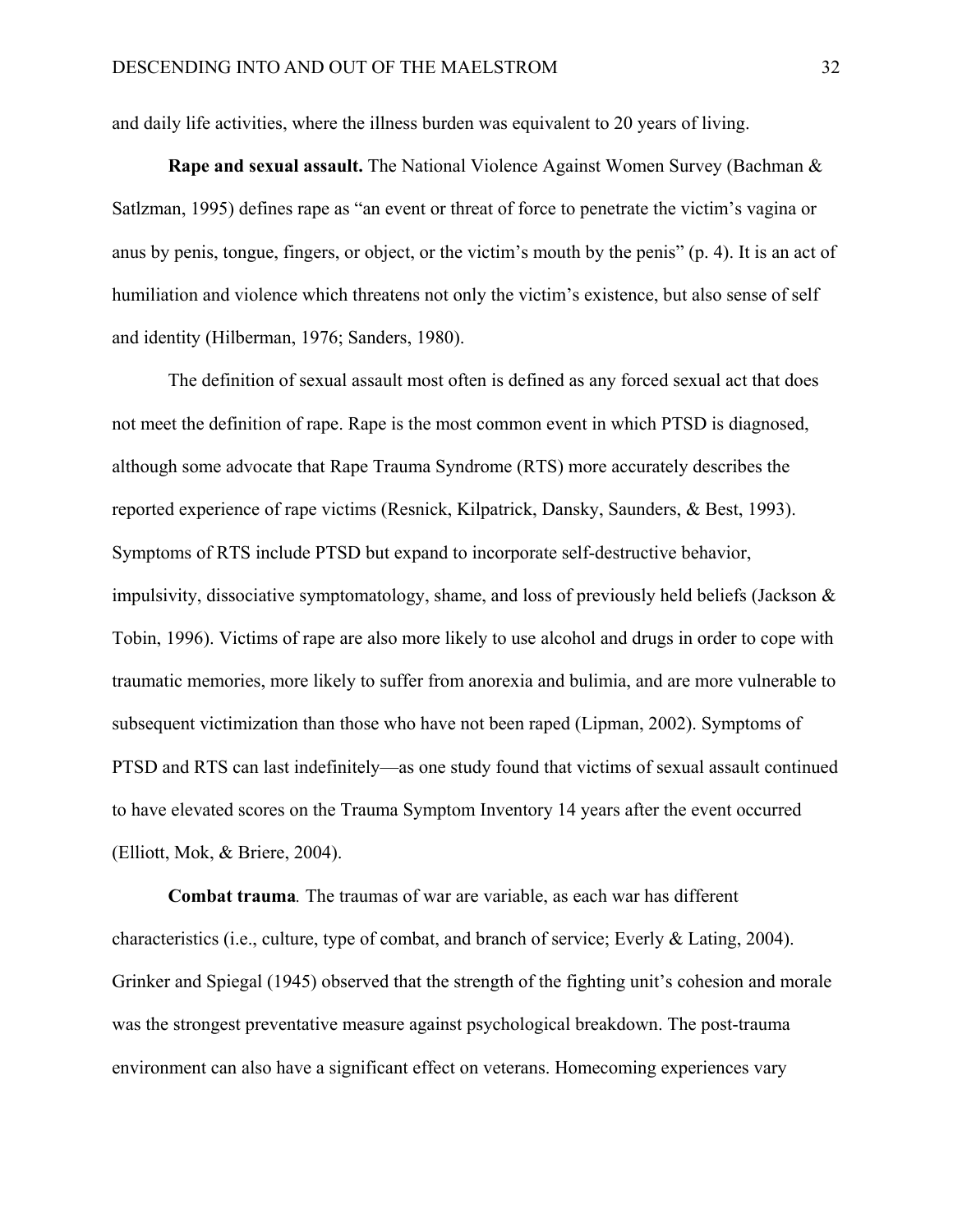depending on the political climate surrounding the war and affect post-war coping (Schlenger & Fairbank, 1996).

 The effects of war are also quite variable, including anxiety, dissociation, aggression, substance abuse, and suicidality (Berthold, 2000). PTSD is the most common of all psychological sequelae, with occurrence rates for veterans being 8.5% for females and 15.2% for males (Everly & Lating, 2004, p. 27). Everly and Lating note that 30.6% of male Vietnam veterans and 26.9% of female Vietnam veterans have a lifetime occurrence of PTSD and that incidence of lifetime PTSD is higher in those who were exposed to greater amounts of combat.

# **Somatic Countertransference**

 Proner (2005) imagines that "every analytic psychotherapy session is replete with material of a somatic nature probably in every session" (p. 311). In one research study, Samuels (1985) found that 46% of the cases of countertransference are somatic in nature (p. 9). While this may be true, the literature still lacks much exploration of the phenomenon. Miller (2000) reasons that the paucity of material on somatic experiences may be due to an overall fear of attending to the therapist's and patient's body, perhaps due to cultural factors. Western cultures hold the mind supreme, and the "body beastly" (p. 441). Miller notes that children are socialized to be still and quiet, to use the mind to control emotions. Therapists identify with a quiet, scholarly way of being, and Miller explains that this may inhibit them from being attuned to their own bodies. He mentions that it is only through personal communications that he is ever aware of how practitioners are thinking and making use of the body in their work. He writes about a case in which he "became aware of my hands going very cold and stiff" (p. 446) and his client then explained his own feelings of coldness and stiffness. This related to the client's surfaced memory of being strangled. He describes the use of sensation as a valuable clinical tool that enables the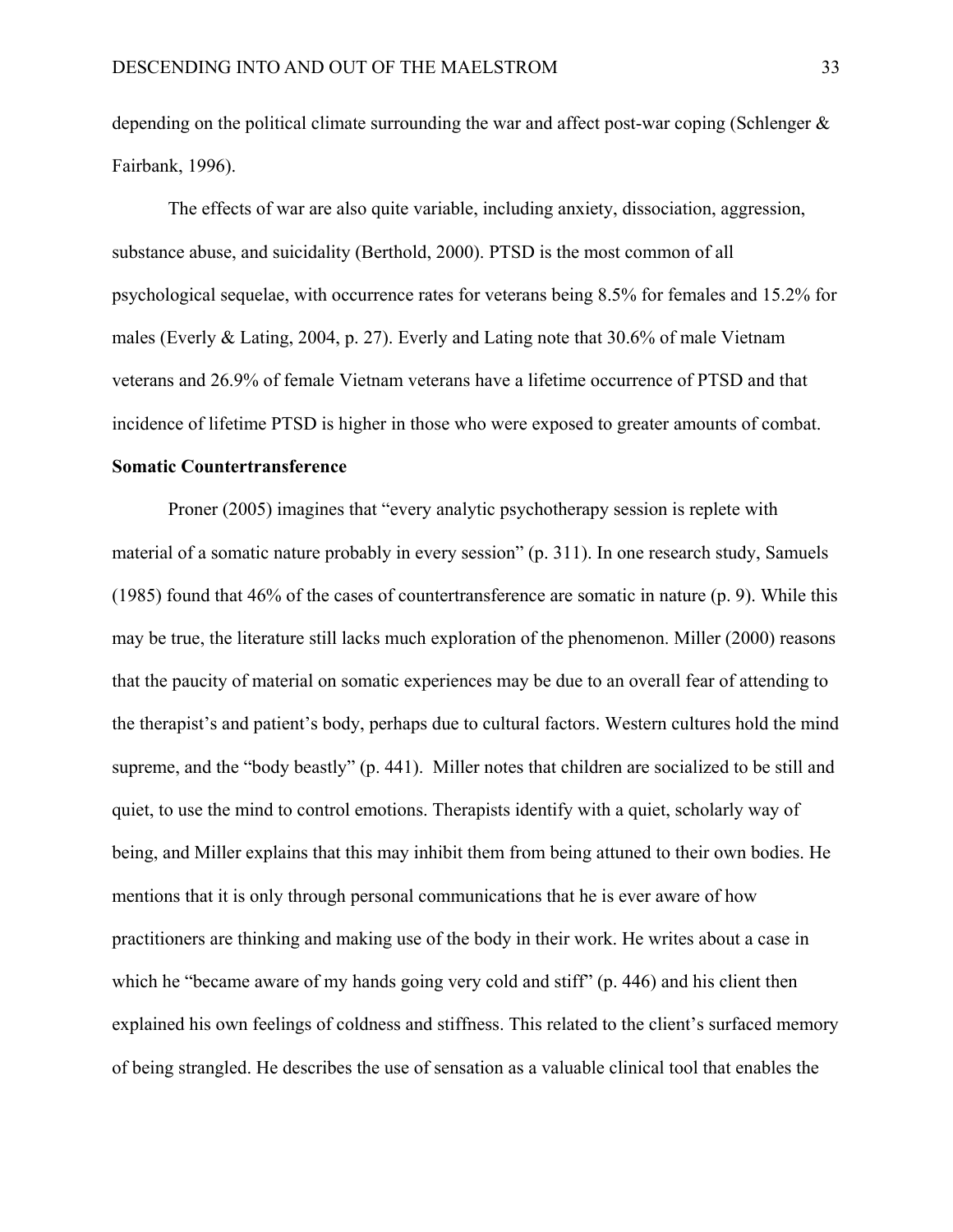therapist to understand something of the client's unconscious messages to the therapist and the self.

 Alexander Lowen (1971), a student of William Reich, believes that all traumas are stored in the body and it is possible through body movements for the trauma to become conscious and be worked with analytically. Ogden and Pain's (2006) model of sensorimotor therapy builds on existing models of psychotherapy but advocates for a central focus on the body in the healing and integration of trauma. They see traditional psychotherapy as adhering to a "top-down" approach which utilizes verbal recollection of painful past events, emotions, and cognitions to effect change. Ogden and Pain's (2006) model proposes the use of:

 "bottom-up" interventions that address the repetitive, unbidden *physical* sensations movement inhibitions, and somatosensory intrusions characteristic of trauma.... By including body sensation and movement as a primary avenue in processing trauma, sensorimotor psychotherapy teaches the therapist to use body-centered interventions to reduce these symptoms and promote change in the cognitions, emotions, belief systems, and capacity for relatedness in the client. (p. xxix)

 Miller (2000) explains that the therapist who considers and works with the body provides a "model of the embodied person, a self-object in the therapist who is active and alive, who sees the body as a source of pleasure and not only suffering" (p. 440). Miller explains that as practitioners, not attending to the body is evidence of blocking and defending. Haven and Pearlman (2004) write that "when the body is left out of psychotherapies with trauma survivors, a re-enactment is taking place. The body again is a source of shame, the repository for a terrible secret" (p. 222). Miller notes that "trusting body sensations and body observations will turn the dreaded, the often-denied fear of the body into a helpful contribution to working with our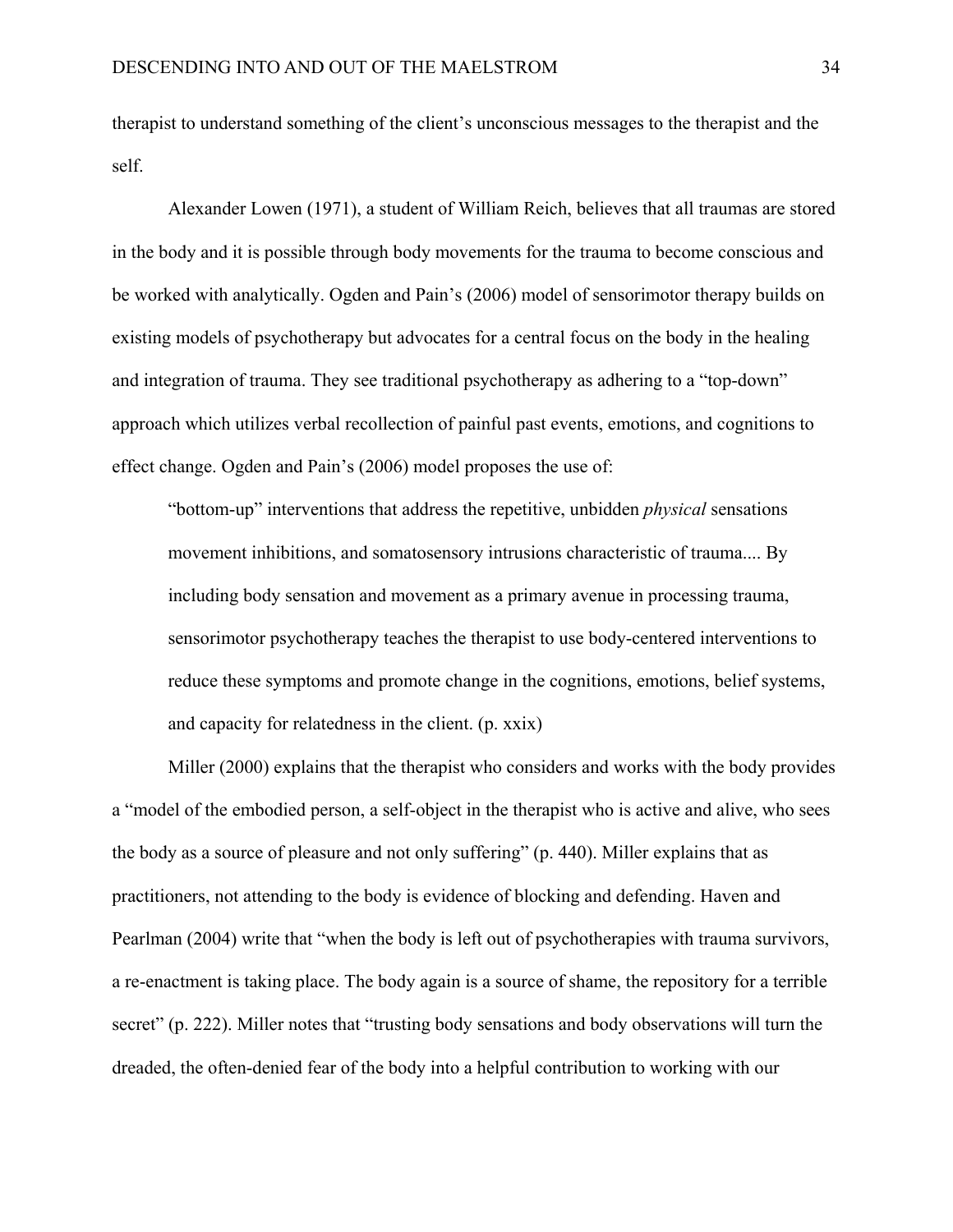patients" (p. 448).

Field (1998) views unconscious bodily reactions as "nearer to the heart of the matter," and not simply peripheral phenomena (p. 512). Furthermore, Field explains that the therapist's body is an "organ of perception," that indeed feels the sensation in a very real way, acting as a place where participants' worlds intermingle (p. 210). Samuels (1985) defines embodied countertransference as "intended to suggest a physical, actual, material, sensual expression in the analyst something in the patient's inner world, a drawing together of the solidification of this" (p. 52). One can see this in terms of Winnicott's (1974) transitional space, in which the patient's internal world is communicating directly to the therapist's.

 In thinking about why some clinicians are more likely to experience somatic countertransference than others, Jacobs (1973) wonders:

 ...how can we explain the fact that this route is more available to some analysts while others can make relatively little use of it? …It seems possible that the experience of being confronted consistently with material relating to intensely conflictual bodily experiences may serve to increase the analyst's own bodily awareness and facilitate this pathway as a route to comprehension. (p. 91)

 In terms of which patients are likely to induce embodied countertransference, certain characteristics have been identified, including pre-verbal trauma, narcissistic and borderline phenomena, instinctual difficulties, and traumatic events (Stone, 2006, p. 118). It may be that if trauma stimuli overwhelm the language part of the brain, other ways of communicating are relied upon. Dissociation and displacement may disconnect the emotion from the internal representation, leaving information to be conveyed through subsymbolic channels (Bucci, 1997).

The skin, for example, may act as another screen that relational histories and emotions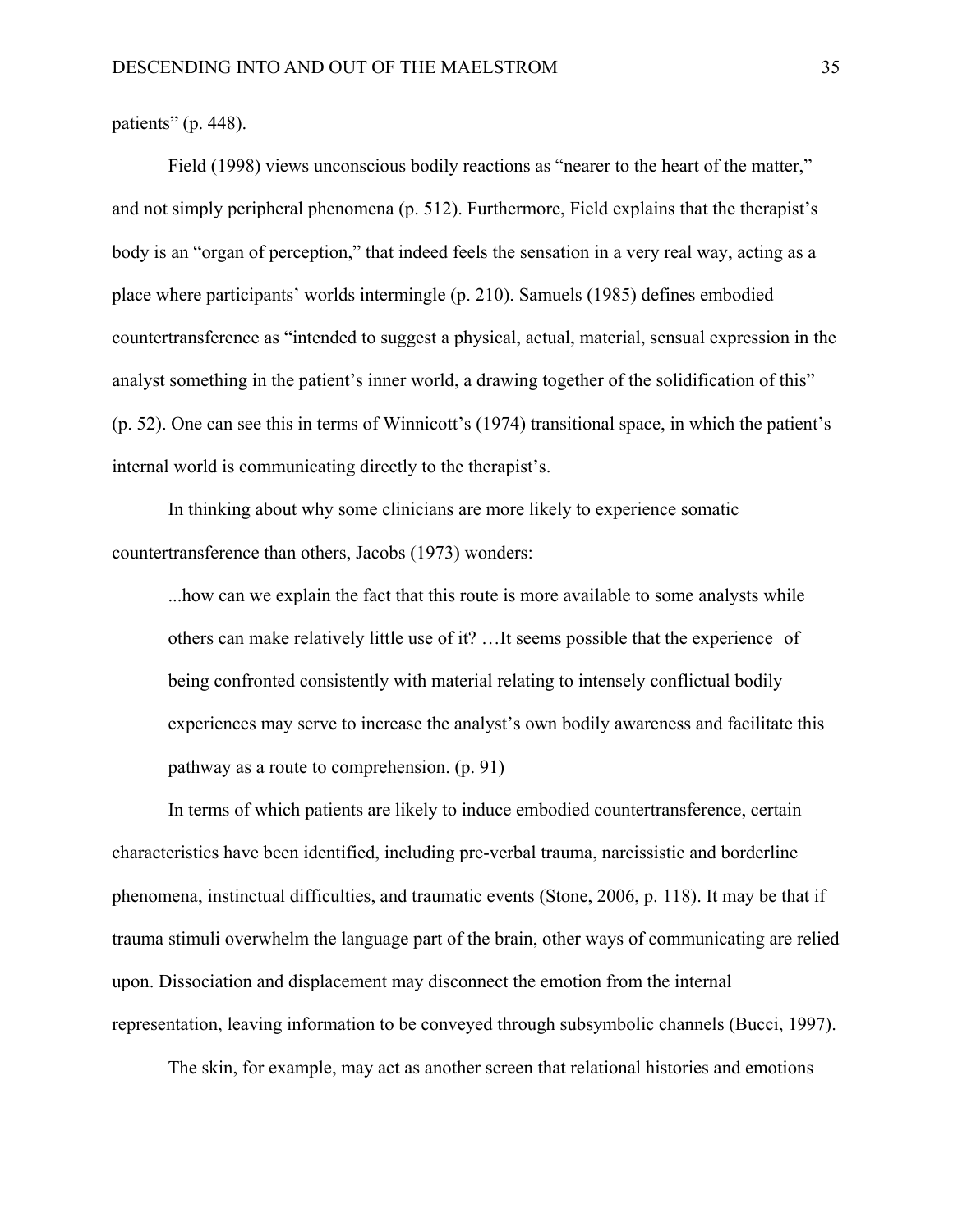can be projected onto (Scharff & Scharff, 1994). Bick (1968) notes that "in its most primitive form the parts of the personality are felt to have no binding force amongst themselves and must therefore be held together in a way that is experienced by them passively, by the skin functioning as a boundary" (p. 484). Ashley Montagu (1971) writes that skin is the infant's foundation for human attachment and socialization, and that the "communication the infant receives through the warmth of the mother's skin constitute the first socializing experiences of life" (p. 77). In traumatic states, verbal systems of communication are overwhelmed, and it may be that earlier mechanisms of attachment and communication become the primary mode of relating (van der Kolk et al., 1996). The surviving therapist is perhaps uniquely able to pick up these communications and use them to understand something of what the client is expressing (Field, 1988).

 Bucci (2001) describes unconscious communication as transmission of a subsymbolic experience (and, thus, unverbalized experience) from the patient to the analyst:

 The affective communication of one individual—in sensory and motoric as well as verbal form—is received and known through the sensory systems of the other, as well as through feedback from the motoric systems that are activated in response. Thus the subsymbolic expressions of the patient, components of his dissociated or displaced emotion schemas, activate subsymbolic experiences in the analyst that are components of the analyst's own schemas. The analyst "knows" his own emotion by the activation of its affective core, by the sensations and visceral experience he feels, by the actions he feels drawn to carry out—as Bernini *knows* the characteristics of a piece of marble in his muscles and Balanchine *knows* the movements of a dance. (p. 49)

Ogden (1989) wrote specifically that the analyst's "somatic delusion, in conjunction with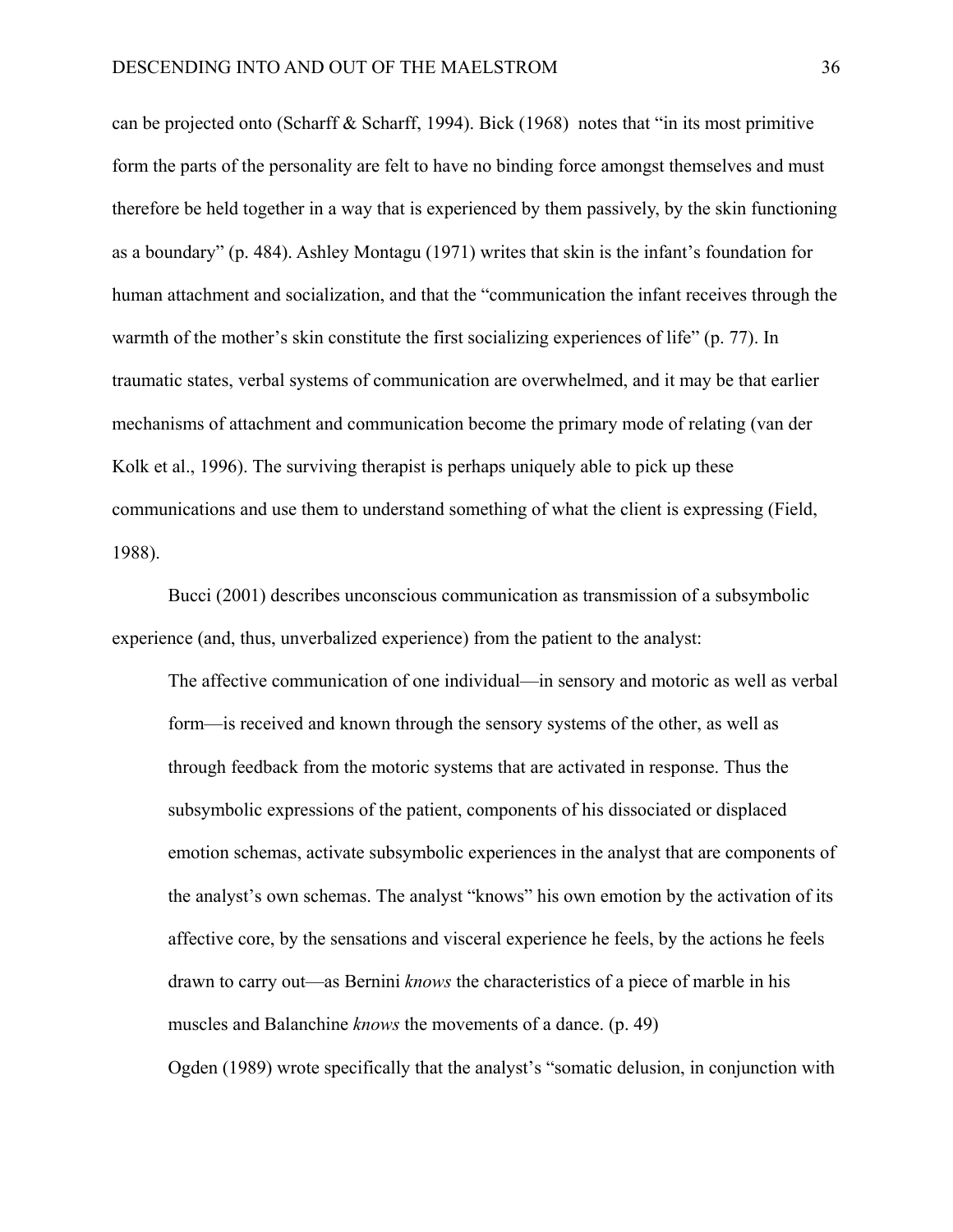the analysand's sensory experiences and body-related fantasies, serves as a principal medium through which the analyst experienced and came to understand the meaning of the leading anxieties that were being (intersubjectively) generated" (p. 95). It is a type of shared identification with the material that leads to the therapist's knowledge of the patient's internal unsymbolized experience (Bucci, 2001). Thus, if a therapist suddenly feels as if they may vomit in a session with a patient they may deduce through the somatic sensation, the content of the session, and their understanding of the patient, that the patient's anxiety is related to the autistic-contiguous mode of experiencing.

 Professionally, therapists are not as used to working with preverbal memories that are experienced as primarily somatic (Krystal, 1988). Krystal encourages further exploration into these states, adding that "too many analysts and therapists of all kinds are alexithymic and/or anhedonic" (p.145). He alludes to the ways in which therapists continue to wait for somatic experiences to be able to be translated into words and symbols by the patient, but that this never happens. This then becomes the task of the therapist. It is not clear how this occurs when a therapist may be experiencing the phenomena in somatic, pre-verbal form. Supervision often relies on the ability to put feeling states and countertransferential reactions into verbal form and may be hindered by the inability to use the symbolic/verbal system to represent the affect state occurring in the therapist. Supervisors may benefit from maintaining a curiosity in supervisees' somatic sensations, struggling to understand what may be being communicated through subsymbolic channels.

# **Vicarious Traumatization**

 Vicarious traumatization (VT) is considered an expectable result of working empathically with trauma survivors (Pearlman & Saakvitne, 1995). VT is defined as separate from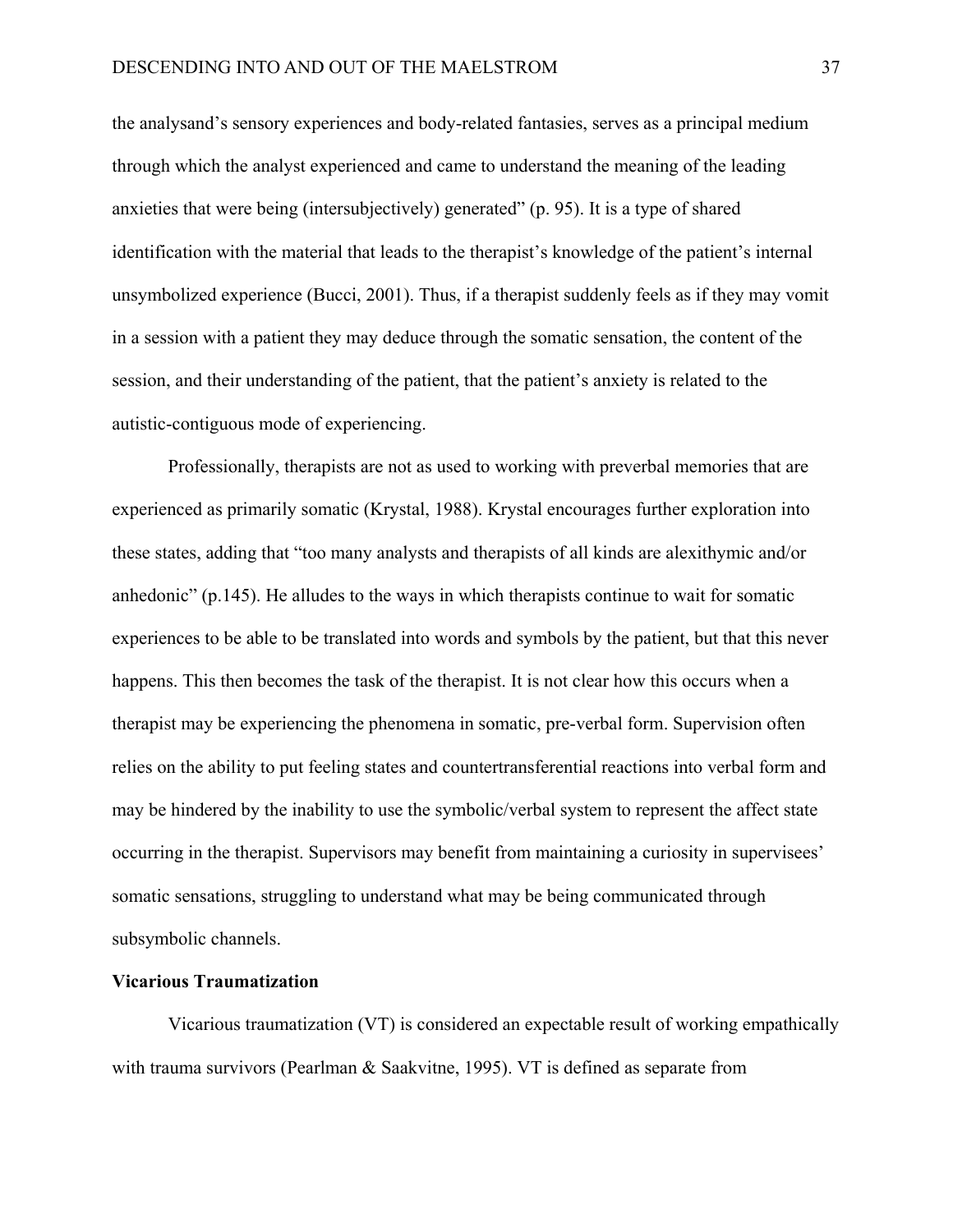countertransference. Notably different from "burnout," VT involves a permanent shift in worldview and self-experience. Brown (2008) sees this shift as a place in which the therapist can connect empathically with the client's experience of trauma:

 an inner place from which a psychotherapist can join empathically with trauma suvivors in ever more profound ways. If I can become aware of and know how simply witnessing stories of trauma affects me I have an experiential base that allows me to validate the transformational power of direct trauma exposure in an emotionally truthful manner; when my patients hear and feel my responses to their stories, they can hear and feel a resonance that has its roots in VT. (p. 252)

 Brown sees VT as a source of strength in therapists, enabling them to be more connected and empathic with patients' experience of trauma. She notes that survivors of trauma often develop a heightened attunement to the subtle emotional experience of others, and that VT can also foster this in the therapist. Laura van Dernoot Lipsky and Connie Burk (2007) use the term "trauma stewardship" to refer to the "entire conversation about how we come to do this work, how we are impacted by our work, and how we subsequently make sense of and learn from our experiences" (p. 32). They note that the more personal one's connection with their work, the more advantages they may bring to it. Risks of countertransference impeding therapy may also heighten when identification with the client exists. They write about a "rawness" (p. 42) that occurs with the trauma patient/therapist match, a rawness that can cause therapists to literally feel their patient's pain.

# **The Surviving Therapist and Countertransference**

Although Waites (1993) does not specifically mention the surviving therapist, she does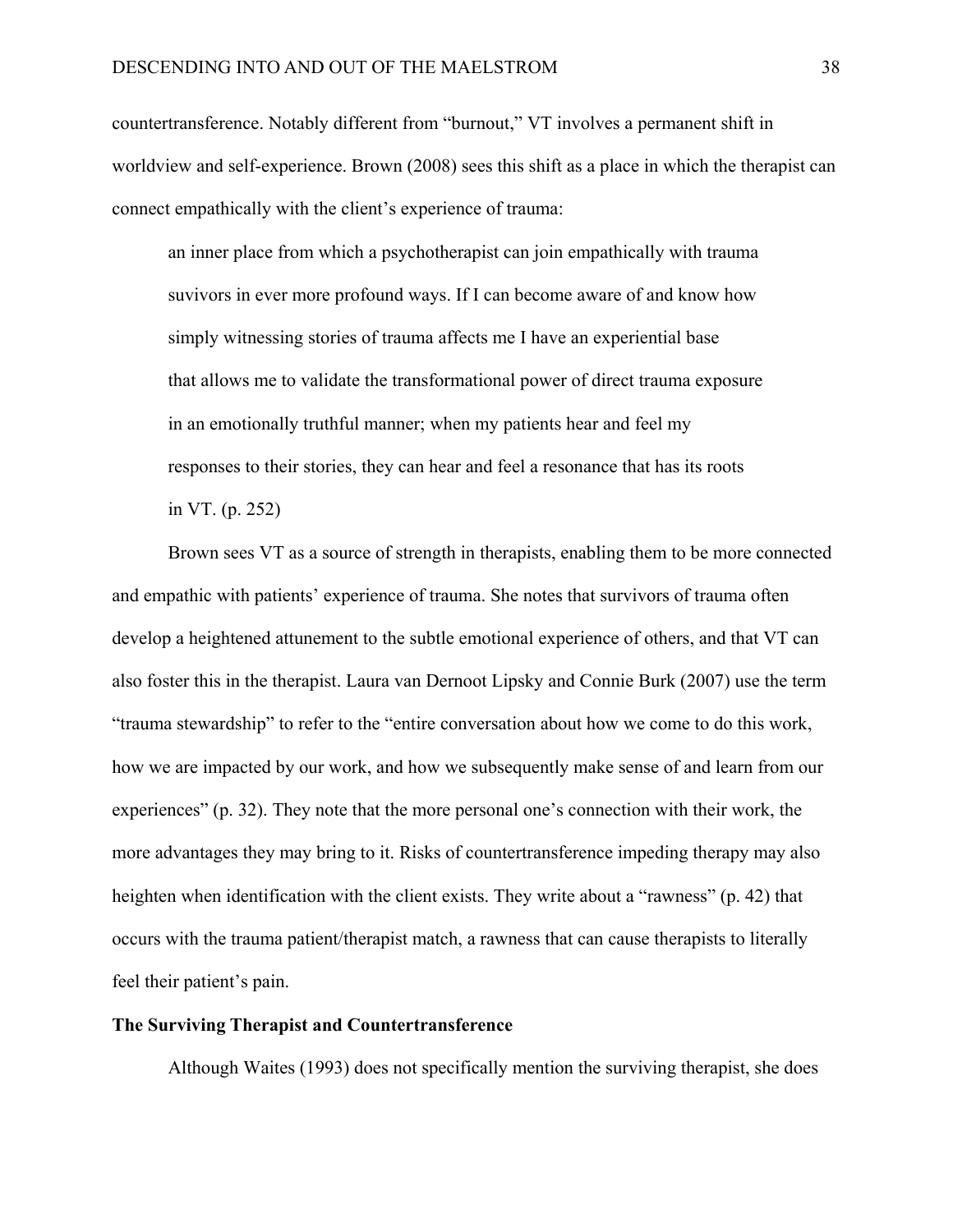reflect that the traumatized patient's hypervigilence may be an asset in some "personal and vocational situations" (p. 31). She also names an increase in the capacity for creative and artistic endeavors, but the mechanics of hypervigilence and creativity are not explored. While it has been suggested that the therapist's memories of pain can create in them a capacity to tolerate and accept the pain of others (Pearlman & Saakvitne, 1995), the vulnerabilities of empathic repression and over-investment of the surviving therapist are more frequently attended to in the literature. For instance, Dalenberg (2000)) cites "empathic repression" as occurring when a therapist becomes disconnected in therapy without acknowledging the disconnection. In one study, two of the seven surviving therapists studied explained that they had a desire to avoid potential triggers of their own trauma (Wilson & Lindy, 1994). Over-investment is described as the therapist becoming empathically enmeshed with the client. (p. 74).

 Briere and Scott (2006) write that surviving therapists' countertransferential responses could either cause the client to have a negative experience, or impede the therapeutic process (p. 83). Furthermore, the therapist's unresolved trauma may unconsciously cause their client to deny or avoid their own traumatic material. Distancing in the therapist may be an attempt to keep personal trauma from being triggered and resentment of the client may occur when attempts to avoid traumatic material fail. This effect seems compounded when one considers what many have found to be true, that the traumatized client is perhaps particularly aware of such behavior as tone of voice and avoidance of participants (Pearlman & Saakvitne, 1999). Briere and Scott (2006) suggest that when the therapist's trauma impedes the therapeutic process, he/she should consider either psychotherapy or consultation with a therapist who is familiar not only with trauma, but also with the therapist. Pearlman and Saakvitne (1995) also note the increased potential for difficult identifications and boundary crossings when both therapist and client share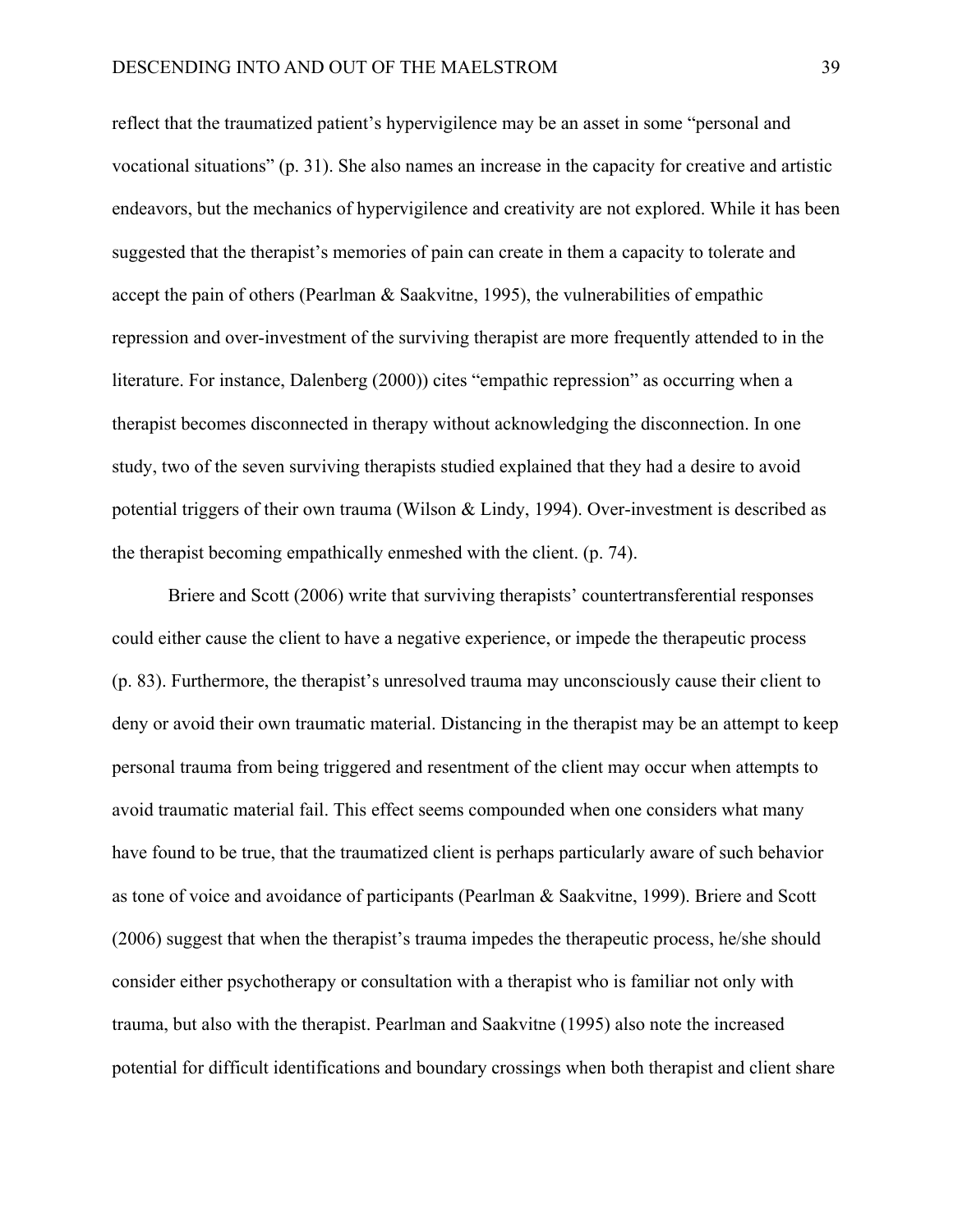a trauma history.

 **Dissociation.** Dissociation is a key component of trauma. Unlike repression, dissociation causes a split ego that creates self-states that operate independently. In childhood trauma, the child must preserve the delusion of a good parent, even if this parent is the person inflicting abuse. Otherwise, the intense feelings of rage and terror would threaten to annihilate the concept of self. Splitting enables the child to compartmentalize and preserve the promise of a good parent who will turn hate into love. This type of vertical splitting protects images of self and parent from ever coming together, and the delusional good parent is maintained (Kohut, 1971). Emotions and thinking become distorted and history and present are disjointed so that the full picture is not brought into consciousness. These ego-states are not accessible to the personality. Instead, they come into awareness through repetitive images, nightmares, enactments, and somatic experiences (Janet, 1889; van der Kolk & van der Hart, 1989).

 **Projective identification.** Pearlman and Saakvitne (1995) acknowledge the nature of working with trauma in that much of the communication is through projective processes. While they note that most therapists working with these projections will likely experience some dissociative phenomenon themselves, therapists with a history are more susceptible to experiencing dissociation in-session.

 Projective identification is a psychic maneuver that has both defensive and communicative properties (Tansey & Burke, 1958). It is a process between two people in which the projector unconsciously elicits his internal experience in another. A projection that becomes a projective identification requires on the part of the receiver an introjective identification. Thus, the patient may project a state in the therapist that relates to the patient's self experience or from any of their object representations (Kernberg, 1979). For instance, a patient with sadomasochistic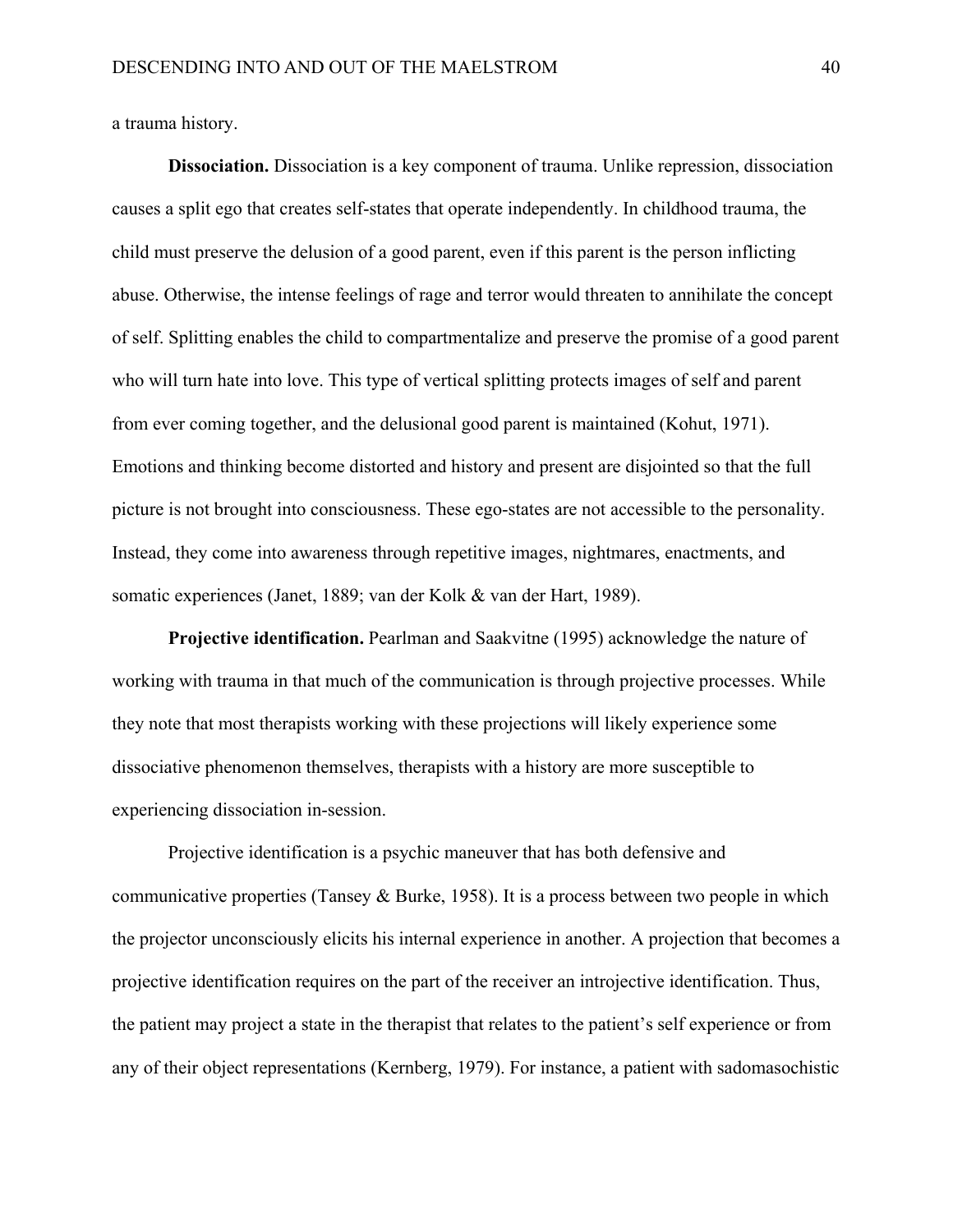dynamics may communicate his sense of victimhood through invoking through the relationship an impulse in the therapist a desire to attack. Or, the patient may take on the sadistic selfrepresentation, and elicit in the therapist a feeling of victimization (Tansey & Burke, 1958).

 Tansey and Burke (1958) delineate three stages involved in the process of using a projective identification; reception, internal processing, and communication.

*Reception* incorporates Bion's (1969) concept of "containment" to illustrate the therapist's process of allowing the communication of the patient and tolerating the corresponding self-state arousal that occurs internally. These feelings are tolerated without prematurely pushing them away. The therapist thus experiences a signal affect (Schafer, 1959). This signal can either lead to a dismissal of the experience or awareness in the therapist that some sort of identification has occurred (Tansey & Burke, 1958). Developmental trauma can cause an impairment of the ability to use affect as a signal to one's self (Krystal, 1997). Affect is experienced but often in the form of increasing anxiety. With an impaired ability to recognize affect as a signal to act upon one's internal or external environment the result is often increasing affect with no adaptive function (Freud, 1933). Thus, therapists who have had developmental trauma may have difficulty recognizing when a projective identification has occurred and this will inhibit them in seeing it as relating to their patients' internal worlds.

 The *internal processing phase* involves the therapist's handling of the communication. Containment-separateness involves the therapist gaining a sense of perspective, or distance, from the identification. Observational capacity depends on the therapist's suspension of super-ego criticism and maintenance of self-esteem through an understanding that the identification is temporary. The therapist attempts to develop an internal model of the therapist-patient interaction and "acquire the affective and cognitive knowledge of the participant's experience of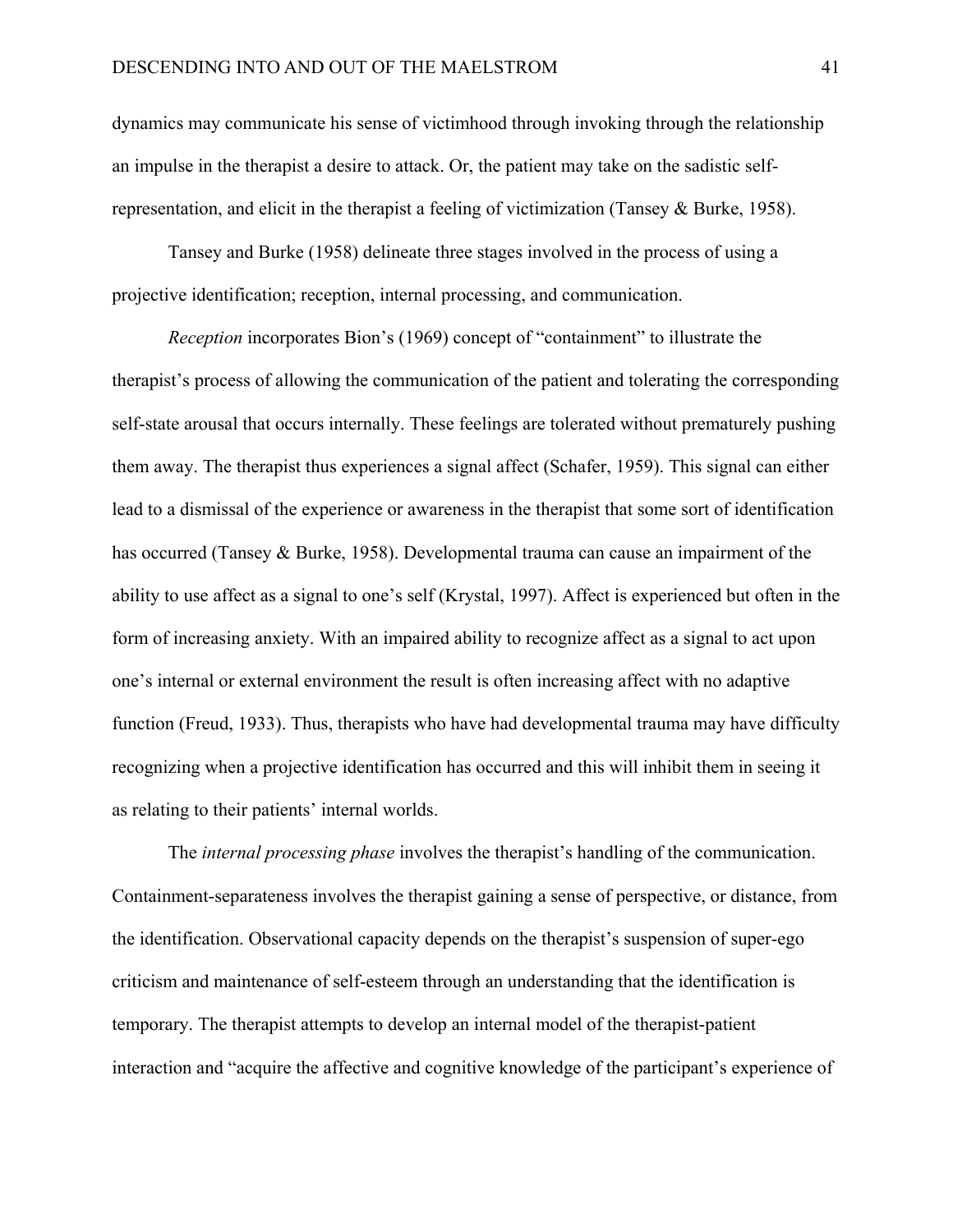both participants so that the determination as to the degree of concordance or complementary between these experiences can be made" (Tansey & Burke, 1958, p. 57). This phase leads to a deeper empathic understanding of the patient (Tansey & Burke, 1958).

 The *communication phase* involves giving back to the patient something of what has been discovered. The first sub-phase is silent communication. Here, the therapist communicates something of his understanding through tone of voice, expression, etc. and he "is able to contain the feelings he has about himself and the patient" (Tansey & Burke, 1958, p. 61). The therapist may have a deep understanding of the projective identification, but may stay in this subphase for clinical reasons such as the patient's capacity to receive the interpretation (Bollas, 1992; Tansey & Burke, 1958).

 The later communication subphases include communicating something of one person's experience of the interaction. Here, the therapist is still processing the identification but speaks to some element of the communication he has received. The final subphase includes both parties in the interaction, and includes something of both self-states of therapist and patient (Tansey  $\&$ Burke, 1958). For instance, after listening to a patient's description of hopelessness in a first session, a therapist may feel that he is inadequate to help. The therapist may recognize his sense of inadequacy as a signal of the patient's doubt that the therapy can be useful in helping him. The therapist could comment on both self-states by saying "I believe I have some sense of your feeling that there is little if any hope for the future. Perhaps you doubt whether I will really be able to help you?" (Tansey & Burke, 1989, p. 62).

 Therapists with trauma histories may habitually take a masochistic position with trauma patients, inciting sadistic attacks from their patients through their self-destruction or "abusive acting out" (Davies  $\&$  Frawley, 1994, p. 166). Conflicted about their own aggression, an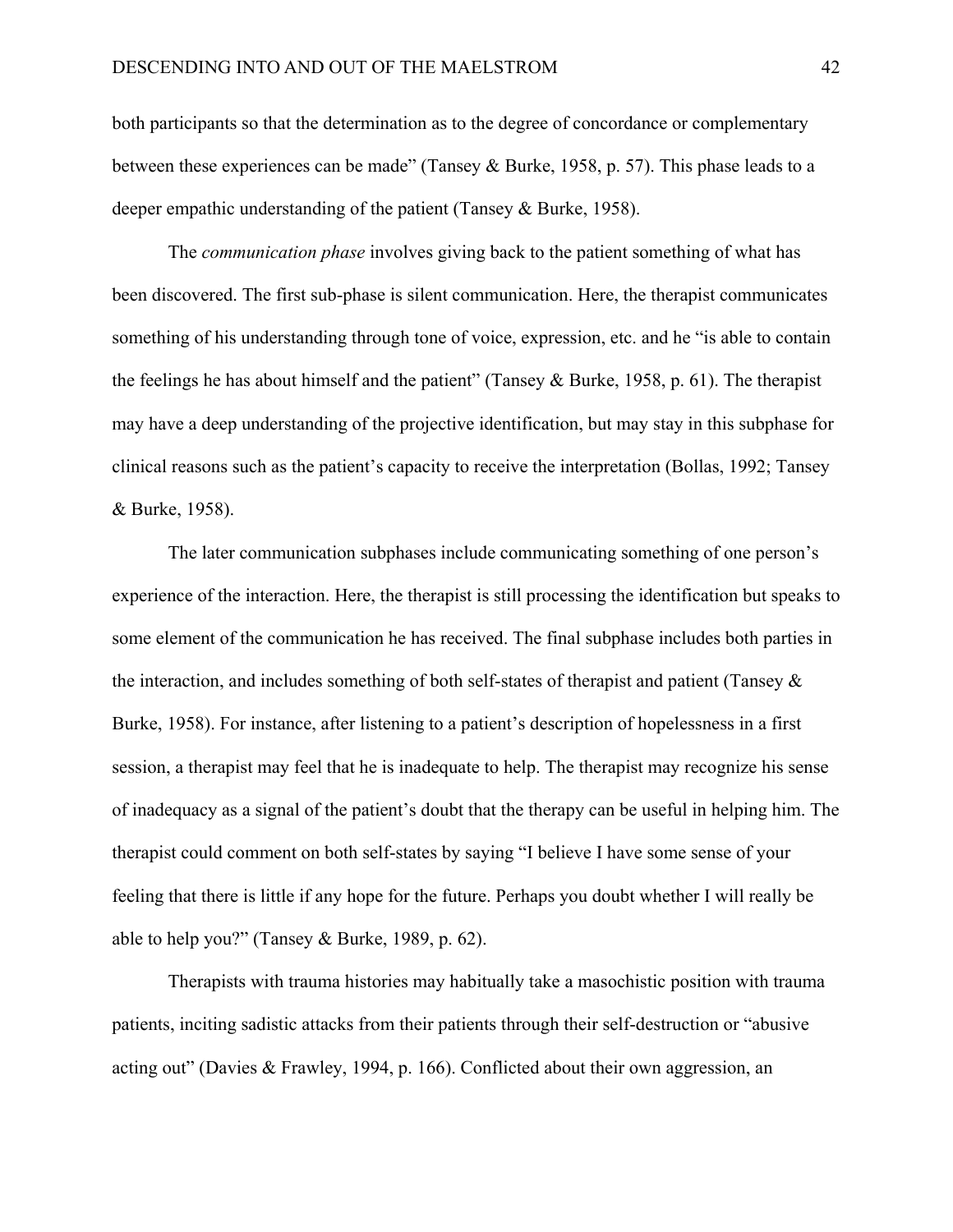unconscious agreement between patient and therapist is made: the patient will carry out the therapist's disavowed aggression for both parties. Therapists may also be uncomfortable with their identification with their own abusers and, thus, be unable to allow themselves to be used by the patient as a bad object (Davies & Frawley, 1994). Masochism may be connected to the moral defense, a taking in the bad aspects of the object in order to have a sense of control (Fairbairn, 1952). Seeing oneself as deserving of the patient's sadism also suggests an interest in one's internal badness to preserve the original tie to a depriving object.

 **Enactment.** Plakun (1999) recognizes resistance to negative transference as common in enactments involving therapist misconduct. He notes that these types of enactments occur when the patient projects disavowed aspects of themselves onto the therapist and the therapist projects back into the patient their own conflicted countertransferential material. In enactment, the "therapist may be thought of as joining in the process that moves the therapist away from neutral acceptance of the transference" (p. 288). Stern (1997) sees enactments as places of mutual dissociation of patient and therapist. Enactments are inevitable and they can be used to deepen the therapist's understanding of the patient and further the work. They can also be unexamined places in which the therapist does not survive, leaves their post or role as therapist, and ends up damaging the patient. Surviving therapists can drift towards non-survival by moving toward action and not tolerating the transference. Pearlman and Saakvitne (1995) write that in incidences of trauma patient/therapist match, therapist and client may be reliving aspects of their respective traumas at the same time. Accepting the patient's transference can mean tolerating one's own self states associated with trauma, including the perpetrator, victim, bystander, witness, rescuer, seducer, and seduced (Davies & Frawley, 1994).

Pearlman and Saakvitne (1995) and others note that traumatized patients, more so than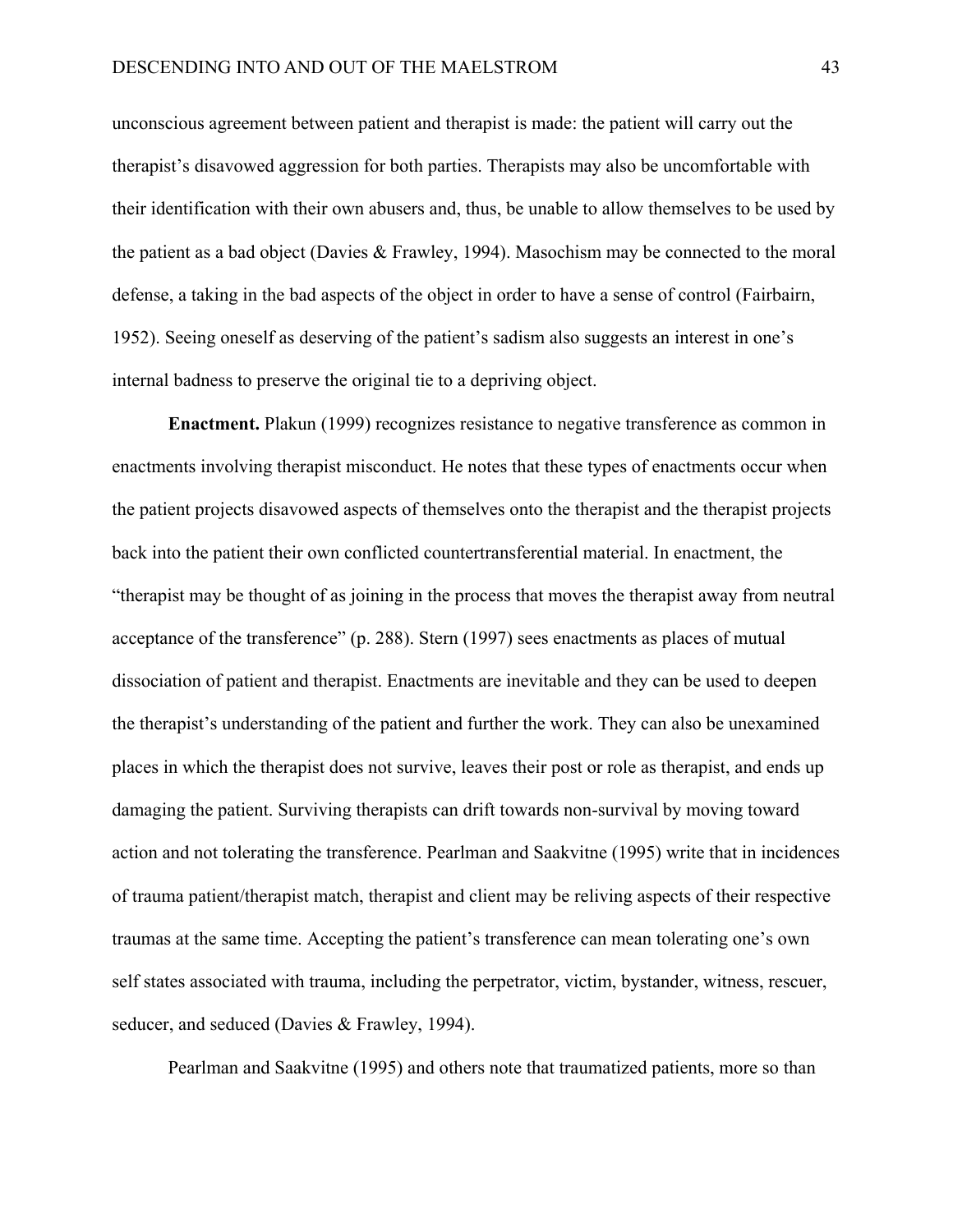other populations, provoke deep reactions and tend to bring up unresolved issues in the clinician. Peebles-Klieber (1989) explains that therapists working with trauma have a "heightened vulnerability to split off projection from their patients. These split off aspects of the patient are unmetabolized and unintegrated into the person's self-experience, so they exist as unstable particles in the patients internal world and are ripe for projection onto another" (p. 519).

 Frawley and Davies (1994) also describe ways in which having a trauma history may enhance the therapist's effectiveness. Therapists with trauma, they explain, can empathize with the "terror, rage, and loss" at "levels that nonabused clinicians may never reach" (p. 166). Perhaps the reason is that therapists with trauma in their backgrounds are more likely to identify with the disowned projected aspects of traumatized patients.

 Surviving therapists who work with trauma will find in themselves foreign self-states that may cue them to understanding what their patient is communicating to them. They may experience intense feelings of rage and loss associated with spirits from their own pasts, and they may have difficulty recognizing these spirits as stemming from their own histories. Even the sense of having identified with a self-state most often kept out of awareness may increase anxieties related to basic concerns about bodily integrity related to trauma. However complicated, therapists can use their reactions to begin to integrate, reconstruct, and rework the patients' trauma memories so that they can be mourned as occurring in the past rather than relived in the present.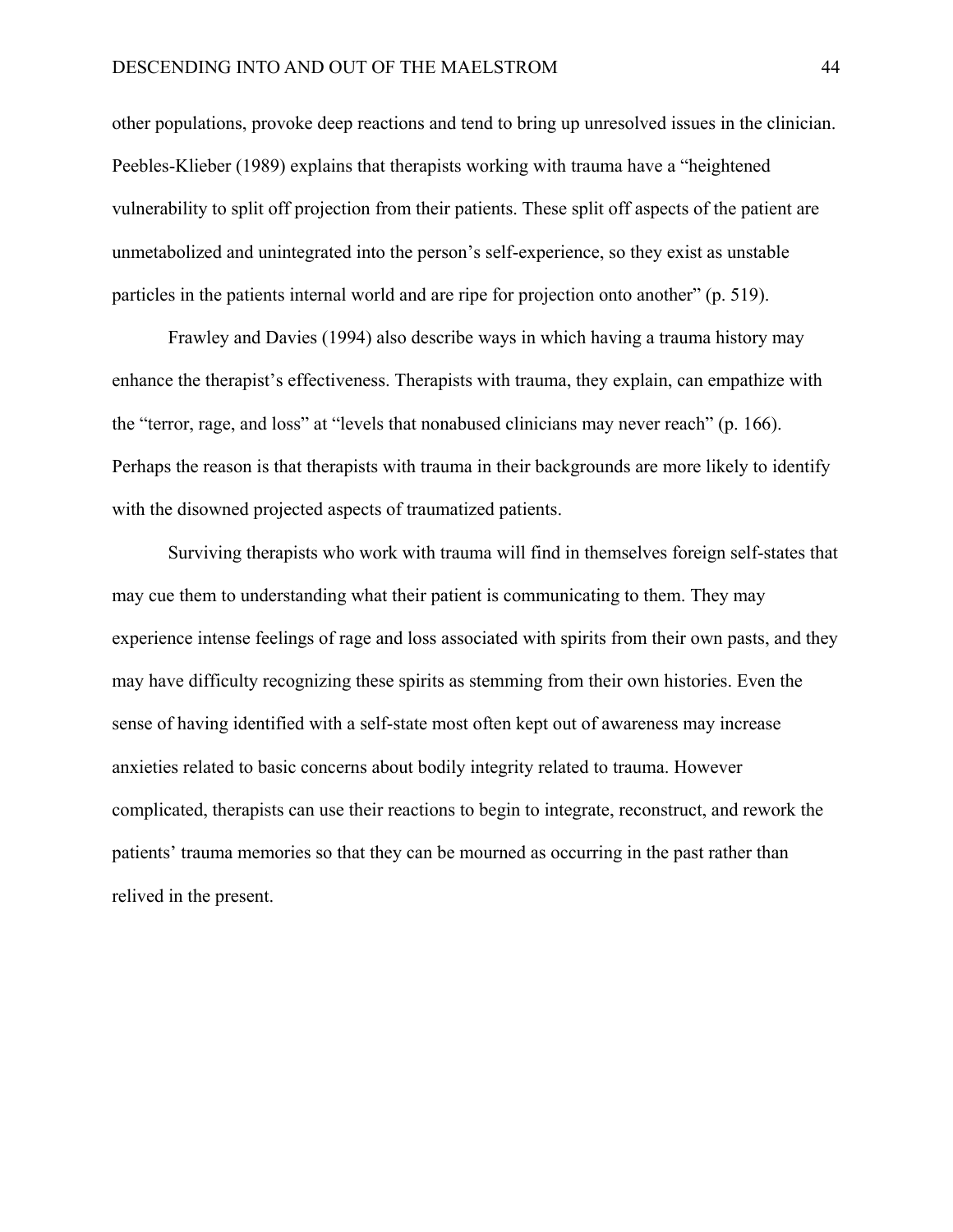# **Chapter 3**

# **Methodology**

While some quantitative studies have conducted research on the surviving therapist and patient match (Mathews  $\&$  Gerrity, 2002), it is the surviving therapist's perspective that is often missing from the literature. Qualitative research recognizes the socially-constructed reality of participants and honors the process of meaning making through dialogue (Creswell, 2007). As conversation is one method of understanding the experience of another, conversation was used to uncover subjects' complex experiences.

**Grounded theory.** A grounded theory approach was used in this phenomenological study to systematically categorize, analyze, and conceptualize interview data and construct theory (Charmaz, 2003). Grounded theory goes beyond description to create "an abstract analytical schema of a process" (Creswell, 2007, p. 63). As the purpose of this study entails the *process* of surviving therapists working with their own reactions, the method's ability to uncover process and theory was indicated. While theory surfaces, it is incomplete (Charmaz, 2003).

 Grounded theory's tendency toward trying to understand the experience of its participants, while retaining the ability to ask interpretive questions around subtext, allowed for the flexibility and complexity that was essential to this study. "Rich data" that provides "views of human experience that etiquette, social conventions, and or inaccessibility hide or minimize" allowed for depth in exploring subsymbolic processes (Charmaz, 2003, p. 88). Processes such as dissociation and splitting make it impossible for some aspects of countertransference to be directly communicated. Participants may be unaware of some of the processes they engage in and may be unable to acknowledge/observe places of personal pathology that could negatively affect their patients. Engaging in interpretation and eventual conceptual analysis allowed raw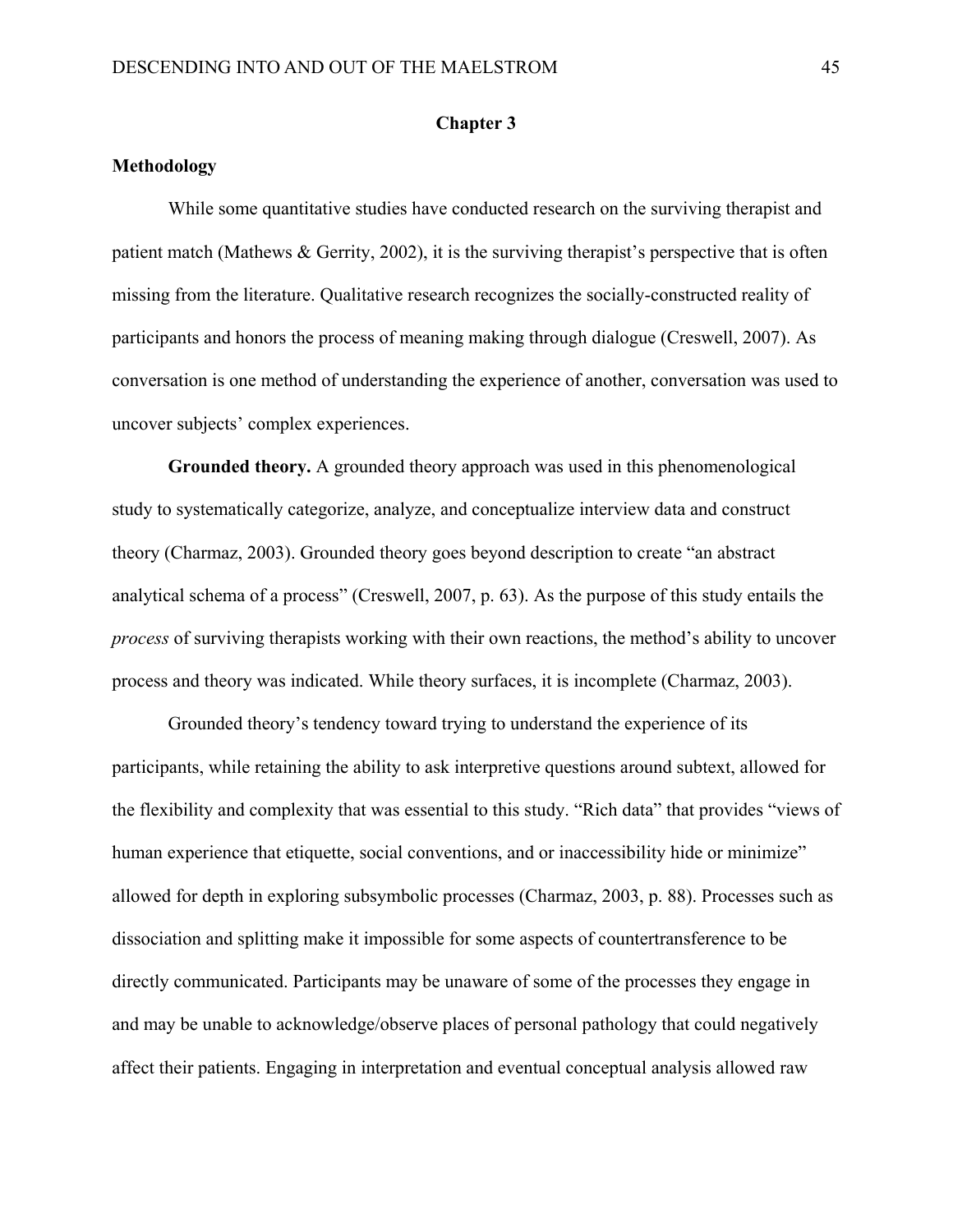data to emerge into a picture of the ways survivor therapists struggle and accommodate to trauma-related reactions as well as the underlying unconscious forces involved in the struggle.

**Participant interviews**. Face-to-face semi-structured interviews with participants fostered an understanding of the ways surviving therapists experienced and used somatic sensations in the context of trauma work. As participants spoke about their experience, interesting trains of thought or emotional valence were noted and guided the process of questioning. The freedom of the semi-structured interviews allowed the surviving therapists to direct more of the interview and tell more of their own story as the expert (Osborn & Smith, 2003). Some questions and areas of exploration were generated from the data as the process of interviewing was occurring so as to allow further exploration of theoretical constructs that were emerging (see Appendix B). The interviewer's subjective experience was used in order to use include intersubjective experience as data.

With the subject's permission, interviews were audio recorded for later transcription. Once interviews were completed, recordings were transcribed and included aspects of the subject's tone, emotional quality, and inflection. Text was interpreted and emerging themes or codes were organized. The initial coding was done by coding each line of the interview data: giving a name to what was occurring, what was being thought, said, or taken for granted (Charmaz, 2003). The next step involved selecting the most frequent occurring codes to sort and organize the data (Charmaz, 2003). Quotes were arranged according to code, compared and contrasted, and categories were selected as processes emerged. Categories arose from codes and were broken into components, and memo writing added depth to each component; elaborating processes and revealing distinctions (Charmaz, 2003). Memos were written based on recognized patterns and narrative was used to elucidate these patterns. The researcher's subjective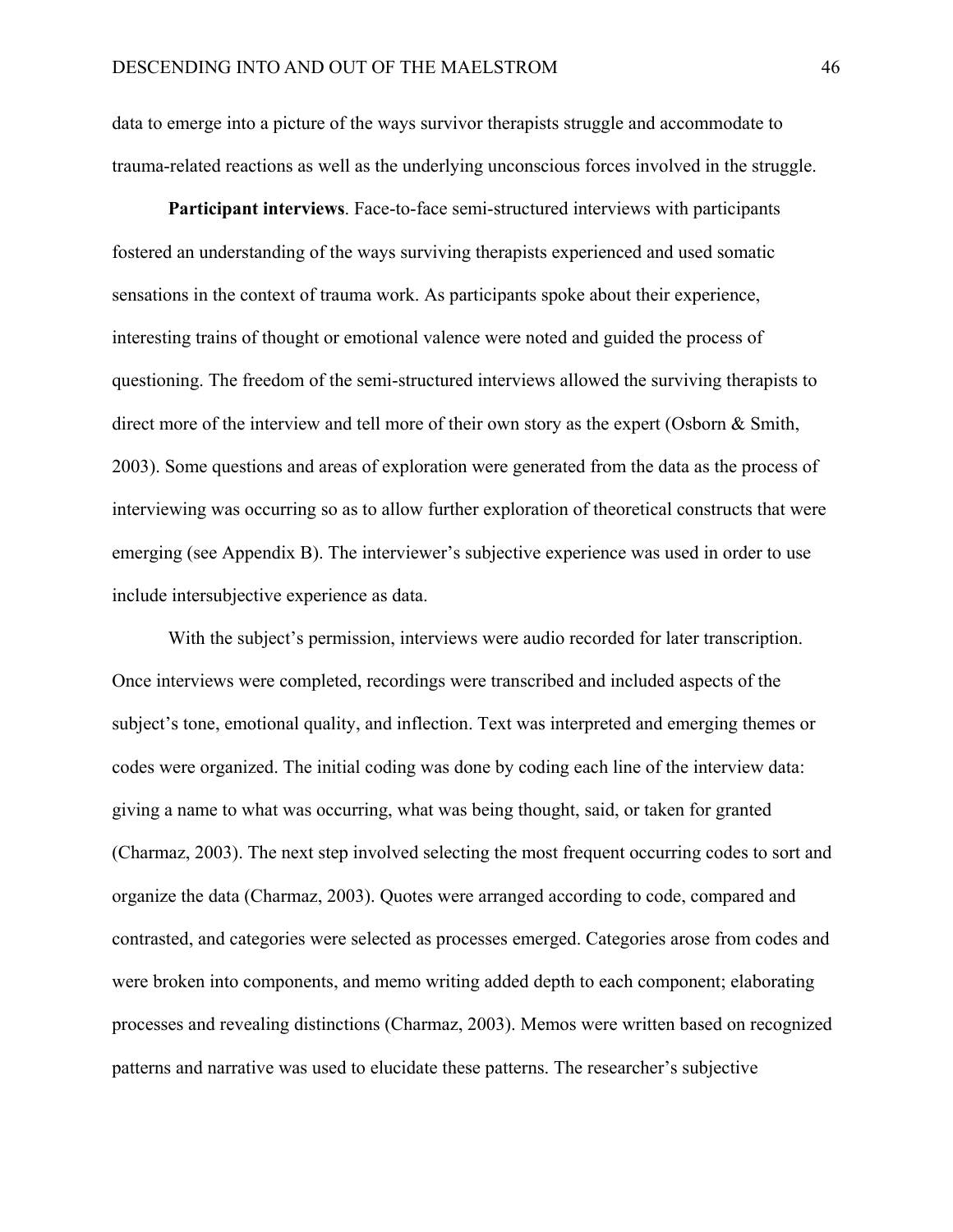experience was used as a way to add in what may have been communicated by participants in unconscious or non-verbal ways. By engaging in interpretation when covert meanings arose, theoretical explorations and hypotheses were able to be generated. The resulting data is a resource for surviving therapists interested in understanding how to make sense of their own reactions to their trauma patients.

**Sampling.** This study found three participants who had experienced an intentionally caused trauma and had experience working with trauma. Two patients disclosed discrete traumatic events that they had experienced and one declined to disclose the nature of her trauma. Participants connected discrete event traumas to earlier traumas that occurred in the context of their families of origin. All participants had at least ten years of experience working with trauma. Because participants were selected based on having experienced the phenomena in question, a criterion-based sampling strategy was used (Creswell, 2007). Due to geographic accessibility by the researcher, participants were all licensed psychologists practicing in the Northeast. All participants described themselves as having some tendency toward psychodynamic thinking, although they incorporated other integrative techniques and theoretical orientations into their work. There is a possibility that psychodynamically oriented therapists may be more adept at speaking about their countertransference as other theoretical orientations may not spend as much time attending to countertransference in supervision or consultation.

Recruitment of surviving therapists was done by sending out an electronic flyer for participation to a listserv for psychologists and psychology students (see Appendix C). Two participants were made aware of the study by committee members, and these participants were chosen based on their interest and their meeting the study's sample criterion. They were selected by their desire to participate in the study, experience with working with traumatized patients, and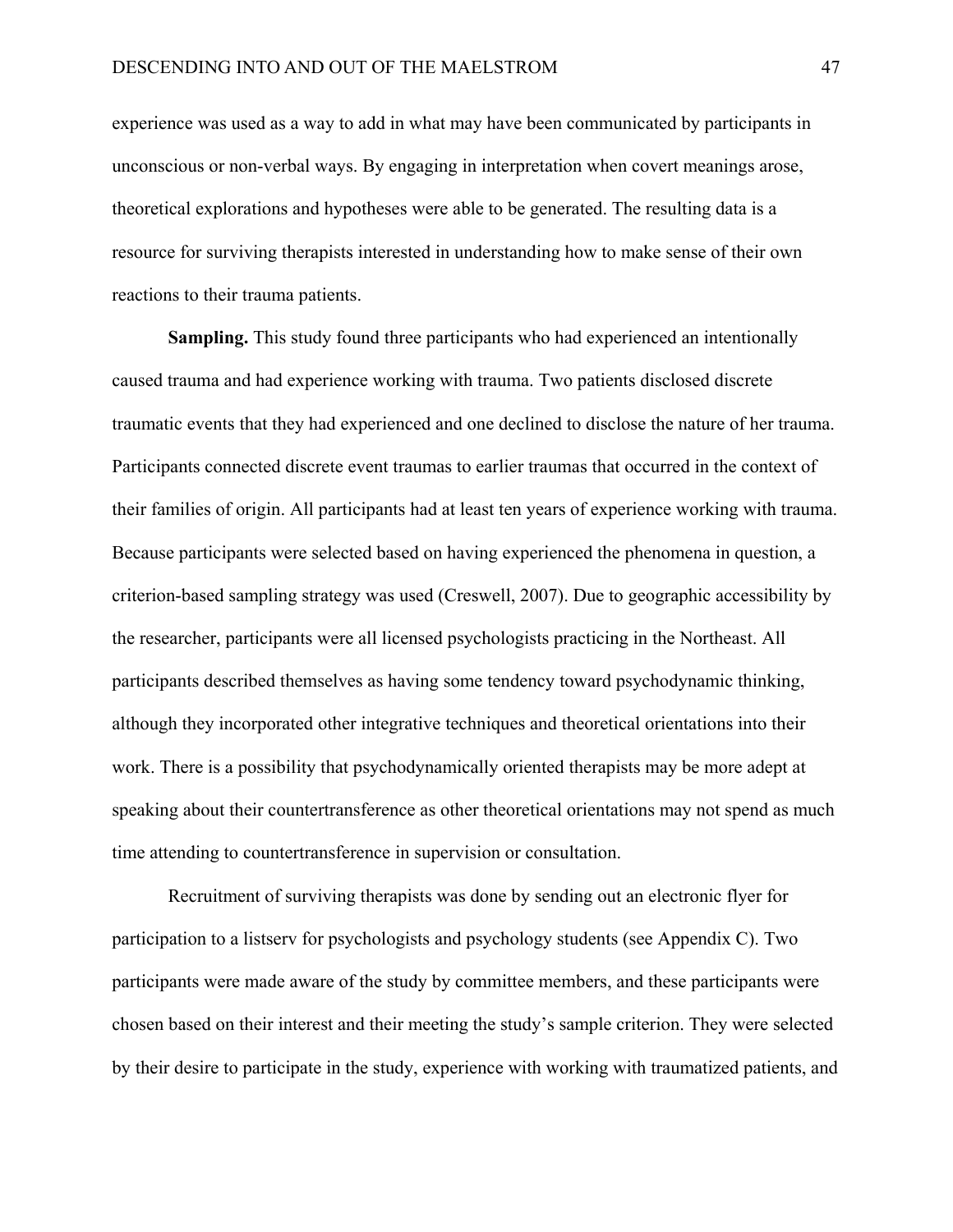experience with somatic sensations that occurred in their clinical work. All subjects identified as having a trauma that was caused by another human being. As interviews progressed it became clear that these traumas were associated with other earlier experiences of neglect or mistreatment.

Three participants were used for this study; however, phenomenological studies have been published with just one participant, and one to six individuals would have been considered an acceptable number of participants for the study (Creswell, 2007).

**Ethical considerations and informed consent.** Before conducting the research with participants, an application to conduct research with human subjects was submitted to Antioch University New England's Human Research Committee. The submission went through a full Institutional Review Board (IRB) review and the IRB application was approved on 9/28/2010.

All participants engaged in the study voluntarily, and were informed that they could discontinue participation in the study at any time. They were informed of the purpose of the study and were provided with an informed consent form (see appendix A). Ethically sound researchers protect the confidentiality of participants in that "the privacy of individuals will be protected in that the data they provide will be handled and reported in such a way that they cannot be associated with them personally" (Mertens, 2004, p. 333). Anonymity requires that no identifying material can be attached to the data, thus, protecting the participant's privacy. To adhere to these guidelines, all data was locked in a file maintained by the researcher who had sole access to the file. When completed, all identifying information was removed and managed in such a way that identities are unable to be discovered. As part of confidentiality, participants were informed that the researcher was lawfully required to report to authorities any reasonable suspicion of child, elder, or dependant abuse or injury of a participant (Mertens, 2004). Audio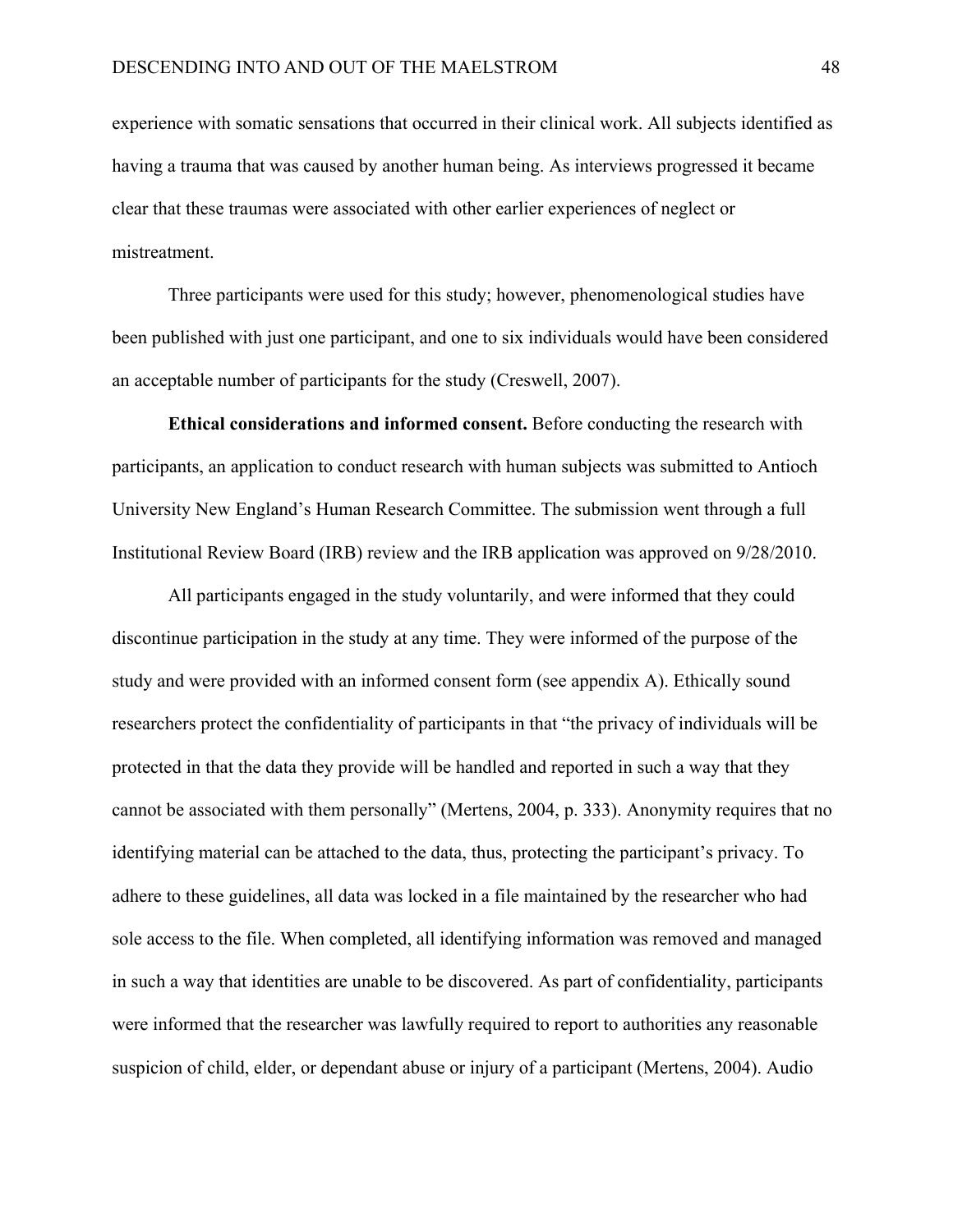files did not carry identifiable names of participants (see Appendix A).

 Participants were given the contact information of the advisor and chair of the project in case they felt the need to speak with someone about questionable practices. In discussing different aspects of their own trauma histories and work with trauma victims, there was a high potential for participants to be triggered. At the end of each interview, time was allotted to process the interaction and discuss any emotions, memories, or somatic experiences that had arisen during the experience. Participants were encouraged to be attentive to their own reaction in the days and weeks after the interaction in case signs of triggering developed. Participants were made aware that referrals to mental health services would be made if requested; however, none of the participants requested referral services.

**Data collection**. As is typical of grounded theory studies, data was collected through semi-structured interview. Following participants' permission, interviews were audio recorded to aid in the overall fluidity of the interview and in establishing rapport (Osborn & Smith, 2003

Some questions about the participants' experiences with trauma patients and somatic reactions they may have had in session were asked, but flexibility was maintained in allowing the participant to have some freedom in which areas they chose to bring up, or as different areas of inquiry arose associatively. The effect of questioning was closely monitored (Osborne & Smith, 2003), so the researcher could either utilize some prompts or back away from material that may have caused the participant obvious distress. The average interview lasted an hour in duration, but the researcher allowed for digressions or abbreviations depending on how the material enfolded.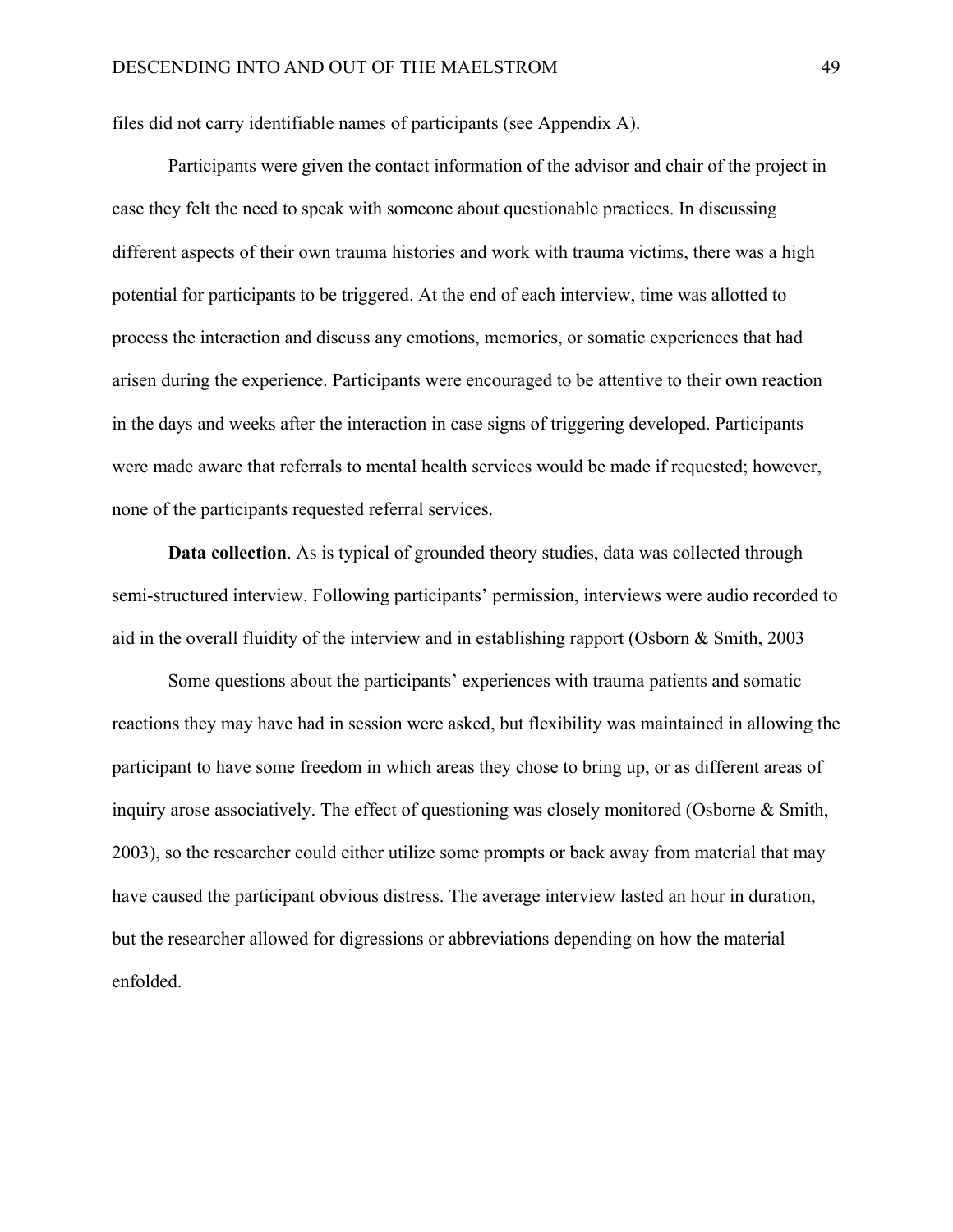# **Chapter 4**

### **Data Analysis and Hypothesis**

 **Data analysis procedures.** Following an ideographic model (Osborn & Smith, 2003), analysis of the interview data began by carefully reviewing each case before attempting to draw more general conclusions. First, transcriptions were read several times before interpretive, associative, and paraphrasing comments were placed in the left margins (Osborn & Smith, 2003). Interesting or remarkable material was commented on, including the language, body movements, eye contact, and affective tone of the participant. Next, emerging themes were documented in the right margin. The themes were consistently checked against what participants said in an ongoing attempt to remain as close to the psychological world of the participant as possible. They were elaborated on in memo form. Repeating patterns of thematic material throughout the cases were identified, as well as more novel themes that arose (Osborn & Smith, 2003).

**Themes.** The following themes emerged in speaking with surviving therapists about their trauma-related countertransferences: (a) regulation style, (b) sensation as cue, (c) identity, (d) metaphor of the journey, (e) metaphors of protection/aggression, (f) merger, and (g) the sweet humor of life. *A Descent into the Maelstrom* is used in order to further use metaphor in the process. The story is the researcher's association to the participants' material and is used to invoke imagery, affect, and symbolism in the reader. In this way it may help to fill in that which was present (and communicated unconsciously) but not manifested in the direct quotations. As surviving therapists may have developed adaptations to compensate for difficulty in using imagery and language to construct meaning for physical sensations, this, too, is an adaptation to compensate for that which may not have been able to be communicated via the verbal system.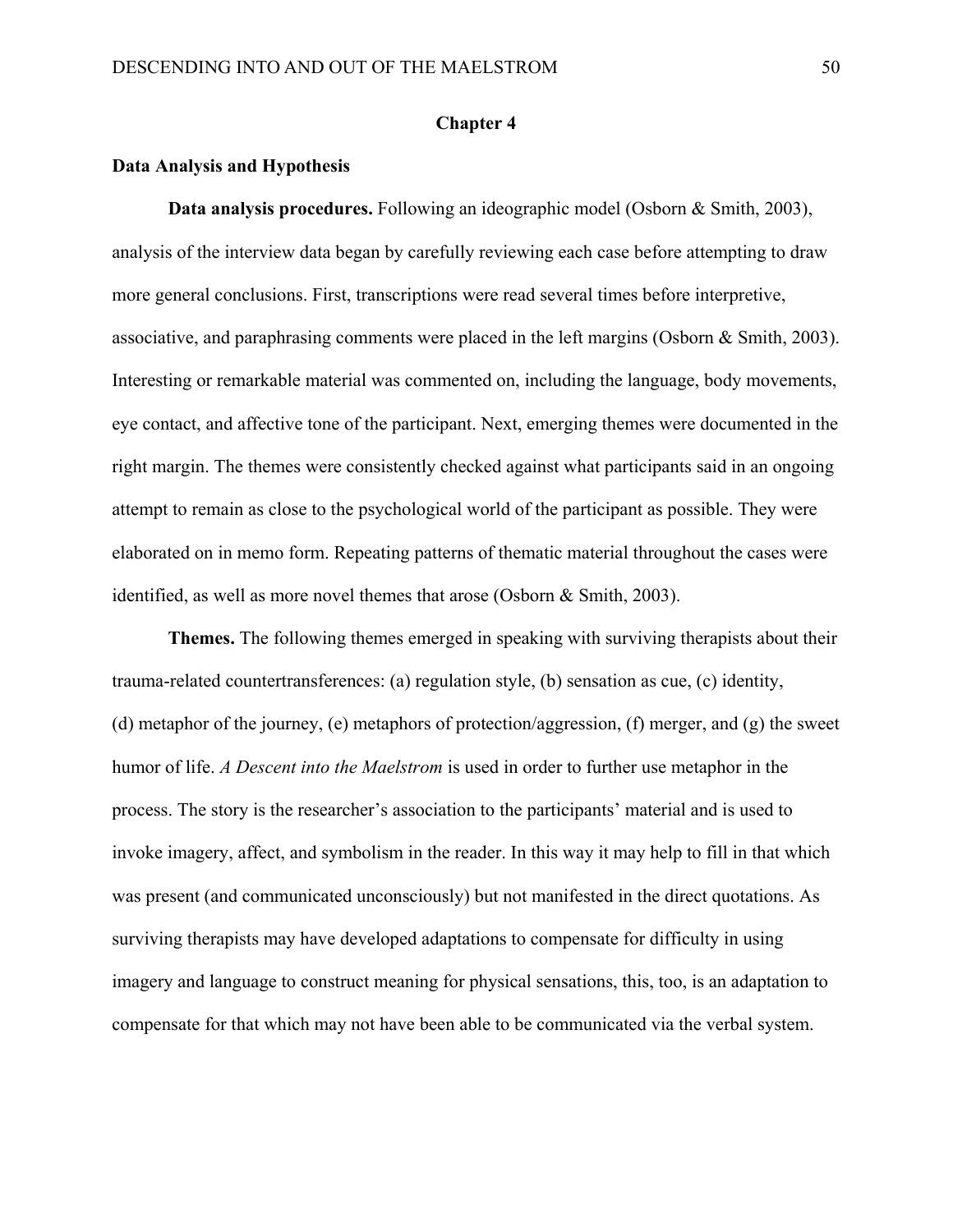### **Regulation**

As we approached the brink of the pit he let go his hold upon this, and made for the ring, from which, in the agony of his terror, he endeavored to force my hands, as it was not large enough to afford us both a secure grasp. I never felt deeper grief than when I saw him attempt this act—although I knew he was a madman when he did it—a raving maniac through sheer fright. I did not care, however, to contest the point with him. I knew it could make no difference whether either of us held on at all. (Poe, 1998, p. 38)

 **Regulation of the other to regulate the self**. Participants recounted moments in therapy in which they experience intense affect or somatic reactivity. Often, both therapist and patient were, indeed, experiencing some kind of intense affect or traumatic sensation, and the therapist made a choice either to regulate the other to regulate the self, or to regulate the self to regulate the other. The participant who most verbalized his tendency to regulate the other to regulate himself considered it his job not to deal with anything that arose that was associated with his trauma in session: "I have to be alert to what is mine and not his. I don't have to, right it's my job and in fact it's critical that I have not worked through my mine, my experience in his therapy."

 Later, he explains the early training he received in a family in which regulating his brother was key to avoiding his mother's rage:

 The countertransference is that I am supposed to take care of my brother. That's the, the dynamic part of it is about taking care of my brother who was really pretty destructive, self-destructive and destructive and avoiding my mom, her rage. So those like, that's the, so if I can do that and I'm effective then I am calm. Like in some ways I was absolutely raised to be a therapist. But then you have these moments when you have a client who is rejecting help in whatever form and they are not accepting it for whatever reason they are, were dealing with their resistance so I am not saying that, you know in a blaming way but in that moment my help is um ineffective maybe its unwanted whatever the interaction is so that invokes in me this impulse to kind of force the situation. So those like, so if I can do that and I'm effective than I am calm.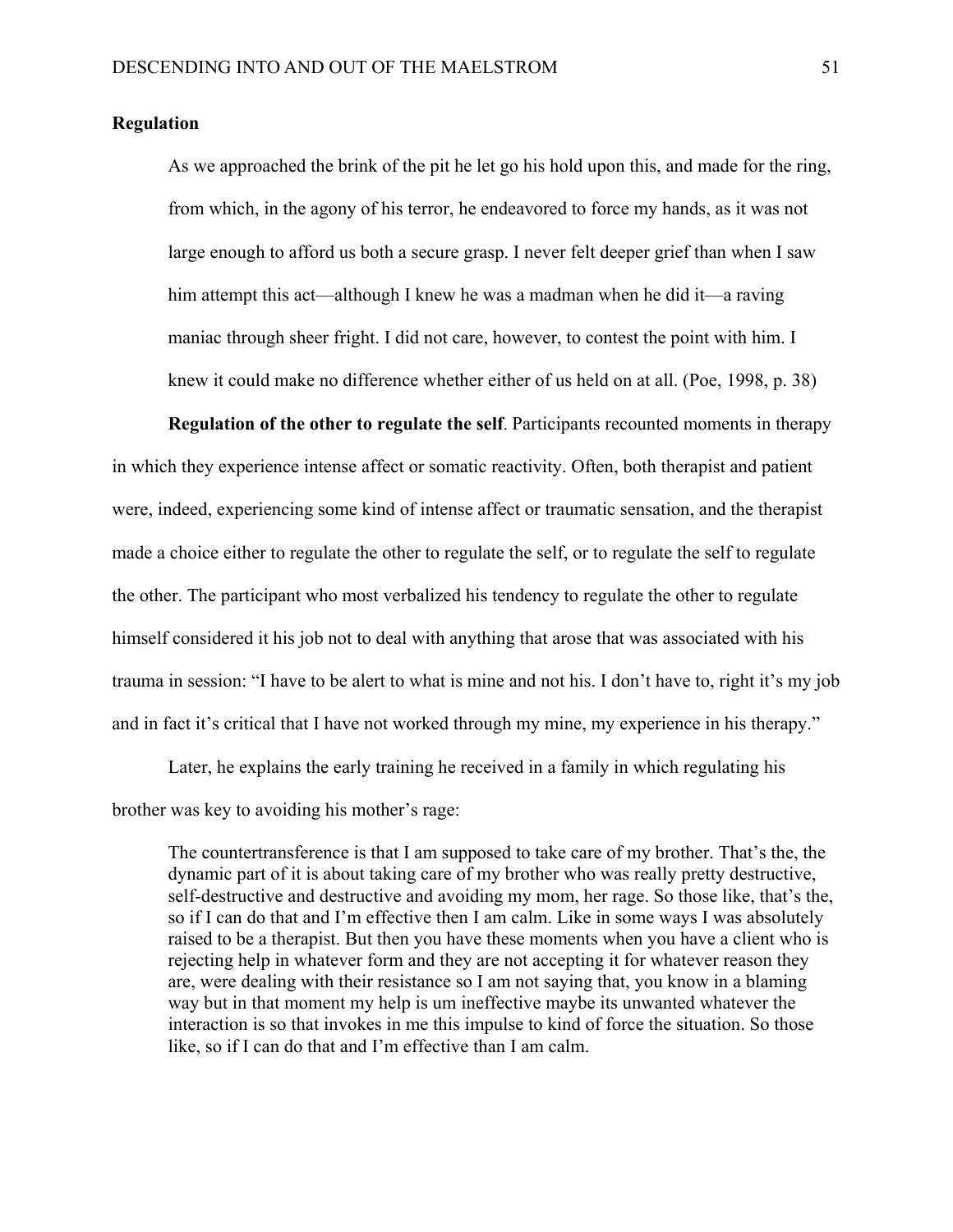It appears that when regulating the other is essential to regulating one's self (consistent with one's belief about their role as therapist) impotent rage is more likely to occur with the patient's resistance to regulation. The impulse in the therapist to "force the situation" is potentially due to mounting internal anxiety that becomes threatening. The participant can be calm only when he has calmed the other. Krystal (1988) found guilt and anxiety reactions in certain patients when they gained control over bodily functions which they had thought were beyond their control. Some were afraid that there would be resulting punishment, possibly because of taking over the maternal function. Early mothering is experienced as "permission to live" (p. 177). The participant had learned that he could regulate himself via regulating his brother, thereby avoiding taking over the maternal function. Krystal observed that patients who would not self-soothe due to anxiety, would, if the soothing could be disavowed.

 The patient had told the therapist of his suicide attempt after making an attempt, and he had spoken with the therapist on the phone and did not mention having suicidal ideation. The patient may have been operating masochistically, preserving his identity as a helpless victim while projecting his sadism into the therapist. The therapist noticed in the interview that he may have been holding the patient's aggression, which seemed to him to be just under the surface of the patient's expressed hopelessness. This aggression appeared as a somatic sensation of feeling "pouncy" or "curled up like a snake" that he was able to connect to earlier experiences of trauma in which his sense of feeling helpless or impotent induced a desire to attack.

 Another participant acknowledged a high degree of lifetime dissociation and disconnection from her body. When working with trauma, she was more apt to feel less in her body than the other participant (and less when working with trauma patients), potentially because of her proclivity towards dissociation. This participant was also inclined to regulate the other to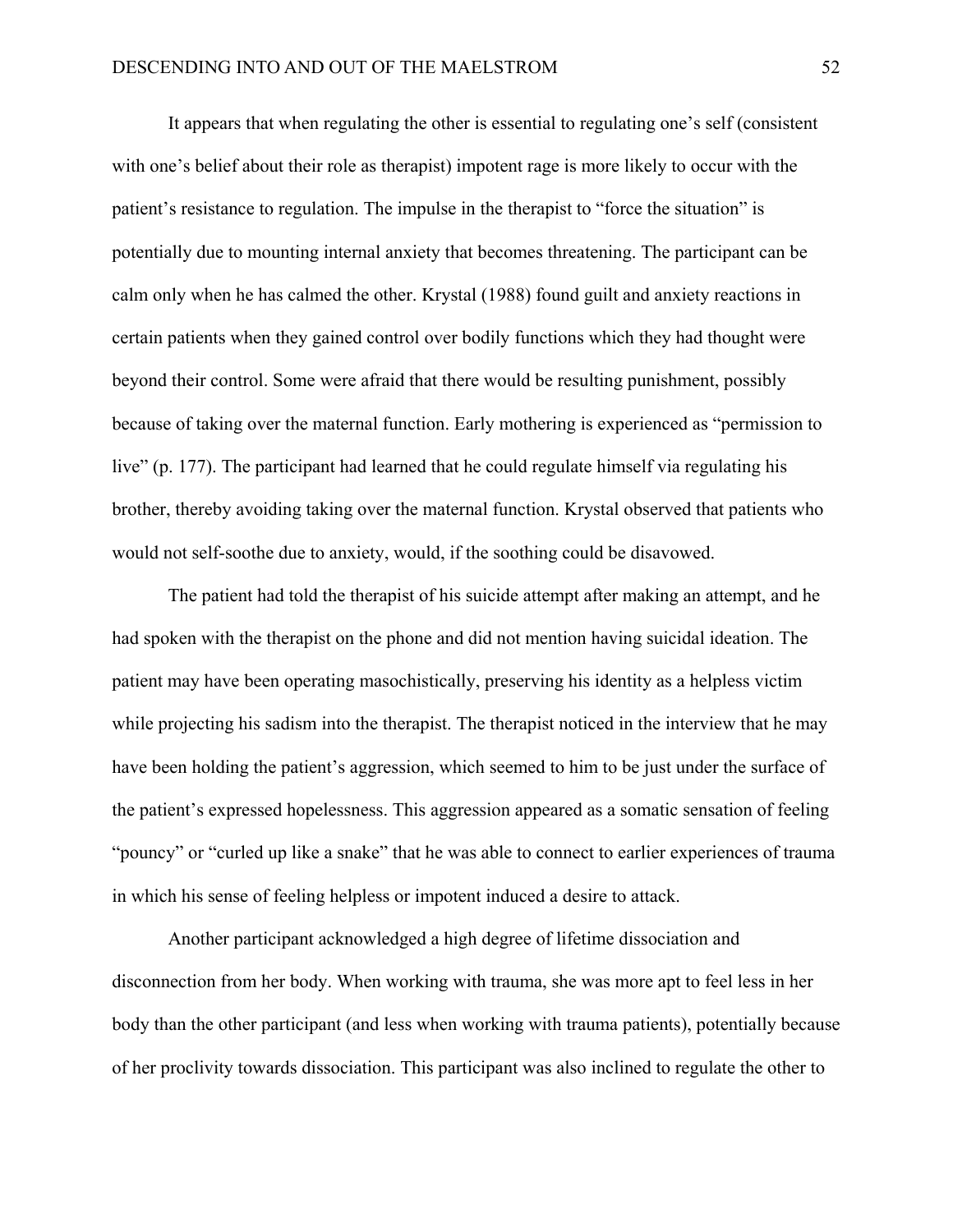regulate the self, explaining that:

If I am tired, getting tired, bored, even though they are talking about a very important thing that is boring, that is not hitting some level that change is possible. So, I pay attention to that somatic sensation of… It's more like blood draining out of me. It is not like fatigue. It is more like blood draining out of me (laughs). I'll leave it at that metaphor. Um and when that happens, sometimes I'll refocus people verbally but usually, I'll refocus them somatically. So, and I have this little… I guess she is 13 now, who lives in either anxiety or dissociation all the time, pretty much all the time. And she is very smart to boot. So she has the mental gymnastics to play games and have interesting verbalizations but never make connections and never change. Which really is very tedious to me. Like I just am totally uninterested. So, I have her do jumping jacks. If she is not connected or if she is um making me work too hard to get the session started. I'll see her in the family context. But if she is not going to be in her body, in herself now as opposed to telling me a story about something which is not in the present moment. Experience is in the present moment. Stories are elsewhere.

If there is the feeling of her "blood draining out" of her she is inclined to get the patient's blood pumping. She brings the patient form "elsewhere" perhaps a dissociative or deadened space to a more vital place that is mirrored back to the therapist, renewing the sense of interest or vitality for the two. It may be the use of her own aggression (felt by the participant earlier as impotence) that induces her to enliven the other to enliven herself when she encounters dissociation as a type of perceived resistance. While the sensation is experienced as primarily somatic, imagery is associated with the sensation. "Blood draining out of me" is highly imagistic and sensory, and may signify that if the sensation is a projective identification, it may be in the process of becoming symbolized in the therapist through use of metaphor as in the referential process (Bucci, 2002).

 Alternately, the experience of one's bodily fluid leaking out has the quality of the autistic-contiguous anxiety of disintegration (Ogden, 1989). The awareness of the patient not being present may trigger original anxiety associated with the emergent awareness of separateness, or perhaps the therapist is projectively identified with the patient's experience. Instituting a somatic experience (exercise) may restore the sensation of boundedness. It is a sense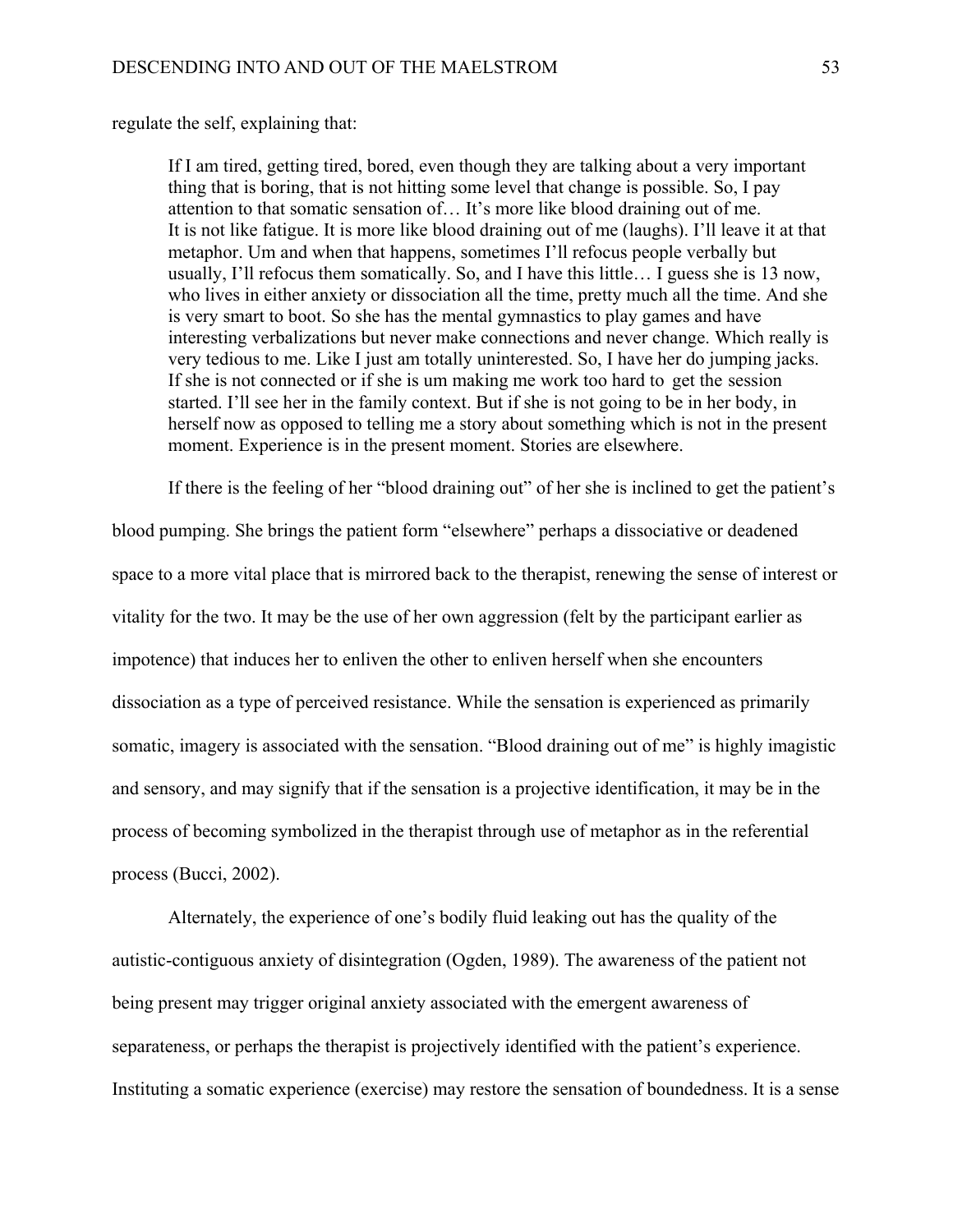of separation that is essential to the internal processing of a projective identification (Tansey  $\&$ Burke, 1958). Interestingly, if a projective identification is felt to be a presence injected from the outside, autistic-contiguous anxiety may arise in response to traumatic anxiety related to feelings/memories of boundary intrusion.

 Sometimes a patient who has needed to use deadness to survive may not be able to tolerate too much aliveness in the analyst (Eigen, 2004). From this standpoint, the participant may be repeatedly prematurely ejecting the dead self-state of the patient by getting her blood pumping, perhaps angered by her own "spirit" of bloodletting. If she is engaged in not tolerating/accepting the patient's transference and pushing it away (perhaps projecting back into the patient her own complimentary self-states), this may be a place where she is not surviving as a therapist.

Miller (1997) notes that while it may have been possible that:

 a sensitive child could have had parents who did not need to misuse him-parents who saw him as he really was, understood him, and tolerated and respected his feelings. Although such a child would develop a healthy sense of security and one could hardly expect that he could hardly take up the profession of psychotherapy; that he would cultivate and develop his sensitivity to others to the same extent as those whose parents used them to gratify their own needs; and that he would ever be able to understand sufficiently-without the basis of experience-what it means to "have killed" oneself. (p. 19)

The image/sensation of "blood running out of me" seems to imply this felt sense of having killed oneself.

However, Krystal (1988) writes that all too often therapists do not turn unsymbolized projective identifications into symbolic meaning for the patient which he sees as essential to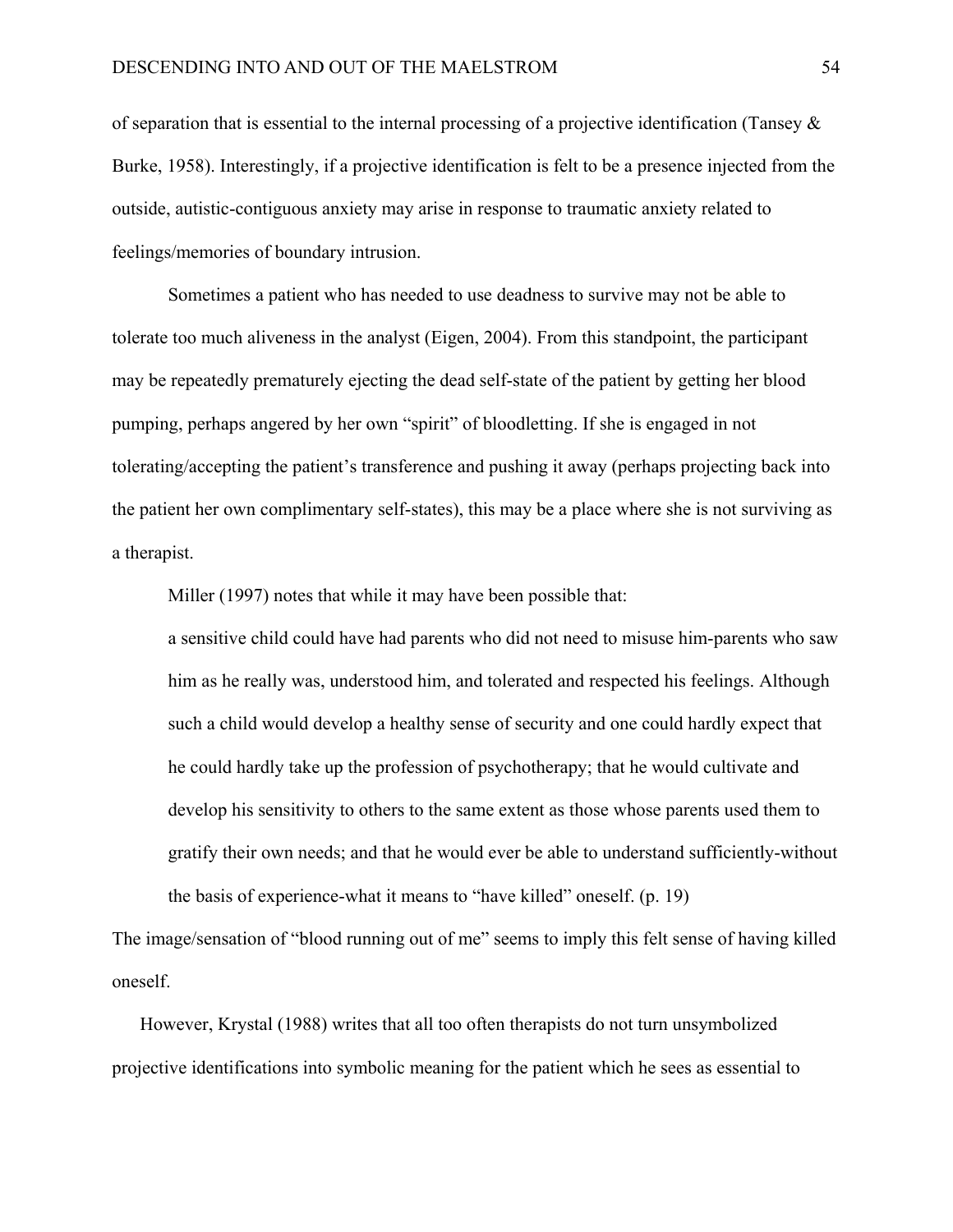healing. The idea of intervening at the level of the body, versus the symbolic, may evidence a more symbiotic, regressive relationship involving both parties. Searles (1979) saw this as essential in some therapies. It is unclear, however, if intervening at the level of the body would eventually enable the use of symbolization.

 **Regulation of the self to regulate the other.** One participant was more inclined than the others to regulate herself to regulate the other, explaining that when she self-soothes "I think it helps me and so I think it helps them." She noted that she:

 grew up on a farm and being around animals you have to be really aware of your own state if you're afraid you're more likely to get kicked. So I'm very aware of if I'm not comfortable I'm more likely to get in trouble so I do a lot sort of by taking care of myself and making sure that I'm calm. I feel okay and I've gotten to the point of I can say, Gee, I got to run to the bathroom just to make sure that I'm okay but I think probably more than most people I work with especially if I'm uncomfortable.

Her experience of "getting in trouble" with the animals if she was unable to regulate herself stands in contrast to the childhood of participants who had early experiences of regulating the other to regulate the self. Here, trouble does not occur when the other cannot be regulated, but when one cannot regulate oneself. This participant described her childhood trauma as relating to neglect more than the others. Before she developed a more nuanced ability to attune to her body and to care for herself in session, she became symptomatic. However, she notes that as she became more adept at noticing signs in her body (rubbing her hand together, doing some comforting action) that signal her to "pay attention," she no longer experiences the diarrhea that had plagued her in treating a highly aggressive patient. In fact, she finds herself performing a self-soothing activity, indicating that the soothing response is or has become an automatic one.

 Both participants who voiced active strategies to regulate the other to regulate the self expressed more anger or annoyance at "being made ineffective at a patient's defenses." Each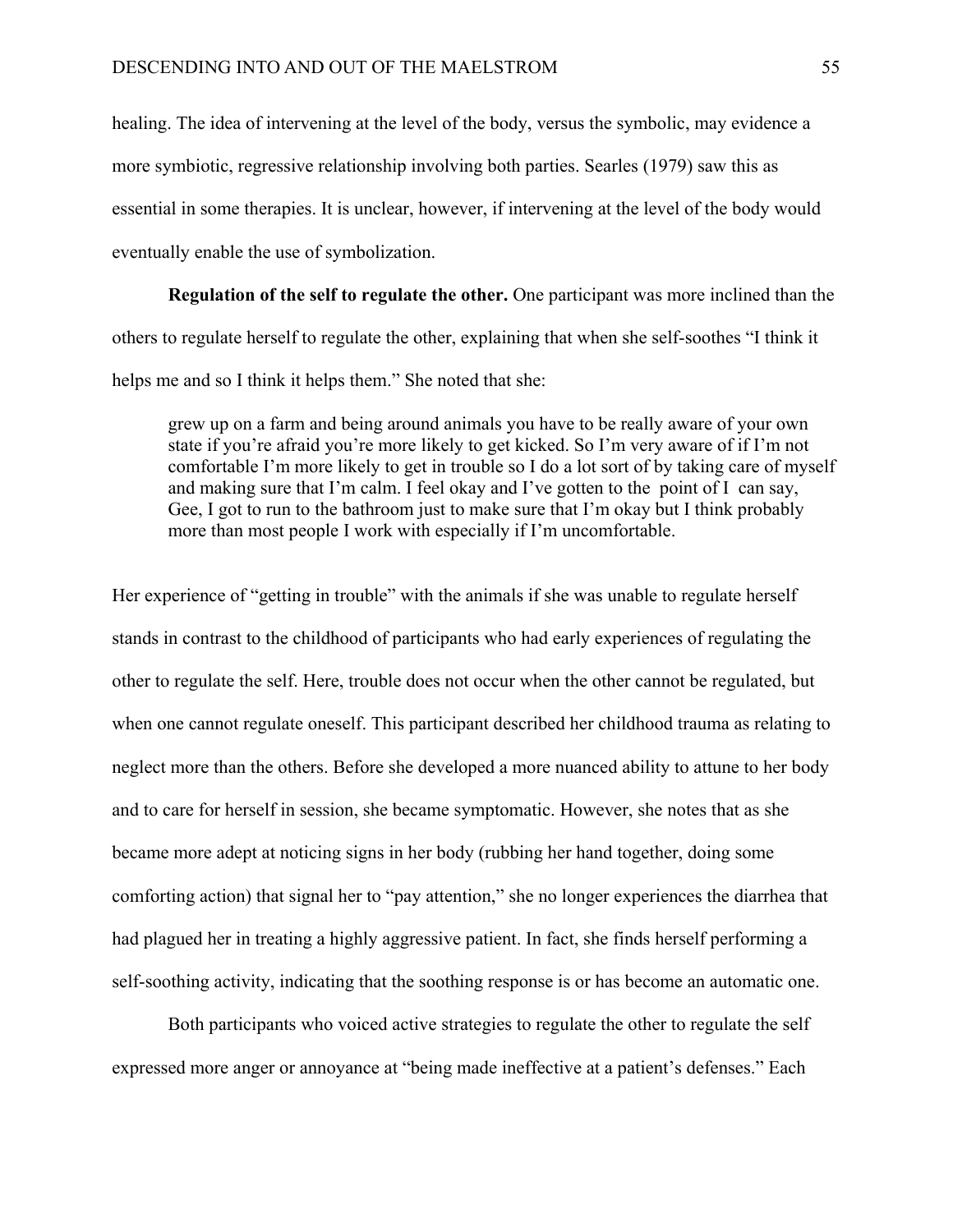participant, upon the onset of the interview, performed a type of self-comforting/self-other comforting activity. The participant most inclined to regulate the other to regulate the self offered a cup of tea to the researcher. The tea was declined. But, I was asked what kind of tea I would like and then handed a big cup. We both drank our cups. Despite not wanting the tea, the warmth on my hands was comforting. But I hadn't felt that I needed a warm cup to find a comfortable internal place to conduct the interview. I was struck by how one small act had invoked in me such an odd mix of comfort, appreciation, confusion, and annoyance. I was left feeling remnants of both the soothing and the coercion. Perhaps regulating the other to regulate the self contains within it some aspect of force related to the sense that one's psychic equilibrium is dependent on the other.

 Another participant who self-regulated through the other started the interview by taking off her shoes and then rubbing hand lotion on her hands. She later mentioned that she listened through her skin. With this woman, I noticed feeling sort of dreamy or out of it in the beginning of the interview. It was hard to focus. As I listened back through the tape, as her voice became more and more intense, the more awakened and less dreamy I felt. As she spoke openly about feeling angry at people not being in their bodies, suddenly I entered more fully into mine. Her ending comments where that "we had fun once we got going." Throughout the interview, "fun" had been a theme. For most participants, laughter and fun were associated with aggression. I had felt the presence of a type of "drowned" spirit initially, feeling as if I were sinking into something that was draining the vitality out of me. This spirit seemed to move out of me as the participant's voice became more charged in discussing her irritation with patients.

 Aggression was also used as a way to track the other's dissociation. Perhaps the interview had moved from a place where the dyad began dissociated and moved toward a fun or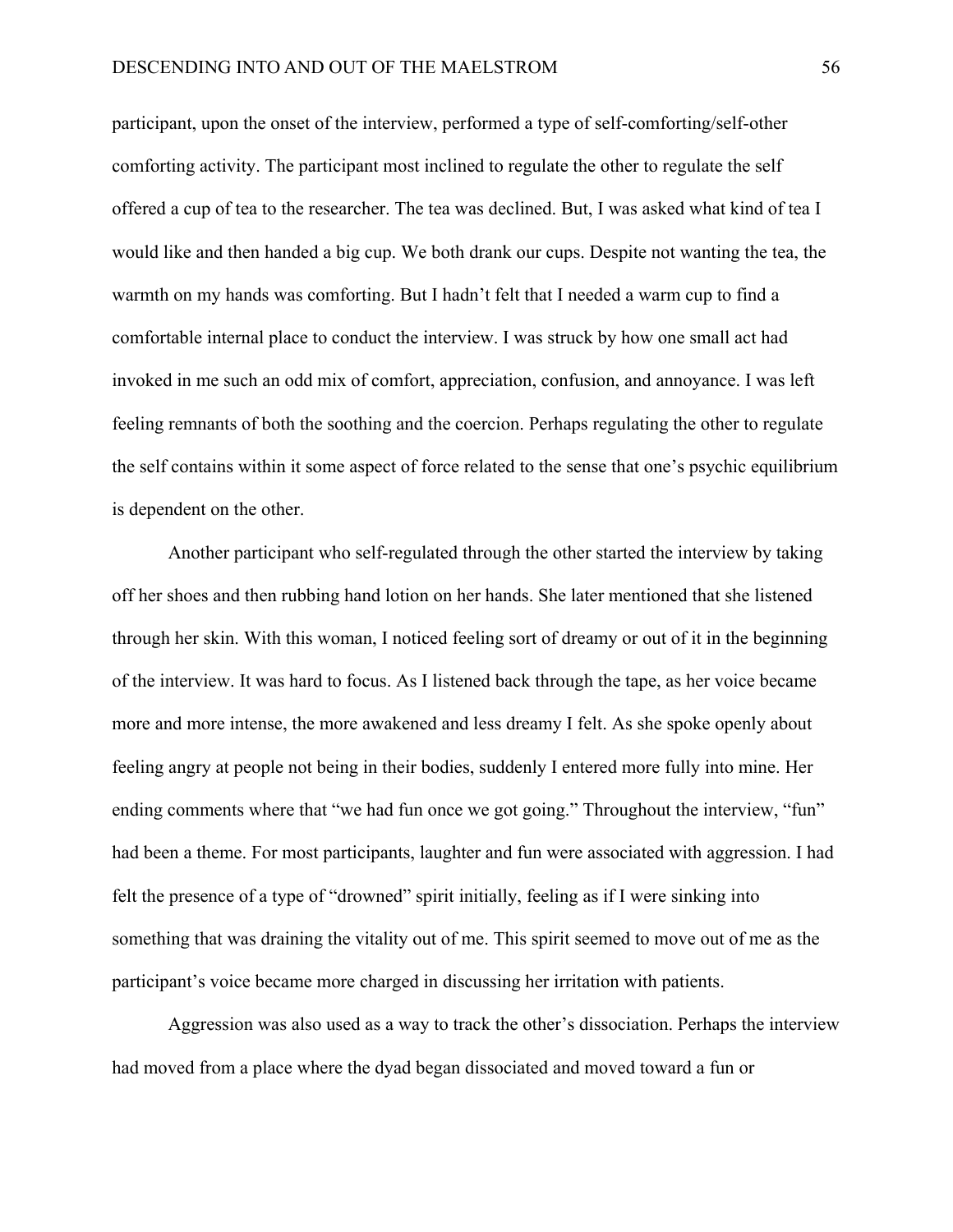# DESCENDING INTO AND OUT OF THE MAELSTROM 57

non-dissociated place through some sort of creative act of aggression. Being in a patient's dissociation is a reminder of trauma, of "enduring" in a childlike way instead of living. It may be that because this participant spoke of her tendency to dissociate (the others did not), the act of being merged with another who is dissociated may create more anxiety than for someone who is less likely to dissociate. Within this theory, the act of coming up from dissociation, again and again, to a more vital, blood-pulsing fun ordeal may be a reliving of her personal journey.

 The participant who had learned (via growing up with animals on a farm) to regulate the self to regulate the other did not seem to make an attempt to regulate me. Instead, she ordered and ate a meal (I did not) and waited until she was finished to begin the interview. She asked questions about my interest in doing the study; questions I felt may have been asked to put her at ease. It felt comforting to be in the presence of someone who took the liberty of comforting herself. I left the interview with the distinct impression that this person had a relationship of respect with herself and her body. However, it was not the sense once gets from, for instance, a dancer who seems gracefully and effortlessly in her body. Rather, it had the quality of someone who had learned the technique, step by step.

 Therapists connected their regulation style to their childhoods. Whether one tended to regulate the self or regulate the self through the other depended on what they had deemed necessary to "stay out of trouble" in childhood. In regulate the other to regulate the self style, aggression at the patient was more common if they were unable or unwilling to be regulated by the therapist. My own experience was that not being given a choice to be soothed by the other induced feelings of confusion, irritation, and gratitude.

 In *A Descent into the Maelstrom*, the brother had become "mad" from fright. He attempted to force his brother's hands into a ring, but the survivor knew they were both doomed.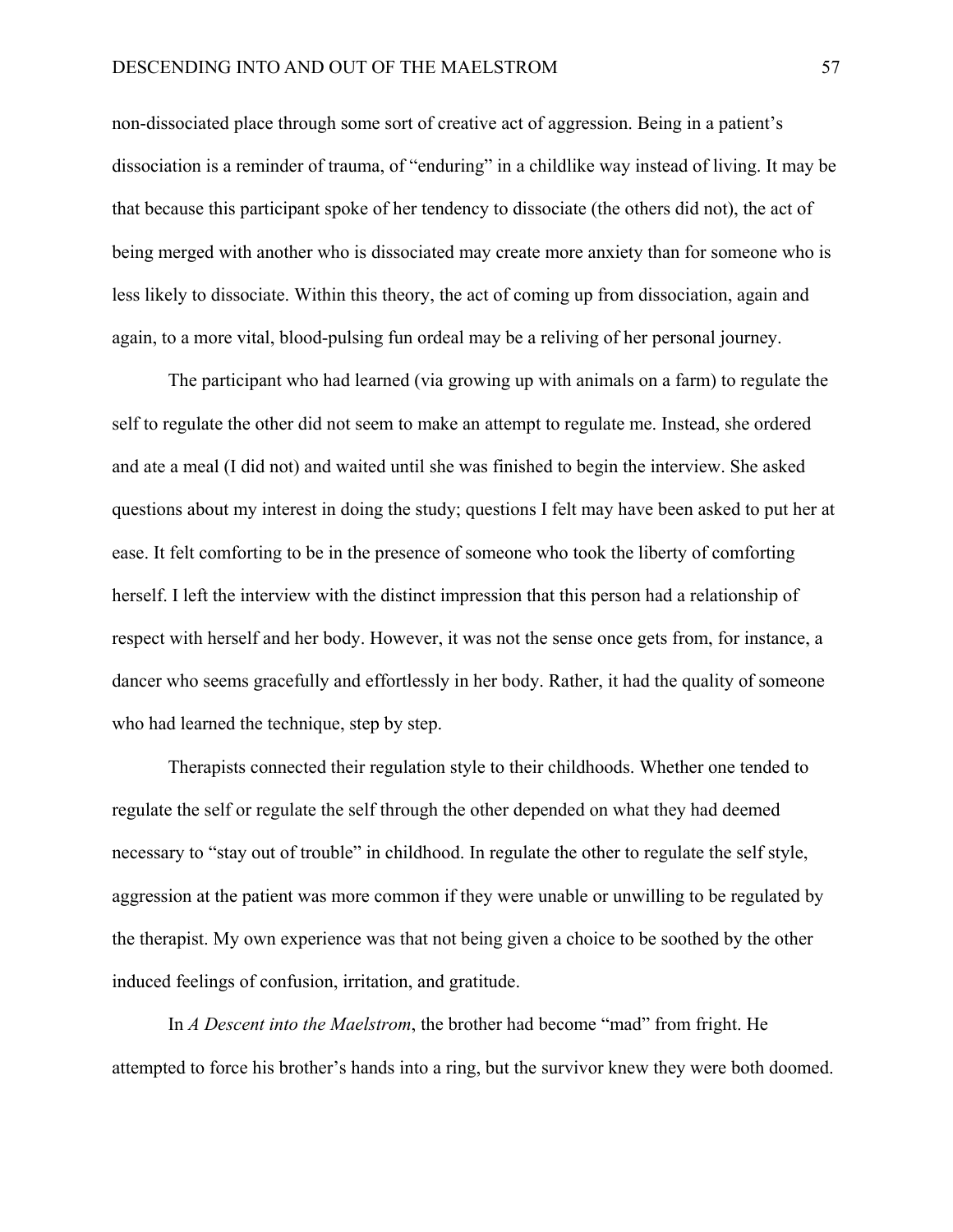The survivor felt grief at watching the brother attempt to survive in a frantic and forceful way. Fear, desperation, force, and grief were all tied together in the maelstrom. Participants who found themselves connected to another who would not or could not soothe themselves feared "trouble" would ensue. Here, trouble echoes the sense that one is connected to a sinking ship. Anger appeared as a protective response. The forcing of someone else's hands onto a "ring" (or a cup of tea) could point to feelings of rage and fear over one's dependence on an unreliable other. Freud (1933/1966) explained that trauma was associated with one's estimation of helplessness in a situation and a corresponding surrender to this helplessness. The forcing of soothing, of the ring, and of being in one's body could also signify an unrelenting attempt to prohibit the patient from surrender and return to a traumatized state.

# **Sensation as cue.**

I have already described the unnatural curiosity which had taken the place of my original terrors. It appeared to grow upon me as I drew nearer and nearer to my dreadful doom. I now began to watch, with a strange interest, the numerous things that floated in our company. (Poe, 1998, p. 40)

None of the participants ascribed to the construct of somatic countertransference or a somatic projection identification, although all described themselves as somewhat psychodynamic in orientation. Rather, they saw it as "somatic awareness" or "diffuse arousal" or "reactivity." How participants worked with sensations seemed to be related to their tendency to regulate self to regulate other or regulate the other to regulate self orientation.

 Both participants who had proclivities to regulate the other to regulate the self had very specific sets of sensations for which they had developed language. They had a type of familiarity with their body metaphor, implying that they had languaged whatever subsymbolic experience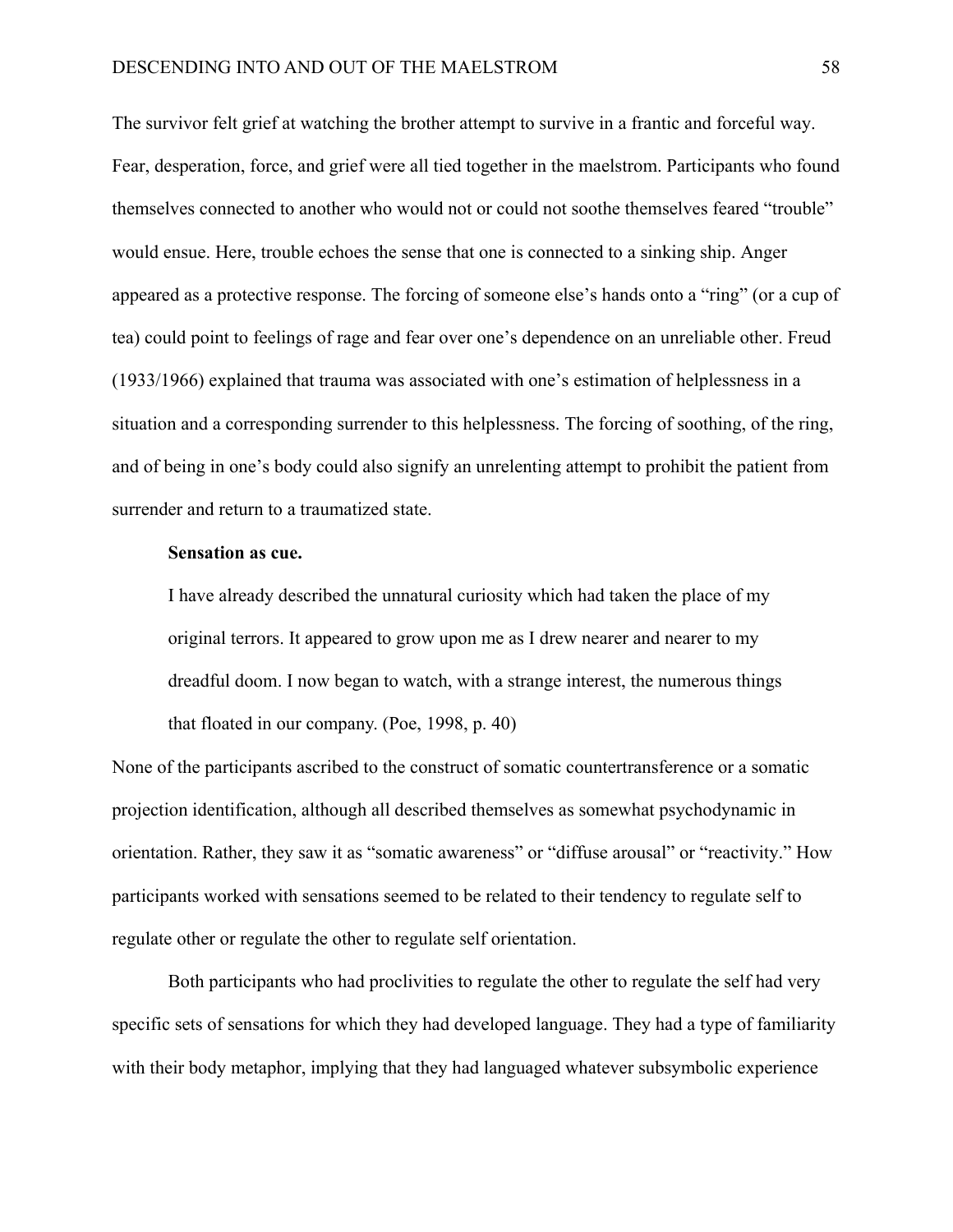they were repeatedly registering. In Bollas's (1992) terms, these metaphors may have been

connected to the spirits that were internally awakened by their patient's spirits.

 One participant did not possess this type of metaphor relationship to sensation. She spontaneously spoke about the difficulty she had historically in supervision, where she was asked to use words to express what was occurring for her. She had detected in the field what felt like a privileging of imagistic thinking over a sensory channel of understanding. She noted:

 The other thing that's hard for me is I don't get visual images. So like the only way I can—memories come up for me is sensory body memories so I don't get visual images and I don't um in terms of like I've worked with therapists that are really good at saying well that brings up this image for me well what it brings up for me for me is a package of feelings well at least initially maybe a little harder to convey in a way that feels sort of hard to define. I think in therapy visual image is much more accepted as a valid experience. You can talk about it, bring it up and all of that is fairly familiar ground but body images which in some way are just as valuable and in some ways even more so when you're working... I think I'm especially good with working with people with trauma and early childhood neglect because they don't have the words. And I think because that's been close to my experience I can sort of just tease out ways of talking about sensation and longing and, and kind of that diffuse fear in a way that I think is helpful. For me anyway all of that is much more of a sensory experience.

This participant was particularly keen at monitoring her sensations, regulating herself, and was the most likely to use the sensations as cues that something may be occurring in the room that she was not conscious of. She explained that somatic sensation and the body are also images, evidence that the two had not been split in her own mind.

 Another participant had a sense of feeling "coiled up like a snake" when protective/aggressive urges were coming up for him. Here again is imagery that has been associated with a repeated somatic sensation. Either the therapist is using metaphor and symbolic processing to understand the subsymbolic, or the sensation was a package of sensation and symbolic information that included both channels. He spoke of his own fear of snakes, that he can hold one without anxiety, but that "seeing them slithering" on television was much more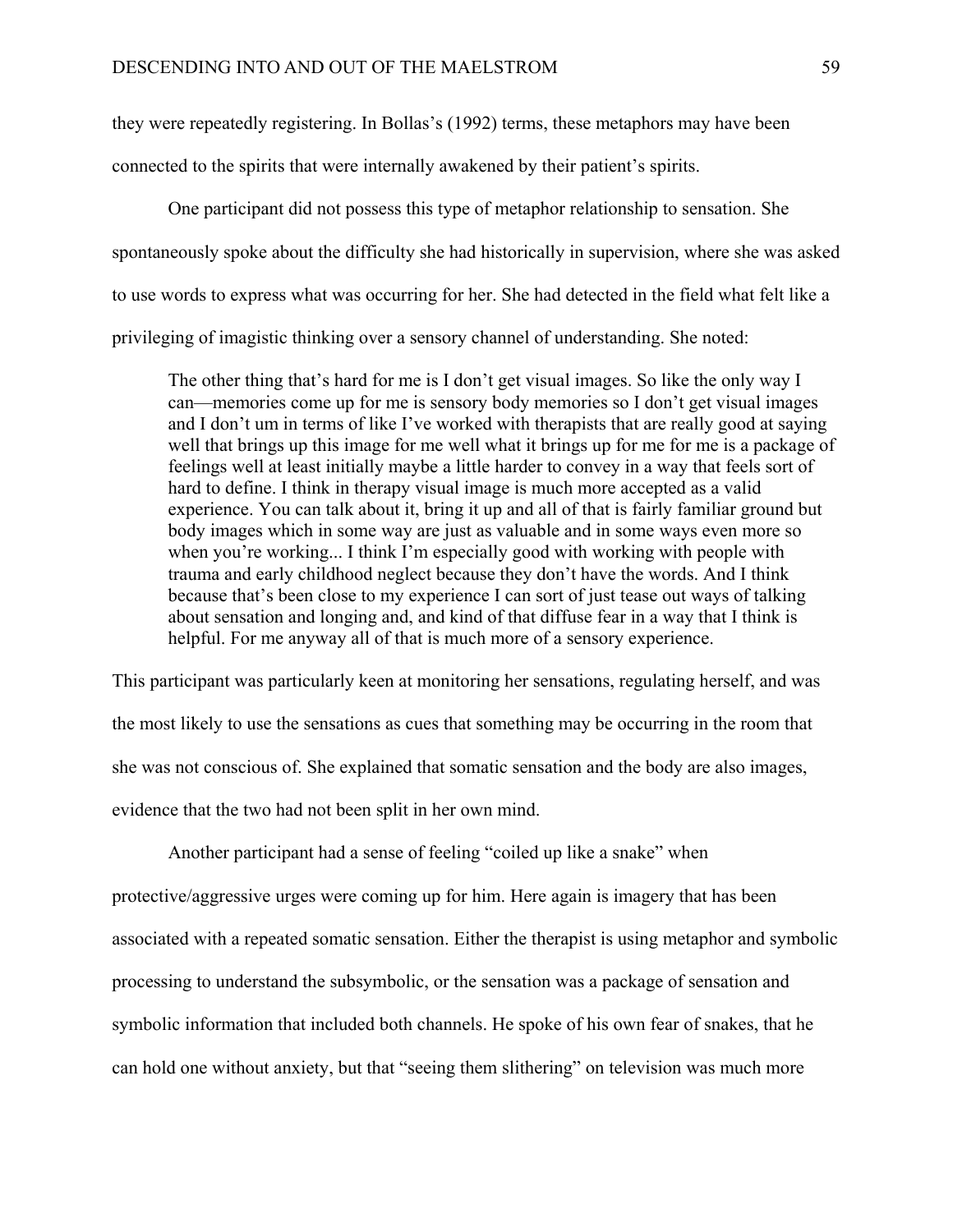activating. He described feeling made impotent by a patient's defenses. A patient had called him during a crisis and minimized it, after the fact revealing he had meant to kill himself after the phone call. The patient did not acknowledge his level of distress. However, it is worth further exploration to determine if the patient may have unconsciously been attempting to regulate the other (therapist) to regulate his self by not disclosing suicidal ideation. If the patient sensed that the therapist would become activated in the territory of suicidality, not disclosing his suicidal intent may have been an attempt to coerce the therapist into a state of calm. Later, the participant suspected unconscious aggression in the withholding. As stated earlier, coercion and aggression may be present when it is felt that the one's psychic state is dependent on the other's regulation.

 The participant described a feeling of wanting to curl up (associated with a traumatic memory of being knocked down and terrorized by a bully in elementary school) and of wanting to be kind of "pouncy" when there is a feeling of impotence. Here, the spirits of his past seem to be somatically linked and evoked by the patient's material. Later, the patient discovered an intense aggression he had beneath the surface of the depressive affect to kill himself. While he had not made the connection until reflecting upon it in the interview, the therapist realized it may be that his sensory/imagistic experience was representative of the patient's own unconscious aggressive impulse.

Another participant explained that certain patients:

 annoy the hell out of me. In 30 years, they are the first people I consider to annoy the hell out of me and I just, you know... And I just and I need to go deeper place to work from so I'm not justifying my annoyance. But um my aggravation is so unusual for me and it is so distinct, um. And um what it's tracking is their hostility level. So, they're nice and depressed and uncertain (mimics) and it's all a control strategy. It is just control strategy. And I get annoyed with people who run control strategies on me while saying they're not. So, this… really this irritability which is very somatic, very somatic like I'm really short-tempered with them. And I'm not sure that I will ever completely resolve that. I don't know a calm way to shove them into awareness because they are so unconscious of how hostile they are. They perceive themselves as victims. But you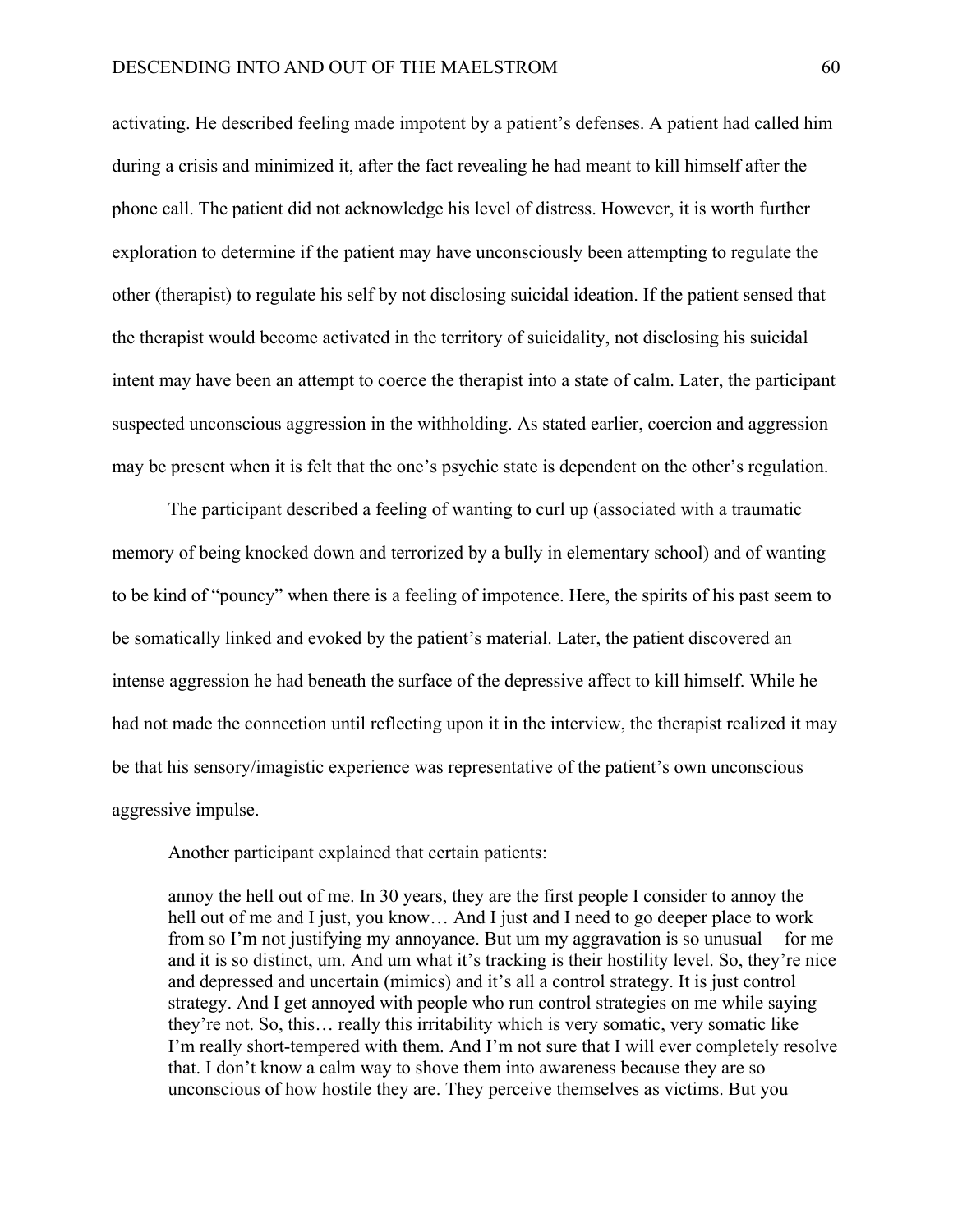know you just better watch your back because they'll cut you the minute you just turn your back.

While the participant's irritation is useful in that it tracks unacknowledged aggression in the patient, it also arises in the context of feeling controlled. However, it is unclear how one would determine whether the patient's attempts to control aggression may be an unconscious attempt to regulate the therapist to regulate the self (theoretically an effort to control the other, or "control strategy.")

 Another participant described a somatic experience that signaled to her that there was an opening for change to occur. The experience was named "hopping up and down" and was associated with a somatic sensation of vitality. She contrasted this with her experience of feeling the "blood draining out of me." Both physical sensations had become a pattern experienced frequently enough to have been linked to aspects of the therapeutic interaction. Similarly, "coiled up like a snake," the image/sensation called upon by another participant, also seems double-sided with meaning. A snake both coils when it must strike (often out of an attempt to protect itself), and it also coils to regulate its own heat in a protective, self-sustaining stance. Naturally, aggression and protection are indeed linked. Harris speaks of moments of therapeutic aggression that "bespeak the ruthlessness of survival, but it is an aggression also recruited for care and containment of another" (Harris, 2006, p. 551).

 If one felt the other as draining out one's blood, they may strike the other in order to stop the bloodletting. But therapy is a relationship. As all participants knew: regulate one part and the other part becomes regulated. Thus, one could also picture a scenario in which one's aggression in response to the other's dissociation would be an attempt to protect both parties...from something life-draining and stagnant. Alternately, the "hopping up and down" sensation may be a signal that something mutually unrecognized and unconscious is moving toward symbolization.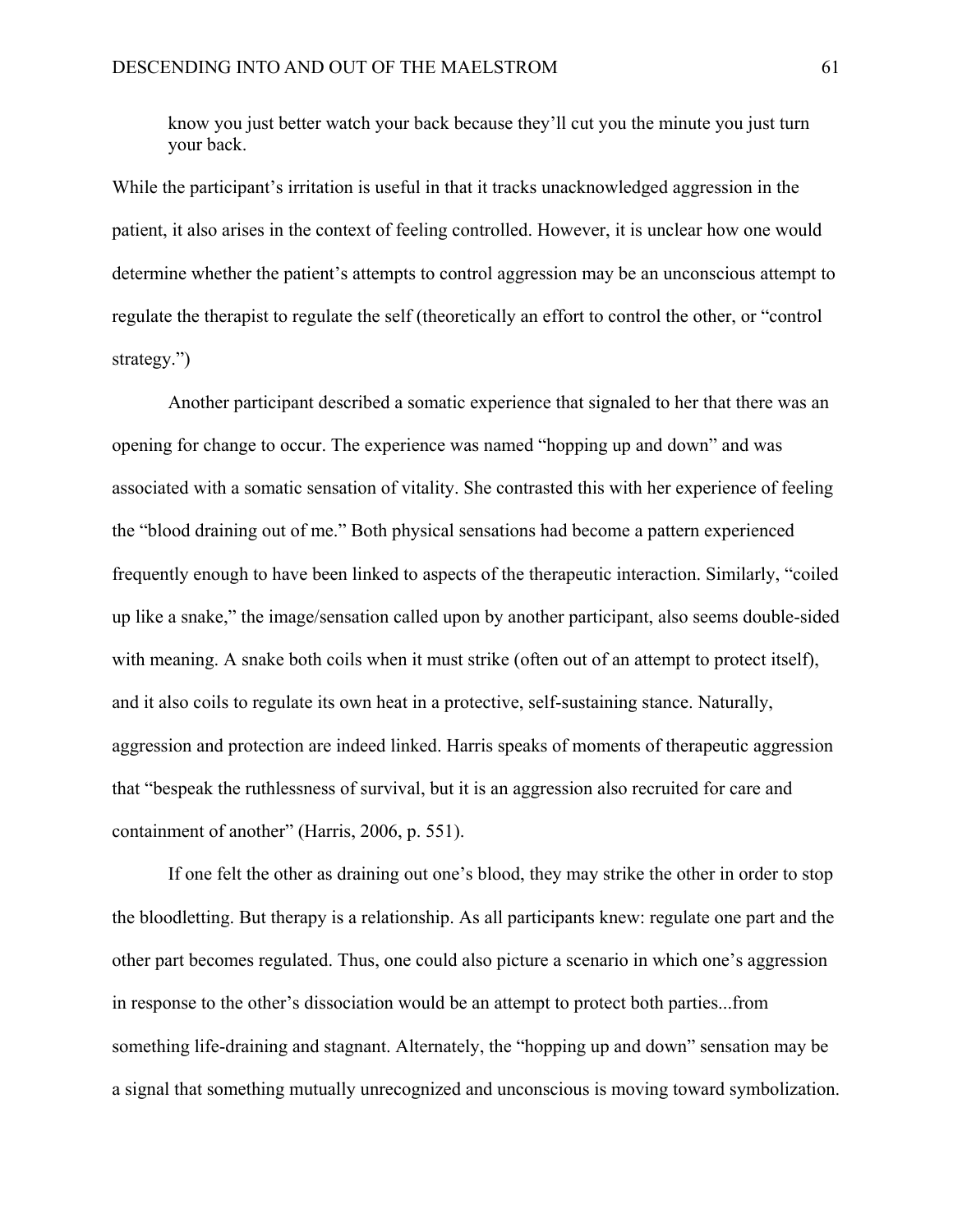The participant who spoke most about her body as an instrument of cuing had the least access to imagery associated with sensation and with traumatic memories. Instead, she had become incredibly adept at forming a complex coding system, with different sensations pointing to different elements in the room:

 Let's see if I can identify a pattern. The chest stuff is much more apt to be sadness and grief um and the stomach stuff probably more fear and sexual stuff anything down there you've got that possibility [meaning the sexual organs]. It's strange I actually have to debate it's strange I have to debate is this threatening or something else. I actually do have to debate is this um threatening or sometimes I have to debate in my mind which set of sensations it is.

Here, she acknowledges the difficult to tease out feelings of sexuality and fear. One study found that female trauma therapists were measured for arousal, and found high levels for women in therapy sessions with rape content (Suschinsky & Lalamiere, 2010). The writers concluded that women's bodies were likely preparing for rape, attempting to decrease the likelihood of injury. The research did not differentiate women who had a trauma history and those that did not. Nonetheless, it may explain the confusion of fear and arousal. The participant also discussed the ways that her veteran patients may respond to their own fear, arousal, and rage by becoming

seductive:

 Most of the time it's a matter of finding a way for me to be comfortable in a room and sort of then know how I'm directing the question and sort of what I'm feeling especially when I don't know the person I'm unlikely to say anything about my experience of it but I might ask--well, I might ask directly in terms of are things o.k. sexually at home I assess it-or is there a problem. It leads to that sort of question.

The sensation is a *reminder* to ask "that sort of question." Sexuality is not being kept in

mind, it may be present, and the body cues the mind in to what is unconsciously being picked up

within the session. She explains:

 It tends to be that kind of thing when I think I'm doing one thing and all of a sudden my body starts doing something different and it's that sort of surprise then I have to wake up and realize that whatever I'm sensing consciously is not the whole story.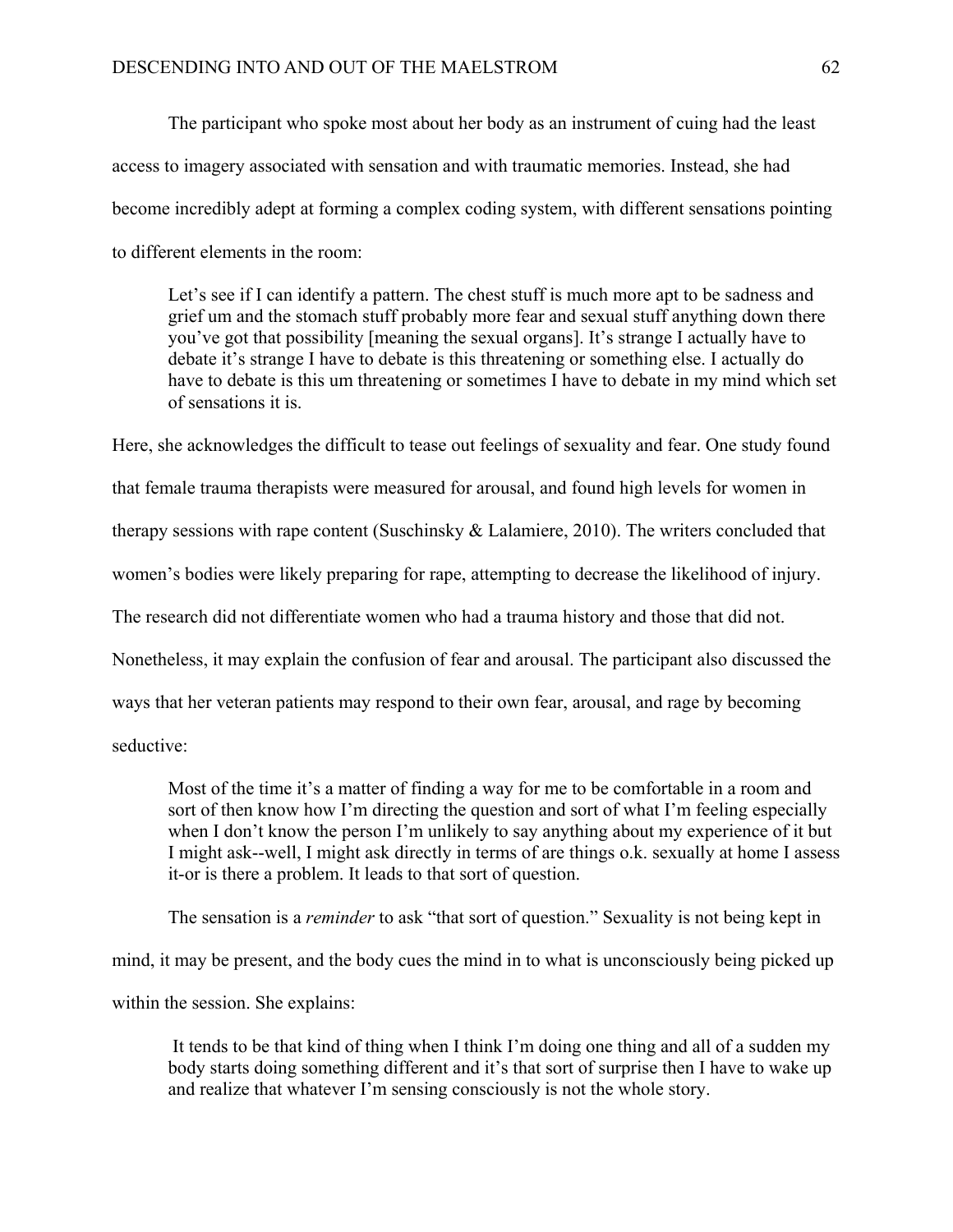The whole story was hard to come by. When asked about somatic sensation as perhaps representing projective identification, participants spoke of the importance of not being too intellectual. One noted that he had "disconnected from the emotion and the insight." However, it is clear that they were able to use affect as a signal of something occurring within themselves and the room and therapists used this signal to different degrees to inform intervention. Participants had maintained enough wonder about their reactions that they had begun to rely on them diagnostically to inform intervention.

 In *A Descent into a Maelstrom,* the "unnatural curiosity" the narrator found in himself ended up saving him. After looking at the things that surrounded him he used what he understood about the maelstrom's pull on objects to choose a barrel to cling to (its shape allowed him to not get sucked in to the center of the maelstrom). The brother, desperate and maddened by fear, drowned on the ship. Curiosity allowed the narrator to know what was floating in his company and to use this company to buoy himself. In the same way, participants used their body to understand what was floating in the room and inside of themselves. Thus, curiosity may counter helplessness and the ushering in of surrender and trauma.

# **Identity: "Attachment to Trauma" and Role**

I was borne violently into the channel of the Ström, and in a few minutes was hurried down the coast into the 'grounds' of the fishermen. A boat picked me up—exhausted from fatigue—and (now that the danger was removed) speechless from the memory of its horror. Those who drew me on board were my old mates and daily companions—but they knew me no more than they would have known a traveller from the spirit-land. My hair which had been raven-black the day before, was as white as you see it now. (Poe, 1998, p. 43)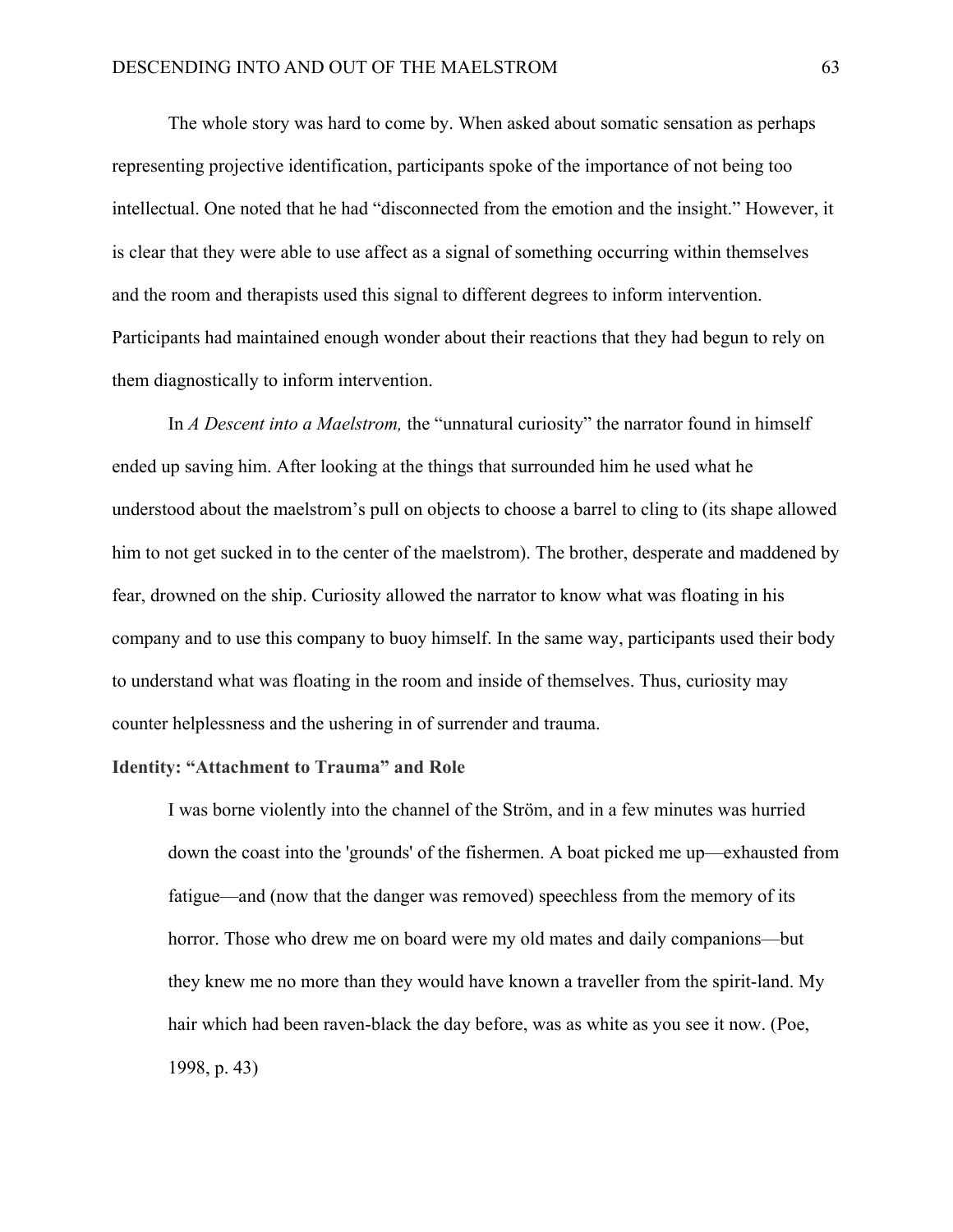Therapists differed in what they constructed as their identity as a therapist, and these roles seemed to impact the ways they utilized their aggression in session, how they regulated themselves, and when. The following roles or identities occurred among participants, and interestingly, within themselves. Identities included the victim/attached to trauma, the mock therapist, and the embodied therapist.

 **Victim**. The victim-therapist identity seemed to arise within the context of high conflict

#### as a:

 kind of protecting myself from ultimately I think it's from my anxiety like, there is an open conflict going on and my inclination is to want to shield myself from it. To not be caught in my parent's argument for example um or to not get caught in the shrapnel when my mother was going after my brother you know when I'd just as soon you know, duck. Um and as soon as I realized that's happening I am able to engage.

The therapist is able to move from a protective stance of anxiety towards a place of engagement by appealing to his therapist role:

So once I overcome that, once I have realized that I sort of got my hand on the ejection button, then I'm ok. Then it's like hey get back in there this is your job, they pay for this, they deserve this, you like doing this and so I am able to sort of my ask myself what's happening that you know, what is happening for her at this moment that she is being so hostile to him.

Anxiety experienced as an internal threat is soothed by an appeal to the therapist identity

(this is your job...), a movement away from the experience of the child, and a corresponding

orbiting around the other (what is happening for her at this moment.) The reminder that the

context is a paid position and a job that one enjoys is a reminder that one has entered into a

situation on his own accord instead of having been pressed into it either as a child or victim. The

sense of choice, of being the master of one's own feelings, moves away from the sense of

surrender (after the appraisal of helplessness) that ushers in the traumatic process (Krystal,

1997).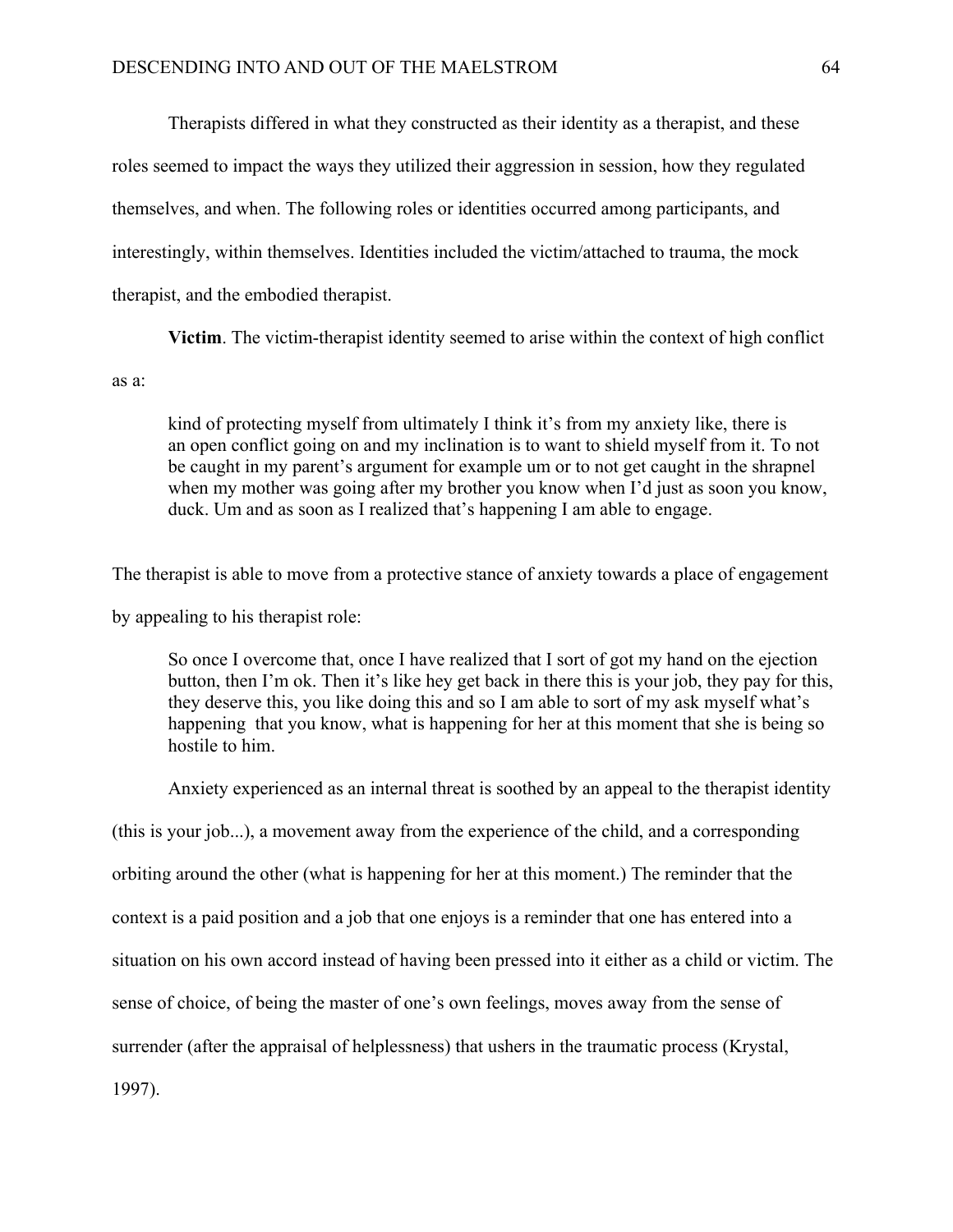Another participant saw attempts to ignore the body or to endure a session as a victimized position. She describes:

 Believing that it is not safe to be in my body which my history would tell me is going to become a self fulfilling prophecy. I'm not saying this very well. Um, it is like I've taken up the martial arts, which is like the most terrifying (laughs) possibility in my life as being in a place of violence. Like I am going to be there in this place with violence and I I'm and I don't know if I can say this here. I'm realizing that I can go there in an effortful way in which case I'm already reliving my history because I'm putting out effort. It is implied that there is something that I must cope with defend against manage and survive. Or I can go there in 2010 because I am in the dojo. All right, go there and master something or not have a flashback, or I can go there because I'm in the dojo. Two very different states. One is in my personality, my defense structure, my history, hoping that I'm not reliving it which means I am reliving it.

One participant's tendency to sabotage his caretaking efforts (scheduling bodywork

before a full day of sitting) allowed him to become conscious of how difficult it is for people to

be in emotional or physical pain. The sabotaging of self-care efforts could relate to the

aforementioned conflict around taking over the mothering function, which induces the fear of

re-experiencing the traumatic moment. Interestingly, having bodywork done by the other would

be a situation that easily could be disavowed. For instance, one could potentially avoid fear over

self-soothing with the rationale that it is the other, and not the self, that is performing the

soothing activity.

The concept of enduring, developed in the battleground of trauma and survival, was not

simply stamped out by participants. It had a curious lure and could be slipped back into.

 (Sighhhhs.) Well there are times, with simple stuff like there are times when I just want to be sitting anymore and we sit a long time (laughs). Um you know like so there are times when I really overscheduled schedule myself and every Thursday I see someone who does body work in the morning and then I will have like five people in a row Friday afternoon and I am like that was you know that was dumb, what good was all that body work I am sitting static for all those hours.

*Sitting static* is reminiscent of enduring (an experience participants connect to victimhood) and the unconscious seems to lead the participant to sabotage his efforts at self-care. This may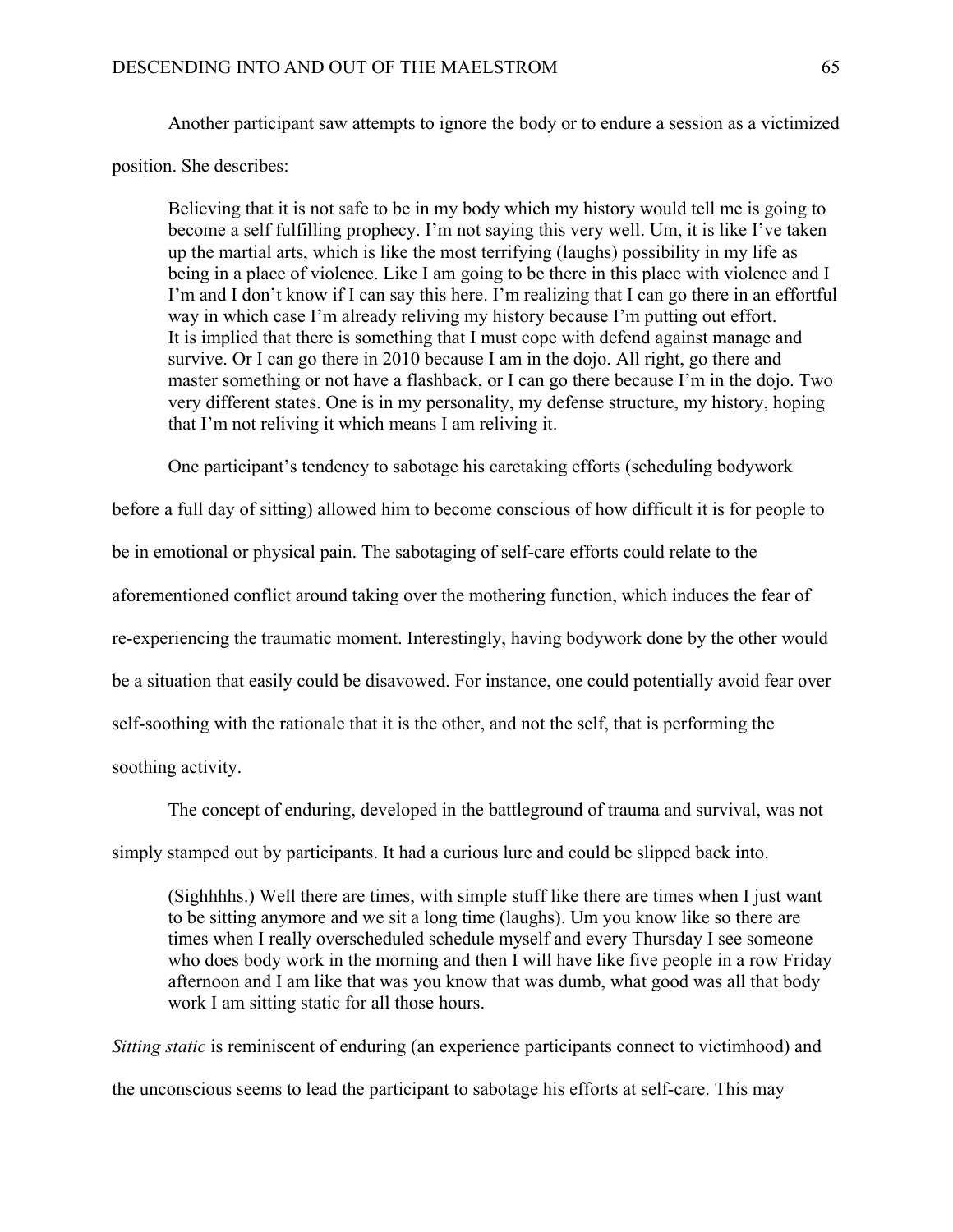indicate an attachment to the victim identity. One must sit without movement (without defense)

and endure without self-care. Another participant explained that:

 A lot of trauma folks and myself included, I have been an enormous victim. For me and for years I didn't know I had it. It was unconscious. Now, I know I got it. But trauma people have a great sense of having been victimized and to help them come out of the victimization-not a sense of mastery. It is the sense… I don't have the words for this but there is a sense of joy. It is a very advanced state of where you get the blessing of the ordeal. And it is not at all through the head because people had a great warning, whatever. But there comes a point where I don't know how to say it what they really are… There is no chip on their shoulder for what is done to them. There is no self blame for what was done to them because that is always there, too.

Here, too is the sense of sabotaging one's own caretaking efforts:

 and there are times as I evolved I will misuse my body thinking it is a step forward and it is just a learning on how much suppressed rage and how much suppressed self sabotage I have. So, I have the experience of self sabotage. What a great experience. I can see how I do it. Wow. I may do it 45 times to really get that pattern down. So, I may put my body through a lot but as long as I have no judgment of it and I'm really open to the experience. Why would I regret anything? I can fuck myself up a lot but my heart is open. I'm like wow. Look at what I'm doing. My choice. So, yeah. I mean, so, it's all good.

 The sense of the self choosing arises again as a theme. It echoes the "hey, you like doing this, you get paid for doing this..." appeal to the therapist-self. It may be that actively moving one's mind from a victim identity to a place of self-choice (and in these cases conscious self-sabotage) is a moving away from the attachment to trauma that is described by one participant as inherent to healing. The sense of choosing to go into the therapy room to work with a patient who may be acting sadistically is the difference between trauma enactment and chosen profession.

 **The mock-therapist.** The mock-therapist appeared in the context of aggression. Here, a mock-journal was referenced by a participant. It had mock articles about "smack therapy" and "laughter therapy" where patients are laughed at. Essentially, the journal was mocking the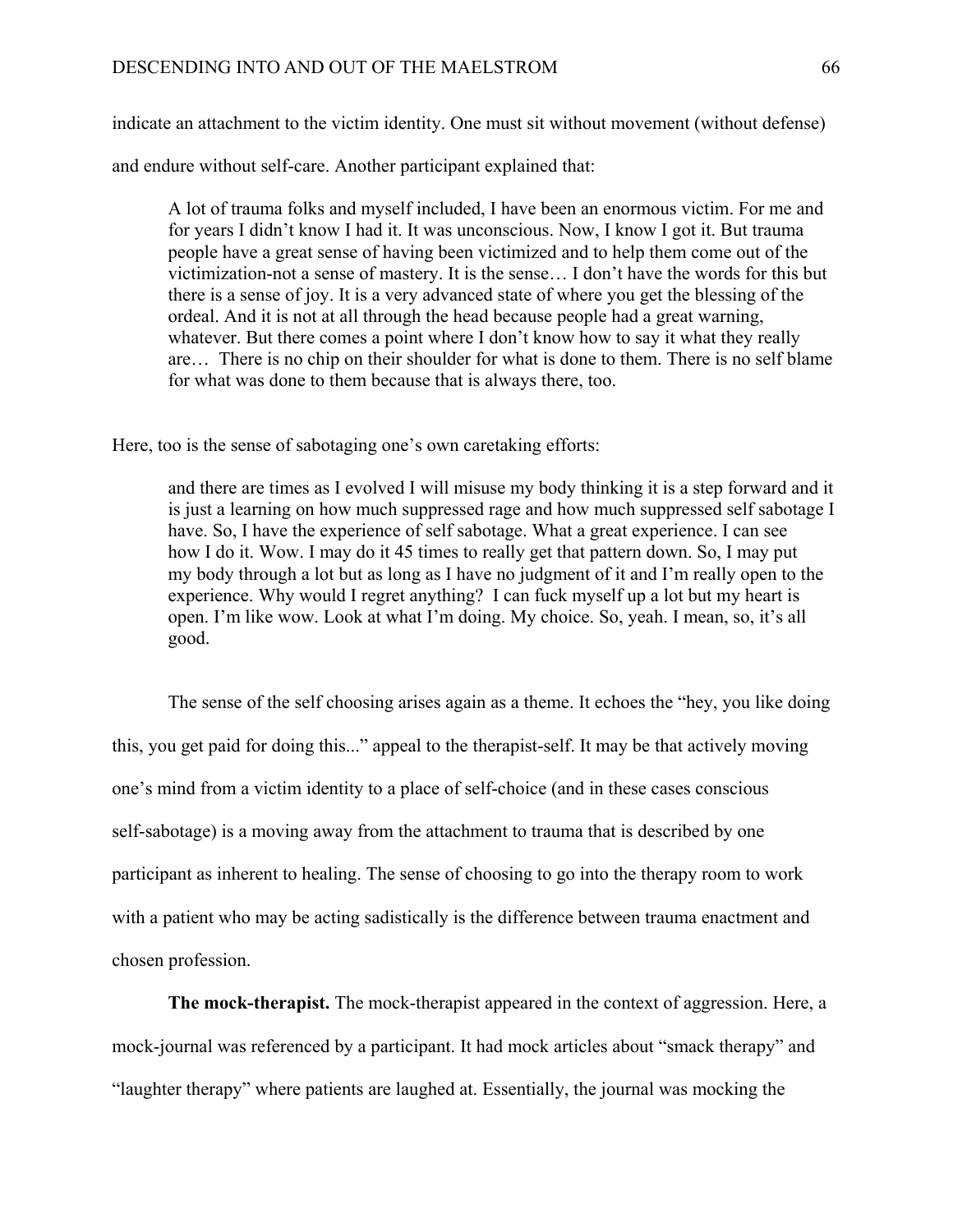therapist's aggressive impulses. Two participants who had regulate-other to regulate-self orientations laughed during content that was charged with aggression at patients. Participants had constructs related to "needing to find a deeper place to work from" with patients that aggravated them. Another said that it was imperative that he "not get *caught"* acting the aggression out. An apt slip, since it is improbable that a therapist would be capable of never acting on their aggression. Winnicott (1949) felt that the patient can be helped by the analyst's show of hate or madness.

 The identity of the mock-therapist shows the flip-side image of the idealized therapist. The mock journal is funny because it is recognizable; in fact, the participant likened it to his own familiar impulse to shake a patient like a parent "wants to shake a child." The laughter at the aggression throughout interviews suggests a deep desire to discharge the aggression and to make something creative from it. And while every participant spoke about their aggression, no one spoke directly to the healing uses of aggression, although it seemed apparent within the context: the "fun ordeal" of forcing a dissociative or avoidant teen into her body with push-ups, for example, or why aggression seemed to be the thing that caused them to experience things somatically.

 Thus, participants were aware both that they were being controlled and rendered helpless, and, at the same time, had picked up something of the patient's unconscious aggression. Many spoke about patients' disavowed or unconscious aggression.

 **The being vs. thinking/embodied therapist.** All therapists spoke of intellectualization, words, and theory as being farther away from the heart of the matter in the clinical endeavor. One participant said that it was "hard to describe because I am never flip about my work." Essentially, the act of putting into words what occurred in the session, "body to body" was felt to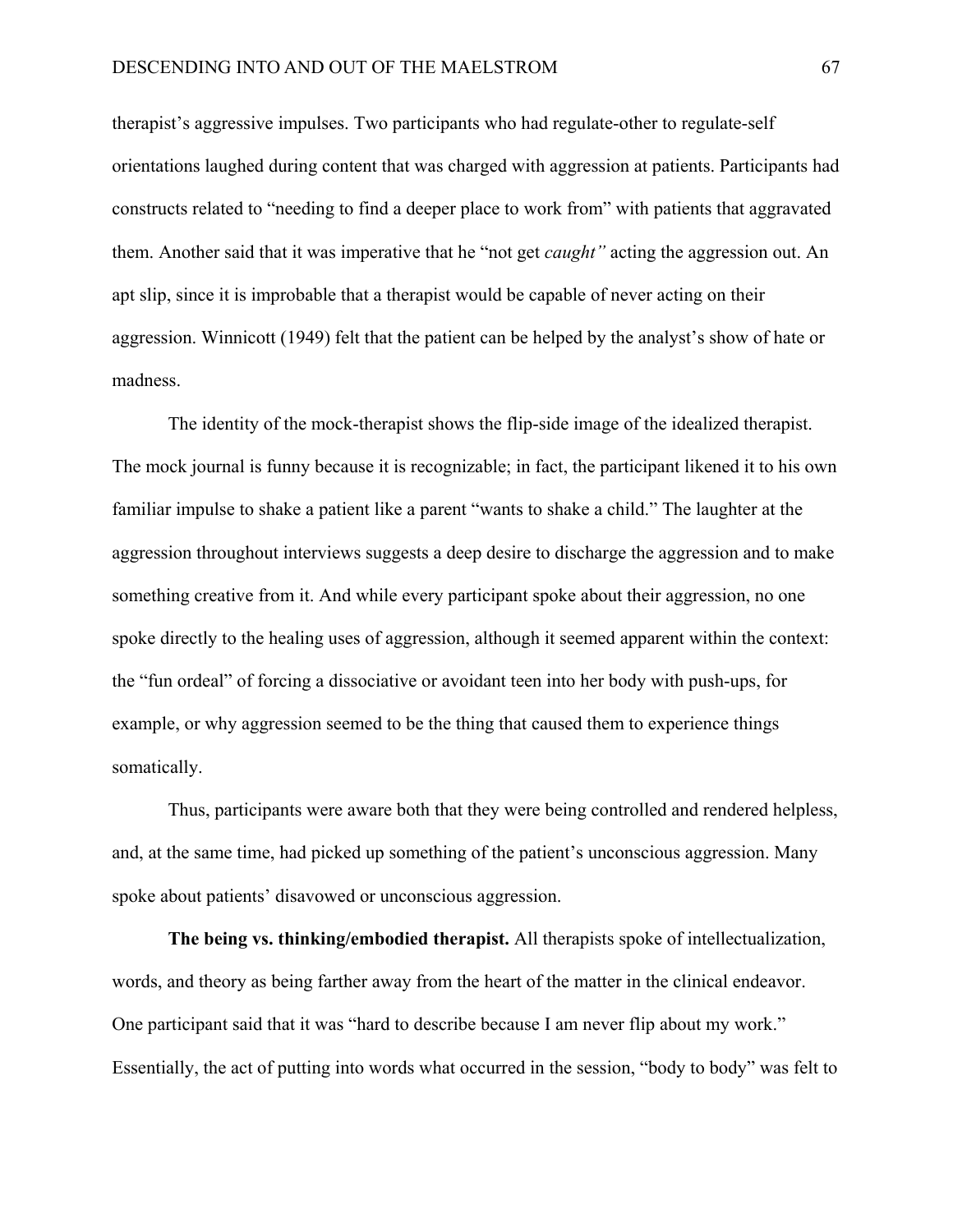be not honoring the depth of whatever was occurring.

Participants found *thinking* to be secondary in many cases. That:

 It has been surprising really as we talk I realized I work really primarily through my body. Now, as much as years ago, I'm always aware of my skin. It is always what listens- not my ears, odd thing. Um, but now, so much of my whole body that listens and my head thinks a small amount but so it has called my attention to how deeply into my body I descended to enjoy this work more.

*Descent* again refers to an awareness of some deeper level, and here it accompanies enjoyment. It echoes Winnicott's (1960) "true-self" that "comes from the aliveness of the body tissues and the working of the body functions, including the heart's action and breathing" (p. 148).

 Often, the theme of patients thinking too much, of *doing* the act of therapy rather than experiencing a grounded, full 'holistic" experience of being with another person, paralleled the therapist's hesitancy to become too intellectual about their own work. There had been little investment in understanding somatic sensation in terms of countertransference or projective identification. What was much more central for participants was what they *did* with sensation. Every participant repeatedly used phrases such as "it's hard to put into words" and "it's difficult to explain." They relied on imagery and metaphor or stayed with the language of the body. The participant who explained that she did not have access to imagery, felt it an asset to be able to struggle with patients who do not have words to describe experience—she could use the language of the body. At times, she would disclose to a patient a bodily sensation ("that makes my heart hurt"). Bollas (1992) found it:

 indispensible in utilizing countertransference states even though in doing so I am not fully conscious of what my internal state means. I am now referring to those sorts of feelings an analyst has in working with a patient which can be described as hunches or more accurately as senses. As I am particularly concerned to work with the emotional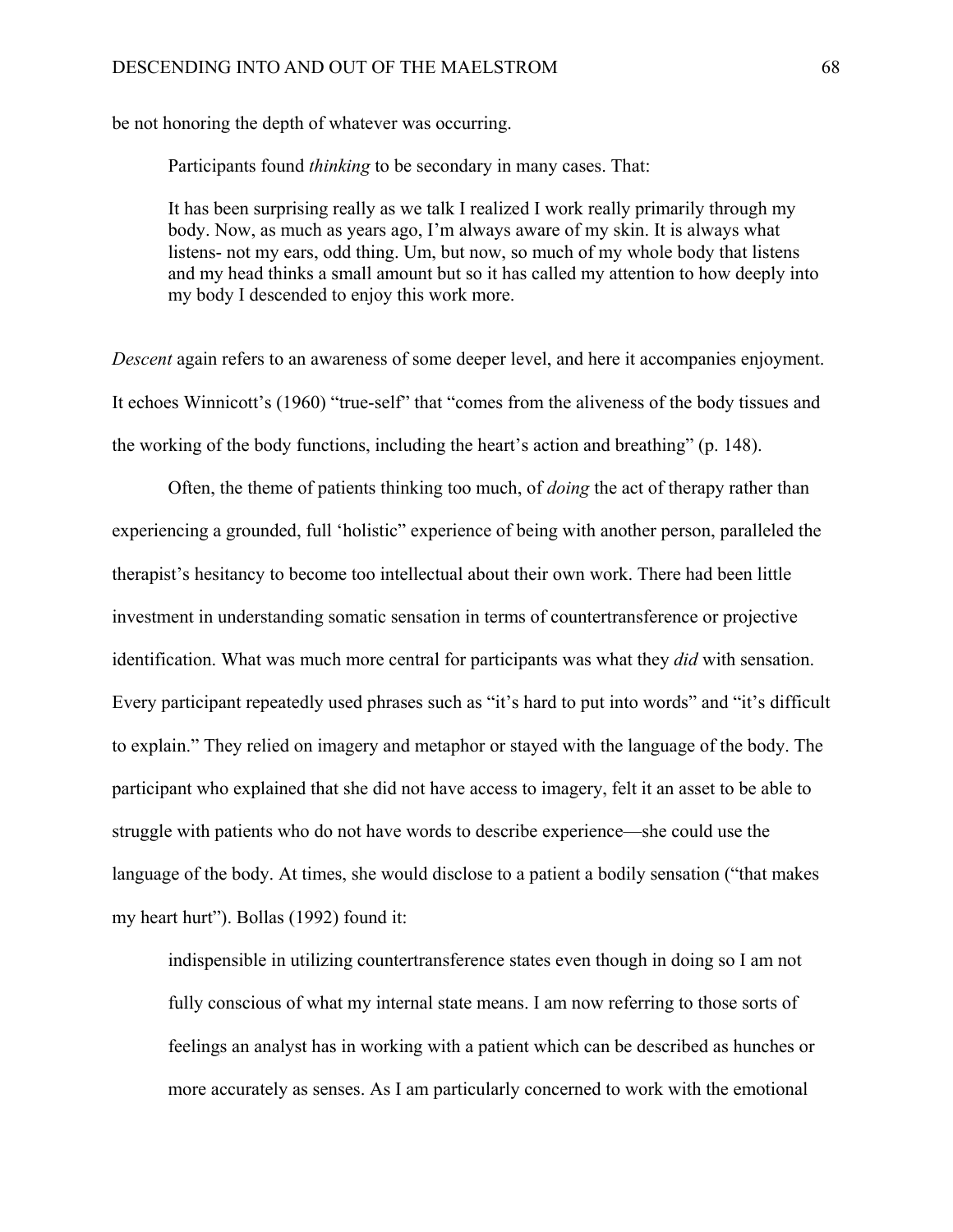core of the patient in each session, it is important to be able to signify what amidst the

patient's associations seem to announce true self activity. By true self activity I mean the

part of the person's psychical movement in a session which seems to work from the core

of the self. (p. 10)

These implicit clinical abilities imply a deeply learned process which is, thus, subsymbolic (and

difficult to represent in language; Bucci, 2002).

One participant discussed a patient who was:

not in her body She is sitting, mental construct. She is saying things that I know are meaningless to her. "Oh, school is going fine" (mimics) or "my mother wasn't listening to me." Well, were you talking to her? Connect. Tell me something. If I can't feel the realness of what someone says and I feel it in my body, I'm not going to have some intellectual discussion about how she talks to her mother. Do it now. (urgent, impatient). If I can't feel you connected with what you are saying, why would I chat about it? In sessions I wait until I can feel something. I just like… It's like a whale and there would be gills and they filter you out the planktons. Like I'm kind of like on this cruise in the waters with my gills, waiting for something that's tasty, that somebody means.

In this statement, the participant is using both somatic sensation and imagery to detect

when there is true-self activity. It was as if participants understood the language of what was

occurring and did not return to models or theory to translate. It just didn't seem relevant,

somehow. For instance:

 It is a matter of receiving me as I am, (clears throat) all of me. That puts me in a more unified state with my body. It's affected doing therapy because therapy is all about thinking and about constructs. The genograms, take life histories, make meaning out of life histories; people are investing in their life histories. They think they are important. We all think our life history is important. They aren't. They are important to be able to say them out loud and stay in the present. That's about it, all right? They do not predetermine us. So, kind of finding the meaning of being in my body versus being in separation in my personality, in my story, in my mental realm. Understanding that meaning has allowed me to work differently with people who are very invested in their pain and suffering.

Working differently with those invested in pain could also be present in the participant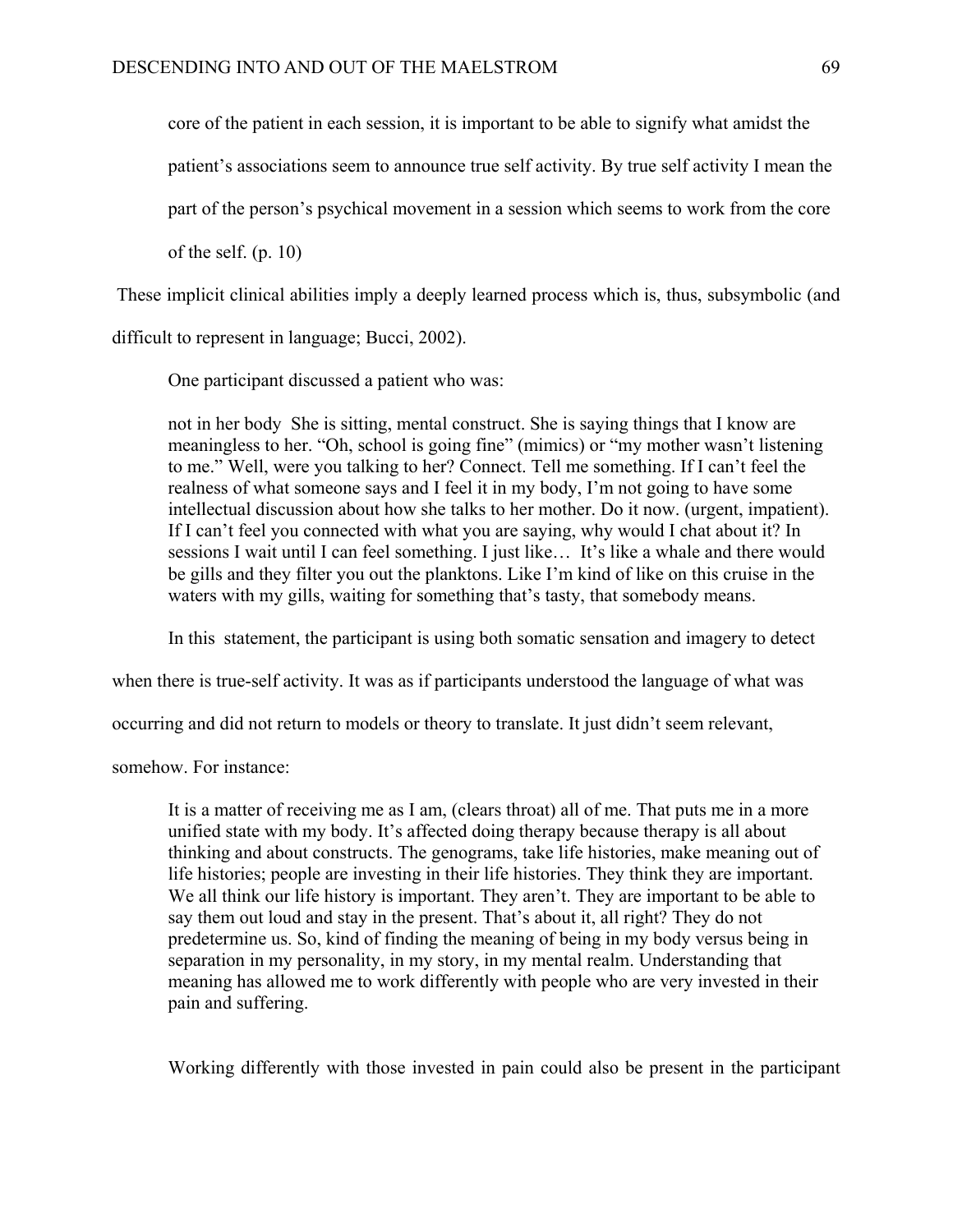who laughed with the patient who was bringing a roll of toilet paper into the woods in a mission to kill himself. Trauma is overwhelming sensation that cannot be discharged or mastered (Freud, 1933/1966). Laughter and aggression are ways of discharging sensation. Laughing at toilet paper is not a reliving of trauma—for the patient or the therapist. It is a *different* way of being.

 The survivor in *A Descent into the Maelstrom* speaks of the beauty of the maelstrom— there was some awe about the power of the elements and the insignificance of the individual. But it seems that there is something else—the identity of being, or the true-self that is not a mental construct. It is as if thinking about countertransference as a sole indication of one's history is a part of the victim identity and does not allow one to go into a certain depth with patients. The survivor's hair had turned white in the maelstrom, and something in him had changed. There is an insignificance of the individual in trauma, or as one participant said it is "not a personal statement." While participants seemed to be involved in an active process of becoming aware of their victim identity, they had also learned that their body could signal what moved them—and their patients—to true-self territory.

## **Metaphor of the Journey**

 After a little while I became possessed with the keenest curiosity about the whirl itself. I positively felt a wish to explore its depths, even at the sacrifice I was going to make; and my principal grief was that I should never be able to tell my old companions on shore about the mysteries I should see. These, no doubt, were singular fancies to occupy a man's mind in such extremity - and I have often thought since, that the revolutions of

 the boat around the pool might have rendered me a little light-headed. (Poe, 1998, p. 37) Participants used words such as "descent," "melee," "muck," and "maelstrom," to describe the experience of entering into the work of trauma. One participant discussed her work with a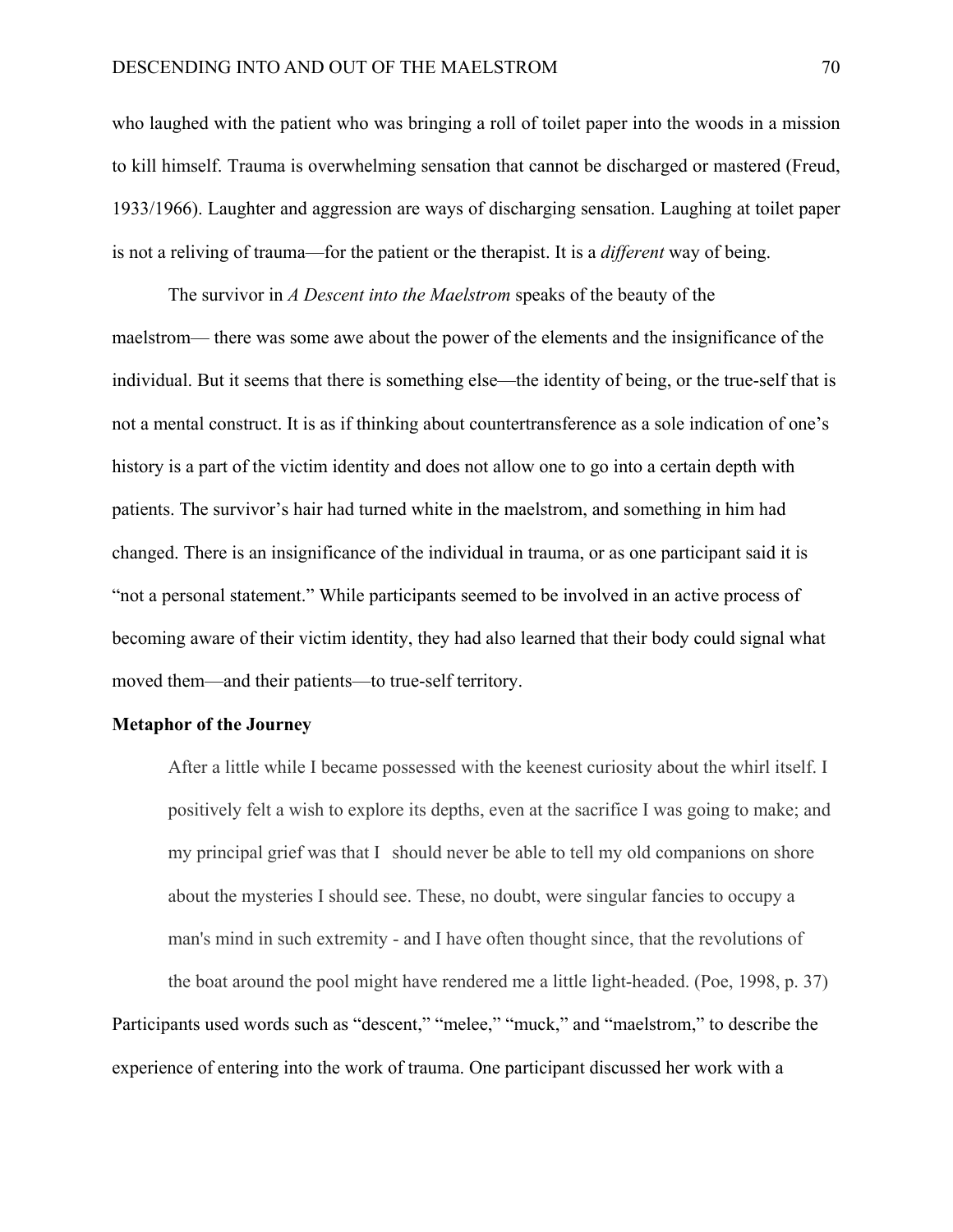reactive attachment-disordered girl who was kicking and hitting the participant. The participant described feeling extremely *in* her body and extremely in control. In one "seamless" moment that occurred without "worrying if it was the right thing to do," the therapist took the spit that the girl had spit onto her face "and I just took that spit and I put it right on her cheek and, um, and stayed with her in her meltdown around that." She noted that after the session the girl had completely come into her body, something she had never seen before. The therapist described the session as "horrendous" and "amazing."

The participant:

 had found the places where I could build a bridge and help her re-orient. Um and the other thing I noticed that was that having gone through the descent into a complete melee, I mean a complete maelstrom, she was normal. I had a non-symptomatic kid. She conversed. Her affect was appropriate which it never is with her. She is always in some somatic form and having entrusted her body with me and me trusting my body to meet her in that language, and then bringing it back to a narrative level at the end.

 Melee is defined as a "confused fight; especially, a hand-to-hand fight among several people" (Meriam-Webster, 1995, p. 338). The French term refers to any "agitated tangle," "confused tangle," or "unordered combat" (p. 338). The patient was confused about where she began and the therapist ended, and she was projecting her aggression as she was enacting it. Maelstrom is defined as a powerful whirlpool with currents and crosswinds (p. 326)

 Having been through the descent, into the melee or maelstrom with the patient, it was brought back to a narrative *level.* There is a sense of coming back up from the depths, as the narrator in Poe's *A Descent into the Maelstrom* described, of having lived through the maelstrom and coming back to tell the story (within a story.) There is also a willingness to go back into the depths.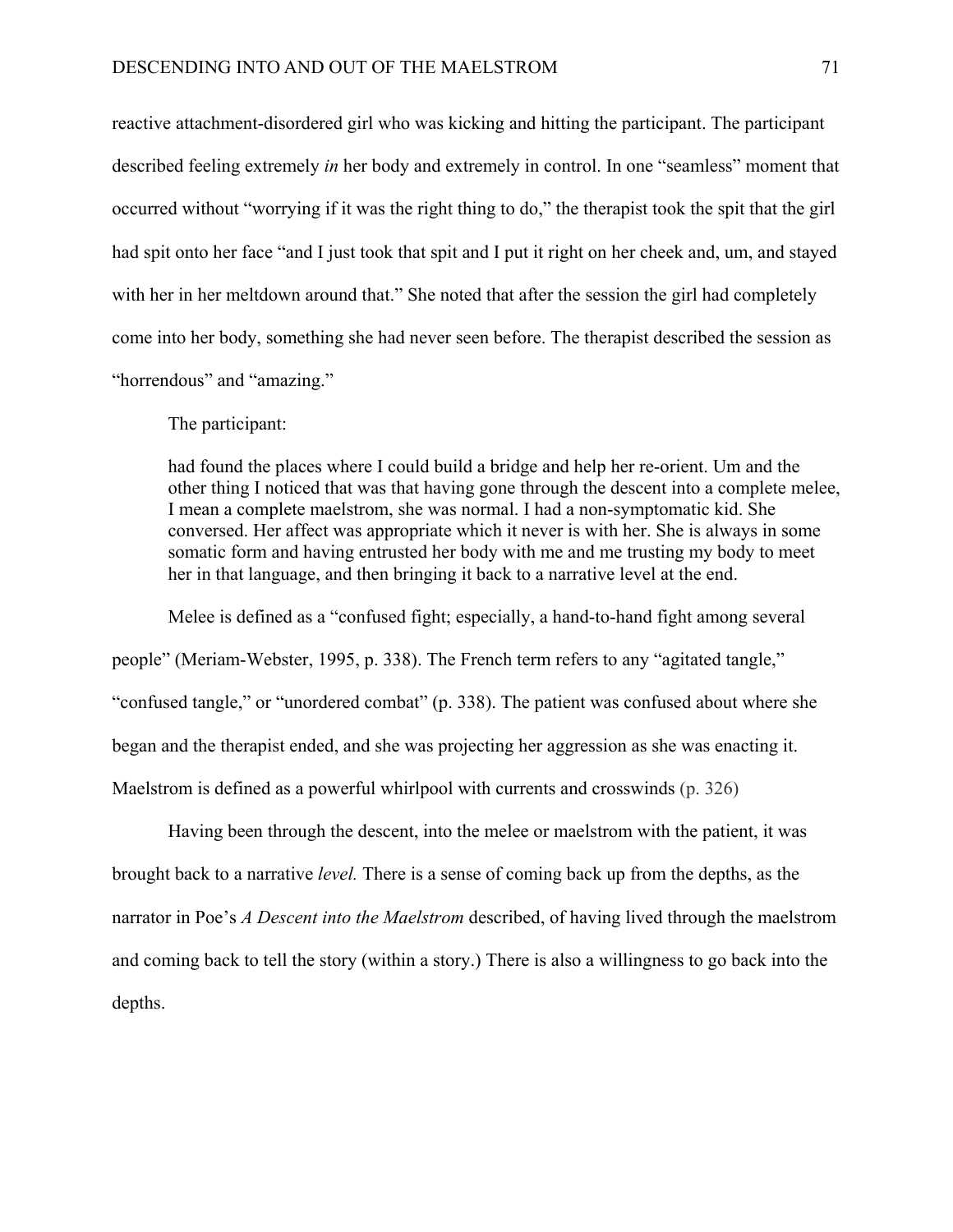## Another participant:

 Couldn't imagine being drawn to work with them if you haven't had the experience. And so I think it would be tough just to value their experience if you didn't know it was valuable for me to walk through this it would be hard to know it would be valuable for someone to walk through this kind of muck. So I think it--for me, a lot--especially the long term people knowing it will get better and there's a resolution and all of that it's a big part of what I have to offer. And I don't think you can know that on a gut-level without having covered that ground yourself... So in that way I would say yes you have to have had the experience.

Here, she walks *through* the muck to get to some sort of resolution. She can guide patients through the muck (and is interested in doing so) because she has lived to tell the tale, as did Poe's narrator. The "muck" may be the projective processes occurring within the session, the entanglement of both parties internal experiences, and then an ability to join at the "level of narrative."

 Participants spoke about learning to "let things pass through" them differently, to acknowledge that some patients would come in threatening and aggressive, and to trust themselves to act spontaneously as all having been a part of their journey as developing therapists. The survivor in *A Descent into the Maelstrom* went through terror and helplessness before he arrived at a desire to "explore the depths" and understand the mysteries of the maelstrom. Participants described a parallel experience in working with patients: experiencing the melee and peering into its depths, becoming lightheaded and overcome, and arriving at a more observational, curious stance.

#### **Mine/Yours Merger**

 There was another circumstance which tended to restore my self-possession; and this was the cessation of the wind, which could not reach us in our present situation—for, as you saw yourself, the belt of surf is considerably lower than the general bed of the ocean,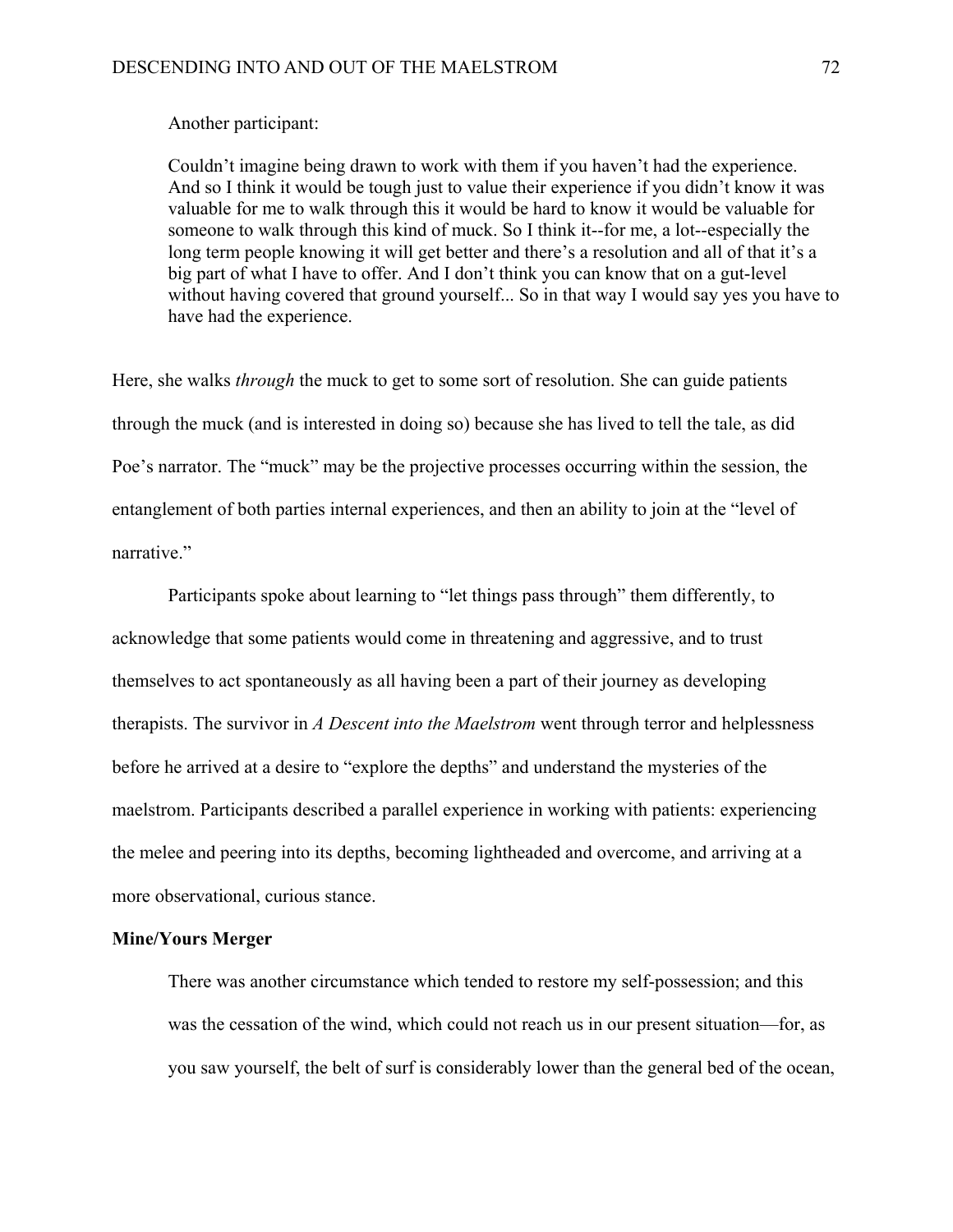and this latter now towered above us, a high, black, mountainous ridge. If you have never been at sea in a heavy gale, you can form no idea of the confusion of mind occasioned by the wind and spray together. They blind, deafen, and strangle you, and take away all power of action or reflection. (Poe, 1998, p. 38)

 The construct of the melee, or confused tangle, was a leitmotif in all of the interviews. Repeatedly, participants wondered "is this mine, or theirs?" and that for two of them, determining what was theirs or the patient's feeling or experience was evidence of an experience of projection, confusion, or merger. One's identity as therapist (i.e., "it is absolutely crucial that I don't work with mine in their session") seemed to ignite the desire to determine the boundary between self-and-other. In the containment–separateness phase, the therapist gains observational capacity by regaining a sense of separateness (Tansy & Burke, 1958). One way in which this is achieved is through super-ego suspension (Fleiss, 1942). Searles (1979) found that only after the analyst had worked through the guilt that erupts around the construct of "dedicated-physician selflessness," a reaction against negative feelings towards the patient, could they enter into a "therapeutic symbiosis" (p. 87). Here there is no longer a need for the concept of self and a therapeutic merger can occur as both therapist and patient emotions are no longer experienced as threatening.

 Interestingly, the participant who was least concerned with determining what was "mine or theirs" was the therapist who used the term "melee" and "maelstrom," and saw going into the maelstrom as perhaps linked to her role as therapist. She was the only participant who mentioned the belief that therapists all do the work for themselves "or else I don't know who we are talking to if it isn't ourselves." She described a profound sense of separateness and embodiment that occurred during a clinical "maelstrom," ending with her marking "toe-to-toe" the boundary of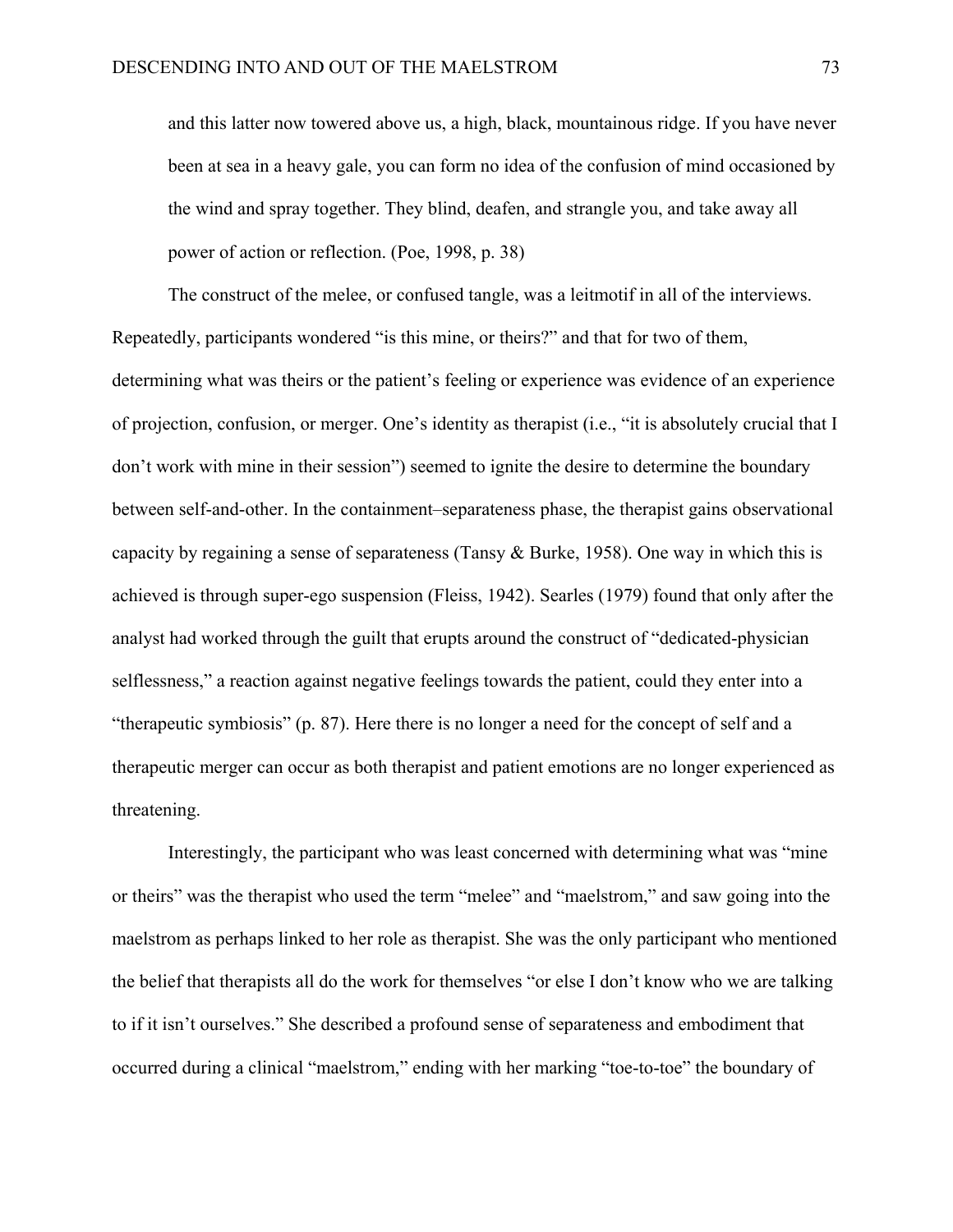patient and therapist, literally giving the patient back a piece of her ejected self by wiping the patient's spit back on the patient's face.

 One participant consciously stopped mirroring the patient's body language if she found her own history getting "kicked up." In essence, mirroring is an unconscious attunement that moves closer to merger. Another participant called upon his therapist role when he felt it was "his" that was getting stirred in the session.

 All participants gave examples of initially thinking it was "theirs" and discovered ways in which they may have been experiencing what the patient was experiencing. However, in Poe's *A Descent into the Maelstrom*, one brother drowned and the other went mad from the horror. In order to "bring it back to the narrative level" from a primitive space, one may need to be "in" one's body, not feeling as if they are going to be re-traumatized. It is an interesting question whether certain projective identifications, or the experience of feeling as if something foreign has been injected into the self, may reactivate traumatic sensations/identities/memories or anxieties associated with the autistic-contiguous position (Ogden, 1989).

### **Metaphors of Aggression/Protection**

"It was mere instinct that prompted me to do this—which was undoubtedly the very best thing I could have done—for I was too much flurried to think" (Poe, 1998, p. 35).

 Participants did not intentionally speak of their aggression as having a role in the therapy. Although one woman noticed her aggravation or annoyance as a cue that the patient is not in their body (and thus had them do push-ups, etc.), this was not verbalized as the therapist's use of aggression. Neither, in fact, was the act of consciously interrupting mirroring to attend to one's own body or ground oneself.

Aggression was something that signaled to "find a deeper place to work from" or to be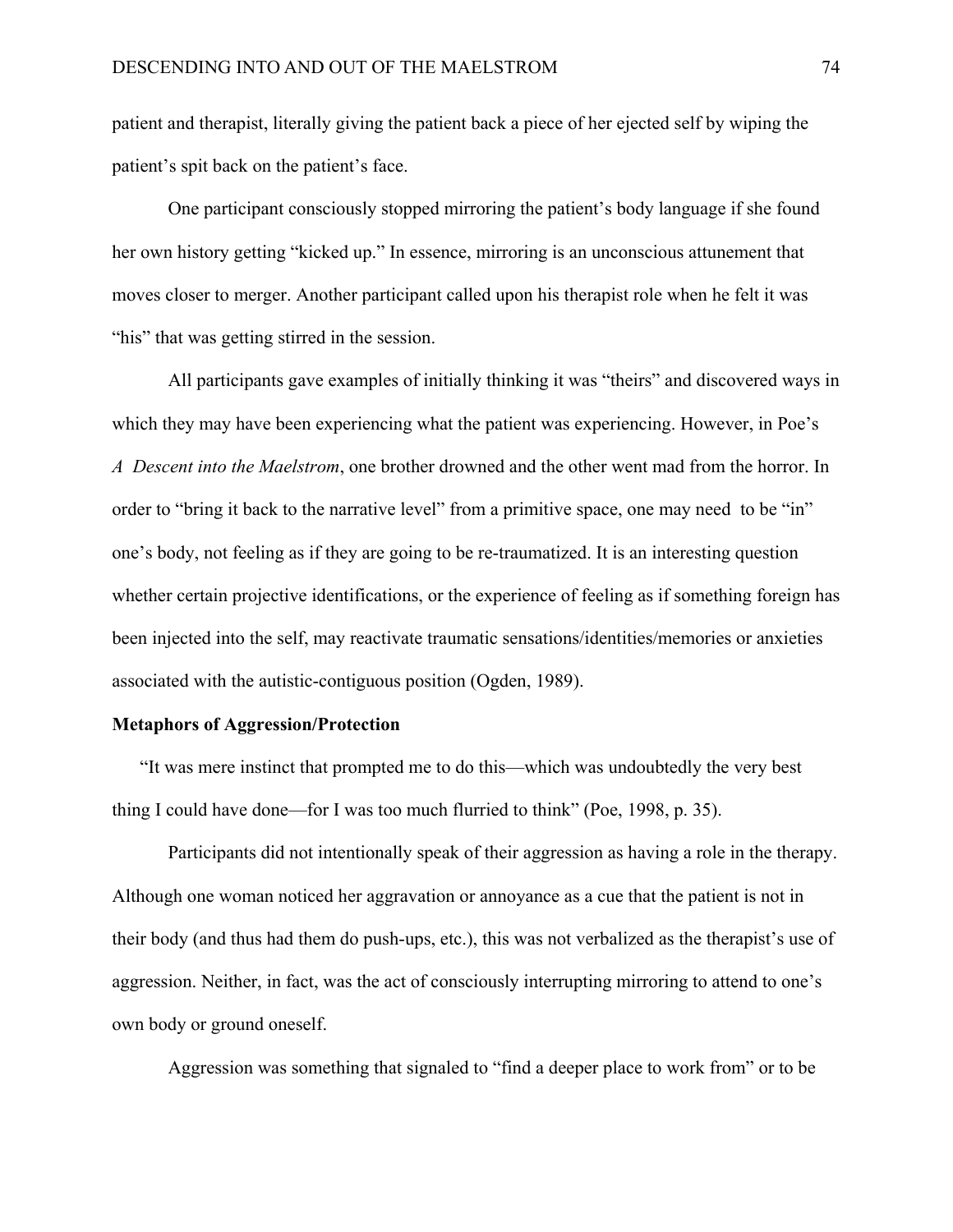careful not to act out, etc. The image/metaphor of feeling "coiled up like a snake" contains in it an aspect both of aggression and protection. The therapist interrupting mirroring, or having the patient do jumping jacks, or regulating the other to regulate the self could all be seen as protective aggression. It is a cutting off of the melee, or merger, an institution of boundary. Interestingly, the participant who felt "coiled up like a snake" when being manipulated or made impotent by a patient was quite afraid of snakes. The difficulty with being afraid of one's aggression, or deeply conflicted about it, is that aggression is often a protective response. Before one participant was able to use aggression to turn away from the patient to protect herself, she would have diarrhea after seeing a violent and rageful patient. Now, she explains she can just "let things pass through me." Consistent with Davies and Frawley's (1994) thinking that surviving therapists may have difficulty with their identifications with abusers (and, thus, their being able to be bad objects to their patients), it seems that this could inhibit therapists from receiving and processing certain projective identifications. The body metaphors participants had developed "hopping up and down," "blood draining out of me," and "coiled up like a snake" may all hint at "spirits" (Bollas, 1992) that inhabit the therapist, tapped on by different aspects of patients' own spirits.

 In *A Descent into the Maelstrom*, the "mad" brother furiously attempts to save his brother and himself in a fury of fear and desperation, the survivor journeys to curiosity and eventual survival/victimhood, and the maelstrom fascinates, destroys, and confuses. To some degree, these spirits were present in somatic sensations that seemed to contain elements of protection, survival, fear, vitality, chaos, and aggression.

# **The Sweet Humor of Life**

Never shall I forget the sensations of awe, horror, and admiration with which I gazed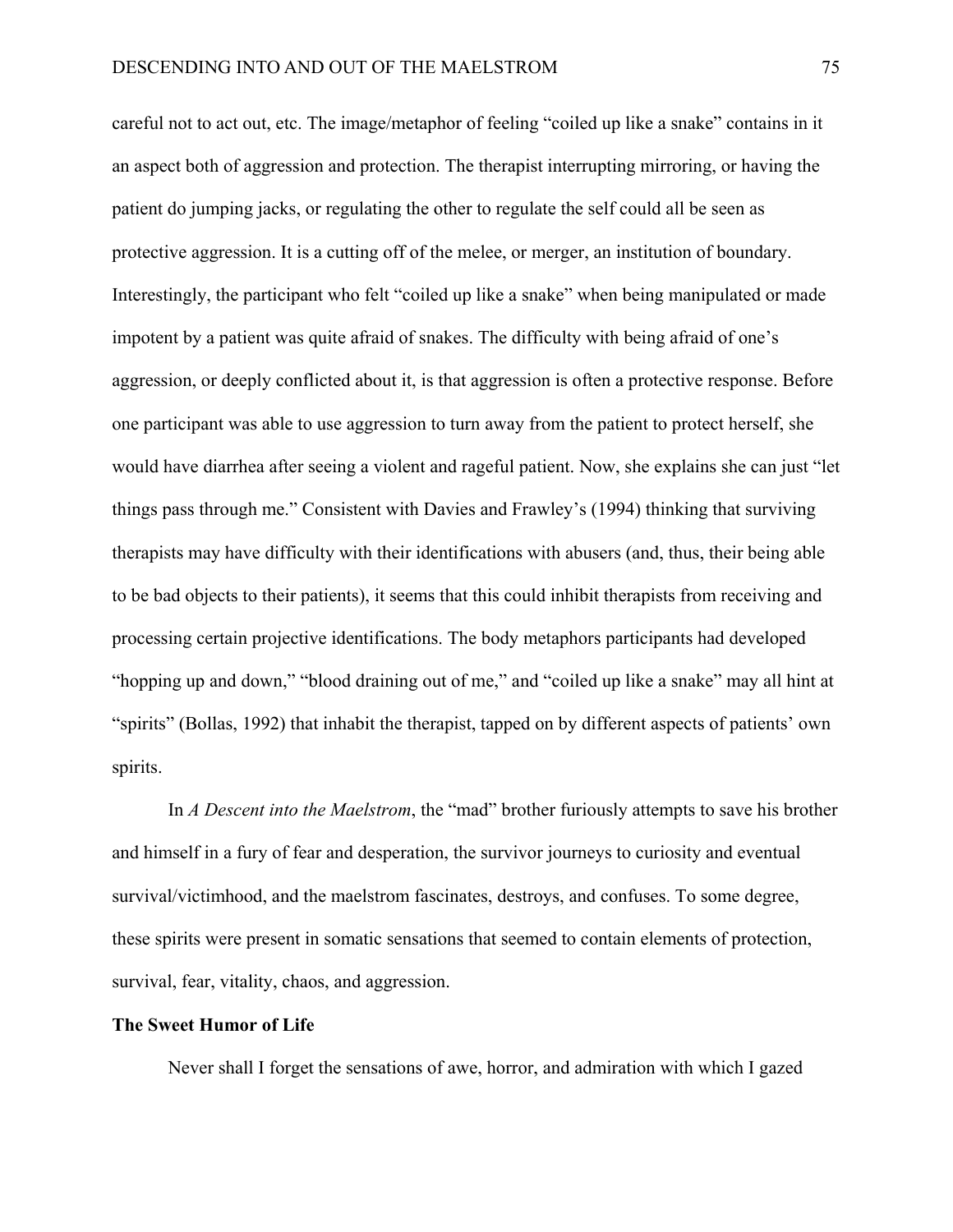about me. The boat appeared to be hanging, as if by magic, midway down, upon the interior surface of a funnel vast in circumference, prodigious in depth, and whose perfectly smooth sides might have been mistaken for ebony, but for the bewildering rapidity with which they spun around, and for the gleaming and ghastly radiance they shot forth, as the rays of the full moon, from that circular rift amid the clouds which I have already described, streamed in a flood of golden glory along the black walls, and far away down into the inmost recesses of the abyss. (Poe, 1998, p. 39)

 One participant described a moment in which she was surprised by her desire to laugh in session. A man had been telling her of his suicide plan, which included taking toilet paper with him into the forest where he would complete the suicide. The laughter was at the irony that of course he wouldn't need toilet paper after he was dead and that his mind was still preoccupied with cleaning himself. Perhaps this is what one participant refers to as "the blessing of the ordeal" or the "sweet humor of life." Laughter was present in interviews when participants spoke of their aggression. They laughed at describing being "pissed off" or aggravated. The image of the mock journal and "laugh therapy" is a leitmotif. It may be that the aggression is what fuels not "knowing a gentle way to force them into awareness." The anger at feeling the blood draining from one's veins, or feeling the strength of a patient's resistance, is that participants had made it out of the melee, towards life, and that perhaps the patient had not.

 One participant talked about a transformative moment when he laughed when thinking about confronting the bully that traumatized him. Perhaps the laughter is the acceptance of aggression, a type of freedom that comes with acceptance:

 But it is occurring to me that for me, I really can't have joy without my body. Joy is not a bliss state. I mean I can do energetic bliss but it is like eating imaginary food. No, I want a bite of the vegetarian burger. I want to taste it. I don't want to (sniffs) mentally enjoy it. So you f… Why not be happy? It's my life. Why shouldn't I be happy? And life is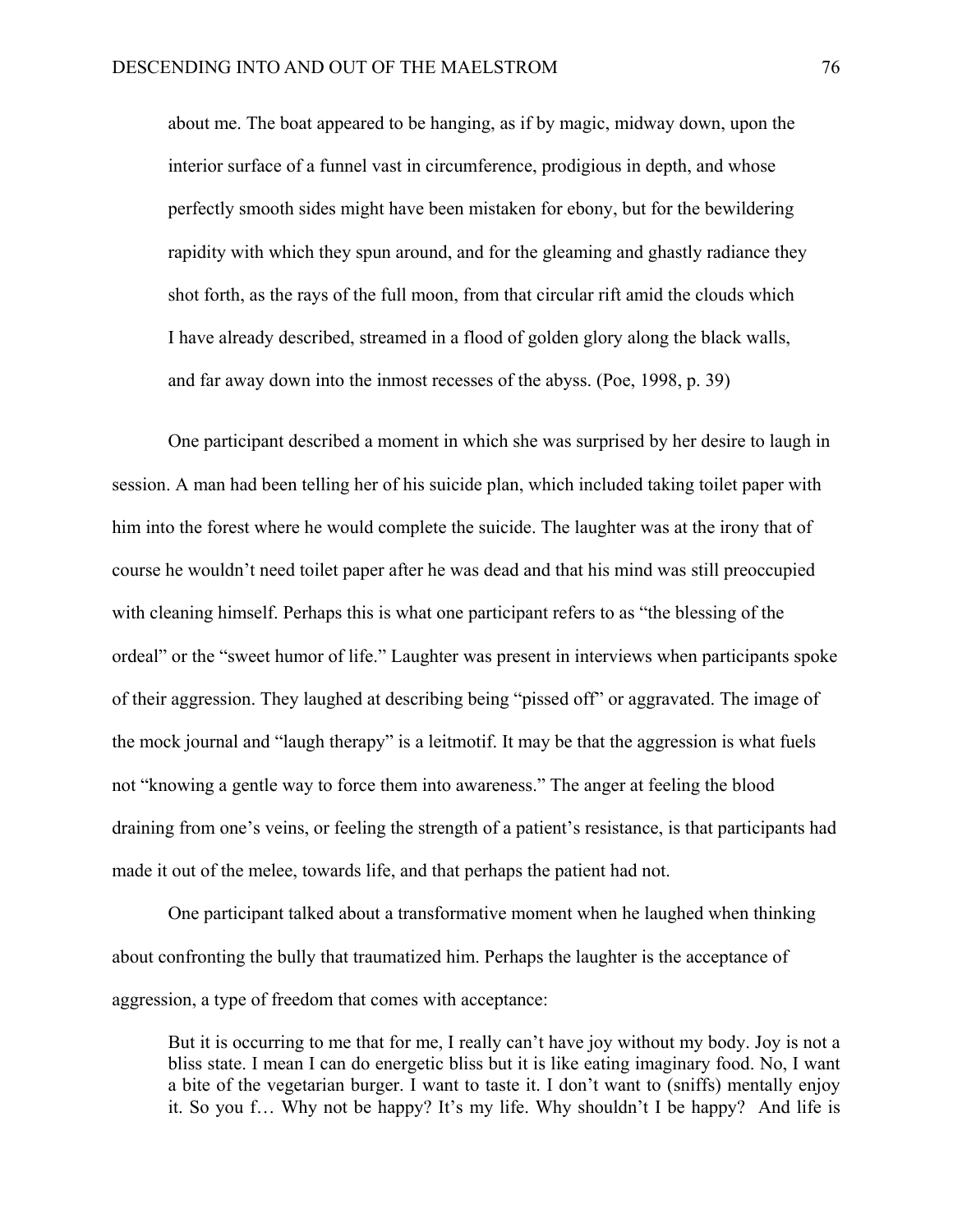mediated through the body. I don't mean the heart beat. I mean life is mediated through sensation. And we have a sense… not sensations, but sensory awareness.

 The participant who laughed at the patient's story of toilet paper had initially had diarrhea with her first violent, aggressive patient. This early patient helped her to understand that it was possible that a patient could come in hostile and threatening. She later learned to "let things run through me" so that symptoms did not develop, and ended her interview with the tale of laughing about toilet paper accompanying a patient in his plan to kill himself. Here is the orientation towards life—the feeling that one has made it out of the woods.

 Participants provided a glimpse of what their journeys into the maelstrom entailed. Just as *A Descent into the Maelstrom* is a story-within-a-story, participants illustrated the ways their own stories and spirits were invoked in working with patients. Often, their bodies alerted them that some aspect of their history was being activated, although the ways participants used sensations to inform their work took place in a sub-symbolic domain that was difficult for them to break down into language. They acknowledged their histories as drawing them towards trauma, allowing them to have a depth of experiencing and understanding that at times proved difficult. They were often ambivalent about soothing themselves, discharging affect, and using aggression to protect or to create although there were ways that they did in fact do all of these things. Participants spoke of the value of going into the muck with patients and truly *knowing* the value in the act. Trusting the body, and one's self, to venture into the projective muck seemed critical. Participants had an awareness of the "sweet humor of life" that seemed to venture into the darkest of territories: dissociation, death, suicide, and aggression. They would go into the forest with their patients, but not without a roll of toilet paper. They had come to understand the other side of the maelstrom, and while at times their patience seemed to grow thin (they were awaiting their patients to join them), they had the "sense of choosing." This was their job, they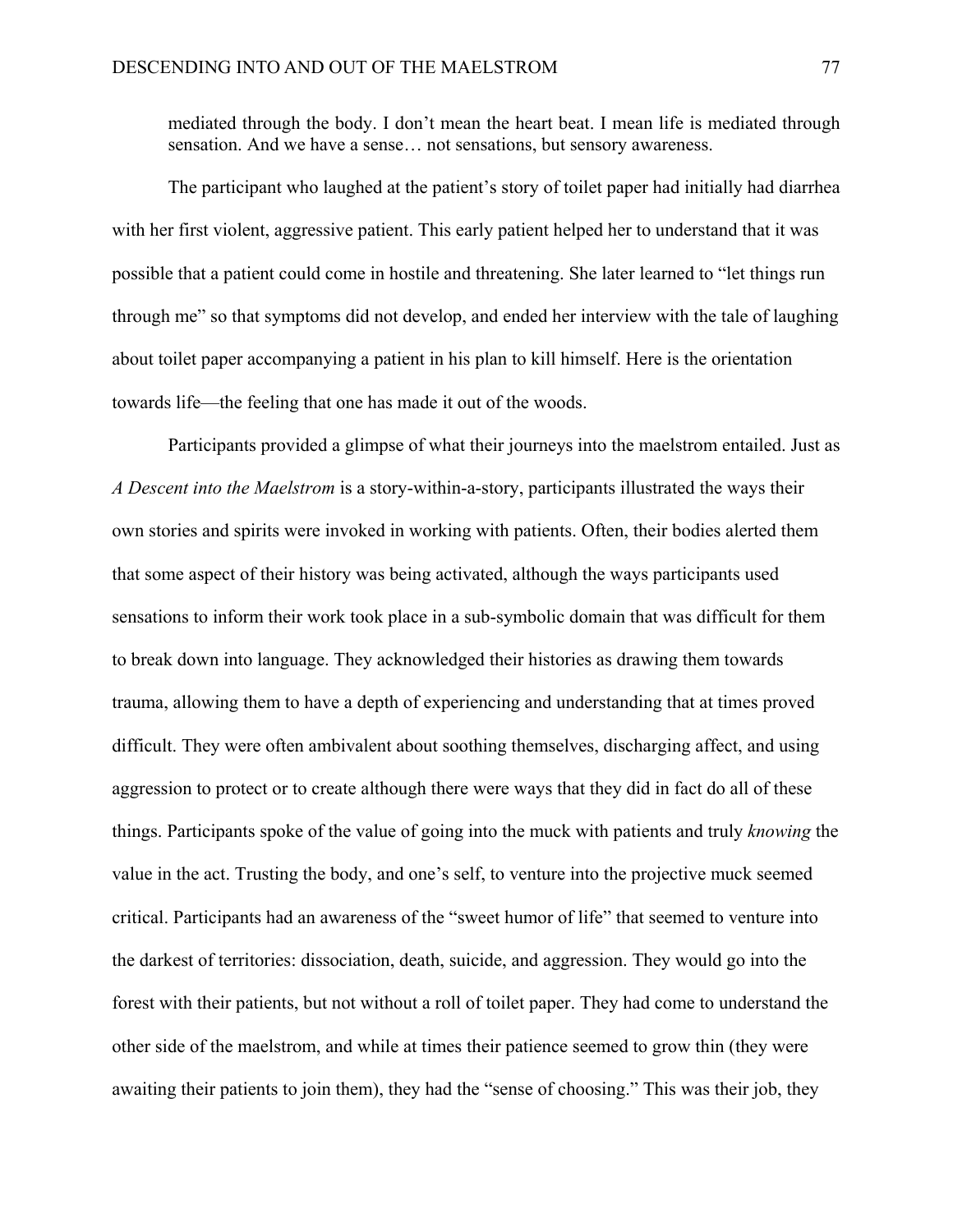told me. They had chosen to return to the maelstrom, to talk with me, and to enter into a profession where they would be exposed to trauma stimuli all the time. They were *that* sure of the value of going through the muck. They had come to trust their body and even to rely on it to be present and alive with patients and saw doing so as a move away from traumatized/victimized position. Their spirits seemed to have similar shapes. Participants struggled with their aggressive feelings towards patients, their self-protective responses, and their merging with patients. Some described having no access to words and using their body and emotional experience as an alternative channel and others saw describing their work in words as becoming "glib" about it. All indicated different "levels" or depths of experiencing with patients having to do with words, emotions, and bodily experiences.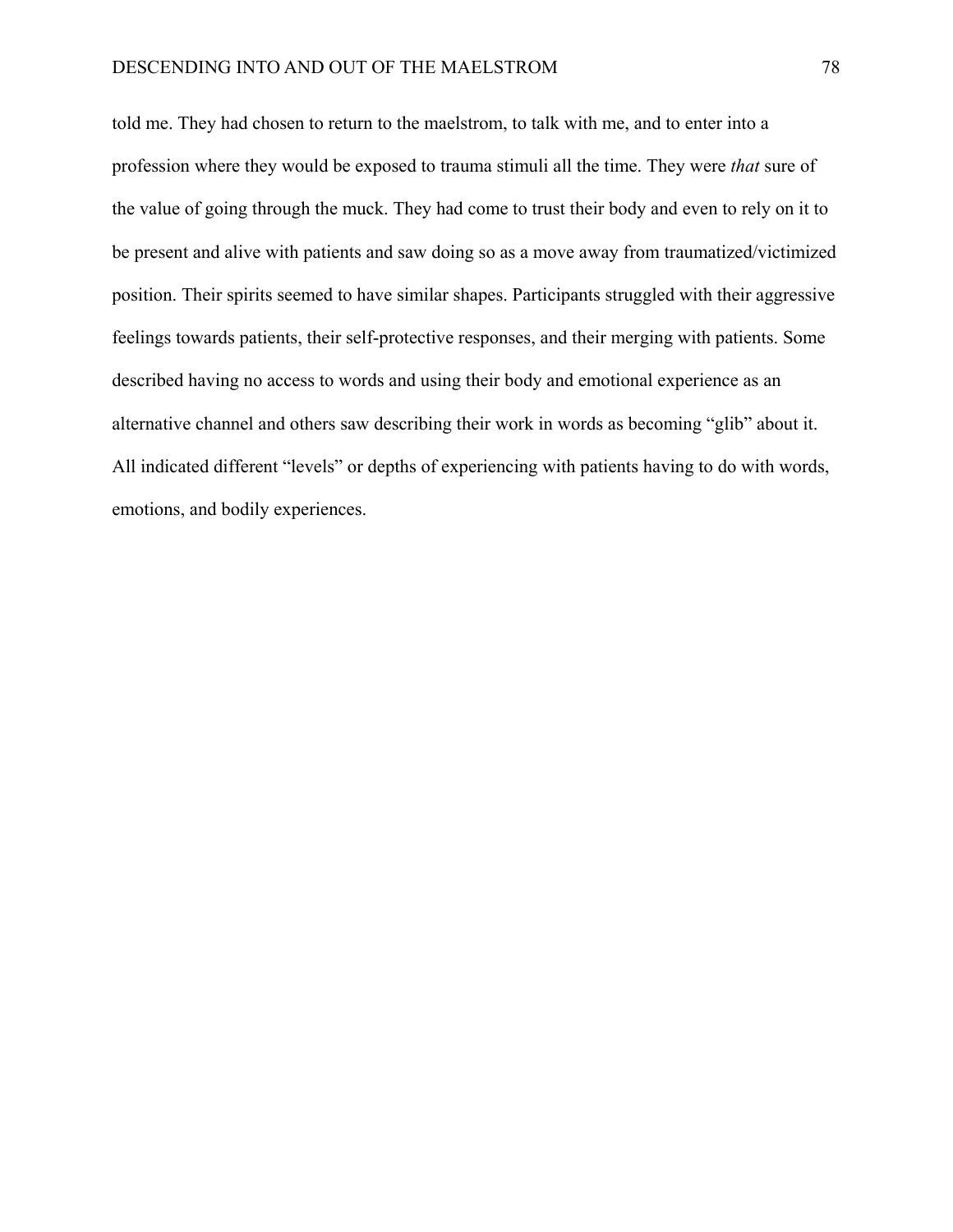## **Chapter 5**

## **Discussion**

The result was precisely what I hoped it might be. As it is myself who now tell you this tale—as you see that I did escape—and as you are already in possession of the mode in which this escape was effected, and must therefore anticipate all that I have farther to say—I will bring my story quickly to conclusion. It might have been an hour, or thereabouts, after my quitting the smack, when, having descended to a vast distance beneath me, it made three or four wild gyrations in rapid succession and, bearing my loved brother with it, plunged headlong, at once and for ever, into the chaos of foam below. The barrel to which I was attached sunk very little further than half the distance between the bottom of the gulf and the spot at which I leaped overboard before a great change took place in the character of the whirlpool. The slope of the sides of the vast funnel became momently less and less steep. The gyrations of the whirl grew, gradually, less and less violent. By degrees, the froth and the rainbow disappeared, and the bottom of the gulf seemed slowly to uprise. The sky was clear, the winds had gone down, and the full moon was setting radiantly in the west, when I found myself on the surface of the ocean, in full view of the shores of Lofoden, and above the spot where the pool of the Moskoe-strom had been. (Poe, 1998, p. 43)

 Participants did not seem to have global inability to use symbolic imagery. In fact, they had formed their own imagistic and metaphoric language of their bodies and used their metaphors as complex cues. The referential process had indeed left its trace (Bucci, 2002). It did not appear that there had been difficulty in affect use as a signal, and that often this signal was that something was occurring in session that was not being verbalized or acknowledged by the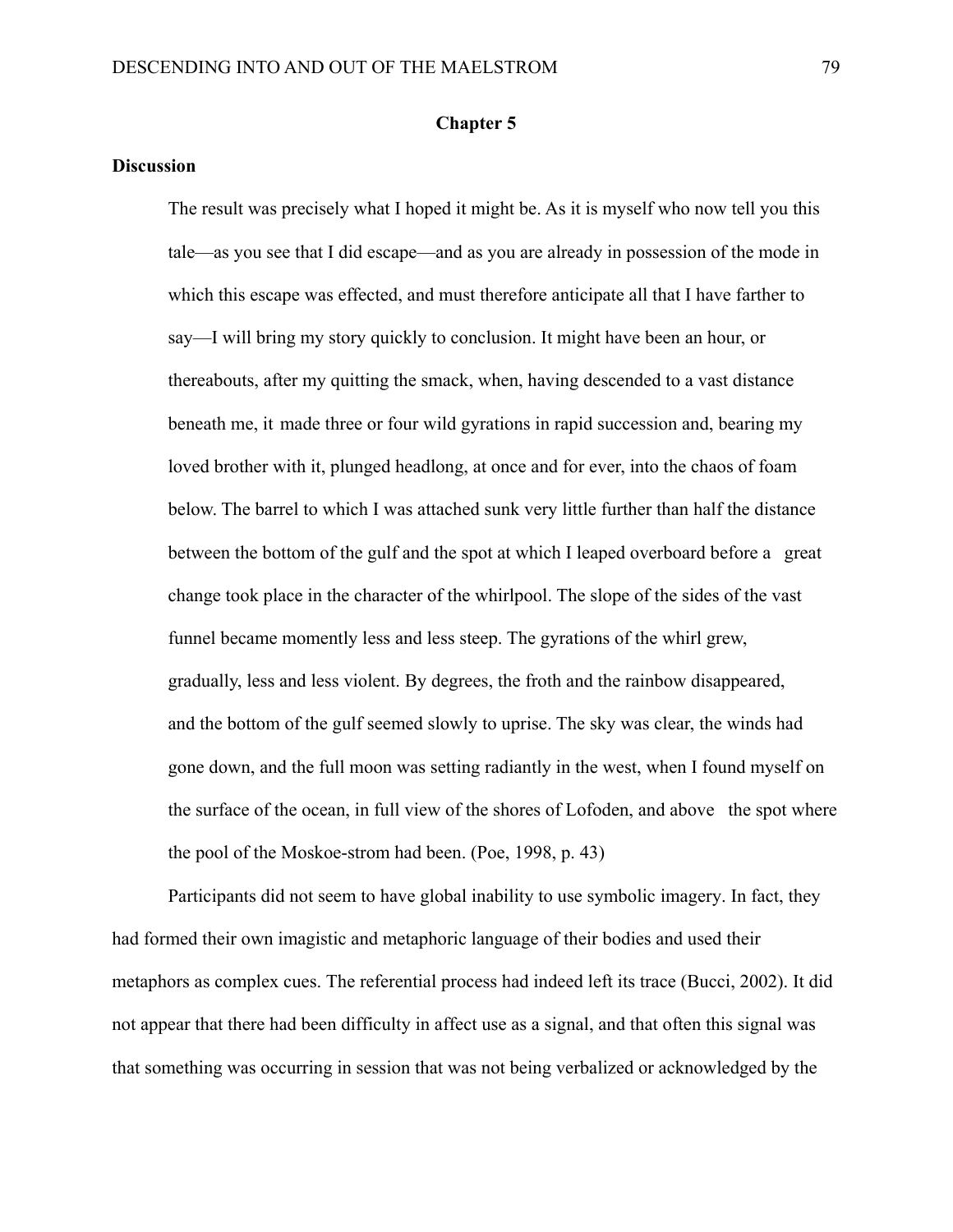patient and therapist. Often, this was communicated back to the patient but through non-verbal channels. The therapist asking the patient to do jumping jacks signified a deadness or conformity in the patient and a corresponding annoyance in the therapist. It is not clear; however, if there is some implicit wisdom in such interventions or if they are better understood as enactments. In *A Descent into the Maelstrom*, the reader never knows why the survivor took the young boy back to witness the spot where the maelstrom had occurred. The reader senses there is something important to the man about the journey, about having a witness. If patients benefit from having their emotional schemas activated and reflecting upon such activation then (as one participant explained), there is a gift that therapists gain from the act of doing therapy, of going down through the cycles of activation, or projective-identification, or muck wading, or spirit-housing.

 If surviving therapists can bear the experience, contain it, and reflect on it, then likely healing occurs for both parties. This may be evidenced by the somatic/image/metaphors survivor therapists had developed relationships with. They spoke with a sense of ownership ("oh, I call that my such-and-such feeling") and familiarity that their clinical experience had fostered. Familiarity enabled therapists to use their sensation or spirits without necessarily having access to the who or what of the spirit. Spirits also heightened the risk that action would be used to eject the countertransferential experience, and some therapists had developed ways of using their somatic metaphors ("I feel curled up like a snake.") to lead them back to their role as therapist ("this is your job, you enjoy this.").

 Participants had developed a complex system of metaphor, imagery, and body sensation. Often, it was not simply a place of regression to the somatic. Symbolic and metaphoric processing was used with sensation to begin to tell a more complex story. Participants often intervened using either the body or the language of the body. However, it is unclear if this stems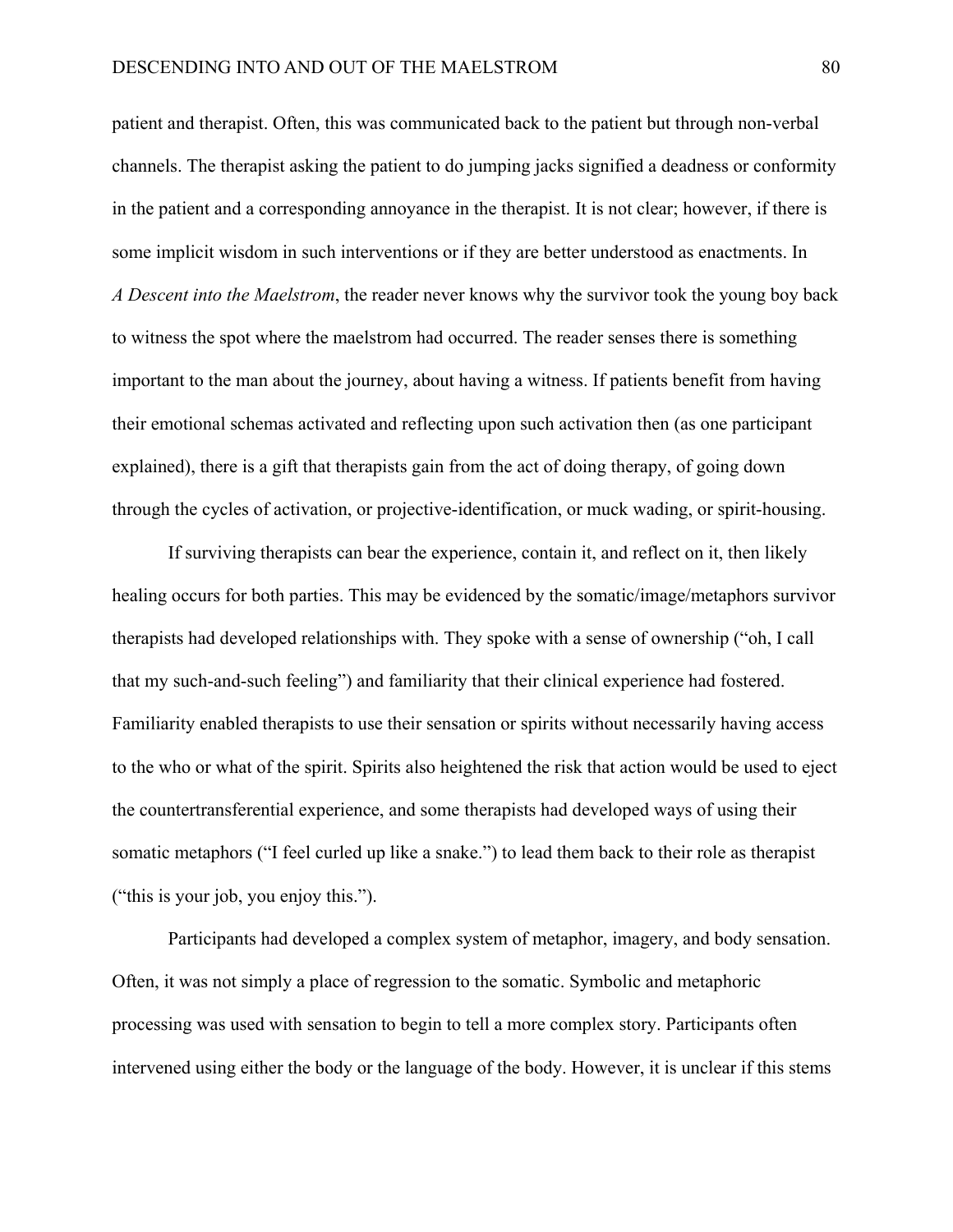from an understanding that the patient's capacity remains in this domain and that this would eventually evolve into a more symbolic/narrative domain over time. In more than one clinical example, this was implied. The subject whose history involved parental neglect had a more difficult time engaging in the referential process and moving from the subsymbolic to symbolic representation. Types of trauma and the amount of damage incurred may affect the ability to turn somatic data into metaphor/imagery/narrative.

 As there is evidence that the therapeutic relationship creates a somatic representation that could replace fears and anxieties associated with old attachment patterns (Schore, 1996), intervening at the level of the body may be exactly what some patients need. It may also be evidence that a capacity has been damaged, and accommodation has been in the direction of a highly developed capacity to use somatic information as cue and a limitation to the depth of healing that can occur (for both parties).

 As most therapists in the study did not seem to deeply ascribe to the concept of projective identification, data could change based on therapists who did. However, if super-ego criticism was indeed the factor impairing the observational capacity of sensation or reaction, it seems therapists who volunteered to speak about these things may be less hindered in this aspect.

 It may have been useful to also speak to therapists who had somatic sensation in their clinical work, but did not identify as someone who had experienced trauma. It may be interesting to discover whether super-ego judgments may be less in terms of "if it's mine, it is critical I not work through it in their session."

 Participants used their internal objects, or in Bollas's (1992) term, *spirits*. And while the metaphor/sensation/imagery did not capture the "who" of what spirit inhabited whom, they were clearly powerful. Participants had to slow their breathing so as not to feel suffocated, get patients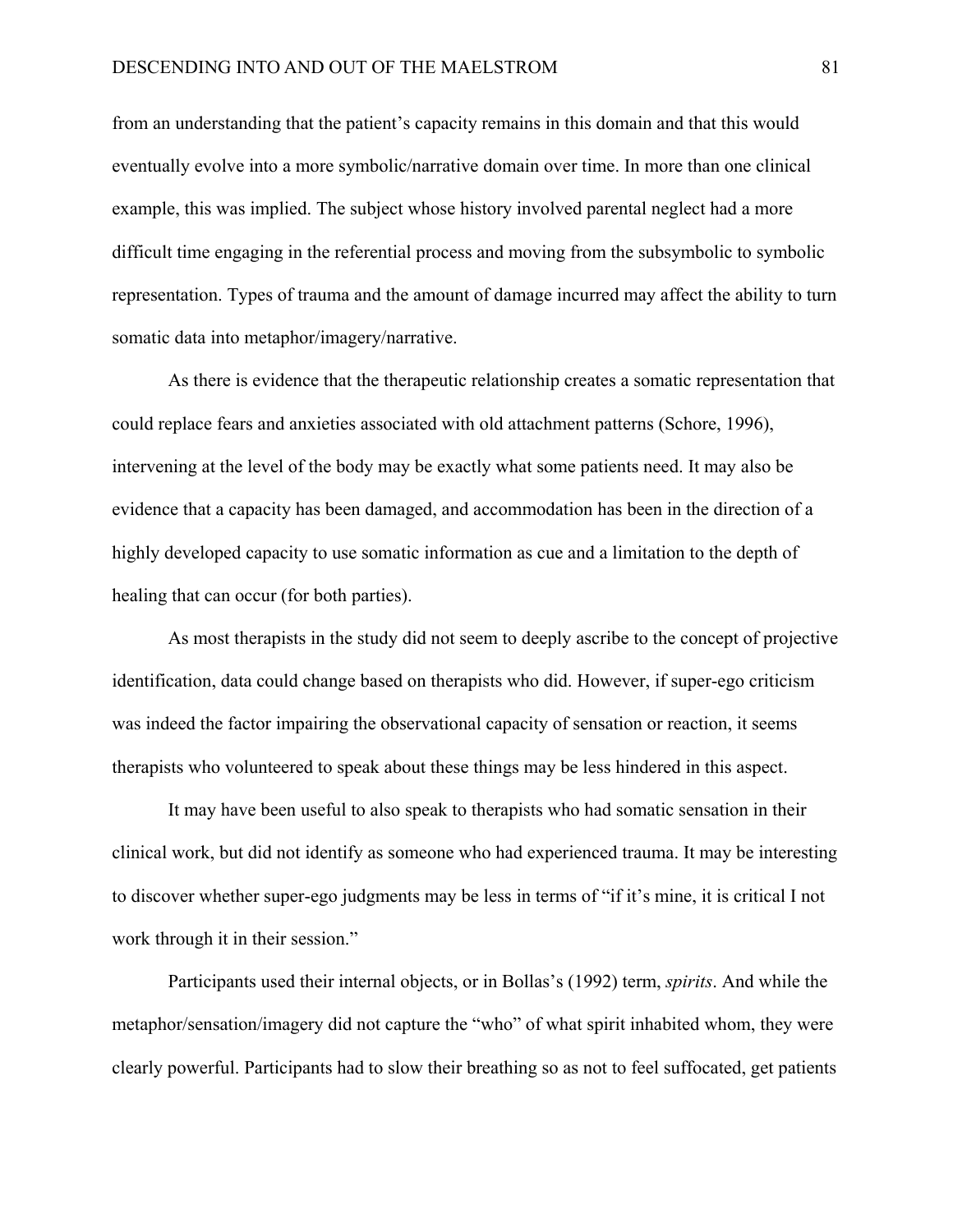to do jumping jacks to keep from "bleeding," and call upon identities to not sink into surrender. It isn't so "odd" that a participant could not tell if she were afraid or aroused in a session, if we could understand the spirit who made it so. And, therapists made use of them. And when I, the researcher and, thus, witness character in *A Descent into the Maelstrom* asked for theory and words and conceptualization, I sometimes felt that I was being looked at as quite naive. The survivor knew that he could never really explain to the witness what he had seen. Perhaps survivors, having mad and drowned and maelstrom spirits at their assistance, understand that words may not always be where the action is at. Indeed, the maelstrom survivor had to take the witness back to the cliff to try and *show* him something of the experience. He felt grief that he would never be able to thoroughly communicate what he had been through. Participants *showed*  me what they could not communicate by invoking a dissociative state in me, a confused/grateful/irritated state, and a state of awe and respect.

 Morton (1997) writes that psychic "Ghosts can be laid to rest through a process of separation, re-integration and re-attribution, a process which reflects a move from the paranoid-schizoid position to the depressive position" (p. 1). Surviving therapists may be actively involved in this process in working with trauma patients. There is potential for this dynamic to harm the patient, as they may be unconsciously used for the therapist's own benefit. There is also possibility for mutual growth.

 Regulation style may interact with spirits in the sense that therapists may engage again and again with their own victim self-state in the patient. Comforting them (or forcing comfort on them) or rousing them from dissociative deadness could all be ways of restoring the surviving therapist's sense that they are saving their victim self.

Harris (2006) notes that therapist rescue fantasies relate to precocious childhood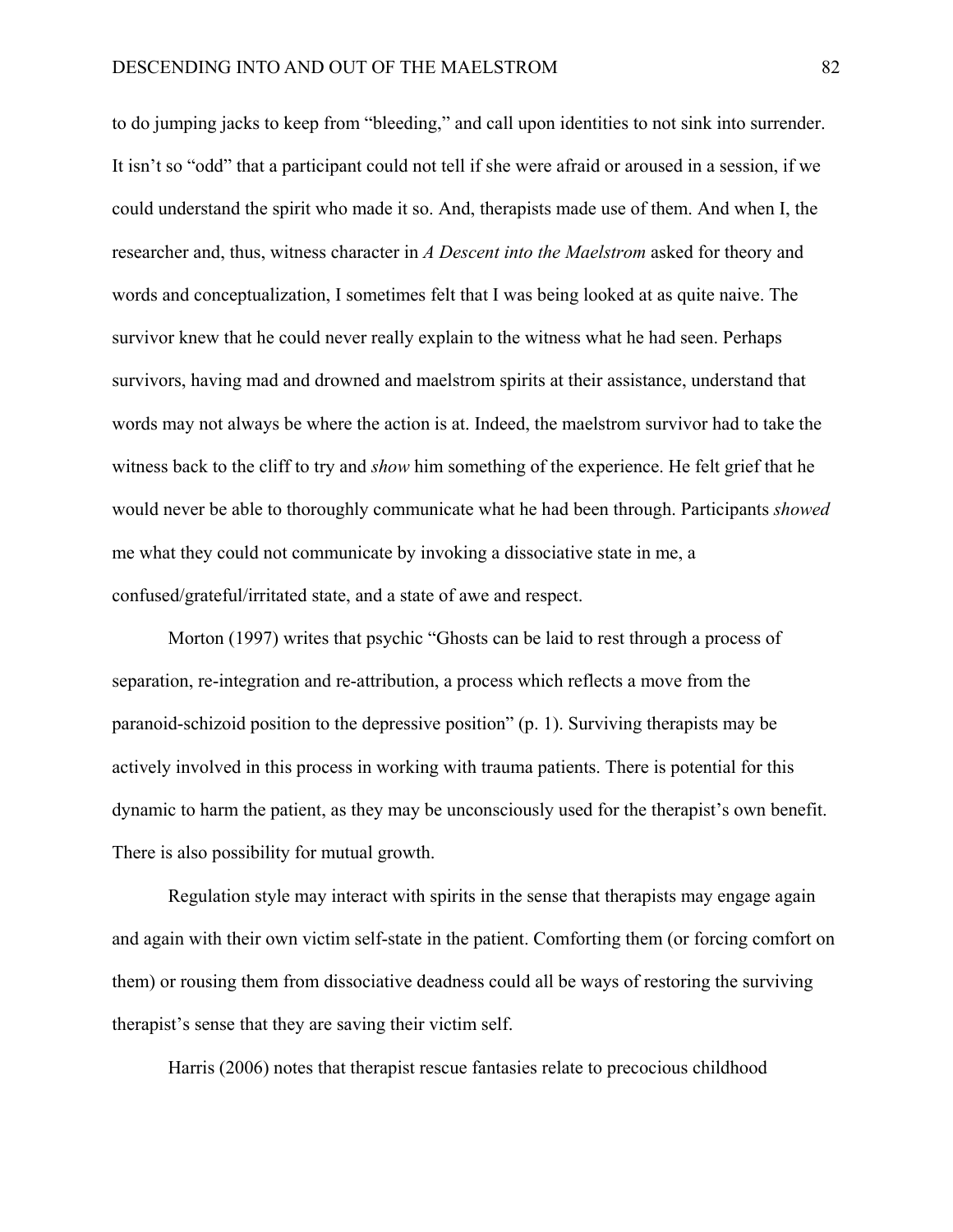caretaking and asks if analysts may "rescue only to disrupt our own and our patient's mourning?" (p. 4). Aggression/protection metaphors linked to Harris's sense that "a place for aggression and apparent ruthlessness seems to me the antidote of heroic rescue, in that self-care intertwines with care of another" (p. 8). Mourning (and self-care) requires a tolerance of one's own drowned brother. Bringing another from a deadened space, over and over, may be an enactment that reflects the wish of what could be undone rather than the sorrow over what has been done and what can never be.

 Fleiss (1942) noted that super-ego criticism can impair the therapist's ability to reinstate separateness and observational capacity during projective identification. For participants, some super-ego activity seemed to be tied to their idea of the ideal therapist (non-aggressive, masochistic) and their own victim identity. Fairbairn (1943/1986) defined the "moral defense" as children taking in the badness of their parents to protect the sense that those they depend on are good. The objects that they internalize are "unconditionally bad: for they are simply persecutors" (p. 109). In "so far as the child is identified with such internal persecutors, or (since infantile relations are based on identification) in so far as his ego has a relationship with them, he too is unconditionally bad" (p. 113). Protecting inner badness (and thus outer safety) can be seen in the attempts to regulate the "good" patient and not the self, in acts of "enduring" in therapy, in feeling critical of reactivity in session and in feeling guilty over aggression. Unconscious bad objects are "likely to be activated by any situation in outer reality conforming to a pattern which renders it emotionally significant in the light of the unconscious situation" (p. 120). Surviving the patient's attacks, transference, and trauma-associated spirits are all likely to invoke repressed bad objects-and masochistic responses in therapists. Indeed, therapists must be able to tolerate the patient's transference (without retaliation or ejection) to foster the release and healing of the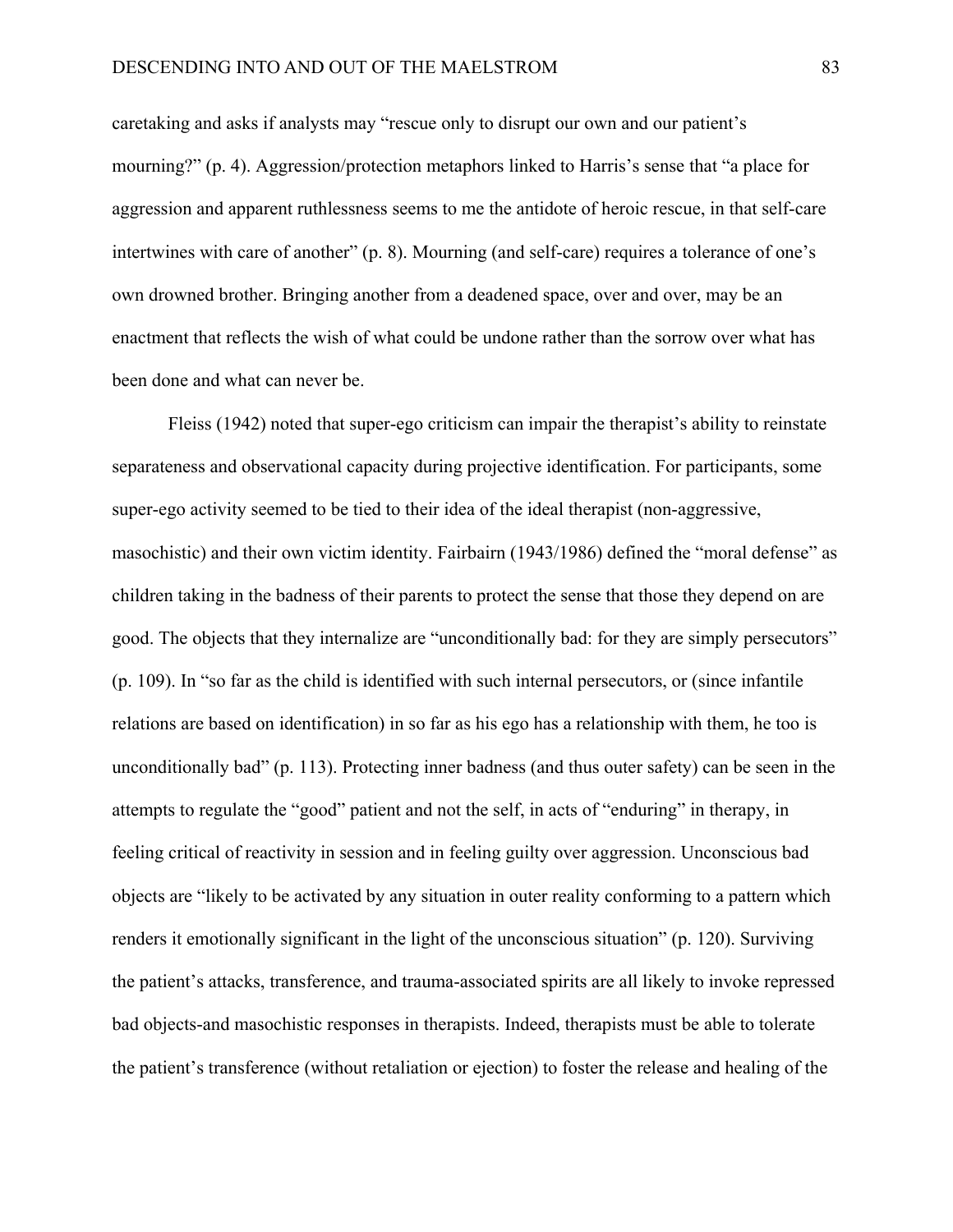patient's bad objects. A therapist's shame may also be activated when they stumble upon mutual wounds.

Sometimes it seemed as though participants were operating in subsymbolic territories that were also difficult to verbalize. It is an arena that "can only be mapped partially in words" (Bucci, 2011, p. 49). Subsymbolic processing "may operate within awareness, but we may not be able to capture it" as processes are hard to systemize and represent. It may be that this type of knowing proves difficult for people to language, which would likely be different than the difficulties in symbolization associated with trauma. Participants echoed Bucci's sense that applying "general mappings that have been used in other domains" to subsymbolic processes can lead to blockage and therapists losing their way in the work (p. 49).

Participants had made a decision to speak with me about their somatic experiences and trauma. Although they volunteered for the study, there was some indication that there were some feelings of nervousness, ambivalence, or dissociation in discussing their journeys into and out of their own and patient's maelstroms. One participant gave me the wrong address to her home, where we were to meet for the interview, suggesting some unconscious ambivalence and/or dissociation. It was, indeed, the interview that seemed to begin in a dissociated place. Regulation strategies were clear at the onset of interviews as I watched how participants used strategies to prepare themselves for the interview. Tea making and offering, lotion being smoothed onto the skin, and asking me questions all showed an effort to ease into a comfortable place in which to view the maelstrom. They carefully walked me to the edge of the cliff where I could get a glimpse of the maelstrom, although we both understood it was only a glimpse.

Despite ambivalence, nervousness, or dissociation, participants spoke meaningfully about their experiences. They were curious within the interview and made new observations about their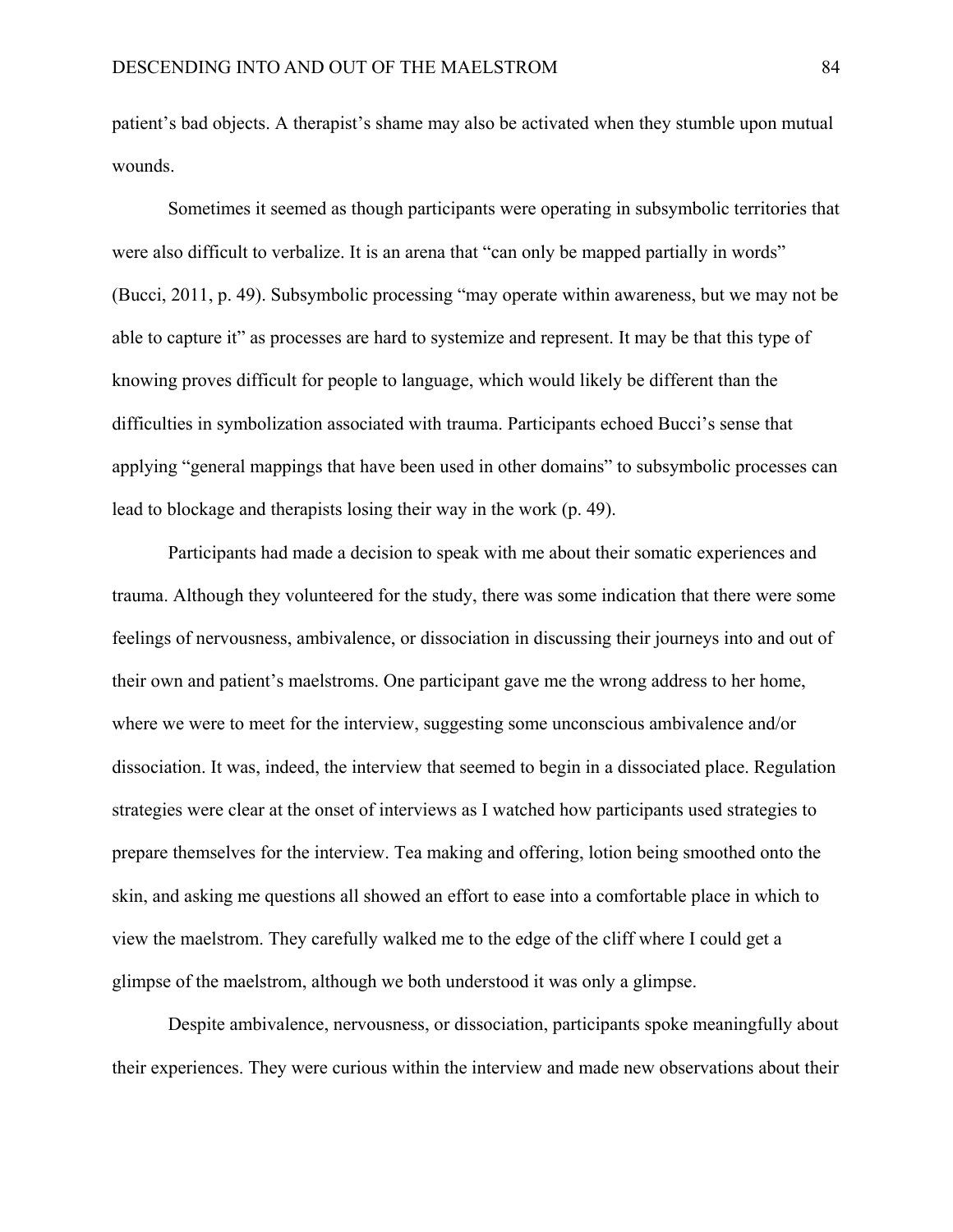experiences as they spoke. Participants, despite feelings of discomfort, had clearly maintained an interest in what their bodies were saying to them and how their trauma did or did not impact their work. They acknowledged feelings of helplessness and fear but kept returning to the maelstrom to peer into its depths and to sometimes jump into them with patients (and with the interviewer/witness). In this was a distinct quality of strength and sensitivity.

Just as participants had asked themselves "is this mine or theirs?" it seemed impossible for me to sort out the origin of some of my sensations. In the interview that I felt "out of it," it was unclear to me whether I was the one who had begun the interview that way. I hadn't felt that way with other participants but could not pinpoint what had gotten me into the dazed, far-off state. It was not uncomfortable; rather, I had wished I could have closed my eyes and listened. It was not the curious wonder of the survivor who peers into the maelstrom; it was a dreamlike desire to be half-asleep. I wondered as the participant spoke about patients who were not "really there" and her use of aggression to awaken them into themselves. This may be evidence that projection and projective-identification can be active in the therapist as well as the patient. Perhaps in this version of the maelstrom, the surviving therapist continues to make the journey back to the maelstrom to pull his drowned brother up. Even in a merger, it is different spirits that are invoked in each party. In a merger, the self/other distinction blurs and temporarily it carries aspects of both, and this is what creates the fertile "muck."

### **Implications**

Participants explained that early in their career, containing difficult affect or sensation was overwhelming and unexpected. It is likely that experiencing the same spirit or emotional schema over and over created a type of familiarity that allowed for containment. With familiarity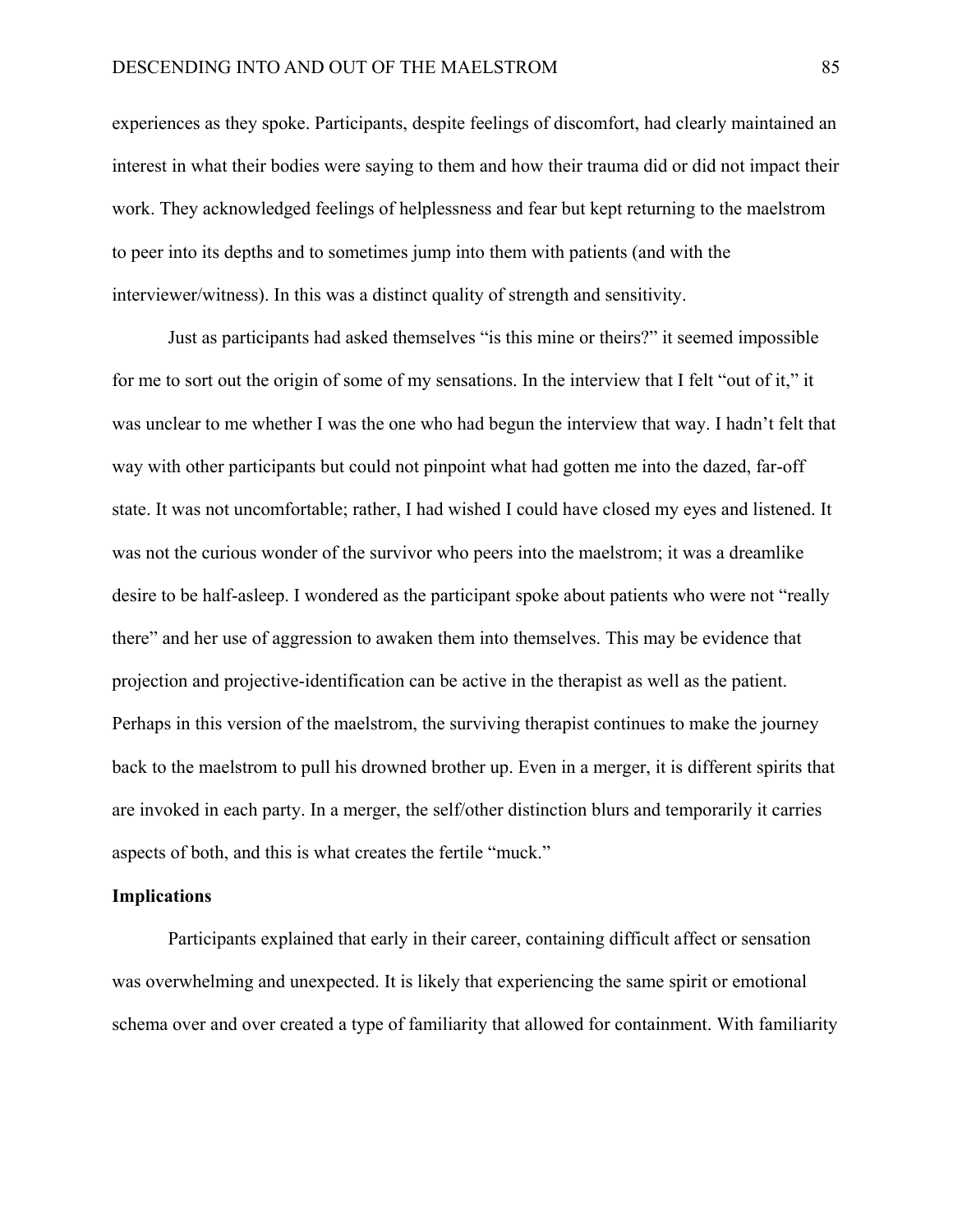came names and metaphors, images and associations, and memory. The referential process was occurring.

Participants could name few supervisors that seemed interested in their somatic reactions. They explained that the body was not talked about in their training and supervision and they rarely heard about therapist personal trauma. They had stumbled upon their reactions and eventually found places to speak about them. The therapist will have a difficult time of containing their affect if they feel it is not a part of their identity as a therapist. Super-ego judgments can limit the therapist's journey to the maelstrom and keep them from maintaining a willingness to make sense of unknown and painful experience. Therapists with

histories of trauma or loss can feel profoundly shameful. But our fears of being seen as flawed or scarred or still struggling with some aspect of our lives only make us less useful to our patients. Our need to be beyond shame makes us hide from our patients. Ironically, it is in the recognition that we all have areas of shame that the shame itself diminishes. It is our responsibility as analysts to allow ourselves to be vulnerable and to risk our own shame and fragility. Not to do so is to abandon and demean our patients, to sit and look at 'them' from afar rather than to join with them on a scary but ultimately hopeful journey. (Silverman, 2006, p. 527)

Training programs can ease shame by treating the student's somatic and countertransference reactions as useful and relevant data. Being fully in one's experience and having the ability to reflect on it implies that a certain degree of healing has taken place and actively traumatized therapists will not have this capacity (Silverman, 2006). However, the concept of the fully healed therapist is a fantasy and case conferences can facilitate the normalization of therapist unhealed wounds, decreasing shame and making room for exploration,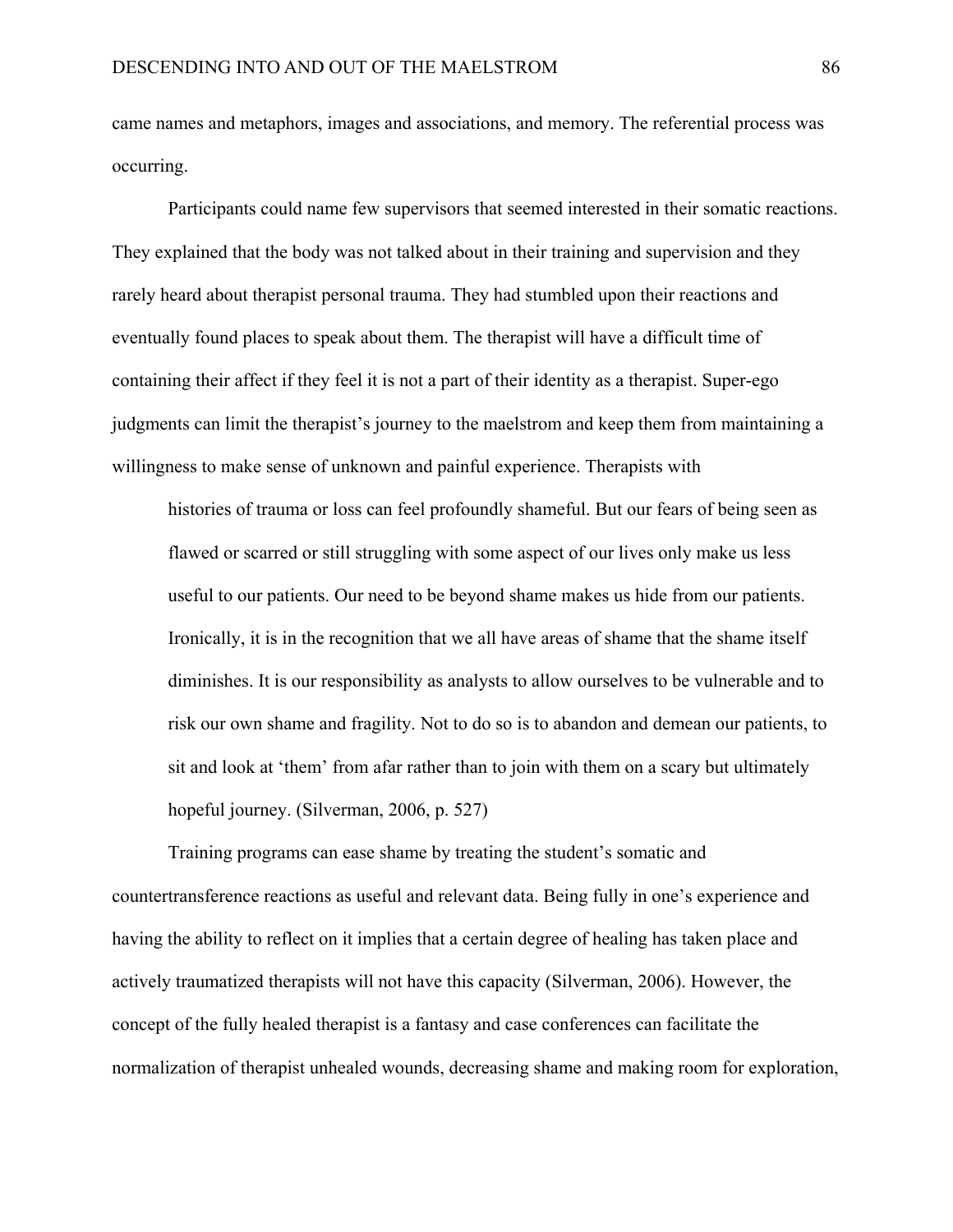accommodation, and use of the unhealed places in the therapist. The expectation that these places will be touched upon in the work should be assumed and programs can make space for discussions that bring to light the reality of doing clinical work.

Tolerating intense emotional states can be seen as a part of the job. Helplessness as *doing one's job* moves toward a new experience of helplessness and may reduce the desire to eject the experience through passive-to-active action on the part of the therapist. Identities that incorporate aggression may allow for *thinking about and experiencing* aggression versus retaliation for patient attacks. The surviving therapist must tolerate and contain the self-states that appear but their therapist-self must survive.

 Feelings such as *this is mine, it is critical I not deal with it here* may be containing (in that it is orienting towards a non-victim state), but it may also leave the patient behind. Cavalli (2011) writes that once both analyst and patient mind are tuned in to each other, the "analyst makes use of his mind to think what is unthinkable for the patient" (p. 1). Some participants struggled to do so, perhaps because what was unthinkable for the patient was also unthinkable for the therapist. These may be the places where the therapist leaves the patient behind ("this is mine, not theirs") or when some sort of action occurred in the therapist. Participants realized connections between their patient's experience and their own countertransference in the interview; suggesting that some degree of understanding may be more attainable outside of the therapy session, in consultation, supervision, or in moments of reflection.

 Supervisors can be interested in somatic experience and subsymbolic territories. They can engage in tolerating the supervisee's activated core, inviting discussion of somatic reaction or associative material that develops, using the associative material in understanding the patient. The referential process can be experienced in case conferences and supervision: but containment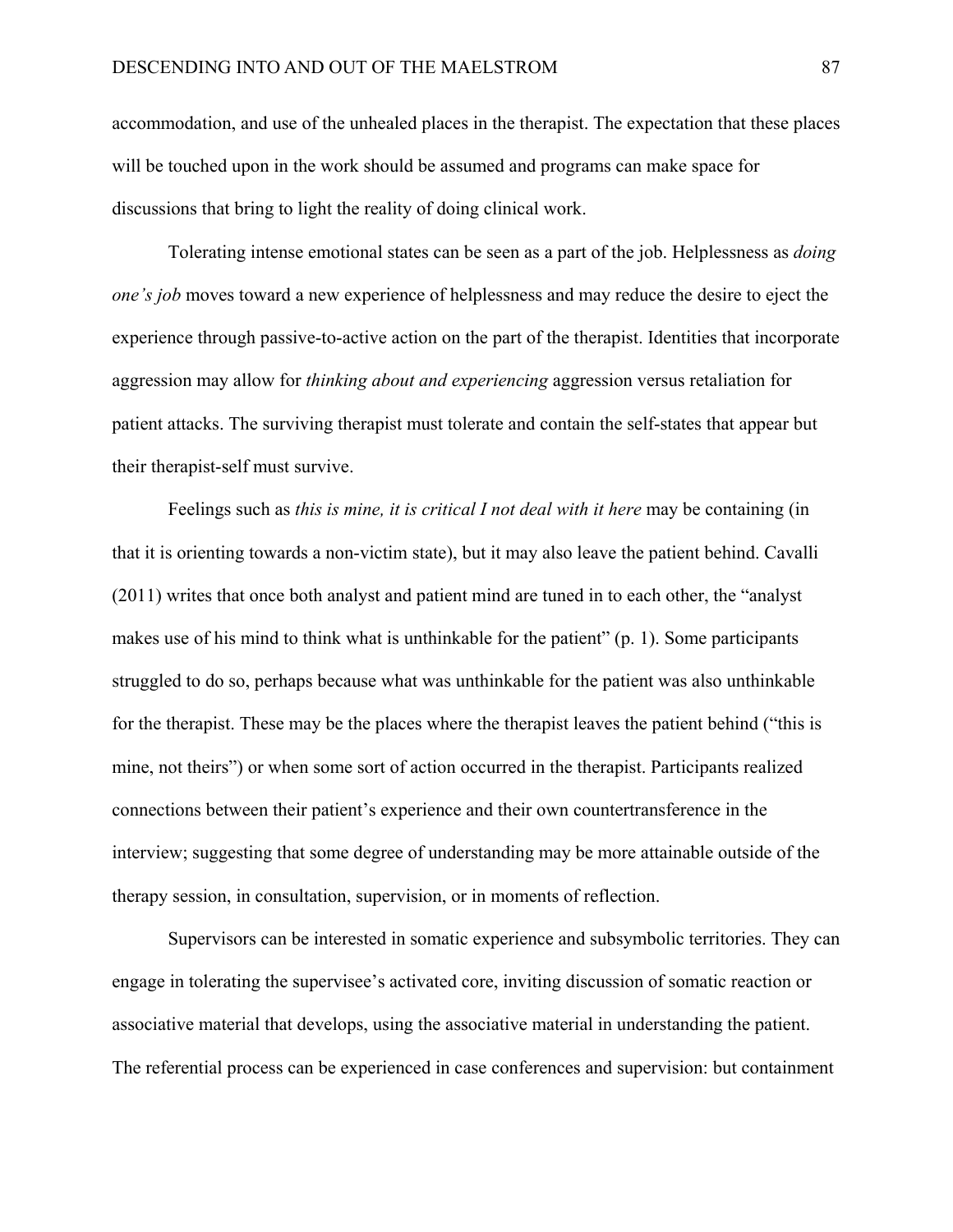has to be fostered...room must be made. Students thus develop an understanding of how to work with whatever damage has been incurred by trauma and with whatever spirits make their presence known. By attending to reactions as important and necessary data, familiarity can lead to the use of reactions as cues. For some (perhaps who have histories of early neglect), this may be an accommodation to being unable to proceed to narrative levels of understanding. These therapists may need help in noticing their sensations and engaging in self-care so that they will not reach a traumatized level of anxiety and helplessness.

All participants had come to understand that they needed certain things to be in place for containment to occur. Interestingly, one woman did not need to go to the bathroom during sessions once she had given herself permission to do so. Surviving therapists may struggle in differentiating self-care and containment from self-sabotage and masochism. They may need models early in training to understand self-holding and surviving. One participant recalled supervisors not understanding or becoming critical of her need to self-soothe in session. Here, the participant had come to terms with the ways that unhealed trauma may limit her ability to bear certain experiences. She has accommodated through knowing and accepting these unhealed parts of herself and tending to them so as not to experience the traumatic process (i.e., helplessness, surrender) in session. Supervisors and consultants may also need to come to terms with such damage in the supervisee and support certain accommodations.

However, much of what was discussed in terms of bad objects and the moral defense are related to psychic structure. While it is likely that therapists are often unknowingly healing aspects of themselves in their clinical work, personal therapy may reduce the likelihood that such a gift is not at the expense of the patient. Training programs can require personal psychotherapy for laying down ghosts and making room for spirits.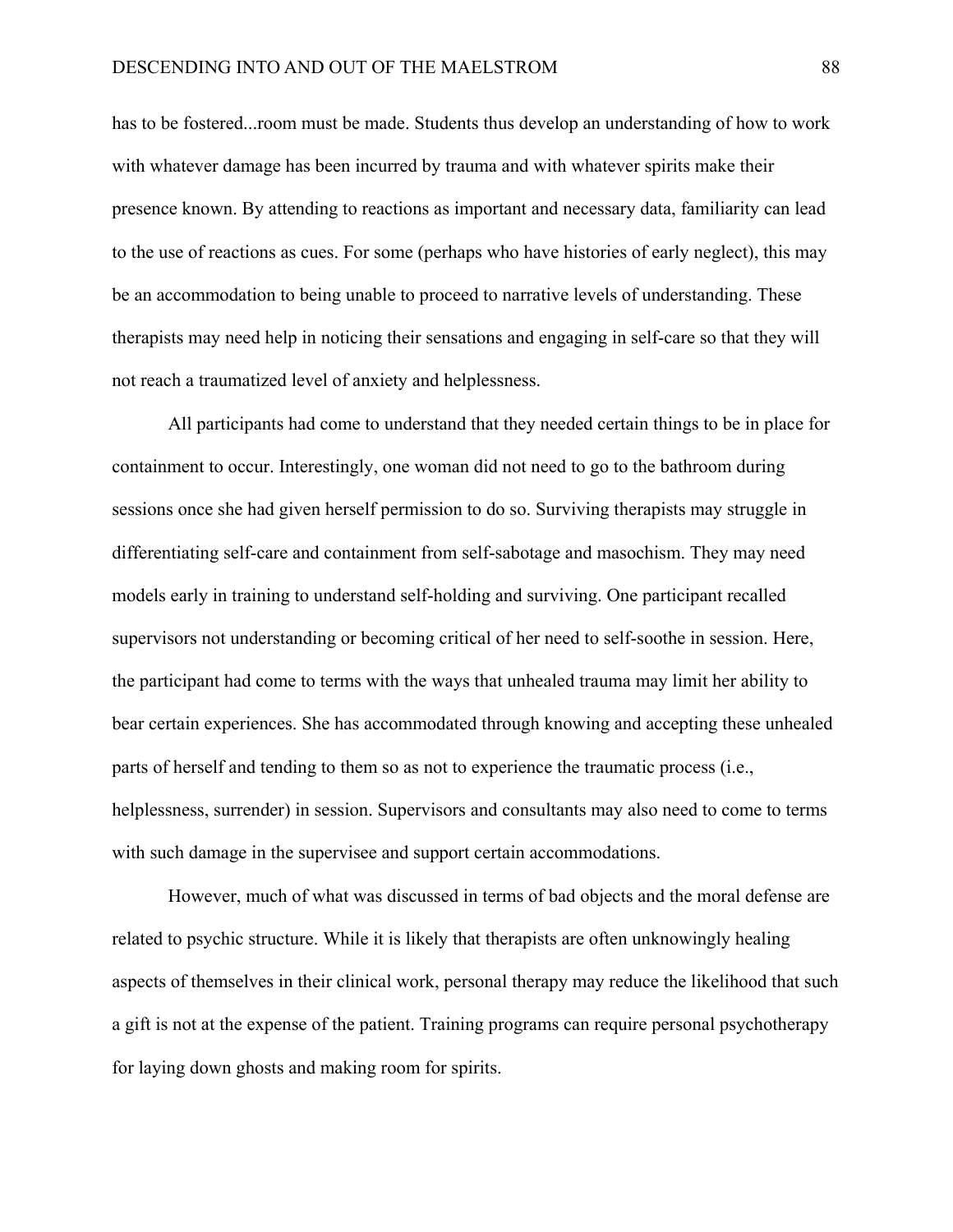.

While different people have different capacities for recognizing data within themselves, capacities can be nurtured. The internal world can become marginalized in training. There is much to pass on and education is susceptible to the same socio-economic forces that the field of psychology is. And yet, without room for discovery and interest in subsymbolic and sensory data, in the therapist as a person, and in the intersubjective world, some therapists may never familiarize themselves with their spirits; rather, they will only be haunted by them. It is difficult to teach the practice of therapy precisely because it is a process like many other forms of art. Experiences in clinical work, supervision, and personal therapy can provide journeys (in and out of the maelstrom) that can instill the sense that it is "worth it"—both for the patient and for the therapist.

Surviving therapists can be nurtured through incorporating into their "job description" attunement to subjective experience, self-care/containment, and subsymbolic data. Acknowledging the benefits one gains from providing therapy may ease super-ego judgments that may leave the patient behind ("this is mine, not theirs") and fail to honor the intersubjective area of therapy. In doing so, feelings of helplessness can be contained with the sense that one is planted in their role, even when venturing toward the edge of chaos. Wounds that cannot heal can be accommodated to, but this may require a painful acknowledgement of the damage one has incurred from personal trauma.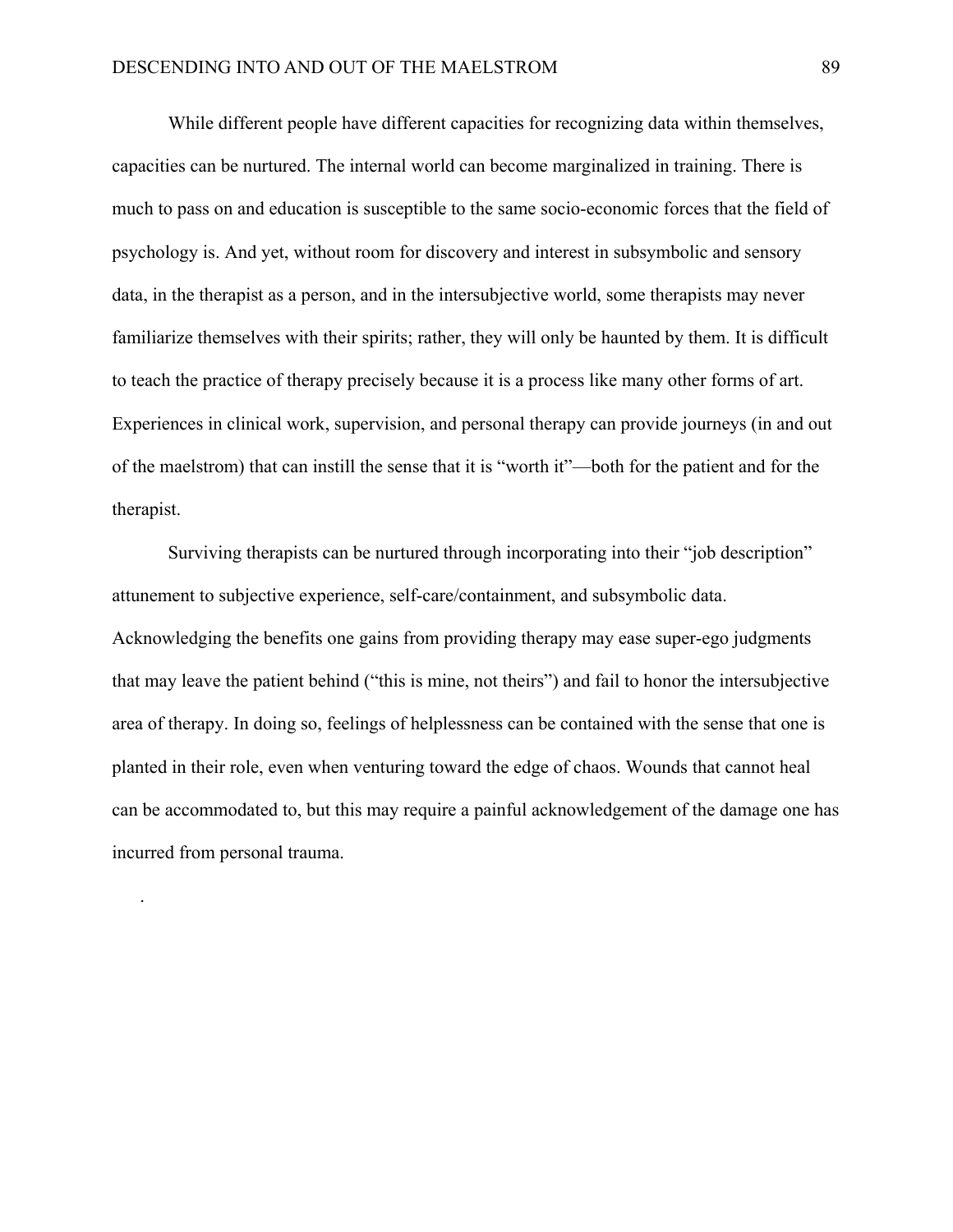#### **References**

- American Psychiatric Association (1952). *Diagnostic and Statistical Manual of Mental Disorders,* (First Edition). Washington, DC: Author.
- American Psychiatric Association (2000). *Diagnostic and Statistical Manual of Mental Disorders,* Fourth Edition, Text Revision. Washington, DC: Author.

Anderson, F.S. (2007). *Bodies in treatment.* New York, NY: Routledge.

- Bachman, R., & Saltzman, L. (1995). Violence against women: Estimates from the redesigned survey. Washington, DC: U.S. Department of Justice, Bureau of Justice Statistics.
- Batten, S.V. & Santanello, A.P. (2009). A contextual behavioral approach to the role of emotion in psychotherapy supervision. *Training and Education in Professional Psychology, 3,* 148-156.
- Berthold, S. M. (2000). War traumas and community violence: Psychological, behavioral, and academic outcomes among Khmer refugee adolescents. *Journal of Multicultural Social Work, 8,* 15-46.
- Bick, E. (1968). The experience of the skin in early object-relation. *International Journal of Psychoanalysis, 49,* 484-486.

Bion, W.R. (1962). *Learning from experience.* New York: Basic Books.

- Bollas, C. (1992). *Being a character: Psychoanalysis and self experience*. New York: Hill and Wang.
- Bremner, J.D. (1999). Acute and chronic responses to psychological trauma: Where do we go from here? *American Journal of Psychiatry, 3,* 349-351.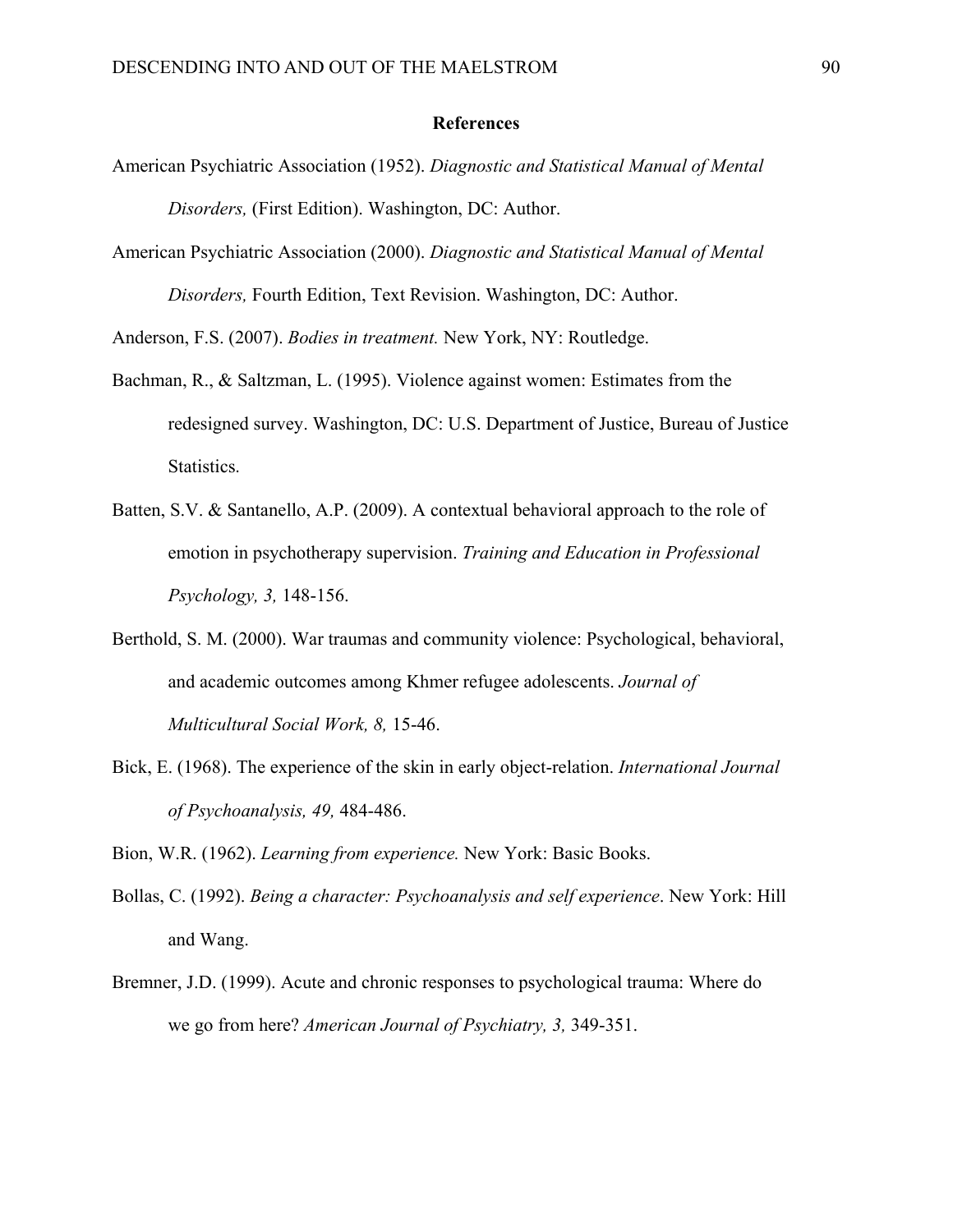- Briere, J. & Scott, C. (2006). *Principles of trauma therapy: A guide to symptoms, evaluation, and treatment.* Thousand Oaks, CA: Sage Publications, Inc.
- Brown, D. (1977). Drowsiness in the countertransference. *International Review of Psycho-Analysis*, *4*, 481–92.
- Bucci, W. (1997). *Psychoanalysis and cognitive science: A multiple code theory.* New York: Guilford Press.
- Bucci, W. (2001). Pathways of emotional communication. *Psychoanalytic Inquiry, 21*, 40-70.
- Bucci, W. (2002). Referential process, consciousness, sense of self. *Psychoanalytic Inquiry, 22,*  766-783.
- Campbell, R. & Wasco, S.M., (2000). Feminist approaches to social sciences: epistemological and methodological tenets. *American Journal of Community Psychology, 28,* 773-793
- Cavalli, A. (2011). On receiving what has gone astray, on finding what has got lost. *Journal of Analytical Psychology, 56,* 1-13.
- Charmaz, K. (2003). Grounded Theory. In J.A. Smith (Ed.), *Qualitative Psychology: A practical guide to research methods.* (pp. 81-109). London: Sage Publications.
- Creswell, J.W. (2007). *Qualitative inquiry & research design: Choosing among five approaches.* Thousand Oaks, CA: Sage Publications.
- Cunningham, M. (1996). Vicarious traumatization: Impact of trauma work on the clinician. (D.S.W. dissertation). Retrieved from Proquest Dissertations & Theses Database. (AAT 9705502).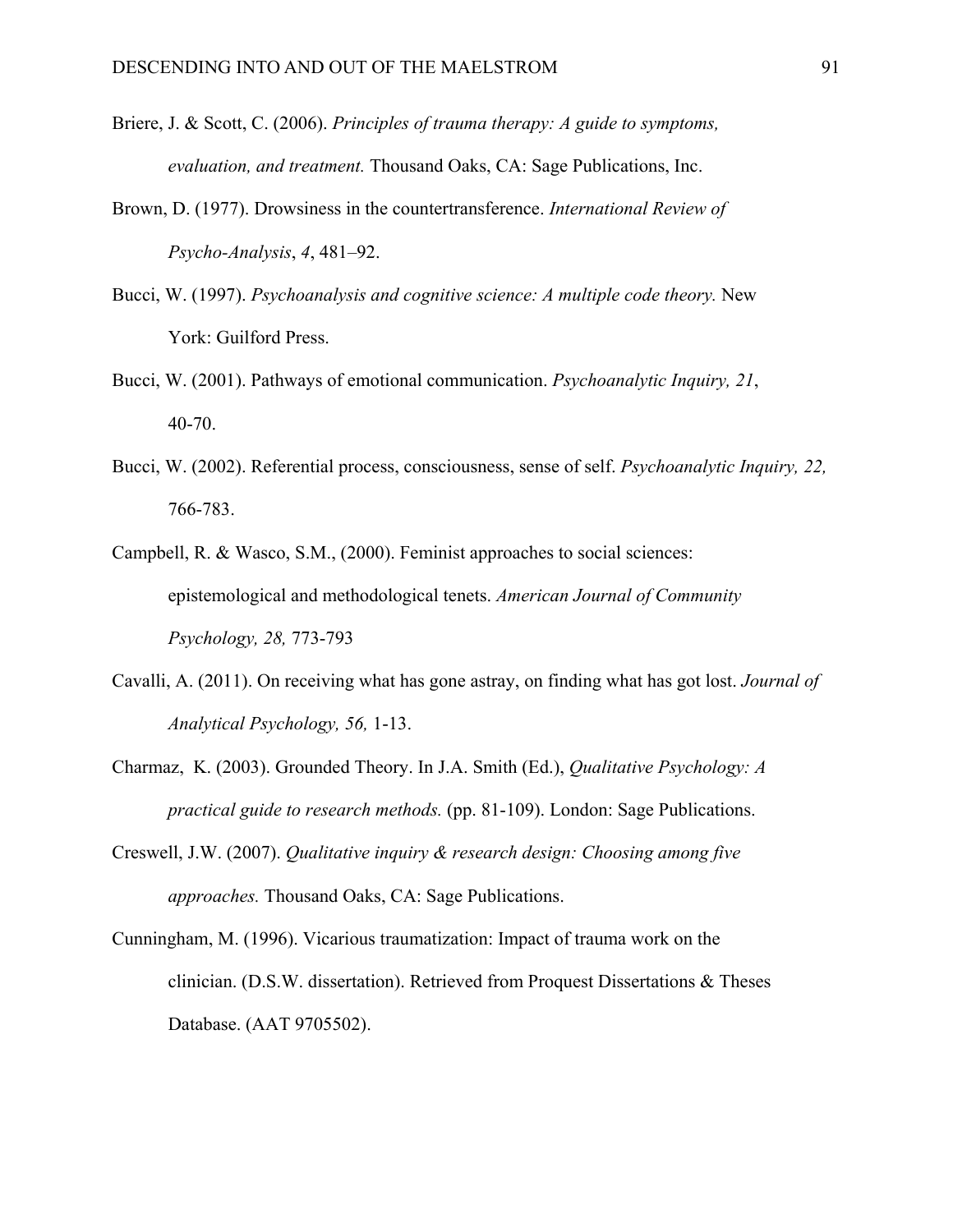- Dalenberg, C.J. (2000). *Countertransference and the treatment of trauma.* Washington, DC: American Psychological Association.
- Davies, J.M. & Frawley, M.G. (1994). *Treating the adult surviving of childhood sexual abuse: A psychoanalytic perspective.* New York: Basic Books.

Eigen, M. (2004). *Psychic deadness*. London: Karnac Books.

- Elliott, D.M., Mok, D.S., & Breire, J. (2004). Adult sexual assault: Prevalence, symptomatology, and sex differences in the general population. *Journal of Traumatic Stress, 17*, 203-211.
- Everly, G., & Lating, J. (2004). An Introduction to Posttraumatic Stress Disorder. *Personality-guided therapy for posttraumatic stress disorder* (pp. 17-31). Washington, DC: American Psychological Association.
- Fairbairn, W.R.D. (1952). *An object relations theory of the personality.* New York: Basic Books.
- Fairbairn, W.R.D. (1986). The repression and return of bad objects (with special reference to the 'war neuroses'). In P. Buckley (Ed.), *Essential papers on object relations.* (pp. 102-126). New York: New York UP. (original work published 1943).
- Farrell, (1998). *Post-traumatic culture: Injury and interpretation in the nineties.*  Baltimore: The John Hopkins University Press.
- Field, N. (1988). Listening with the body: an exploration in the countertransference.  *British Journal of Psychotherapy*, *5,* 512–22.

Fleiss, R. (1942). The metapsychology of the analyst. *Psychoanalytic Quarterly, 11,* 211- 227.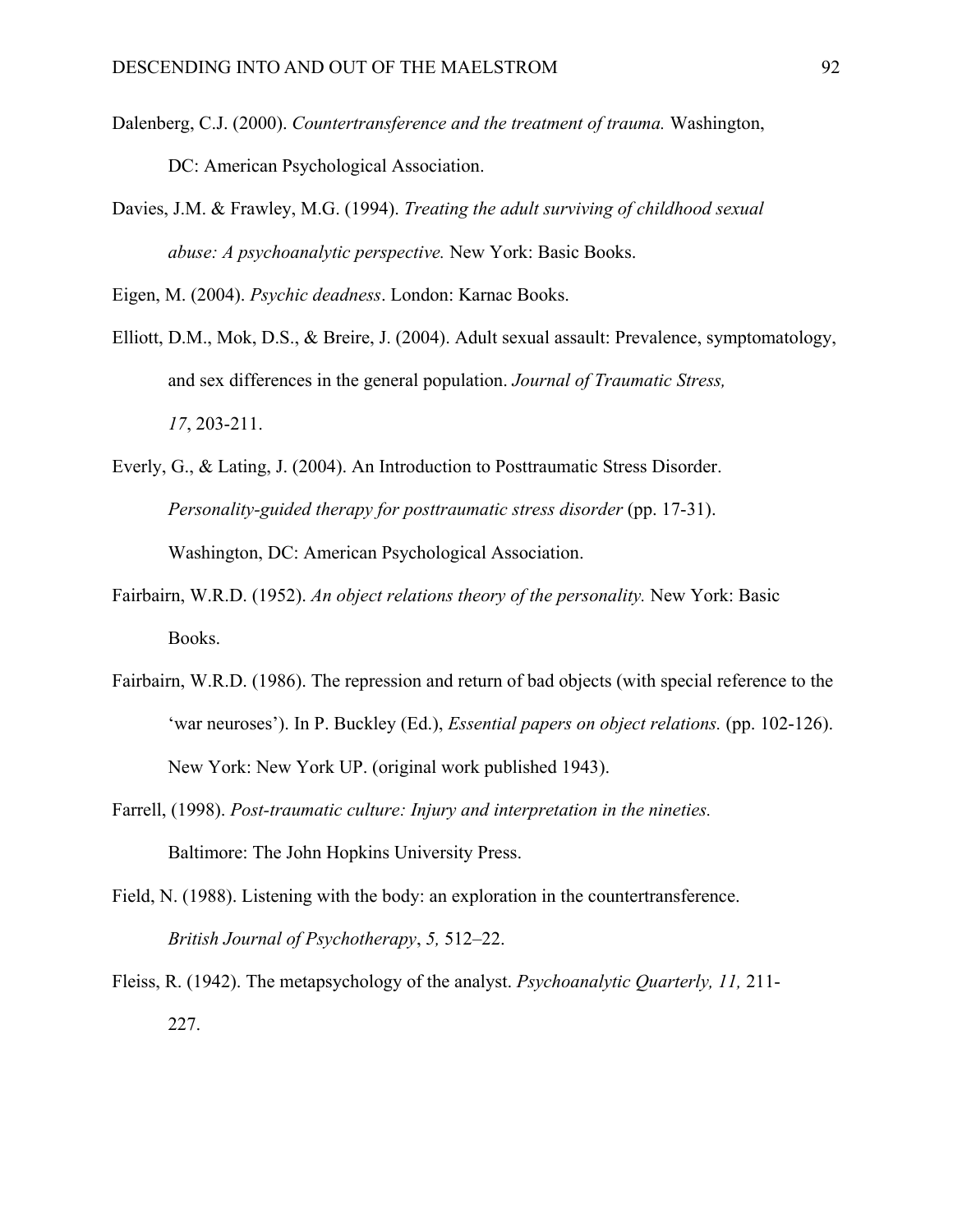- Fonagy, P. & Target, M. (2007). The rooting of the mind in the body: New links between attachment theory and psychoanalytic thought. *Journal of the American Psychoanalytic Association, 55,* 411-456.
- Freud, S. & Breuer, J. (1966). Case Histories. In J. Strachey (Ed. And Trans.), *Studies on Hysteria (pp. 175-223).* New York: Avon Books. (original work published in 1896).
- Freud, S. (1961). The aetiology of hysteria. In J. Strachey (Ed. And Trans.), *The standard edition of the complete works of Sigmund Freud*, (vol. 3*,* pp. 189-221). London: Hogarth Press. (original work published 1896).
- Freud, S. (1961). Recommendations to physicians practising psycho-analysis. *The standard edition of the complete works of Sigmund Freud*, (vol.12 pp. 111-120). London: Hogarth Press. (original work published 1912).
- Freud, S. (1961). The ego and the id. In J. Strachey (Ed. and Trans.), *The standard edition of the complete psychological works of Sigmund Freud* (Vol. 19, pp. 3-66). London: Hogarth Press. (Original work published 1923)
- Freud, S. (1966). Anxiety and instinctual life. In j. Strachey (Ed. And Trans.), *The complete introductory lectures on psychoanalysis (pp. 545-575).. New York:* W.W. Norton and Company, Inc. (original published in 1933).
- Freud, S. (1957). The future prospects of psychoanalytic therapy. In J.Strachey (Ed. And Trans.), *The standard edition of the complete psychological works of Sigmund Freud,* (vol. 11, pp. 141-151). London: Hogarth Press. (Original work published 1910).
- Freud, S. (1985). *The complete letters of Sigmund Freud to Wilhelm Fleiss, 1887-1904.*  (J. Masson, Trans. & Ed.). Cambridge, MA: Harvard University Press.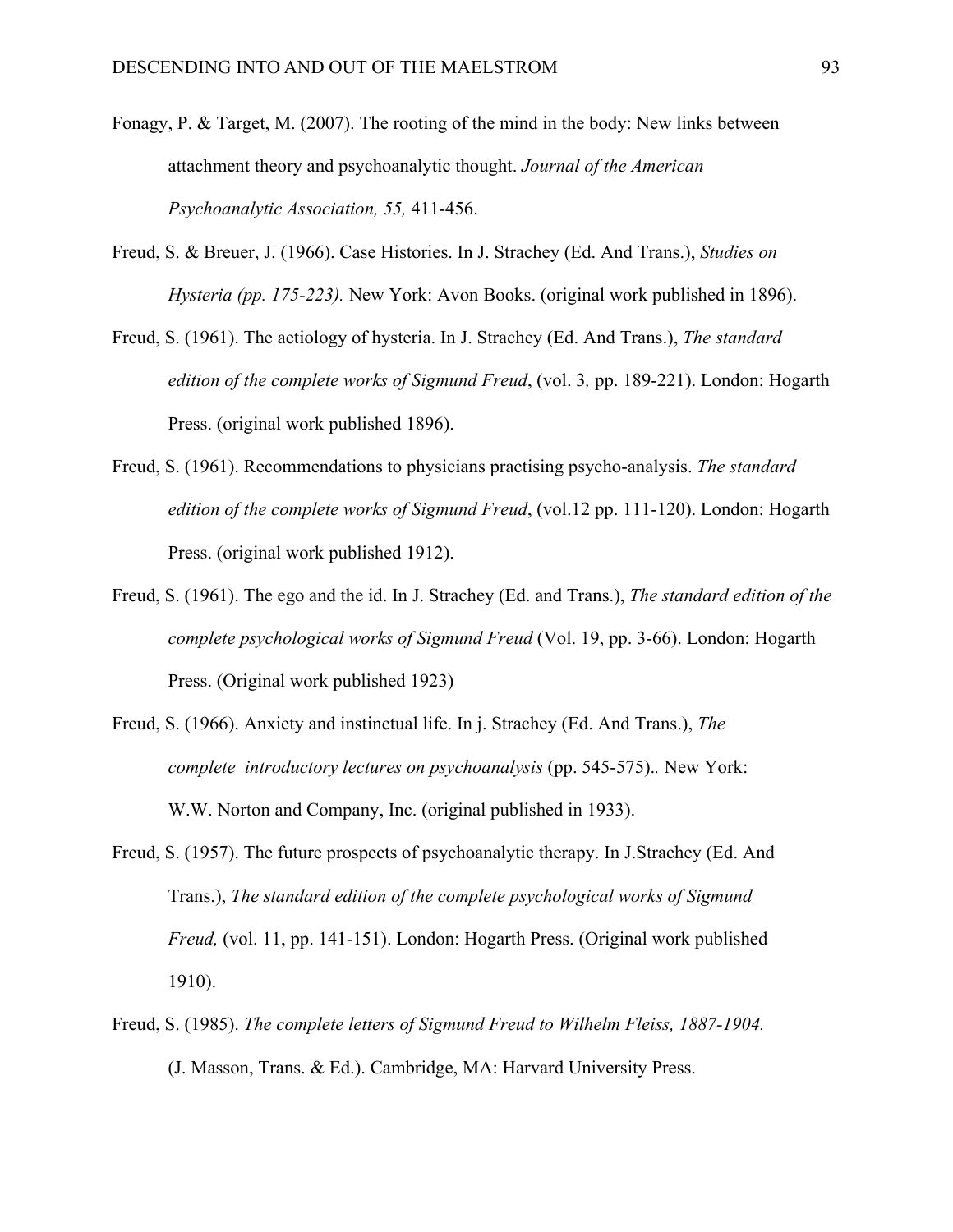Fullilove, M.. (2009). Toxic sequelae of childhood sexual abuse. *The American Journal of Psychiatry, 10*, 1090-1092. doi: 1876260541.

Grinker, R.R. & Spiegel, J.J. (1945). *Men under stress*. Philiadelphia: The Blakiston.

Guba, E.G., & Lincoln, Y.S. (1985). *Naturalistic inquiry.* Beverly Hills, CA: Sage.

- Haven, T., & Pearlman, L. (2004). Minding the body: The intersection of dissociation and physical health in relational trauma psychotherapy. In K.A. Kendall-Tackett (Ed.), *Health consequences of abuse in the family: A clinical guide for evidence-based practice,* (pp. 215-232).Washington, DC: American Psychological Association.
- Harris, A. (2006). Ghosts, unhealable wounds, and resilience: Commentary on papers by Sandra Silverman and Maureen Murphy. *Psychoanalytic Dialogues, 16*, 543-551. doi: 1206931251
- Herman, J.L. (1992). *Trauma and recovery: The aftermath of violence-from domestic abuse to political terror.* New York: Basic Books.

Hien, D., Litt, L., Cohen, L., Miele, G., & Campbell, A. (2009). Perspectives on traumatic

stress, posttraumatic stress disorder, and complex posttraumatic stress disorder. *Trauma services for women in substance abuse treatment: An integrated approach* (pp. 9-17). American Psychological Association.

Hilberman, E. (1976). *The rape victim.* New York: Basic Books.

- Jacobs, T.J. (1973). Posture, gesture, and movement in the analyst. *Journal of American Psychoanalytic Association, 21,* 77-92.
- Jackson, P.A. & Tobin, S. (1996). The rape trauma syndrome: Symptoms, stages, and hidden victims. In Jackson, T.L. (Ed.), *Acquaintance rape: Assessment, treatment and prevention*, (pp. 17-54). Sarasota, FL: Professional Research Exchange, Inc.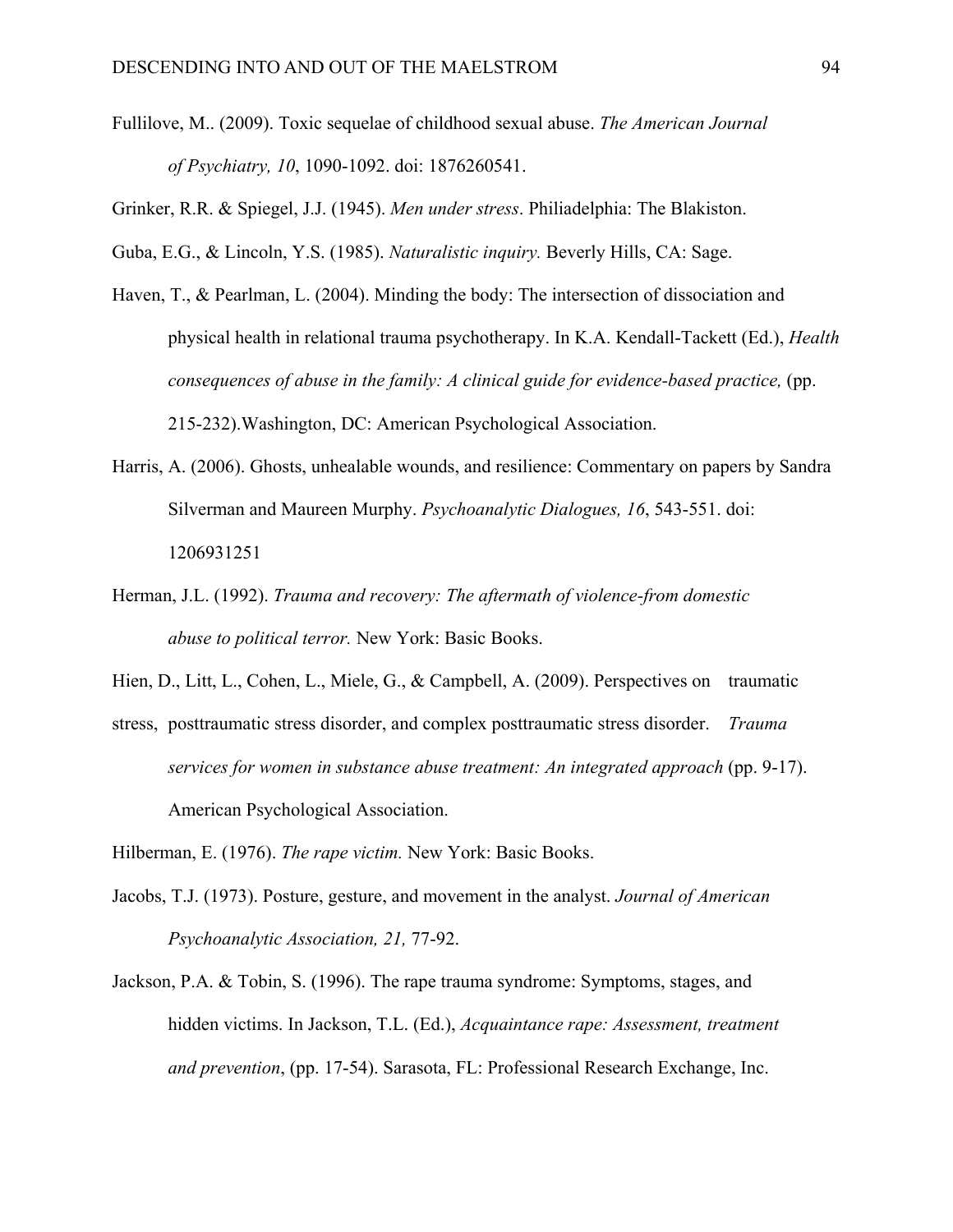Janet, P. (1889). *L'Automatisme Psycholgique.* Paris: Felix Alcan.

Janet, P. (1976). *Psychological healing*. New York: Arno Press (original work published 1925).

- Johnson, D., & Grand, I.J. (1998). *The body in psychotherapy: Inquiries in somatic psychology.* Berkeley, CA: North Atlantic Books.
- Kahn, M. (1974). *The privacy of the self: Papers on Psychoanalytic theory and technique.* New York: International Universities Press, Inc.
- Kernberg, O. (1978). *Object relations therapy and clinical psychoanalysis.* New Haven, CT: Yale University Press.
- Kessler, R. C., Sonnega, A., Bromet, E., Hughes, M., & Nelson, C. (1995). Posttraumatic stress disorder in the National Comorbidity Survey. *Archives of General Psychiatry*, *52*, 1048-1060.
- Kohut, H. (1971). *The analysis of the self: A systematic approach to the psychoanalytic treatment of narcissistic personality disorders*. Chicago: University of Chicago Press.
- Krystal, H. (1974), The genetic development of affects and affect regression. *The Annual of Psychoanalysis.,2,* 98-126. New York: International Universities Press.
- Krystal, H. (1988), *Integration and self-healing: Affect, trauma, alexithymia.* Hillsdale, NJ: The Analytic Press.
- Krystal, H & Raskin, H. (1970). *Drug dependence: Aspects of ego function.* Detroit, MI: Wayne State UP.
- Krystal, H. (1997). Desomatization and the consequences of infantile psychic trauma. *Psychoanalytic Inquiry: 17,* 126-150.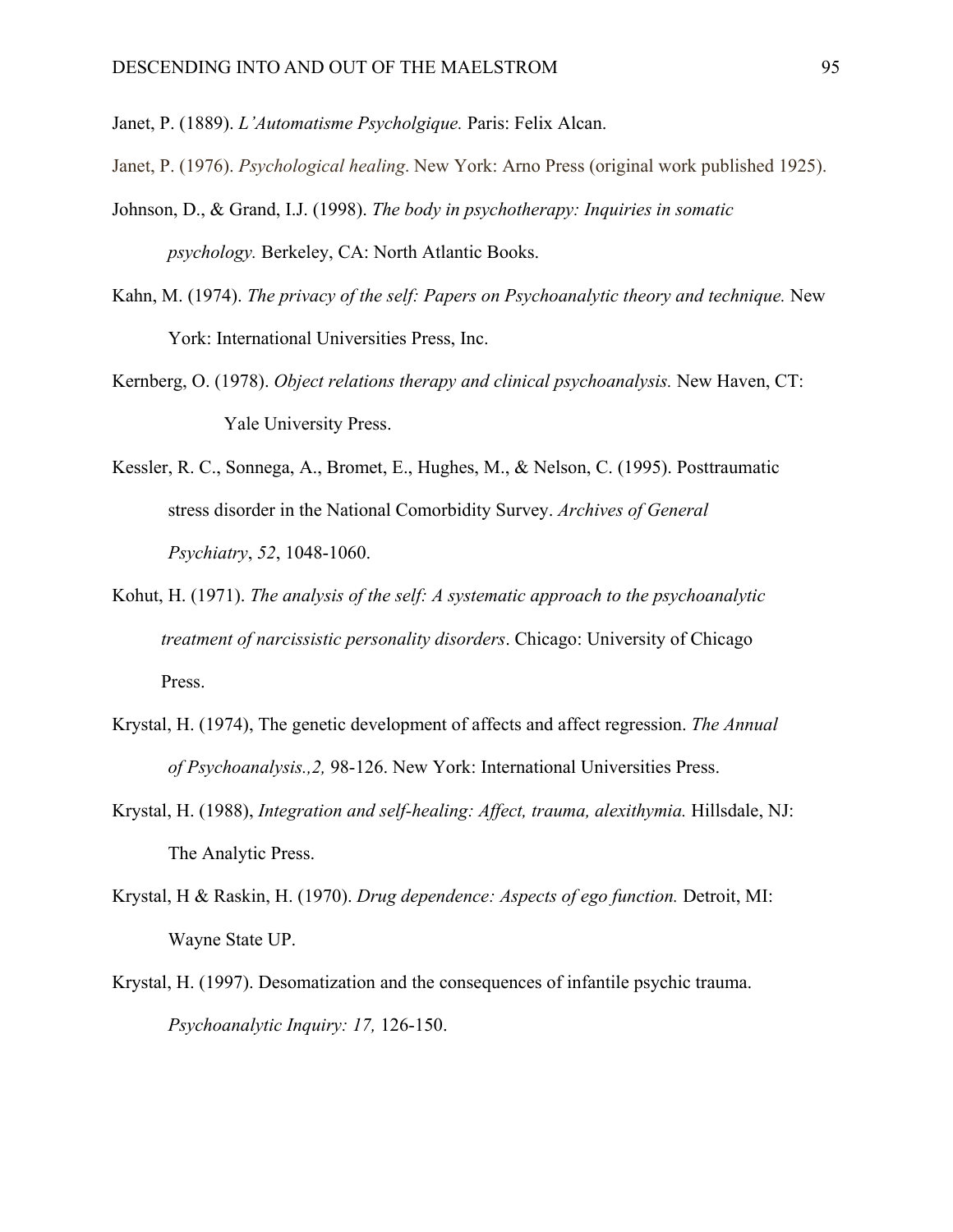Lipman, J.J. (2002). A qualitative analysis of women's relational and sexual functioning following date rape. (Doctoral dissertation). Retrieved from http://etd.ohiolink.edu.

Lowen, A. (1971)*. The language of the body*. New York: Collier Books.

*Mahooney, M.J. (1991).* Human change processes: The scientific foundations of psychotherapy. *New York: Basic Books.* 

Marks-Tarlow, T. Merging and emerging: A nonlinear portrait of intersubjectivity during psychotherapy. *Psychoanalytic Dialogues, 21*(1), 110-127. doi:10.1080/10481885.2011.545333.

Mathews, L. & Gerrity, G. (2002). Therapists' use of boundaries in sexual abuse groups: An exploratory study. *Journal for Specialists in Group Work, 27* (28), doi: 388175011.

*Merriam Webster's desk dictionary.* (1995). Springfield, MA: Merriam Webster.

- Mertens, M. (2004). Research Methods in Education and Psychology: Integrating diversity with quantitative and qualitative approaches, (2nd Ed.) Thousand Oaks, CA: Sage Publications.
- Miller, J.A. (2000). The fear of the body in psychotherapy. *Psychodynamic Counselling, 6,* 437- 450.
- Miller, A. (1997). *The drama of the gifted child.* New York: Basic Books.
- Mitchell, S.A. & Black, M.J. (1995). *Freud and beyond: A history of modern psychoanalytic thought.* New York: Basic Books.
- Modell, A. (1999). The dead mother syndrome and trauma. In G. Kohon (Ed.), *The dead mother: The work of Andre Green* (pp. 76-86). New York, NY: Routledge.
- Money-Kyrle, R. (1956) Normal counter-transference and some of its deviations. *International Journal of Psychoanalysis, 37,* 360-366.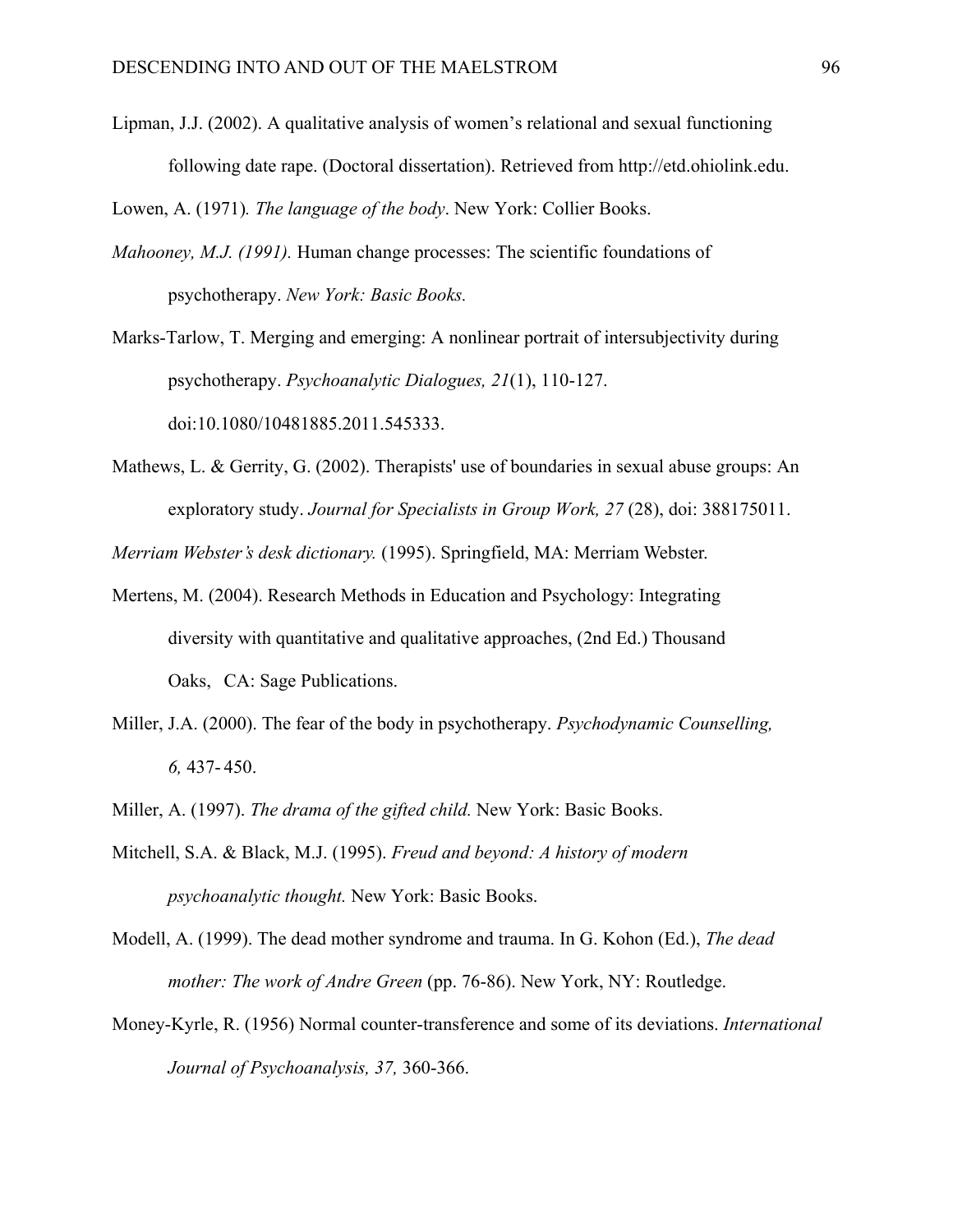- Montagu, A. (1971). *The human significance of skin*. New York: Columbia University Press.
- Morton, M. (1997). The story of a ghost. *Psychoanalytic Psychotherapy.,11,* 19-27.
- Ogden, P., Minton, K., & Pain, C. (2006). *Trauma and the body: A sensorimotor approach to psychotherapy.* New York: W.W. Norton.

Ogden, T.H. (1989). *The primitive edge of experience.* Northvale, NJ: Jason Aronson Inc.

- Osborne, M. & Smith, J.A. (2003). Interpretive phenomenological analysis. In J.A. Smith, (Ed.), *Qualitative psychology: A practical guide to research methods.* (pp. 51- 80). Thousand Oaks, CA: Sage Publications, Inc.
- Pearlman, L.A. & Saakvitne, K.W. (1995). *Trauma and the therapist: Countertransference and vicarious traumatization in psychotherapy with incest survivors.* New York: Norton.
- Peebles-Kleiger, M. (1989). Using countertransference in the hypnosis of trauma victims: A model for turning hazard into healing. *American Journal of Psychotherapy*, *43*, 518.
- Pines, D. (1986). Working with women survivors of the holocaust: Affective experiences in the transference and countertransference. *International journal of psychoanalysis, 67,* 295-307.

Pizzorusso, T. (2009). Erasing fear memories. *Science, 325,* 1214-1215.

- Plakun, E. (1999). Sexual misconduct and enactment. *Journal of Psychotherapy Practice and Research, 8,* 284-291.
- Poe, E.A. (1998). *The fall of the house of usher and other tales*. New York: New American Library.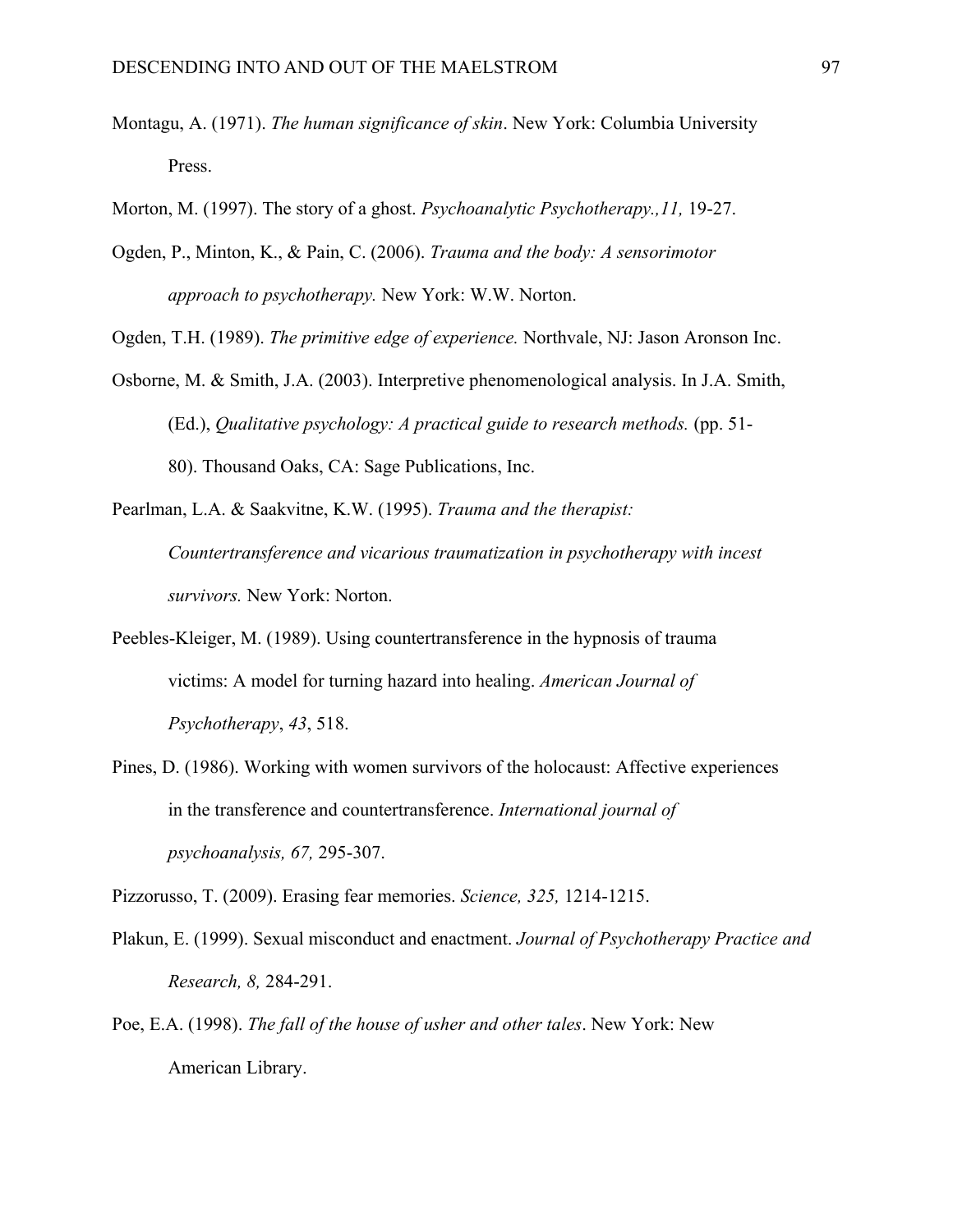- Pope, K.S. & Feldmen-Summers, S. (1992). National survey of psychologists' sexual and physical abuse history and their evaluation of training and competence in these areas. *Profession Psychology: Research and Practice, 23,* 353-261.
- Proner, B.D. (2005). Bodily states of anxiety: the movement from somatic states to thought. *Journal of Analytical Psychology, 50,* 311-331.
- Racker, H. (1969). *Transference and countertransference.* New York: International Universities Press.
- Resnick, H.S., Kilpatrick, D.G., Dansky, B.S., Saunders, B.E. & Best, C.L. (1993). Prevalence of civilian trauma and post traumatic stress disorder in a representative national sample of women. *Journal of Consulting and Clinical Psychology, 61,*  984-991.
- Ross, M. (2000). Body talk: somatic countertransference. *Psychodynamic Counseling, 6,*  451-467.
- Rothschild, B. (2000). *The body remembers*. New York: Norton and Norton Company.
- Roussillon, R. (2010). Working through and its various models. *The International Journal of Psychoanalysis. 91,* 1405-1417.
- Samuels, A. (1985). Countertransference, the "mundus imaginalis," and a research project. *Journal of Analytical Psychology, 30,* 47–71.

Sanders, W.B. (1980). *Rape and women's identity.* Beverly Hills, CA: Sage Books.

Sarnat, J. (2010). Key competencies of the psychodynamic psychotherapist and how to teach them in supervision. *Psychotherapy Theory, Research, Practice, Training, 47*, 20-27.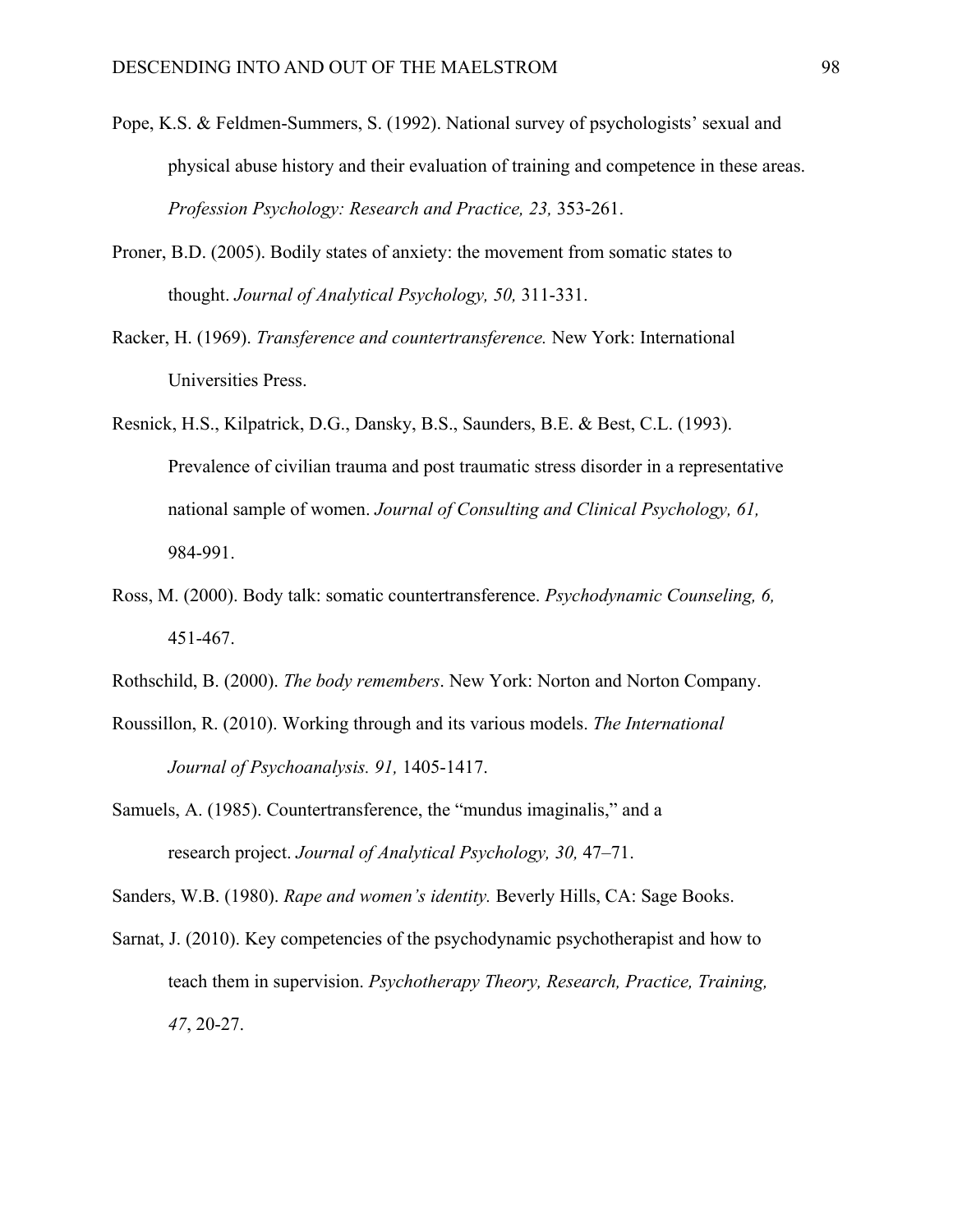Schafer, R. (1959). Generative empathy in the treatment situation. *The Psychoanalytic Quarterly, 28*, 342-373.

- Scharff, J.S. & Scharff, D.E. (1994). *Object relations therapy of physical and sexual trauma.* Northvale, NJ: Jason Aronson.
- Schlenger, W., & Fairbank, J. (1996). Ethnocultural considerations in understanding PTSD and related disorders among military veterans. In A. Marcella, M. Friedman, E.
- Gerrity, & R. Scurfield (Eds.), *Ethnocultural aspects of posttraumatic stress disorder: Issues, research, and clinical applications* (pp. 415-435). Washington, DC: American Psychological Association.
- Schore, A. (1996). The experience-dependant maturation of a regulatory system in the orbital prefrontal cortex and the origin of developmental psychopathology. *Development and Psychopathology, 8,* 59-87.
- Sandra Silverman. (2006). Where We Both Have Lived. *Psychoanalytic Dialogues, 16*(5), 527- 542. doi:1206931241.
- Spiegel, H. [Psychiatric observations in the Tunisian Campaign.](http://www.marciagreenleaf.com/HS/_html/pdfs/PsychiatricObservationsintheTunisianCampaign.pdf) *American Journal of Orthopsychiatry 14*, 381.

Suschinsky, K. D. & Lalumiere, M. L. (2010). Prepared for anything? An investigation of female genital arousal in response to rape cues. *Psychological Science Online First*. Advance online publication. doi:10.1177/0956797610394660.

Stern (1997). Stern, D. (1997). *Unformulated experience: From dissociation to imagination in psychoanalysis*. Hillsdale, NJ: The Analytic Press.

Stern, D.B. (2010). *Partners in thought: Working with unformulated experience, dissociation, and enactment*. New York: Routledge.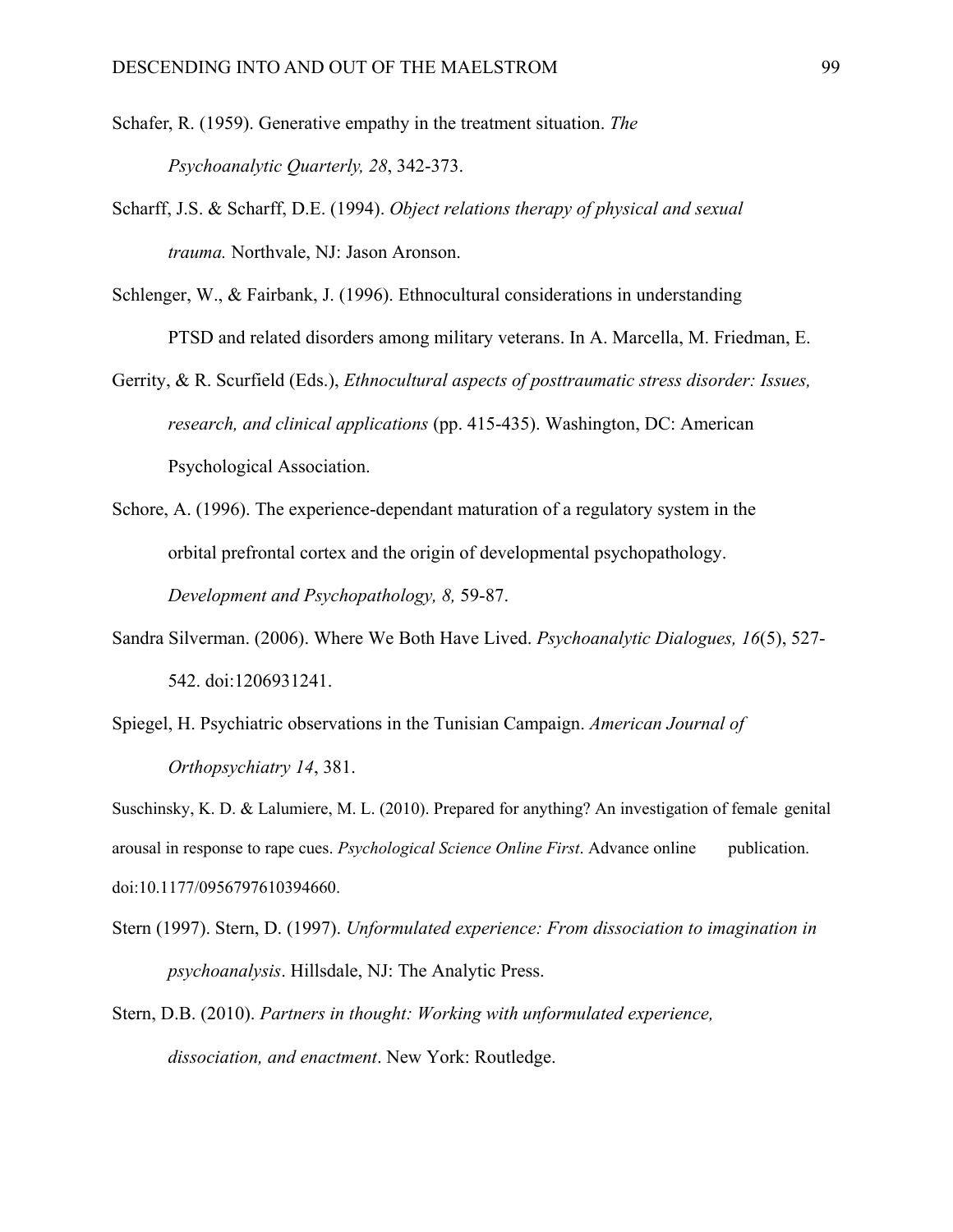- Stone, M. (2006). The analyst's body as tuning fork: embodied resonance in the countertransference. *Journal of Analytical Psychology, 51,* 109-124.
- Tansey, M.H. & Burke, W.F. (1958). Projective identification and the empathic process. *Contemporary Psychoanalysis, 21,* 42-69.
- U.S. Department of Health and Human Services. (1988). *Study findings: Study of national incidence and prevalence of child abuse and neglect.* Bethesda, MD: Westat.
- U.S. Department of Health and Human Services, Department of Children, Youth, and Families. (2003). *Child Maltreatment.* Retrieved

from:<http://www.acf.dhhs.gov/programs/cb/publication/cm01/outcover.htm>.

- van der Kolk, B. (1998). Trauma and memory. *Psychiatry & Clinical Neurosciences*, *52*, 97-109.
- Van der Kolk, B. (2002). Posttraumatic therapy in the age of neuroscience. *Psychoanalytic Dialogues*, *12*(3), 381.
- Van der Kolk, B.A. & McFarlane, A.C. , & Weisaeth, L. (1996). *Traumatic stress: The effects of overwhelming experience on mind, body, and society.* New York: Guilford Press.
- Van der Kolk, B.A. & van der Hart, O. (1989). Pierre Janet and the breakdown of adaption in psychological trauma. *American Journal of Psychiatry, 146,* 1530- 1540.
- Van Dernoot Lipsky, L. & Burk, C. (2007). *Trauma stewardship: An everyday guide to caring for the self while caring for others.* Seattle, WA: Las Olas Press.
- Waites, E.A. (1993). *Trauma and survival: Post-traumatic and dissociative disorders in women.* New York: W. W. Norton & Company, Inc.

Walker, L. (1984). *The battered woman syndrome*. New York: Springer Publishing Company.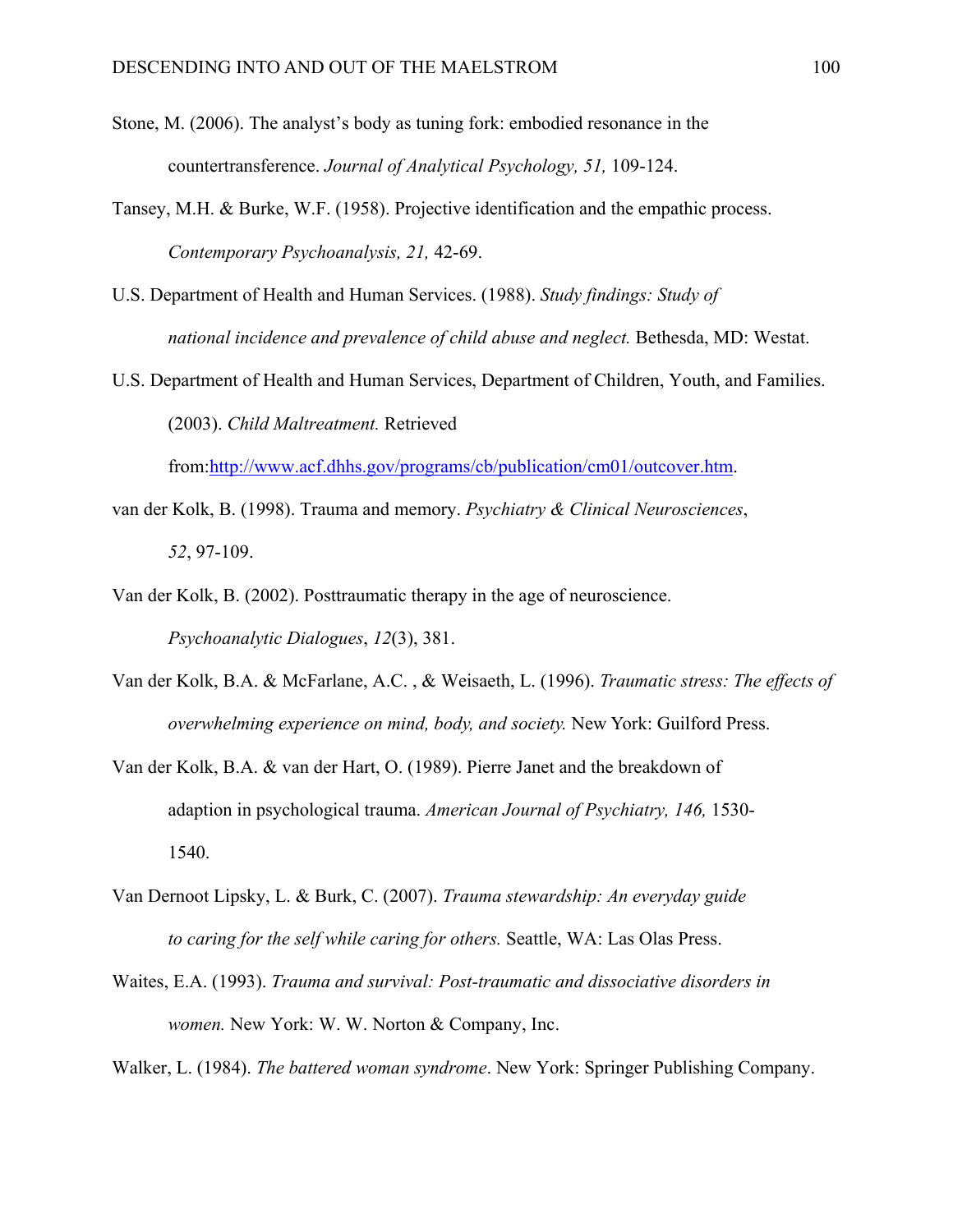- Widom, C.S. & Maxfield, M.G. (1996). A prospective examination of risk for violence of abused and neglected children. *Ann NY Academy of Science, 794,* 224-237.
- Wilson, J.P. & Lindy, J.D., (1994). *Countertransference in the treatment of PTSD*. New York: The Guilford Press.
- Winnicott, D.W. (1965). *The maturational processes and the facilitating environment.* New York: International Universities Press.

Winnicott, D.W. (1974). *Playing and reality.* London: Pelican Books.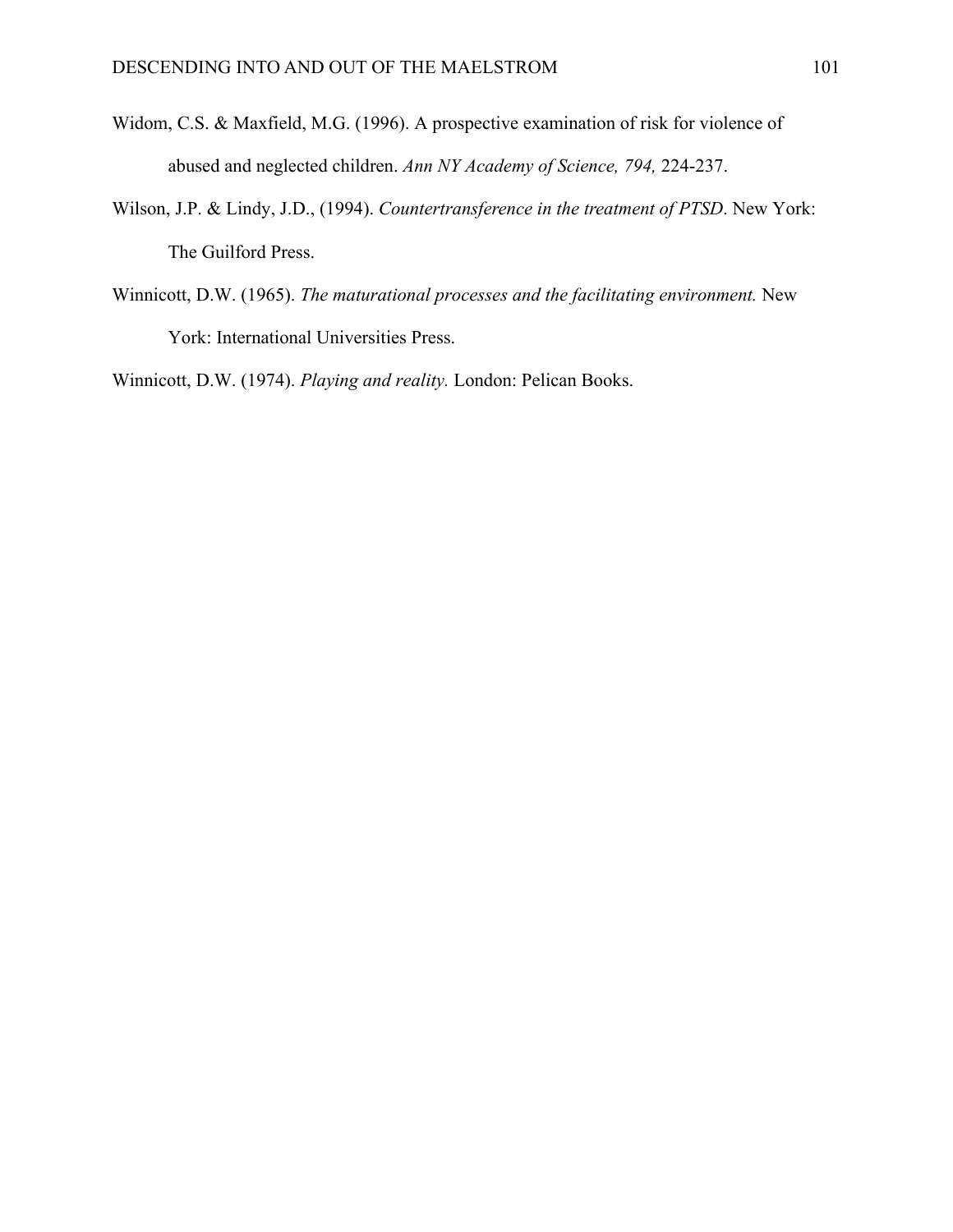# Appendix A: Participant Informed Consent

I understand that Rachel Urbano, a doctoral candidate at Antioch University New England, is requesting my participation in a study for her doctoral research. The purpose of this study is to document the experience of survivor therapists' experiences of working with trauma survivors, particularly in the area of somatic countertransference. I wish to participate in this study so that others may benefit from the documentation of the survivor therapist/patient match, particularly the ways in which somatic countertransference is experienced and utilized.

I understand that participation in this study involves:

 An in-person interview approximating one-hour in duration An optional follow-up call for referral services

I understand that the interview will be audio-recorded and, thus, give my consent to be recorded.

I understand that the following actions will be performed to maintain confidentiality: All data will be locked in a file maintained by the researcher who will have sole access to the files.

 When published, all identifying information will be removed and managed in such a way that identities are unable to be discovered. As part of confidentiality, participants will be informed that the researcher is lawfully required to report to authorities any reasonable suspicion of child, elder, or dependant abuse or injury of a participant (Mertens, p. 334).

Audio files will not carry identifiable names of participants.

When research is completed, all confidential materials will be destroyed.

I understand that confidentiality may be broken if I disclose current abuse of a minor or vulnerable adult or if I am a danger to myself or others.

I understand that Rachel Urbano will review the tapes, and that portions of unidentified material may be shared with a peer reviewer. The information gathered from this study will be used solely for the purposes of this study and any later publications from this study.

Potential benefits of participation include possible self-discovery, participating in creating an opening in the literature for surviving therapists to document and benefit from each other's experiences and expertise, and reducing any stigma that may be associated with the limited discourse in the literature around the surviving therapist experience.

I have been advised that this study carries a high potential for triggering of traumatic memories and associated physical sensations, feelings, and images. I agree to contact the researcher if, following the interview, I need assistance in finding a referral to process my experience.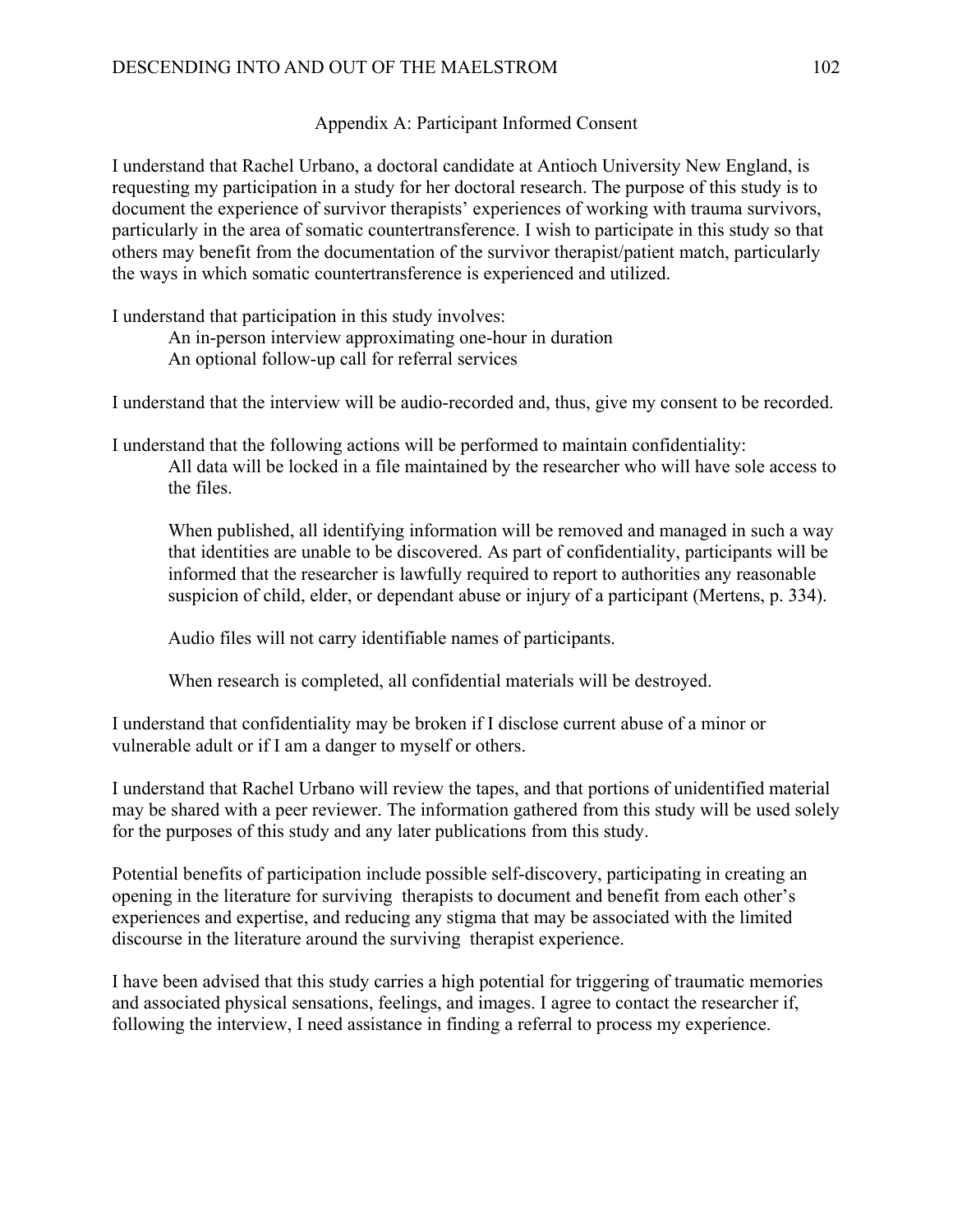I understand that participation in this study is completely voluntary and that I may discontinue at any time with no penalty. If I wish to withdraw from this study, I understand that all I will need to do is contact Rachel Urbano at 413-588-8818. I also understand that I have the right to refuse any questions I do not want to answer. All data will be erased at the time of my withdrawal from the study. If I have any concerns regarding breach of confidentiality, ethics, or any other matter that I feel uncomfortable contacting the primary researcher, I agree to contact the chair of the study, Victor Pantesco, Ed.D at [vpantesco@antioch.edu](mailto:vpantesco@antioch.edu)

I have had this document explained to me and understand its contents. I have a copy of this document.

Date \_\_\_\_\_\_\_\_\_\_\_\_\_\_\_

Signature of Participant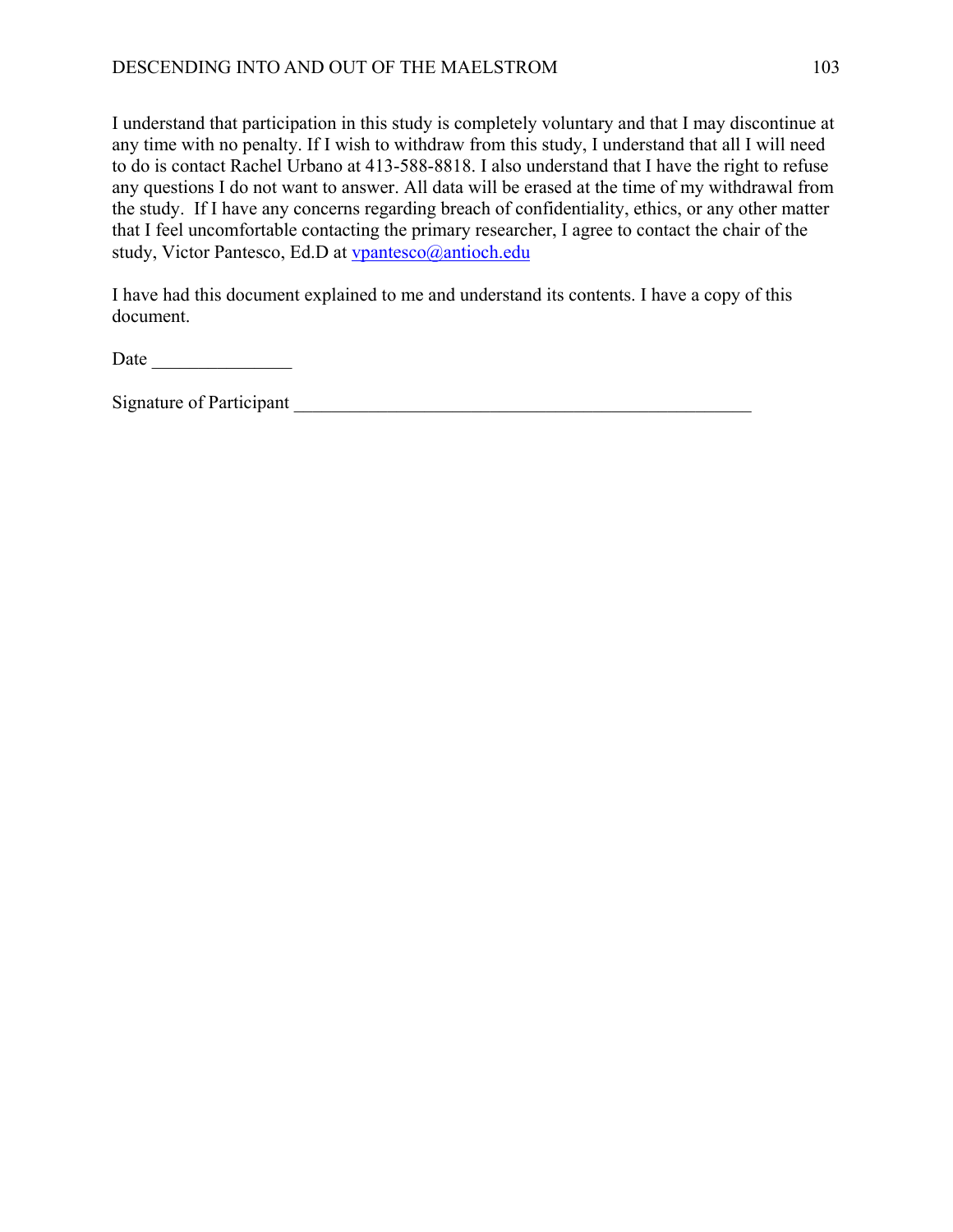#### Appendix B: Semi-Structured Interview Protocol

- 1. Can you please describe the nature and extent of your work with trauma patients?
- 2. How and why did you decide to participate in this study?
- 3. What differences do you experience in your work with trauma patients/vs. not traumatized patients?
- 4. Can you discuss somatic experiences you have had with trauma patients?
- 5. Are there ways you have used somatic countertransference to understand something about the client? What did it inform you about the treatment, the relationship, or the clinical moment?
- 6. How did you learn how to work with somatic countertransference?
- 7. Can you speak to experiences you may have had where you felt somatic countertransference in session was not useful in your understanding of the client and therapy? How did you make that distinction?
- 8. Have you disclosed somatic countertransference? Was this useful? How so?
- 9. Do you have similar somatic experiences, or do they differ (different sensations with different patients?) What do you make of this?
- 10. Do you find you have somatic experiences more frequently with trauma patients?
- 11. Have you had supervisory/consultation experiences that helped you to utilize somatic experiences?
- 12. What has it been like discussing these things with me today? Have you noticed sensation in your body come up in the re-telling of events?